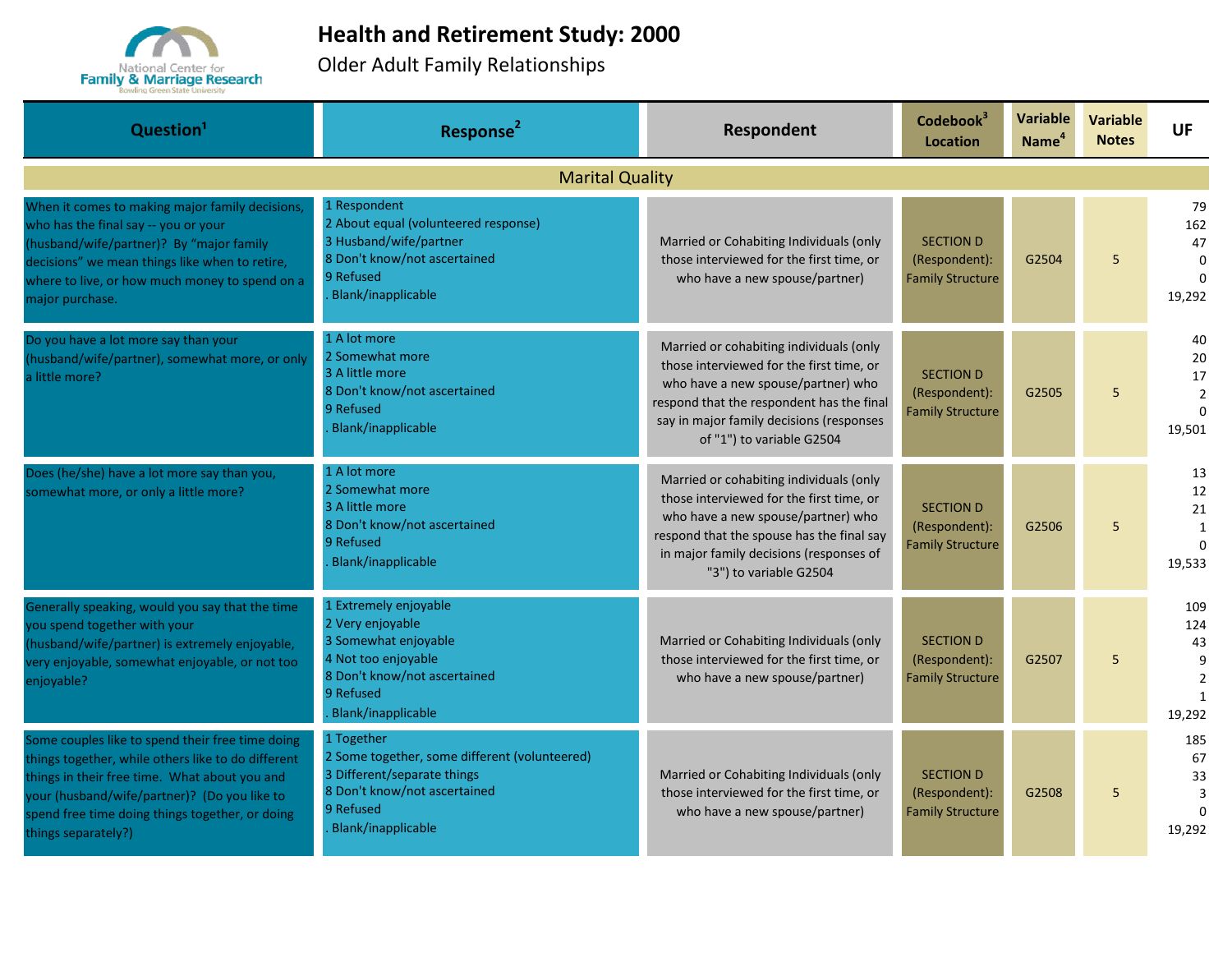| Question <sup>1</sup>                                                                                                                                                           | Response <sup>2</sup>                                                                                                                                                              | Respondent                                                                                                   | Codebook <sup>3</sup><br><b>Location</b>                 | Variable<br>Name <sup>4</sup> | <b>Variable</b><br><b>Notes</b> | <b>UF</b>                                                                   |
|---------------------------------------------------------------------------------------------------------------------------------------------------------------------------------|------------------------------------------------------------------------------------------------------------------------------------------------------------------------------------|--------------------------------------------------------------------------------------------------------------|----------------------------------------------------------|-------------------------------|---------------------------------|-----------------------------------------------------------------------------|
| How much does (your husband/your wife/your<br>partner) make you feel loved and cared for?<br>Would you say a great deal, quite a bit, some, a<br>little, or not at all?         | 1 A great deal<br>2 Quite a bit<br>3 Some<br>4 A little<br>5 Not at all<br>8 Don't know/not ascertained<br>9 Refused<br>Blank/inapplicable                                         | Married or cohabiting individuals who are<br>selected to be part of a subsample for the<br>2000 wave modules | <b>SECTION M</b><br>(Respondent):<br><b>Modules</b>      | G7081                         | 6                               | 520<br>157<br>49<br>21<br>10<br>$\mathbf 0$<br>18,819                       |
| How much do you feel (he/she) makes too many<br>demands on you? (Would you say a great deal,<br>quite a bit, some, a little, or not at all?)                                    | 1 A great deal<br>2 Quite a bit<br>3 Some<br>4 A little<br>5 Not at all<br>8 Don't know/not ascertained<br>9 Refused<br>Blank/inapplicable                                         | Married or cohabiting individuals who are<br>selected to be part of a subsample for the<br>2000 wave modules | <b>SECTION M</b><br>(Respondent):<br><b>Modules</b>      | G7082                         | 6                               | 26<br>60<br>192<br>209<br>270<br>$\overline{2}$<br>$\overline{2}$<br>18,819 |
| How much is (he/she) willing to listen when you<br>need to talk about your worries or problems?<br>(Would you say a great deal, quite a bit, some, a<br>little, or not at all?) | 1 A great deal<br>2 Quite a bit<br>3 Some<br>4 A little<br>5 Not at all<br>8 Don't know/not ascertained<br>9 Refused<br>Blank/inapplicable                                         | Married or cohabiting individuals who are<br>selected to be part of a subsample for the<br>2000 wave modules | <b>SECTION M</b><br>(Respondent):<br><b>Modules</b>      | G7083                         | 6                               | 340<br>182<br>147<br>54<br>36<br>$\mathbf{1}$<br>$\mathbf{1}$<br>18,819     |
| How much is (he/she) critical of you or what you<br>do? (Would you say a great deal, quite a bit,<br>some, a little, or not at all?)                                            | 1 A great deal<br>2 Quite a bit<br>3 Some<br>4 A little<br>5 Not at all<br>8 Don't know/not ascertained<br>9 Refused<br>Blank/inapplicable                                         | Married or cohabiting individuals who are<br>selected to be part of a subsample for the<br>2000 wave modules | <b>SECTION M</b><br>(Respondent):<br><b>Modules</b>      | G7084                         | 6                               | 42<br>59<br>189<br>234<br>235<br>$\mathbf{1}$<br>1<br>18,819                |
|                                                                                                                                                                                 | <b>Marital Status</b>                                                                                                                                                              |                                                                                                              |                                                          |                               |                                 |                                                                             |
| [IF Q 480 is (1)] Is [Q27 - HH1 R 1st name] still<br>your (husband/wife/partner/)?                                                                                              | 1 Yes, and sp/partner is living<br>3 That partner is now R's spouse<br>4 That spouse is now R's partner<br>5 No<br>8 Don't know/not ascertained<br>9 Refused<br>Blank/inapplicable | HRS family respondents who were<br>married at the time of their last interview<br>(previous wave of HRS)     | <b>SECTION CS</b><br>(Household):<br><b>Cover Screen</b> | G543                          | 8                               | 6,500<br>25<br>662<br>0<br>$\Omega$<br>6,022                                |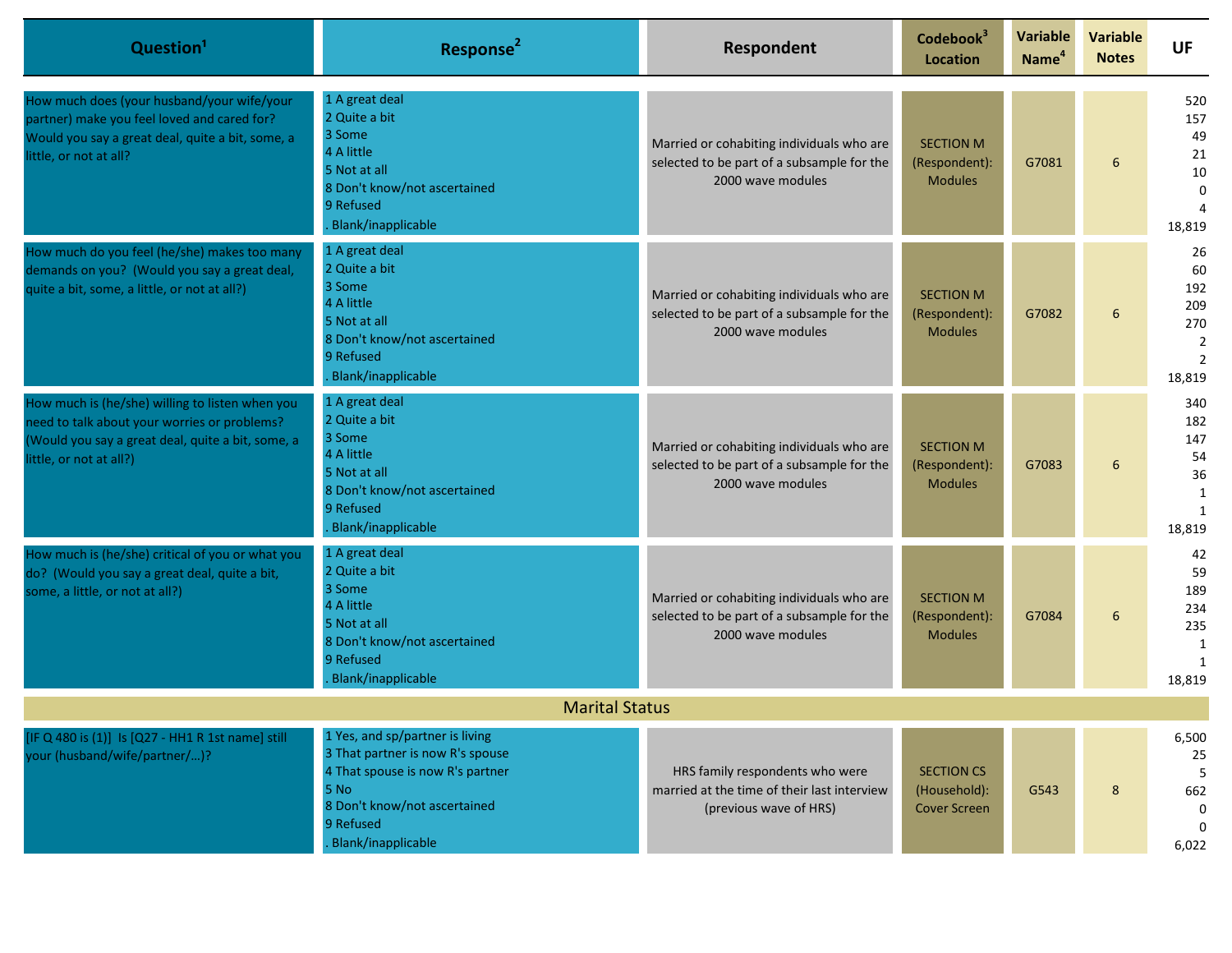| Question <sup>1</sup>                                                                                                                                                                                                                                                            | Response <sup>2</sup>                                                                                       | Respondent                                                                                                                                 | Codebook <sup>3</sup><br><b>Location</b>                 | <b>Variable</b><br>Name <sup>4</sup> | <b>Variable</b><br><b>Notes</b> | <b>UF</b>                                  |
|----------------------------------------------------------------------------------------------------------------------------------------------------------------------------------------------------------------------------------------------------------------------------------|-------------------------------------------------------------------------------------------------------------|--------------------------------------------------------------------------------------------------------------------------------------------|----------------------------------------------------------|--------------------------------------|---------------------------------|--------------------------------------------|
| Do you really mean that R and spouse are no<br>onger married but they still live together as<br>partners?                                                                                                                                                                        | 1 Accept code as entered<br>5 Code not correct - return to correct<br>Blank/inapplicable                    | HRS family respondents who indicated<br>that their previous spouse is now their<br>partner in variable G543                                | <b>SECTION CS</b><br>(Household):<br><b>Cover Screen</b> | G544                                 | 8                               | 5<br>$\Omega$<br>13,209                    |
| IF Q 480 is (1)] Is [Q27 - HH1 R 1st name]<br>respondent's spouse/partner] still alive?                                                                                                                                                                                          | 1 Yes<br>5 No<br>Blank/inapplicable                                                                         | HRS family respondents who were<br>married at the time of their last interview<br>(previous wave of HRS)                                   | <b>SECTION CS</b><br>(Household):<br><b>Cover Screen</b> | G545                                 | 8                               | 6,633<br>559<br>6,022                      |
| IF Q 545 is (1)] In what month did you stop living<br>together? [ELSE] In what month did (he/she) die?                                                                                                                                                                           | 1 January<br>2 February<br>12 December<br>98 Don't know/not ascertained<br>99 Refused<br>Blank/inapplicable | HRS family respondents who indicate that<br>their previous spouse/partner is no longer<br>their spouse/partner                             | <b>SECTION CS</b><br>(Household):<br><b>Cover Screen</b> | G546                                 | 8                               | 62<br>60<br>59<br>$\overline{7}$<br>12,552 |
| IF Q 545 is (1)] In what year did you stop living<br>together? [ELSE] In what year did (he/she) die?                                                                                                                                                                             | 1900<br>1901<br>2001<br>9998 Don't know/not ascertained<br>9999 Refused<br>Blank/inapplicable               | HRS family respondents who indicate that<br>their previous spouse/partner is no longer<br>their spouse/partner                             | <b>SECTION CS</b><br>(Household):<br><b>Cover Screen</b> | G547                                 | 8                               | 0<br>0<br>$\Omega$<br>12,552               |
| IF Q481 is (1) AND Q484 is (1)] Are you married<br>to someone else? [ELSE IF Q484 is (1)] Are you<br>now married? [ELSE] Are you married?                                                                                                                                        | 1 Yes<br>5 No<br>9 Refused<br>Blank/inapplicable                                                            | HRS family respondents who have not<br>indicated that they are still<br>married/partnered to the same individual<br>from the previous wave | <b>SECTION CS</b><br>(Household):<br><b>Cover Screen</b> | G548                                 | 8                               | 169<br>6,486<br>6,558                      |
| Are you living with (a/another) partner as if<br>married?                                                                                                                                                                                                                        | 1 Yes<br>5 No<br>9 Refused<br>Blank/inapplicable                                                            | HRS family respondents who are not<br>currently married and who are not<br>cohabiting with the same partner from<br>the previous wave      | <b>SECTION CS</b><br>(Household):<br><b>Cover Screen</b> | G549                                 | 8                               | 74<br>6,411<br>$\overline{2}$<br>6,727     |
| Respondent's spouse/partner's sex                                                                                                                                                                                                                                                | 1 Male<br>2 Female<br>Blank/inapplicable                                                                    | HRS family respondents who are currently<br>married/cohabiting                                                                             | <b>SECTION CS</b><br>(Household):<br><b>Cover Screen</b> | G556                                 | 8                               | 4,486<br>1,431<br>7,297                    |
| Are you and you (new) (husband/wife/partner)<br>living [IF Q558 is 1] in the same (nursing<br>home/health care facility)? [ELSE] together?<br><b>[THIS QUESTION IS TO TELL WHETHER R'S</b><br>SPOUSE/PARTNER IS ALSO LIVING IN THE<br><b>DWELLING OR FACILITY WHERE R LIVES]</b> | 1 Yes<br>5 No<br>8 Don't know/not ascertained<br>9 Refused<br>Blank/inapplicable                            | HRS family respondents who are currently<br>married/cohabiting                                                                             | <b>SECTION CS</b><br>(Household):<br><b>Cover Screen</b> | G562                                 | 8                               | 6,583<br>189<br>6,441                      |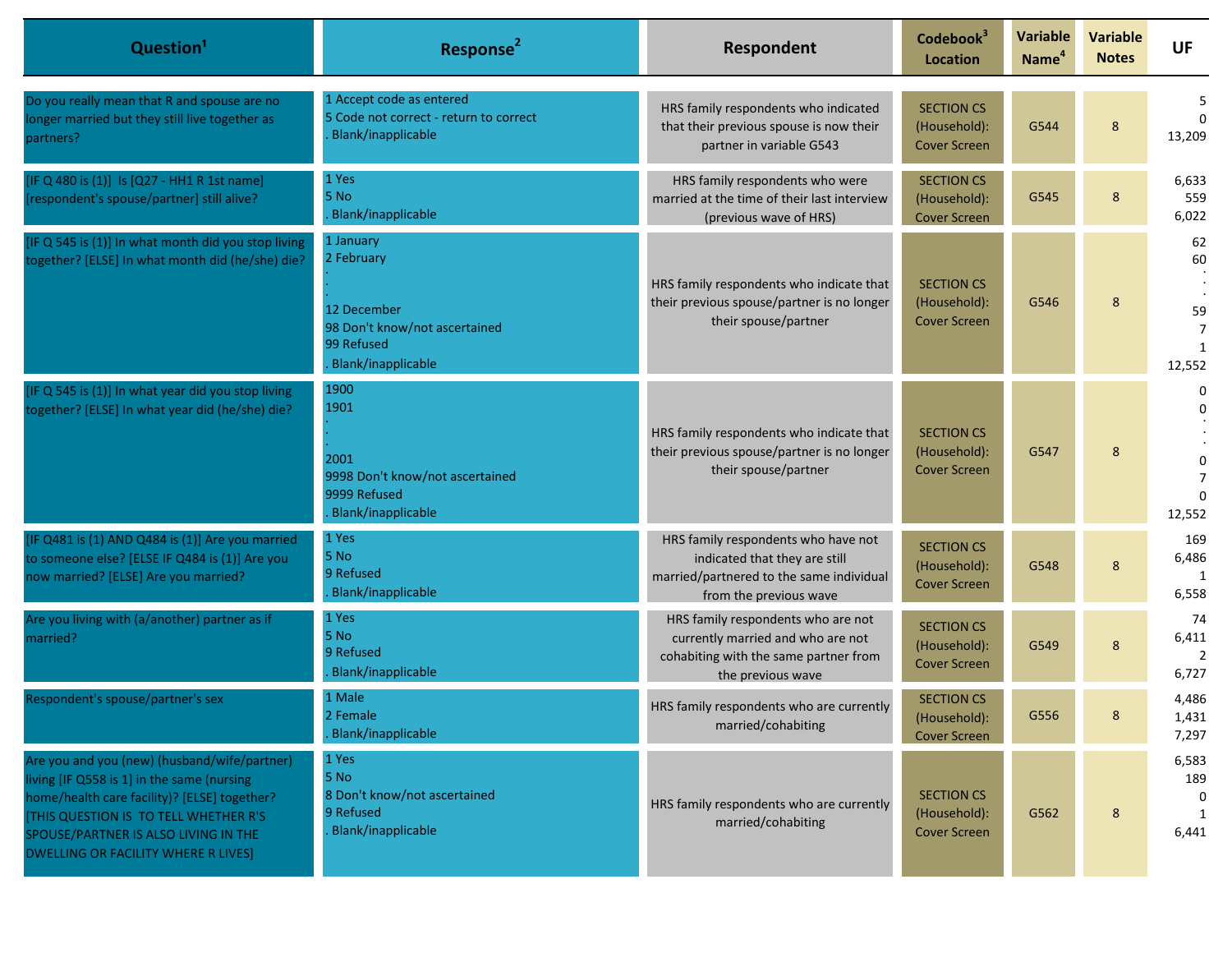| Question <sup>1</sup>                                                                  | Response <sup>2</sup>                                                                                       | Respondent                                                                                                    | Codebook <sup>3</sup><br><b>Location</b>                 | Variable<br>Name <sup>4</sup> | <b>Variable</b><br><b>Notes</b> | <b>UF</b>                                          |
|----------------------------------------------------------------------------------------|-------------------------------------------------------------------------------------------------------------|---------------------------------------------------------------------------------------------------------------|----------------------------------------------------------|-------------------------------|---------------------------------|----------------------------------------------------|
| In what month did you stop living together?                                            | 1 January<br>2 February<br>12 December<br>98 Don't know/not ascertained<br>99 Refused<br>Blank/inapplicable | HRS family respondents who indicate that<br>they are not living with their<br>spouse/partner to variable G562 | <b>SECTION CS</b><br>(Household):<br><b>Cover Screen</b> | G563                          | 8                               | 37<br>10<br>9<br>17<br>$\Omega$<br>13,026          |
| In what year did you stop living together?                                             | 1900<br>1901<br>2001<br>9998 Don't know/not ascertained<br>9999 Refused<br>Blank/inapplicable               | HRS family respondents who indicate that<br>they are not living with their<br>spouse/partner to variable G562 | <b>SECTION CS</b><br>(Household):<br><b>Cover Screen</b> | G564                          | 8                               | 0<br>$\Omega$<br>$\mathbf 0$<br>$\Omega$<br>13,026 |
| In what month did you and your (new/)<br>(husband/wife/partner) start living together? | 1 January<br>2 February<br>12 December<br>98 Don't know/not ascertained<br>99 Refused<br>Blank/inapplicable | HRS family respondents with a new<br>spouse/partner                                                           | <b>SECTION CS</b><br>(Household):<br><b>Cover Screen</b> | G567                          | 8                               | 38<br>17<br>15<br>10<br>3<br>12,971                |
| In what year did you and your (new)<br>(husband/wife/partner) start living together    | 1900<br>1901<br>2001<br>9998 Don't know/not ascertained<br>9999 Refused<br>Blank/inapplicable               | HRS family respondents with a new<br>spouse/partner                                                           | <b>SECTION CS</b><br>(Household):<br><b>Cover Screen</b> | G568                          | 8                               | 0<br>$\Omega$<br>$\mathbf 0$<br>10<br>3<br>12,971  |
| Would you say you are married, or are you<br>separated?                                | 1 Married<br>2 Separated<br>8 Don't know/not ascertained<br>9 Refused<br>Blank/inapplicable                 | HRS family respondents who indicated<br>that they are not living with current<br>spouse/partner               | <b>SECTION CS</b><br>(Household):<br>Cover Screen        | G569                          | 8                               | 85<br>97<br>$\mathbf{1}$<br>$\mathbf 0$<br>13,031  |
| Are you living with a partner as if married?                                           | 1 Yes<br>5 N <sub>o</sub><br>8 Don't know/not ascertained<br>9 Refused<br>Blank/inapplicable                | HRS family respondents who are<br>separated                                                                   | <b>SECTION CS</b><br>(Household):<br><b>Cover Screen</b> | G570                          | 8                               | 1<br>96<br>0<br>1<br>13,116                        |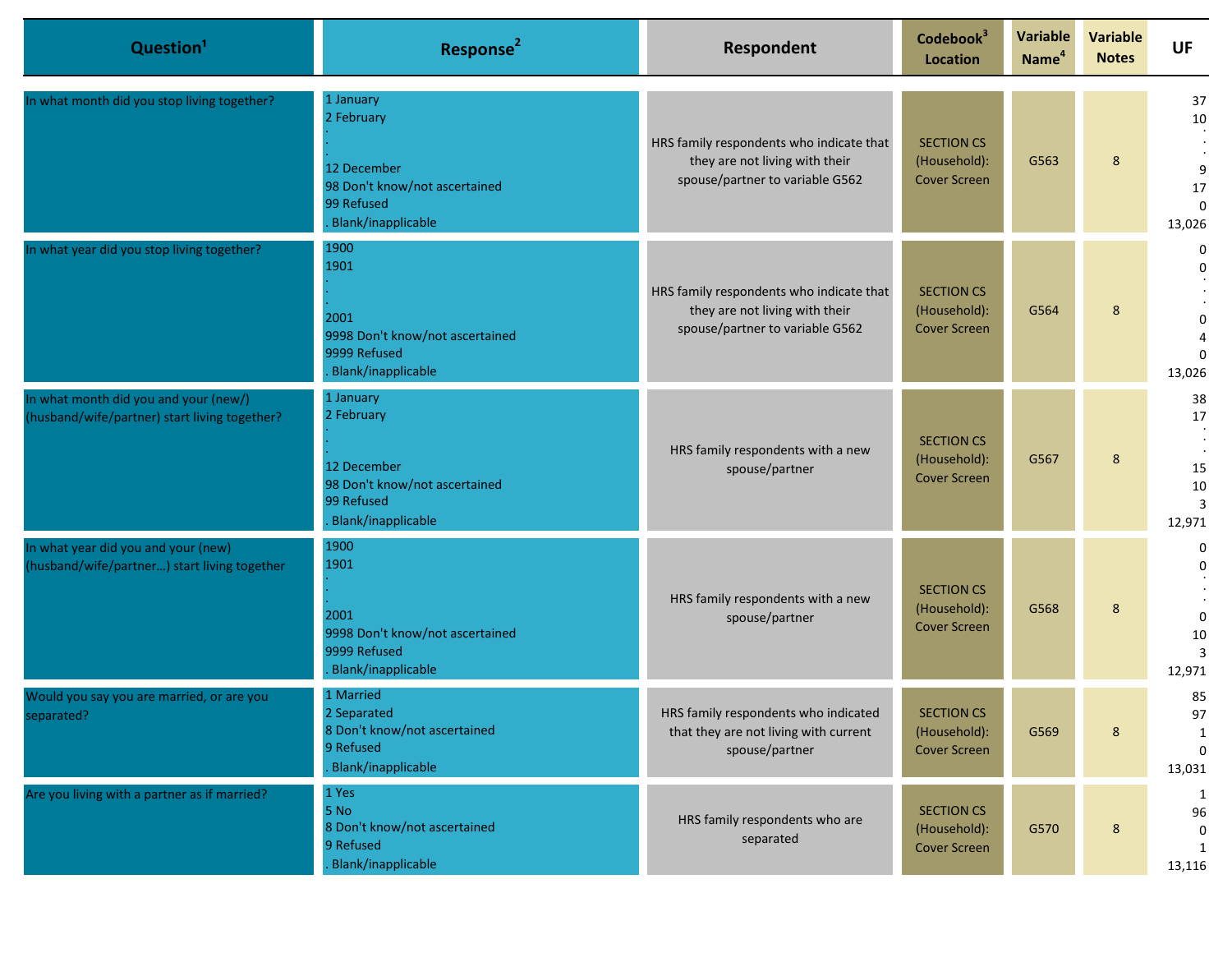| Question <sup>1</sup>                                                         | Response <sup>2</sup>                                                                                                                                                                                                 | <b>Respondent</b>                                                                                        | Codebook <sup>3</sup><br><b>Location</b>                  | <b>Variable</b><br>Name <sup>4</sup> | <b>Variable</b><br><b>Notes</b> | <b>UF</b>                                                    |
|-------------------------------------------------------------------------------|-----------------------------------------------------------------------------------------------------------------------------------------------------------------------------------------------------------------------|----------------------------------------------------------------------------------------------------------|-----------------------------------------------------------|--------------------------------------|---------------------------------|--------------------------------------------------------------|
| <b>CONSTRUCTED - Same spouse as last wave</b>                                 | 1 Yes, and spouse/partner is living<br>3 That partner is now the respondent's spouse<br>4 That spouse is now the respondent's partner<br>5 No<br>Blank/inapplicable                                                   | HRS family respondents who were<br>married at the time of their last interview<br>(previous wave of HRS) | <b>SECTION CS</b><br>(Household):<br><b>Cover Screen</b>  | G658                                 | 8                               | 6,499<br>25<br>5<br>6,655<br>30                              |
| <b>CONSTRUCTED-Preload coupleness</b>                                         | 1 Part of a married couple<br>3 Part of a partnered couple<br>6 Not part of a couple                                                                                                                                  | All HRS Respondents                                                                                      | <b>SECTION CS</b><br>(Respondent):<br><b>Cover Screen</b> | G481                                 |                                 | 13,027<br>550<br>6,003                                       |
| <b>CONSTRUCTED-</b> Preload marital status [previous]<br>wave marital status] | 0 Prior wave information not available<br>1 Married<br>2 Married, spouse absent (in institution)<br>3 Married, spouse absent (not in an institution)<br>4 Divorced/separated<br>5 Widowed<br>6 Never married          | All HRS Respondents                                                                                      | <b>SECTION CS</b><br>(Respondent):<br><b>Cover Screen</b> | G483                                 |                                 | 5,108<br>10,128<br>59<br>45<br>1,295<br>2,557<br>388         |
| <b>CONSTRUCTED - Spouse of Respondent Gender -</b><br>Updated                 | 1 Male<br>2 Female<br>Blank/inapplicable                                                                                                                                                                              | All HRS Respondents                                                                                      | <b>SECTION CS</b><br>(Respondent):<br><b>Cover Screen</b> | G488                                 |                                 | 11,468<br>8,112<br>$\Omega$                                  |
| <b>CONSTRUCTED - Current Coupleness</b>                                       | 0 Unknown<br>1 Part of a married couple<br>3 Part of a partnered couple<br>6 Not part of a couple<br>Blank/inapplicable                                                                                               | All HRS Respondents                                                                                      | <b>SECTION CS</b><br>(Respondent):<br><b>Cover Screen</b> | G597                                 |                                 | $\Omega$<br>12,520<br>541<br>6,519<br>$\Omega$               |
| <b>CONSTRUCTED - Marriage Status</b>                                          | 0 Unknown<br>1 Married<br>2 Married, spouse absent (in institution)<br>3 Married, spouse absent (not in an institution)<br>4 Divorced/separated<br>5 Widowed<br><b>6 Never married</b><br>Blank/inapplicable          | All HRS Respondents                                                                                      | <b>SECTION CS</b><br>(Respondent):<br><b>Cover Screen</b> | G598                                 |                                 | 8,047<br>10,943<br>17<br>25<br>52<br>494<br>2<br>$\mathbf 0$ |
| <b>CONSTRUCTED - NEW SP COUPLENESS</b>                                        | 1 Part of a married couple<br>3 Part of a partnered couple<br>6 Not part of a couple<br>Blank/inapplicable                                                                                                            | All HRS Respondents                                                                                      | <b>SECTION CS</b><br>(Respondent):<br><b>Cover Screen</b> | G599                                 |                                 | 12,520<br>541<br>6,519<br>$\Omega$                           |
| <b>CONSTRUCTED</b> - Respondent's Marital Status                              | 0 No spouse or information not available<br>1 Married<br>2 Married, spouse absent (in institution)<br>3 Married, spouse absent (not in an institution)<br>4 Separated/Divorced<br>5 Widowed<br><b>6 Never married</b> | All HRS Respondents                                                                                      | <b>SECTION CS</b><br>(Respondent):<br><b>Cover Screen</b> | G758                                 |                                 | 5,108<br>10,128<br>59<br>45<br>1,295<br>2,557<br>388         |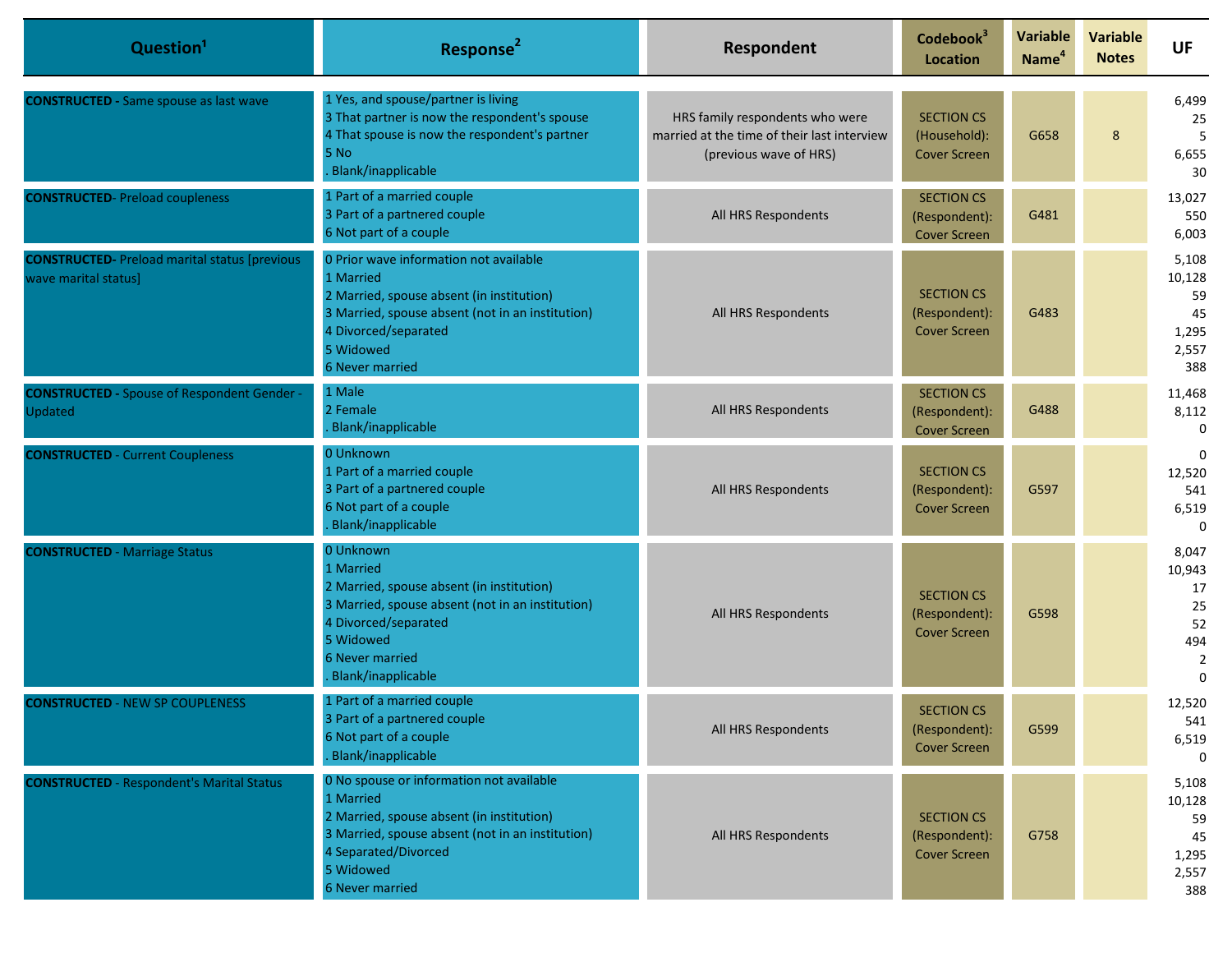| Question <sup>1</sup>                                                                                                                                                                                                                                         | Response <sup>2</sup>                                                                                                 | Respondent                                                                                                                                        | Codebook <sup>3</sup><br><b>Location</b>                  | Variable<br>Name <sup>4</sup> | <b>Variable</b><br><b>Notes</b> | <b>UF</b>                                  |
|---------------------------------------------------------------------------------------------------------------------------------------------------------------------------------------------------------------------------------------------------------------|-----------------------------------------------------------------------------------------------------------------------|---------------------------------------------------------------------------------------------------------------------------------------------------|-----------------------------------------------------------|-------------------------------|---------------------------------|--------------------------------------------|
| <b>CONSTRUCTED</b> - Spouse gender                                                                                                                                                                                                                            | 0 No spouse or information not available<br>1 Male<br>2 Female                                                        | All HRS Respondents                                                                                                                               | <b>SECTION CS</b><br>(Respondent):<br><b>Cover Screen</b> | G764                          |                                 | 6,519<br>6,531<br>6,530                    |
| Sometimes marital situations are not entirely<br>clear from what we've asked so far. Please bear<br>with me for a few more questions on this. Did<br>ou have a marriage start after [Q218 -<br>PR218.PREV WAVE IW MONTH] [Q219 -<br>PR219.PREV WAVE IW YEAR]? | 1 Yes<br>5 No<br>8 Don't know/not ascertained<br>9 Refused<br>Blank/inapplicable                                      | HRS Respondents who have been<br>previously interviewed and who have not<br>indicated they are married to the same<br>spouse as the previous wave | <b>SECTION A</b><br>(Respondent):<br>Demographics         | G1146                         |                                 | 154<br>6,423<br>13,001                     |
| In what month were you married?                                                                                                                                                                                                                               | 1 January<br>2 February<br>12 December<br>98 Don't know/not ascertained<br>99 Refused<br>Blank/inapplicable           | HRS respondents who indicate having a<br>marriage start since the date of their<br>previous interview in variable G1146                           | <b>SECTION A</b><br>(Respondent):<br>Demographics         | G1148                         |                                 | 6<br>9<br>17<br>1<br>$\Omega$<br>19,426    |
| In what year were you married?                                                                                                                                                                                                                                | 1992<br>1993<br>2001<br>9998 Don't know/not ascertained<br>9999 Refused<br>Blank/inapplicable                         | HRS respondents who indicate having a<br>marriage start since the date of their<br>previous interview in variable G1146                           | <b>SECTION A</b><br>(Respondent):<br>Demographics         | G1149                         |                                 | 0<br>19,426                                |
| Did you divorce or become widowed since [Q218<br>PR218.PREV WAVE IW MONTH] [Q219 -<br>PR219.PREV WAVE IW YEAR]?                                                                                                                                               | 1 Yes, divorced/annulled<br>2 Yes, widowed<br>5 No<br>8 Don't know/not ascertained<br>9 Refused<br>Blank/inapplicable | HRS Respondents who have been<br>previously interviewed and who have not<br>indicated they are married to the same<br>spouse as the previous wave | <b>SECTION A</b><br>(Respondent):<br>Demographics         | G1153                         |                                 | 139<br>186<br>6,250<br>3<br>13,001         |
| In what month did you (divorce/become<br>widowed)?                                                                                                                                                                                                            | 1 January<br>2 February<br>12 December<br>98 Don't know/not ascertained<br>99 Refused<br>Blank/inapplicable           | HRS respondents who indicate becoming<br>divorced/widowed after the date of their<br>previous interview in variable G1153                         | <b>SECTION A</b><br>(Respondent):<br>Demographics         | G1154                         |                                 | 43<br>27<br>18<br>24<br>$\Omega$<br>19,255 |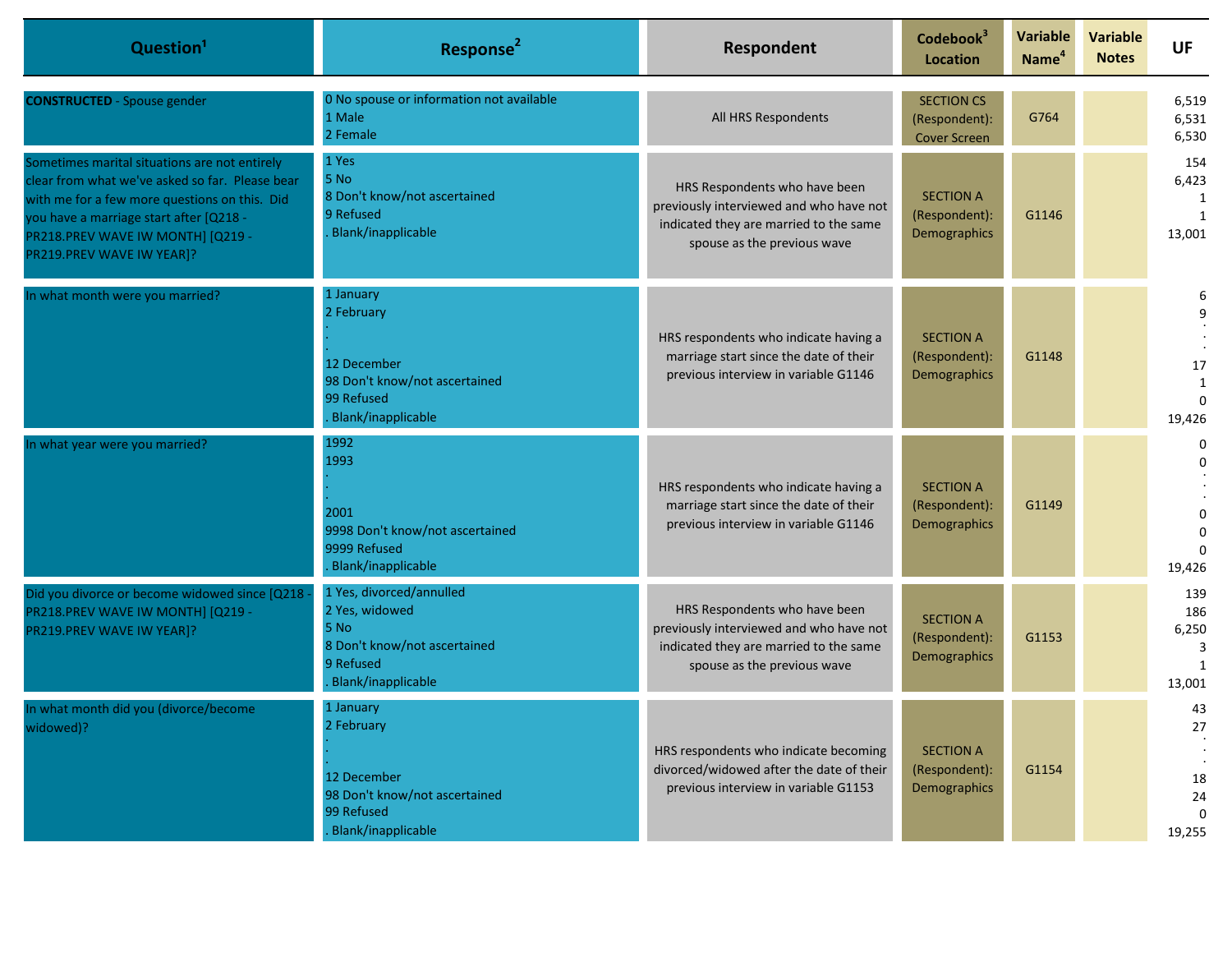| Question <sup>1</sup>                                                                                 | Response <sup>2</sup>                                                                                                                                    | Respondent                                                                                                                         | Codebook <sup>3</sup><br><b>Location</b>          | Variable<br>Name <sup>4</sup> | <b>Variable</b><br><b>Notes</b> | <b>UF</b>                                                                        |
|-------------------------------------------------------------------------------------------------------|----------------------------------------------------------------------------------------------------------------------------------------------------------|------------------------------------------------------------------------------------------------------------------------------------|---------------------------------------------------|-------------------------------|---------------------------------|----------------------------------------------------------------------------------|
| In what YEAR did you (divorce/become<br>widowed)?                                                     | 1992<br>1993<br>2001<br>9998 Don't know/not ascertained<br>9999 Refused<br>Blank/inapplicable                                                            | HRS respondents who indicate becoming<br>divorced/widowed after the date of their<br>previous interview in variable G1153          | <b>SECTION A</b><br>(Respondent):<br>Demographics | G1155                         |                                 | 24<br>20<br>$\Omega$<br>35<br>$\Omega$<br>19,255                                 |
| Just to clarify, are you currently separated,<br>divorced, widowed, or have you never been<br>married | 3 Separated<br>4 Divorced<br>5 Widowed<br><b>6 Never married</b><br>7 Other (specify)<br>8 Don't know/not ascertained<br>9 Refused<br>Blank/inapplicable | HRS respondents not currently married<br>and who have not been widowed and<br>remained unmarried since their previous<br>interview | <b>SECTION A</b><br>(Respondent):<br>Demographics | G1157                         |                                 | 226<br>1,868<br>4,161<br>614<br>83<br>$\overline{2}$<br>$\overline{2}$<br>12,624 |
| <b>CONSTRUCTED - Marital status, assigned</b>                                                         | 0 Don't know/not ascertained/refused<br>1 Married<br>3 Separated<br>4 Divorced<br>5 Widowed<br><b>6 Never married</b><br>7 Other                         | All HRS respondents                                                                                                                | <b>SECTION A</b><br>(Respondent):<br>Demographics | G1158                         |                                 | 4<br>12,520<br>324<br>1,865<br>4,160<br>614<br>93                                |
| Altogether, how many times have you been<br>married (including your current marriage)?                | 1 Once<br>2 Twice<br>3 Three times<br>4 Four or more<br>8 Don't know/not ascertained<br>9 Refused<br>Blank/inapplicable                                  | Respondents being interviewed for the<br>first time who are not never married                                                      | <b>SECTION A</b><br>(Respondent):<br>Demographics | G1159                         |                                 | 132<br>86<br>37<br>9<br>$\mathbf{1}$<br>$\overline{2}$<br>19,313                 |
| In what year did your [first] marriage begin?                                                         | 1900<br>1901<br>2001<br>9998 Don't know/not ascertained<br>9999 Refused<br>Blank/inapplicable                                                            | Respondents being interviewed for the<br>first time who do not previously indicate<br>that they have never married                 | <b>SECTION A</b><br>(Respondent):<br>Demographics | G1160                         | 15                              | 0<br>$\Omega$<br>$\Omega$<br>20<br>$\mathbf{1}$<br>19,313                        |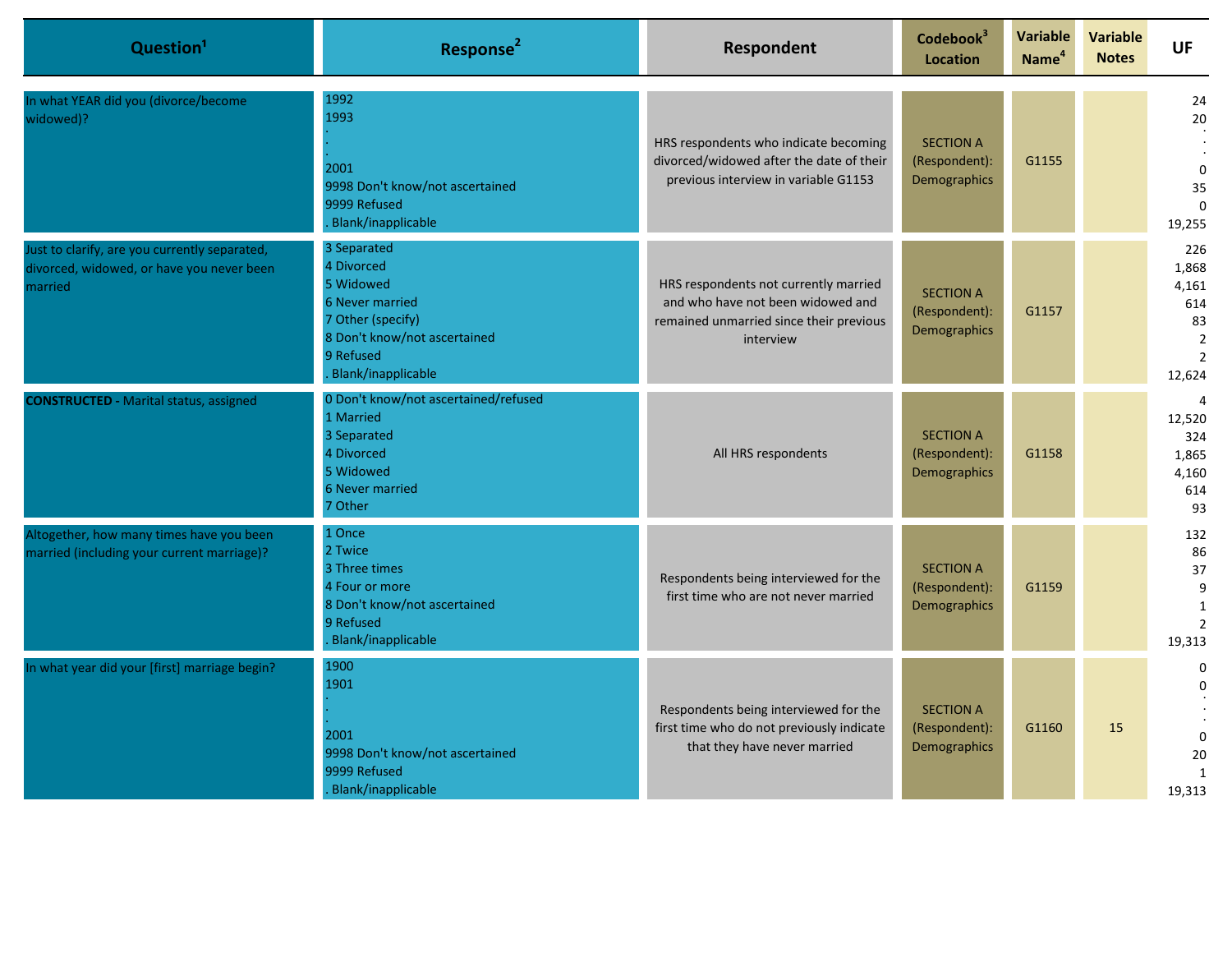| Question <sup>1</sup>                                                                                                | Response <sup>2</sup>                                                                                       | Respondent                                                                                                         | Codebook <sup>3</sup><br><b>Location</b>                  | Variable<br>Name <sup>4</sup> | <b>Variable</b><br><b>Notes</b> | <b>UF</b>                                                  |
|----------------------------------------------------------------------------------------------------------------------|-------------------------------------------------------------------------------------------------------------|--------------------------------------------------------------------------------------------------------------------|-----------------------------------------------------------|-------------------------------|---------------------------------|------------------------------------------------------------|
| In what month did your [first] marriage begin?                                                                       | 1 January<br>2 February<br>12 December<br>98 Don't know/not ascertained<br>99 Refused<br>Blank/inapplicable | Respondents being interviewed for the<br>first time who do not previously indicate<br>that they have never married | <b>SECTION A</b><br>(Respondent):<br>Demographics         | G1161                         | 15                              | 27<br>13<br>14<br>39<br>$\Omega$<br>19,314                 |
| [IF Q37 IS (1)] In what year did your current<br>marriage begin? [ELSE] In what year did you<br>marry most recently? | 1900<br>1901<br>2001<br>9998 Don't know/not ascertained<br>9999 Refused<br>Blank/inapplicable               | Respondents being interviewed for the<br>first time who do not previously indicate<br>that they have never married | <b>SECTION A</b><br>(Respondent):<br>Demographics         | G1172                         |                                 | $\mathbf 0$<br>$\mathbf 0$<br>$\Omega$<br>3<br>1<br>19,445 |
| In what month was that?                                                                                              | 1 January<br>2 February<br>12 December<br>98 Don't know/not ascertained<br>99 Refused<br>Blank/inapplicable | Respondents being interviewed for the<br>first time who do not previously indicate<br>that they have never married | <b>SECTION A</b><br>(Respondent):<br>Demographics         | G1173                         |                                 | 13<br>8<br>12<br>6<br>$\Omega$<br>19,446                   |
|                                                                                                                      | <b>Intergenerational Relationships</b>                                                                      |                                                                                                                    |                                                           |                               |                                 |                                                            |
| <b>CONSTRUCTED</b> - Number of resident children                                                                     | $\overline{0}$<br>30<br>Blank/inapplicable                                                                  | All HRS respondents                                                                                                | <b>SECTION CS</b><br>(Respondent):<br><b>Cover Screen</b> | G886                          |                                 | 15,004<br>3,255<br>0<br>$\Omega$                           |
| <b>CONSTRUCTED</b> - Number of non-resident children                                                                 | $\overline{0}$<br>$\mathbf{1}$<br>30<br>Blank/inapplicable                                                  | All HRS respondents                                                                                                | <b>SECTION CS</b><br>(Respondent):<br><b>Cover Screen</b> | G888                          |                                 | 2,147<br>2,611<br>$\mathbf 0$<br>$\mathbf 0$               |
| <b>CONSTRUCTED - Number of children</b>                                                                              | O<br>30<br>Blank/inapplicable                                                                               | All HRS respondents                                                                                                | <b>SECTION CS</b><br>(Respondent):<br><b>Cover Screen</b> | G893                          |                                 | 1,386<br>1,956<br>$\mathbf 0$<br>0                         |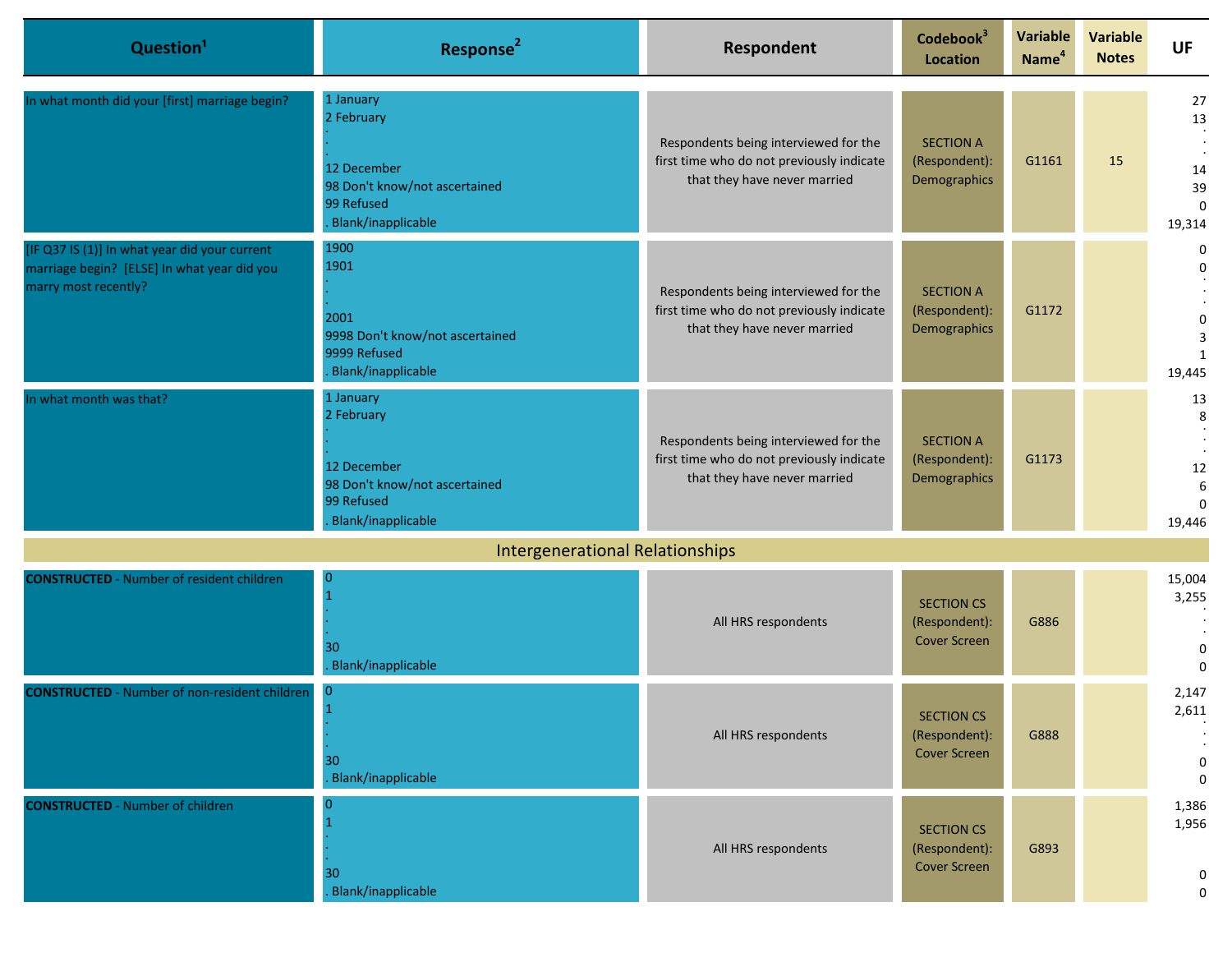| Question <sup>1</sup>                                                                                                                                               | Response <sup>2</sup>                                                                       | Respondent                                                  | Codebook <sup>3</sup><br>Location                           | <b>Variable</b><br>Name <sup>4</sup> | <b>Variable</b><br><b>Notes</b> | <b>UF</b>                                                 |
|---------------------------------------------------------------------------------------------------------------------------------------------------------------------|---------------------------------------------------------------------------------------------|-------------------------------------------------------------|-------------------------------------------------------------|--------------------------------------|---------------------------------|-----------------------------------------------------------|
| How many children have [you fathered/you given<br>birth to]? Please don't count miscarriages or still-<br>births, or adopted or step-children for this<br>question. | $\mathbf{0}$<br>15<br>98 Don't know/not ascertained<br>99 Refused<br>Blank/inapplicable     | HRS respondents who have not been<br>previously interviewed | <b>SECTION A</b><br>(Respondent):<br>Demographics           | G1093                                |                                 | 37<br>29<br>$\mathbf 0$<br>$\Omega$<br>$\Omega$<br>19,309 |
| [IF ONE CHILD]: Is that child alive today? [IF<br>MORE THAN ONE CHILD]: How many of them are<br>still living?                                                       | 0<br>$\mathbf 1$<br>15<br>98 Don't know/not ascertained<br>99 Refused<br>Blank/inapplicable | HRS respondents who have not been<br>previously interviewed | <b>SECTION A</b><br>(Respondent):<br>Demographics           | G1094                                |                                 | 1<br>34<br>$\mathbf 0$<br>$\Omega$<br>$\Omega$<br>19,346  |
| <b>CONSTRUCTED</b> - Number of resident children                                                                                                                    | 20<br>Blank/inapplicable                                                                    | All family respondents                                      | <b>SECTION D</b><br>(Household):<br><b>Family Structure</b> | G1932                                | 9                               | 10,069<br>2,297<br>$\mathbf 0$<br>10                      |
| <b>CONSTRUCTED</b> - Number of non-resident children                                                                                                                | <b>O</b><br>20<br>Blank/inapplicable                                                        | All family respondents                                      | <b>SECTION D</b><br>(Household):<br><b>Family Structure</b> | G1934                                | 9                               | 1,620<br>1,837<br>3<br>10                                 |
| <b>CONSTRUCTED - Number of children</b>                                                                                                                             | 20<br>Blank/inapplicable                                                                    | All family respondents                                      | <b>SECTION D</b><br>(Household):<br><b>Family Structure</b> | G1938                                | 9                               | 1,159<br>1,445<br>3<br>10                                 |
| <b>CONSTRUCTED - Number of living children in</b><br>contact                                                                                                        | 20<br>Blank/inapplicable                                                                    | All family respondents                                      | <b>SECTION D</b><br>(Household):<br><b>Family Structure</b> | G1944                                | 9                               | 1,185<br>1,468<br>3<br>10                                 |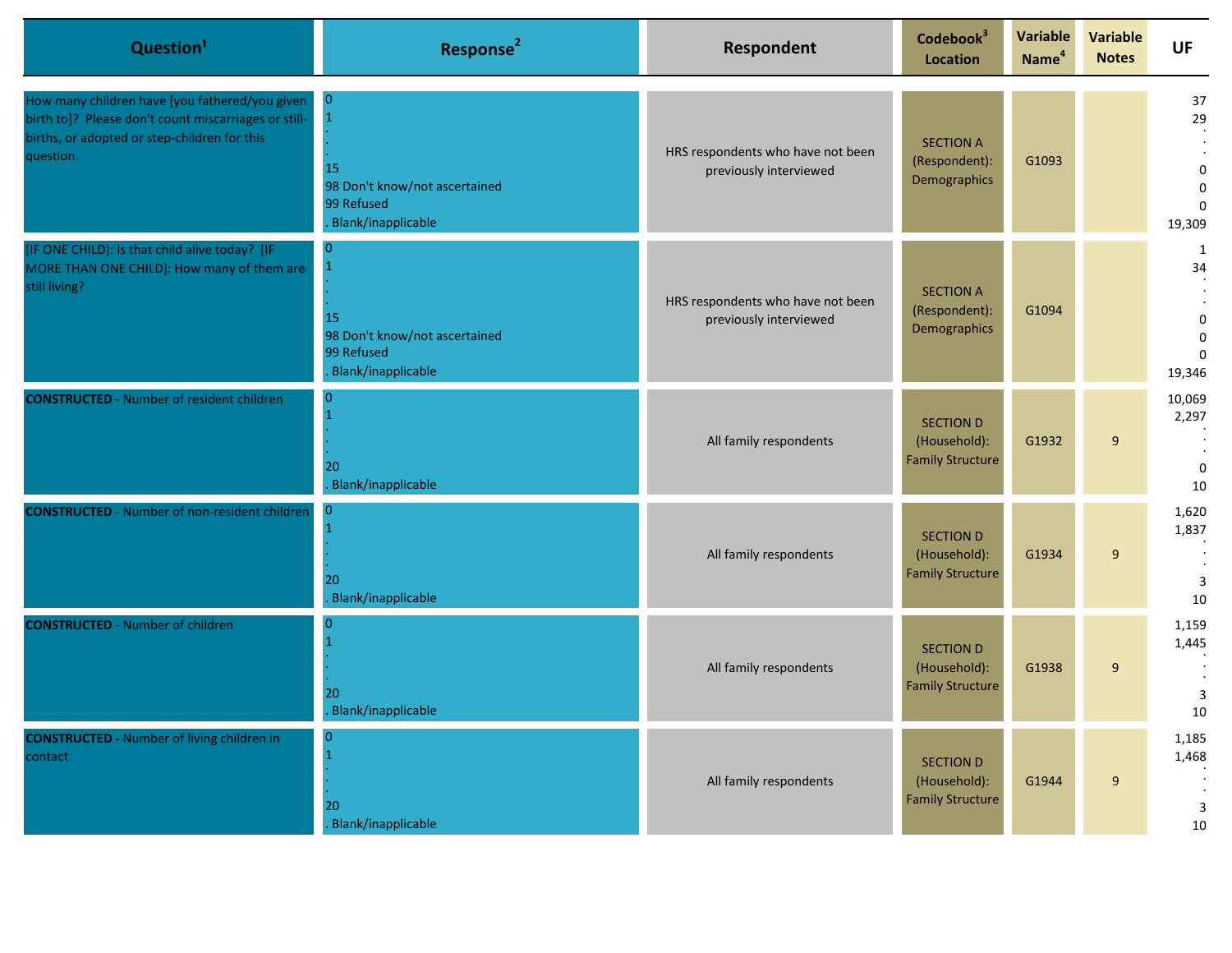| Question <sup>1</sup>                                                                                                                                                                                                                                                                                                                                                                                                                                                                                                  | Response <sup>2</sup>                                                                                                                                                     | Respondent                                                                                          | Codebook <sup>3</sup><br><b>Location</b>                    | Variable<br>Name <sup>4</sup>  | <b>Variable</b><br><b>Notes</b> | UF                                                    |
|------------------------------------------------------------------------------------------------------------------------------------------------------------------------------------------------------------------------------------------------------------------------------------------------------------------------------------------------------------------------------------------------------------------------------------------------------------------------------------------------------------------------|---------------------------------------------------------------------------------------------------------------------------------------------------------------------------|-----------------------------------------------------------------------------------------------------|-------------------------------------------------------------|--------------------------------|---------------------------------|-------------------------------------------------------|
| <b>CONSTRUCTED</b> - Child's person number                                                                                                                                                                                                                                                                                                                                                                                                                                                                             | 000 No live child<br>041 Other person number<br>042 Other person number<br>995 Other person number<br>Blank/inapplicable                                                  | All family respondents                                                                              | <b>SECTION D</b><br>(Household):<br><b>Family Structure</b> | G1947M1<br>G1947M2<br>$\Omega$ | 9                               | 1,176<br>95<br>3<br>$\Omega$<br>10                    |
| <b>CONSTRUCTED</b> - Dead children [dead child's<br>person number] (User note: Up to twenty<br>responses were allowed for this question, the<br>actual maximum number of responses was two.)                                                                                                                                                                                                                                                                                                                           | 000 No dead child<br>041 Other person number<br>042 Other person number<br>995 Other person number<br>998 Don't know/not ascertained<br>999 Refused<br>Blank/inapplicable | All family respondents                                                                              | <b>SECTION D</b><br>(Household):<br><b>Family Structure</b> | G1950M1<br>G1950M2             | 9                               | 12,972<br>8<br>$\Omega$<br>$\Omega$<br>$\Omega$<br>10 |
| <b>CONSTRUCTED</b> - Number of dead children                                                                                                                                                                                                                                                                                                                                                                                                                                                                           | 0<br>95<br>Blank/inapplicable                                                                                                                                             | All family respondents                                                                              | <b>SECTION D</b><br>(Household):<br><b>Family Structure</b> | G1963                          | 9                               | 12,972<br>220<br>$\mathbf{0}$<br>10                   |
| IF {R DOES NOT HAVE SPOUSE/PARTNER and<br>DOES NOT STILL HAVE HOME OUTSIDE NURSING<br>HOME {(CS11=1) and (CS26 NOT 1)}} or {R &<br>SPOUSE/PARTNER} LIVE IN SAME NURSING HOME<br>(CS11=1 and CS12=1)]: [Do any of your children<br>(who do not live with you) / Does CHILD NAME]<br>live within 10 miles of you (in R's NURSING HOME<br>CITY, STATE)? OTHERWISE: [Do any of your<br>children (who do not live with you) / Does CHILD<br>NAME ] live within 10 miles of you (in MAIN<br>RESIDENCE [CITY/CITY & STATE] )? | 1 Yes<br>5 No<br>8 Don't know/not ascertained<br>9 Refused<br>Blank/inapplicable                                                                                          | Family respondents who have at least one<br>living child with a resident status of<br>"nonresident" | <b>SECTION D</b><br>(Household):<br><b>Family Structure</b> | G1980                          | 9                               | 5,938<br>3,918<br>20<br>9<br>3,329                    |
| Which children? [CHOOSE ALL THAT APPLY] (User<br>note: Up to twenty responses were allowed for<br>this question, the actual maximum number of<br>responses was eleven.)                                                                                                                                                                                                                                                                                                                                                | 038 All children<br>041 Other person number<br>042 Other person number<br>995 Other person number<br>998 Don't know/not ascertained<br>999 Refused<br>Blank/inapplicable  | Family respondents who have at least one<br>child living within ten miles of them                   | <b>SECTION D</b><br>(Household):<br><b>Family Structure</b> | G1981M1<br>G1981M1<br>1        | 9                               | 756<br>25<br>$\overline{2}$<br>0<br>3<br>7,929        |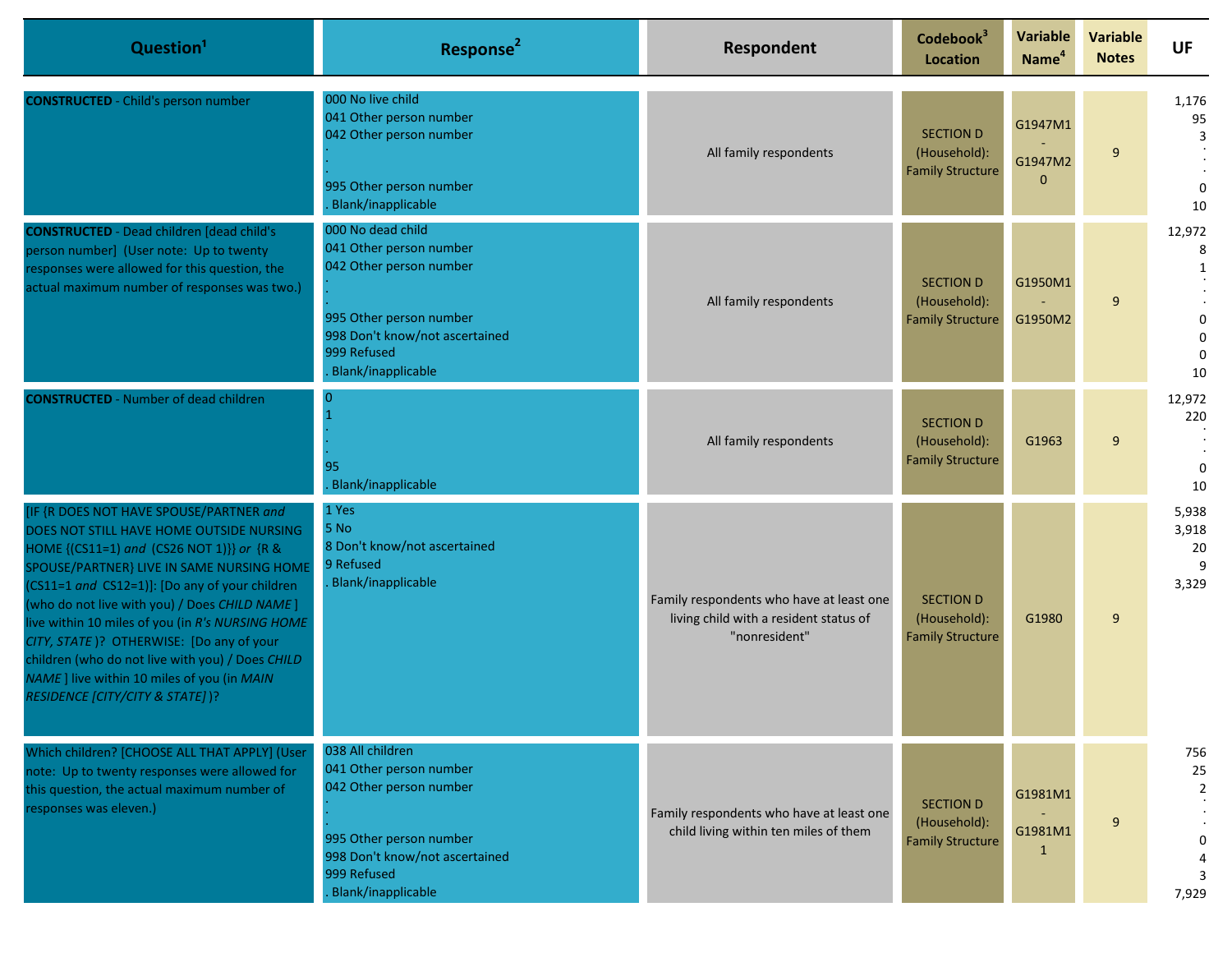| Question <sup>1</sup>                                                                                                                                                                                                                                                                                 | Response <sup>2</sup>                                                                                                                                                                          | Respondent                                                                                                                                                                                           | Codebook <sup>3</sup><br><b>Location</b>                    | <b>Variable</b><br>Name <sup>4</sup> | <b>Variable</b><br><b>Notes</b> | <b>UF</b>                                                     |
|-------------------------------------------------------------------------------------------------------------------------------------------------------------------------------------------------------------------------------------------------------------------------------------------------------|------------------------------------------------------------------------------------------------------------------------------------------------------------------------------------------------|------------------------------------------------------------------------------------------------------------------------------------------------------------------------------------------------------|-------------------------------------------------------------|--------------------------------------|---------------------------------|---------------------------------------------------------------|
| Which child lives nearest you in [R's NURSING<br>HOME CITY, STATE / MAIN RESIDENCE [CITY/CITY<br>& STATE] ]?                                                                                                                                                                                          | 000 Not figured out<br>041 Other person number<br>042 Other person number<br>995 Other person number<br>998 Don't know/not ascertained<br>999 Refused<br>Blank/inapplicable                    | Family respondents who have more than<br>one child living within ten miles of them                                                                                                                   | <b>SECTION D</b><br>(Household):<br><b>Family Structure</b> | G1982                                | 9                               | 49<br>12<br>$\overline{2}$<br>$\Omega$<br>124<br>10<br>10,182 |
| Do you have any new grandchildren (excluding<br>great-grandchildren) - new, that is [since FAMILY<br>R's LAST INTERVIEW MONTH, YEAR / in the last<br>two years]? [DEFINITION: NEW GRANDCHILDREN<br>INCLUDE CHILDREN'S STEP-CHILDREN BY NEW<br>MARRIAGES AS WELL AS BIRTHS OF<br><b>GRANDCHILDREN1</b> | 1 Yes<br>5 No<br>8 Don't know/not ascertained<br>9 Refused<br>Blank/inapplicable                                                                                                               | Family respondents who have at least one<br>living child and who have been<br>interviewed in a previous wave                                                                                         | <b>SECTION D</b><br>(Household):<br><b>Family Structure</b> | G1989                                | 9                               | 2,593<br>9,249<br>54<br>19<br>1,299                           |
| Which of your children are parents of the new<br>grandchildren? [CHOOSE ALL THAT APPLY] (User<br>note: Up to twenty responses were allowed for<br>this question, the actual maximum number of<br>responses was five.)                                                                                 | 037 Deceased child<br>038 All children<br>041 Other person number<br>042 Other person number<br>995 Other person number<br>998 Don't know/not ascertained<br>999 Refused<br>Blank/inapplicable | Family respondents who indicate having a<br>new grandchild in variable G1989 and<br>who have more than one living child                                                                              | <b>SECTION D</b><br>(Household):<br><b>Family Structure</b> | G1990M1<br>G1990M5                   | 9                               | $\overline{2}$<br>19<br>10<br>3<br>10,746                     |
| (Please remind me) Altogether, how many<br>grandchildren do you (and your (late)<br>[husband/wife/partner]) have? [ENTER 80 IF R<br>HAS 80 OR MORE GRANDCHILDREN]                                                                                                                                     | 0 No grandchildren<br>80 (80 or more grandchildren)<br>95 Not asked because assumed zero<br>98 Don't know/not ascertained<br>99 Refused<br>Blank/inapplicable                                  | Family respondents who report having at<br>least one grandchild (This question is not<br>asked of those who reported no<br>grandchildren, but these individuals are<br>coded "95" for this variable) | <b>SECTION D</b><br>(Household):<br><b>Family Structure</b> | G2035                                | 9                               | 287<br>795<br>2,352<br>140<br>27<br>122                       |
| Do you (or your husband/or your wife/or your<br>partner//or your late husband/or your late<br>wife/or your late partner) have any great-<br>grandchildren?                                                                                                                                            | 1 Yes<br>5 No<br>6 Assigned (NO)<br>8 Don't know/not ascertained<br>9 Refused<br>Blank/inapplicable                                                                                            | Family respondents who have at least one<br>grandchild (G2035)                                                                                                                                       | <b>SECTION D</b><br>(Household):<br><b>Family Structure</b> | G2036                                | 9                               | 3,836<br>6,420<br>2,191<br>30<br>161<br>576                   |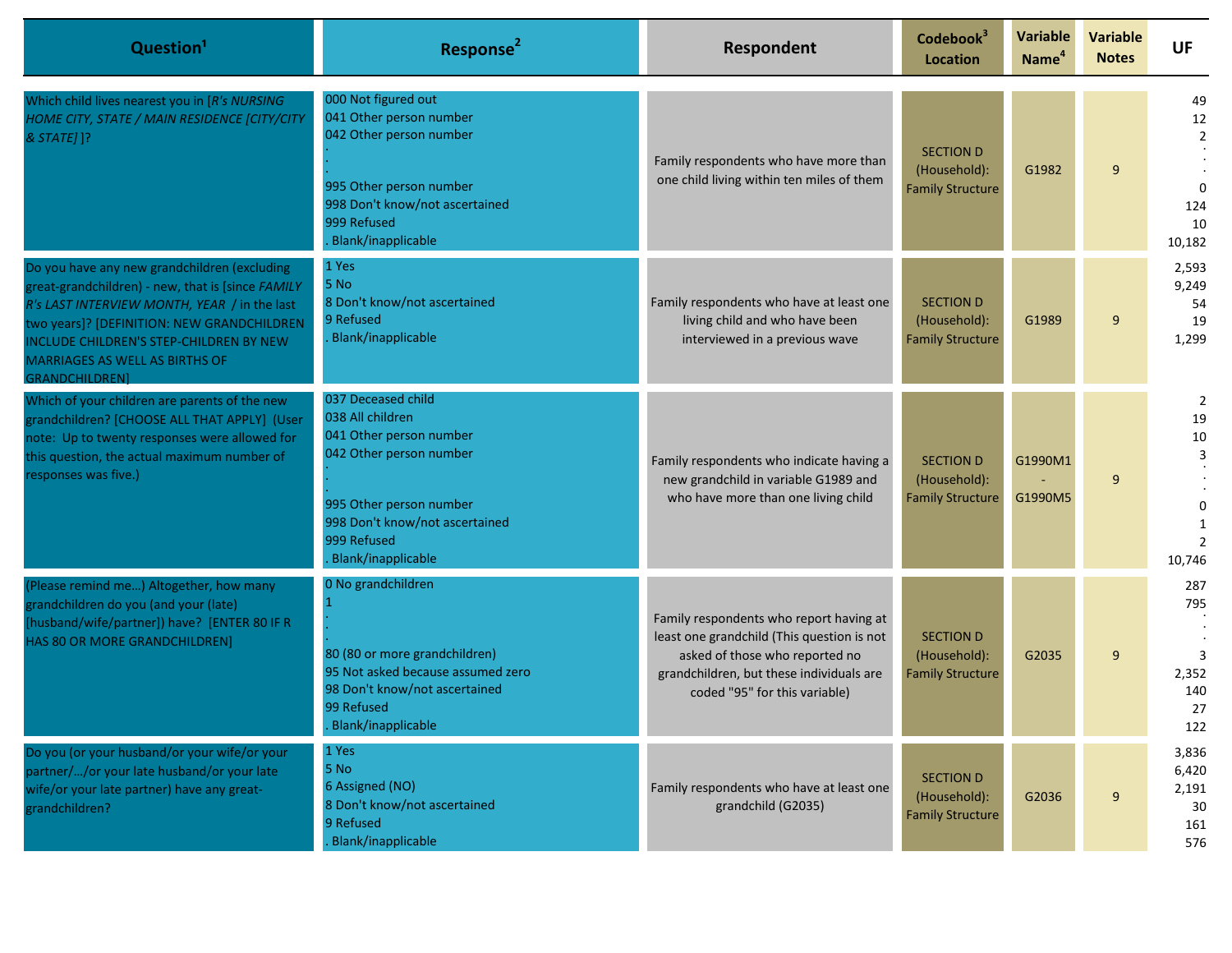| Question <sup>1</sup>                                                                                                                                                                                                                                                                                                                                                                   | Response <sup>2</sup>                                                                                                                                                                     | Respondent                                                                                                                                      | Codebook <sup>3</sup><br><b>Location</b>                    | <b>Variable</b><br>Name <sup>4</sup> | <b>Variable</b><br><b>Notes</b> | UF                                                               |
|-----------------------------------------------------------------------------------------------------------------------------------------------------------------------------------------------------------------------------------------------------------------------------------------------------------------------------------------------------------------------------------------|-------------------------------------------------------------------------------------------------------------------------------------------------------------------------------------------|-------------------------------------------------------------------------------------------------------------------------------------------------|-------------------------------------------------------------|--------------------------------------|---------------------------------|------------------------------------------------------------------|
| Altogether, how many great-grandchildren do you<br>(or your (late) [husband/wife/partner]) have?<br>(ENTER 80 IF R HAS 80 OR MORE GREAT-<br><b>GRANDCHILDREN)</b>                                                                                                                                                                                                                       | 80 (80 or more great-grandchildren)<br>95 Not asked because assumed zero<br>98 Don't know/not ascertained<br>99 Refused<br>Blank/inapplicable                                             | Family respondents who report having at<br>least one great-grandchild in variable<br>G2036                                                      | <b>SECTION D</b><br>(Household):<br><b>Family Structure</b> | G2037                                | 9                               | 881<br>635<br>$\overline{3}$<br>2,352<br>82<br>$\Omega$<br>7,026 |
| <b>CONSTRUCTED</b> - Number of grandchildren                                                                                                                                                                                                                                                                                                                                            | 0 No grandchildren<br>80 (80 or more grandchildren)<br>95 Not ascertained<br>96 Not asked because assumed to be zero<br>98 Don't know/not ascertained<br>99 Refused<br>Blank/inapplicable | All family respondents                                                                                                                          | <b>SECTION D</b><br>(Household):<br><b>Family Structure</b> | G2039                                | 9                               | 111<br>782<br>$\overline{2}$<br>$\Omega$<br>2,558<br>14<br>270   |
| Families sometimes help one another in a variety<br>of ways, and each type of help can be important.<br>Are you (or your (late) [husband/wife/partner])<br>raising NAME(S) OF RESIDENT NON-CHILD<br>HOUSEHOLD MEMBER(S) UNDER 18 YEARS<br>(RELATIONSHIP(S) TO R) ? [NOTE: ONLY A<br>PRIMARY HOUSEHOLD MEMBER UNDER 18 IS<br><b>CONSIDERED; A SPOUSE/PARTNER UNDER 18 IS</b><br>IGNORED] | 1 Yes<br>5 No<br>8 Don't know/not ascertained<br>9 Refused<br>Blank/inapplicable                                                                                                          | Family respondents with at least one<br>resident non-child household member<br>under 18 years of age                                            | <b>SECTION D</b><br>(Household):<br><b>Family Structure</b> | G2041                                | 9                               | 354<br>484<br>1<br>$\Omega$<br>12,375                            |
| Which of them are you raising? [CHOOSE ALL<br>THAT APPLY] (User note: Up to twenty responses<br>were allowed for this question, the actual<br>maximum number of responses was five)                                                                                                                                                                                                     | 041 Other Person Number<br>042 Other Person Number<br>995 Other Person Number<br>998 Don't know/not ascertained<br>999 Refused<br>Blank/inapplicable                                      | Family respondents who indicate raising<br>non-child household member in variable<br>G2041 and have more than one non-child<br>household member | <b>SECTION D</b><br>(Household):<br><b>Family Structure</b> | G2042M1<br>G2042M5                   | 9                               | 1<br>$\mathbf{1}$<br>$\Omega$<br>13,074                          |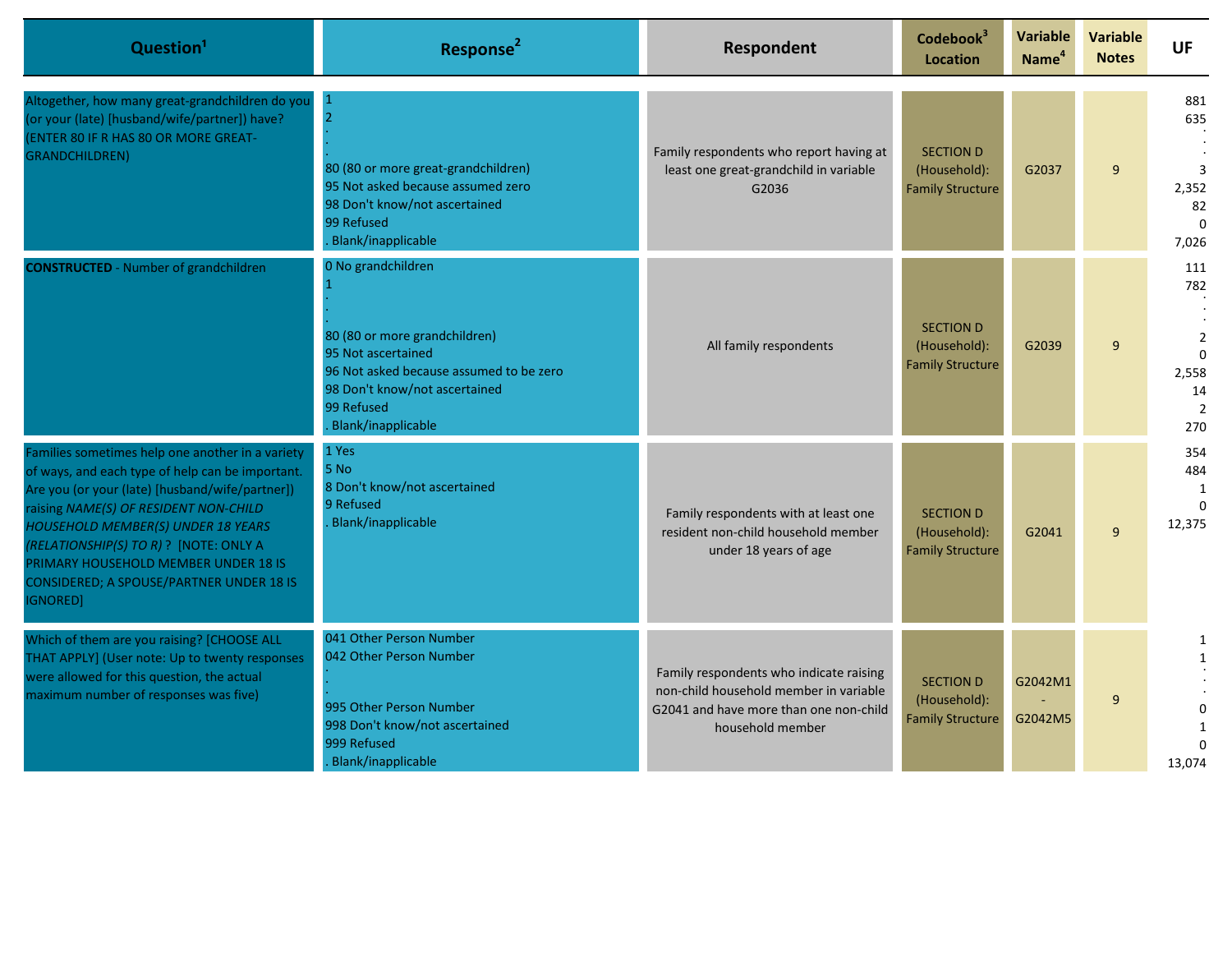| Question <sup>1</sup>                                                                                                                                                                                                                                                                                                                                                                                                                                                                                                                                                                                               | Response <sup>2</sup>                                                                                                                                                                                | Respondent                                                                                                                                                                                           | Codebook <sup>3</sup><br>Location                           | Variable<br>Name <sup>4</sup> | <b>Variable</b><br><b>Notes</b> | <b>UF</b> |
|---------------------------------------------------------------------------------------------------------------------------------------------------------------------------------------------------------------------------------------------------------------------------------------------------------------------------------------------------------------------------------------------------------------------------------------------------------------------------------------------------------------------------------------------------------------------------------------------------------------------|------------------------------------------------------------------------------------------------------------------------------------------------------------------------------------------------------|------------------------------------------------------------------------------------------------------------------------------------------------------------------------------------------------------|-------------------------------------------------------------|-------------------------------|---------------------------------|-----------|
| In the last 10 years, did you (or your (late)<br>[husband/wife/partner]) give a child (or<br>grandchild) a deed to a house?                                                                                                                                                                                                                                                                                                                                                                                                                                                                                         | 1 Yes<br>5 No<br>8 Don't know/not ascertained<br>9 Refused<br>Blank/inapplicable                                                                                                                     | Family respondents who are interviewed<br>for the first time or who have a new<br>spouse/partner, and who have at least<br>one child or grandchild                                                   | <b>SECTION D</b><br>(Household):<br><b>Family Structure</b> | G2043                         | 9                               | 13,212    |
| Which child was that? [CHOOSE ALL THAT<br>APPLY]. IF GRANDCHILD: Which of your children<br>is the parent of that grandchild?                                                                                                                                                                                                                                                                                                                                                                                                                                                                                        | 039 All grandchildren<br>041 Other Person Number<br>042 Other Person Number<br>995 Other Person Number<br>Blank/inapplicable                                                                         | Family respondents who indicate giving a<br>deed to a house to a child/grandchild in<br>variable G2043                                                                                               | <b>SECTION D</b><br>(Household):<br><b>Family Structure</b> | G2044M1                       | $\mathbf{q}$                    | 13,214    |
| Including help with education but not shared<br>housing or shared food (or any deed to a house),<br>[since FAMILY R's LAST INTERVIEW MONTH, YEAR<br>/ in the last two years] did you (or your (late)<br>[husband/wife/partner]) give financial help of<br>\$5,000 or more to any of your children (or<br>grandchildren)? [DEFINITION: BY FINANCIAL HELP<br>WE MEAN GIVING MONEY, HELPING PAY BILLS,<br>OR COVERING SPECIFIC TYPES OF COSTS SUCH AS<br>THOSE FOR MEDICAL CARE OR INSURANCE,<br>SCHOOLING, DOWN PAYMENT FOR A HOME,<br>RENT, ETC. THE FINANCIAL HELP CAN BE<br>CONSIDERED SUPPORT, A GIFT OR A LOAN.] | 1 Yes<br>5 No<br>8 Don't know/not ascertained<br>9 Refused<br>Blank/inapplicable                                                                                                                     | Family respondents who are interviewed<br>for the first time or who have a new<br>spouse/partner, and who have at least<br>one child or grandchild                                                   | <b>SECTION D</b><br>(Household):<br><b>Family Structure</b> | G2045                         | 9                               | 13,212    |
| Which child was that? IF GRANDCHILD: Which of<br>your children is the parent of that grandchild?<br>(User note: Up to three responses were allowed<br>for this question, no responses were given)                                                                                                                                                                                                                                                                                                                                                                                                                   | 039 All grandchildren<br>041 Other Person Number<br>042 Other Person Number<br>995 Other Person Number<br>997 Other (specify)<br>998 Don't know/not ascertained<br>999 Refused<br>Blank/inapplicable | Family respondents who are interviewed<br>for the first time or who have a new<br>spouse/partner, and who have at least<br>one child or grandchild, and who<br>responded "yes" (1) in variable G2045 | <b>SECTION D</b><br>(Household):<br><b>Family Structure</b> | G2046M1                       | $\mathsf{q}$                    | 100       |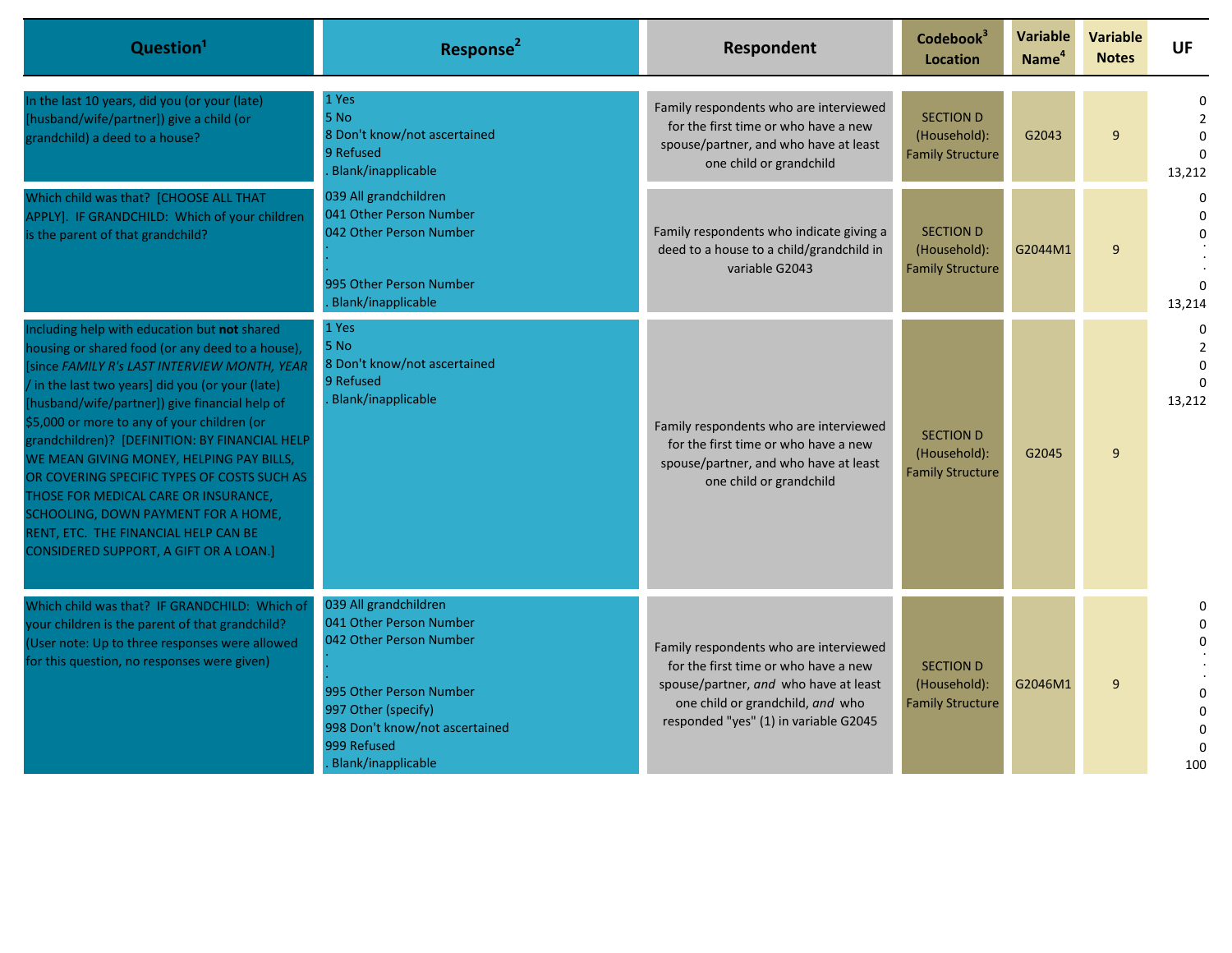| Question <sup>1</sup>                                                                                                                                                                                                                                                                                                                                                                                           | Response <sup>2</sup>                                                                                                                                                                                                                             | Respondent                                                                                                                                        | Codebook <sup>3</sup><br><b>Location</b>                    | <b>Variable</b><br>Name <sup>4</sup> | Variable<br><b>Notes</b> | <b>UF</b>                                              |
|-----------------------------------------------------------------------------------------------------------------------------------------------------------------------------------------------------------------------------------------------------------------------------------------------------------------------------------------------------------------------------------------------------------------|---------------------------------------------------------------------------------------------------------------------------------------------------------------------------------------------------------------------------------------------------|---------------------------------------------------------------------------------------------------------------------------------------------------|-------------------------------------------------------------|--------------------------------------|--------------------------|--------------------------------------------------------|
| The next questions are about help you (or your<br>(late) [husband/wife/partner]) gave or received<br>since FAMILY R's LAST INTERVIEW MONTH, YEAR<br>/ in the past two years]. Did you (or your (late)<br>[husband/wife/partner]) spend 100 or more hours<br>in total [since FAMILY R's LAST INTERVIEW<br>MONTH, YEAR / in the last two years] taking care<br>of [grand or great-grandchildren / grandchildren]? | 1 Yes<br>5 No<br>8 Don't know/not ascertained<br>9 Refused<br>Blank/inapplicable                                                                                                                                                                  | Family respondents with at least one<br>grandchild                                                                                                | <b>SECTION D</b><br>(Household):<br><b>Family Structure</b> | G2048                                | 9                        | 3,187<br>7,077<br>20<br>$\overline{2}$<br>2,928        |
| Which of your children is the parent of those<br>grandchildren (or great-grandchildren)? [CHOOSE<br>ALL THAT APPLY.] (User note: Up to ten<br>responses were allowed for this question, the<br>actual maximum number of responses was eight.)                                                                                                                                                                   | 037 Deceased child<br>038 All my children<br>039 All grandchildren<br>041 Other Person Number<br>042 Other Person Number<br>995 Other Person Number<br>997 Other (specify)<br>998 Don't know/not ascertained<br>999 Refused<br>Blank/inapplicable | Family respondents who respond "yes" (1)<br>to variable G2048                                                                                     | <b>SECTION D</b><br>(Household):<br><b>Family Structure</b> | G2049M1<br>G2049M8                   | 9                        | 18<br>198<br>94<br>$30\,$<br>3<br>57<br>1<br>10,027    |
| How many hours altogether did [you/you] spend?<br>(NOTE: "you" IS DISPLAYED IN BOLD WHEN THE R<br>IS MARRIED/PARTNERED).                                                                                                                                                                                                                                                                                        | 0 No hours<br>9994<br>9995 Grandchild lives in household and<br>no specific number of hours given<br>9998 Don't know/not ascertained<br>9999 Refused<br>Blank/inapplicable                                                                        | Family respondents who respond "yes" (1)<br>to variable G2048                                                                                     | <b>SECTION D</b><br>(Household):<br><b>Family Structure</b> | G2050                                | 9                        | 20<br>$\mathbf 0$<br>$\Omega$<br>12<br>1,910<br>10,027 |
| Did it amount to a total of less than 200 hours,<br>more than 200 hours, or what?                                                                                                                                                                                                                                                                                                                               | 1 Less than 200 hours<br>3 About 200 hours<br>5 More than 200 hours<br>8 Don't know/not ascertained<br>9 Refused<br>Blank/inapplicable                                                                                                            | Family respondents who respond "don't<br>know" (9998) or "refused" (9999) in<br>variable G2050                                                    | <b>SECTION D</b><br>(Household):<br><b>Family Structure</b> | G2051                                | 9                        | 458<br>219<br>1,171<br>77<br>11,285                    |
| Did it amount to a total of less than 500 hours,<br>more than 500 hours, or what?                                                                                                                                                                                                                                                                                                                               | 1 Less than 500 hours<br>3 About 500 hours<br>5 More than 500 hours<br>8 Don't know/not ascertained<br>9 Refused<br>Blank/inapplicable                                                                                                            | Family respondents who respond "don't<br>know" (9998) or "refused" (9999) in<br>variable G2050 and "more than 200<br>hours" (5) in variable G2051 | <b>SECTION D</b><br>(Household):<br><b>Family Structure</b> | G2052                                | 9                        | 356<br>124<br>650<br>41<br>12,043                      |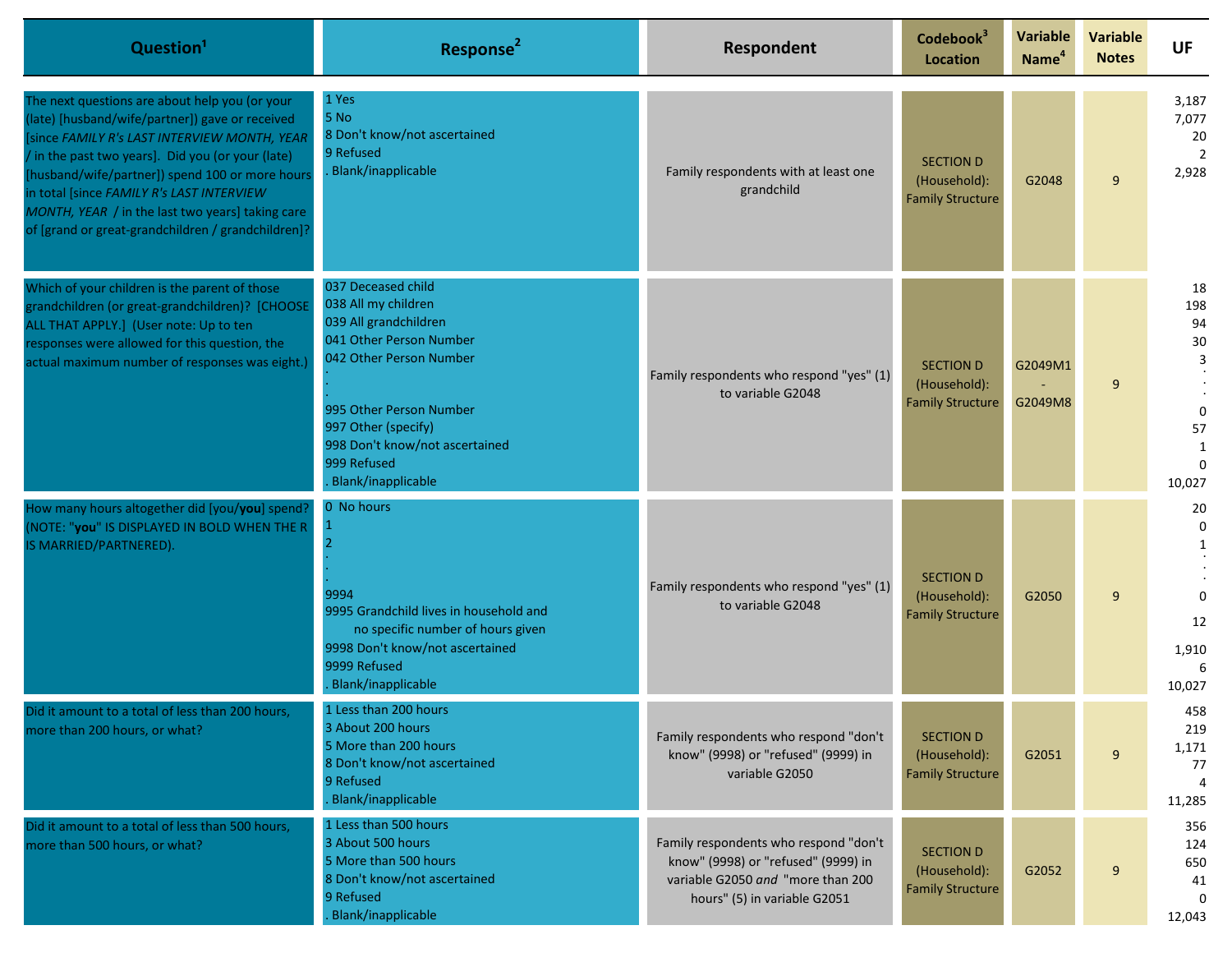| Question <sup>1</sup>                                                                                                                                                                                                                                     | Response <sup>2</sup>                                                                                                                                                                             | Respondent                                                                                                                                                                 | Codebook <sup>3</sup><br>Location                           | Variable<br>Name <sup>4</sup> | <b>Variable</b><br><b>Notes</b> | <b>UF</b>                                                            |
|-----------------------------------------------------------------------------------------------------------------------------------------------------------------------------------------------------------------------------------------------------------|---------------------------------------------------------------------------------------------------------------------------------------------------------------------------------------------------|----------------------------------------------------------------------------------------------------------------------------------------------------------------------------|-------------------------------------------------------------|-------------------------------|---------------------------------|----------------------------------------------------------------------|
| How many hours altogether did your<br>(husband/wife/partner//late husband/late<br>wife/late partner) spend?                                                                                                                                               | 0 No hours<br>-1<br>9994<br>9995 Grandchild lives in household and<br>no specific number of hours given<br>9998 Don't know/not ascertained<br>9999 Refused<br>Blank/inapplicable                  | Family respondents who respond "yes" (1)<br>to variable G2048 and who are either<br>currently married/partnered or whose<br>spouse/partner has died since previous<br>wave | <b>SECTION D</b><br>(Household):<br><b>Family Structure</b> | G2061                         | $\mathbf{q}$                    | 269<br>$\mathbf{1}$<br>$\mathbf{1}$<br>870<br>$\mathbf{3}$<br>11,033 |
| Did it amount to a total of less than 200 hours,<br>more than 200 hours, or what?                                                                                                                                                                         | 1 Less than 200 hours<br>3 About 200 hours<br>5 More than 200 hours<br>8 Don't know/not ascertained<br>9 Refused<br>Blank/inapplicable                                                            | Family respondents who respond "don't<br>know" (9998) or "refused" (9999) in<br>variable G2061                                                                             | <b>SECTION D</b><br>(Household):<br><b>Family Structure</b> | G2062                         | $\mathsf{q}$                    | 361<br>75<br>383<br>56<br>$\mathbf{1}$<br>12,338                     |
| Did it amount to a total of less than 500 hours,<br>more than 500 hours, or what?                                                                                                                                                                         | 1 Less than 500 hours<br>3 About 500 hours<br>5 More than 500 hours<br>8 Don't know/not ascertained<br>9 Refused<br>Blank/inapplicable                                                            | Family respondents who respond "don't<br>know" (9998) or "refused" (9999) in<br>variable G2061 and "more than 200<br>hours" (5) in variable G2062                          | <b>SECTION D</b><br>(Household):<br><b>Family Structure</b> | G2063                         | $\mathsf{q}$                    | 139<br>25<br>211<br>8<br>$\Omega$<br>12,831                          |
| [Since FAMILY R's LAST INTERVIEW MONTH, YEAR<br>/ In the last two years], did you (or your (late)<br>[husband/wife/partner]) give any of your children<br>(or grandchildren) a deed to a house?                                                           | 1 Yes<br>5 No<br>8 Don't know/not ascertained<br>9 Refused<br>Blank/inapplicable                                                                                                                  | Family respondents with at least one child<br>and who were interviewed in a prior wave                                                                                     | <b>SECTION D</b><br>(Household):<br><b>Family Structure</b> | G2072                         | 9                               | 188<br>11,774<br>10<br>22<br>1,220                                   |
| Which child was that? [CHOOSE ALL THAT APPLY]<br>IF GRANDCHILD: Which of your children is the<br>parent of that grandchild? (User note: Up to<br>twenty responses were allowed for this question,<br>the actual maximum number of responses was<br>five.) | 037 Deceased child<br>038 All my children<br>041 Other Person Number<br>042 Other Person Number<br>995 Other Person Number<br>998 Don't know/not ascertained<br>999 Refused<br>Blank/inapplicable | Family respondents who respond "yes" (1)<br>to variable G2072                                                                                                              | <b>SECTION D</b><br>(Household):<br><b>Family Structure</b> | G2073M1<br>G2073M5            | $\mathsf{q}$                    | 1<br>28<br>$\overline{7}$<br>$\mathbf{1}$<br>13,026                  |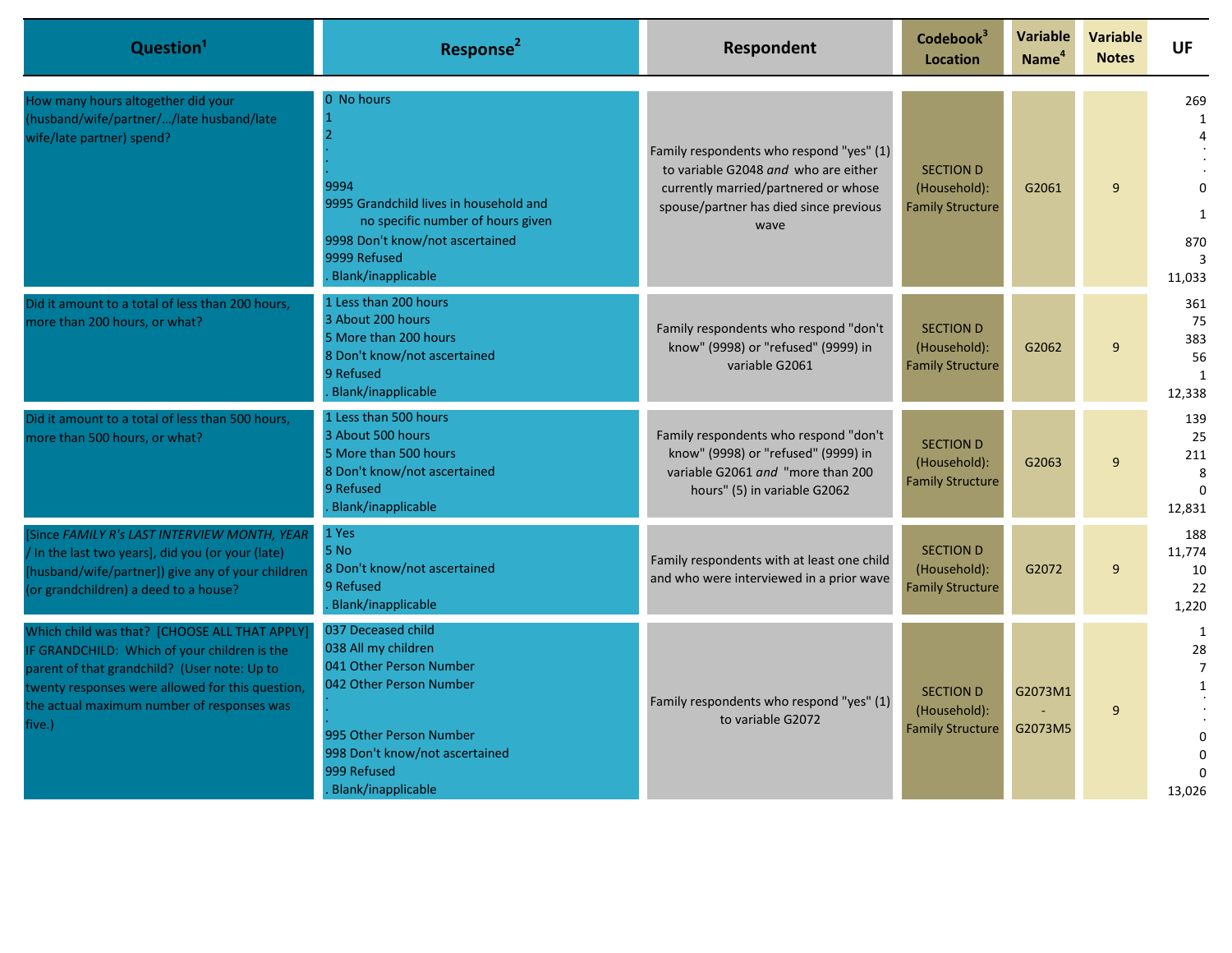| Question <sup>1</sup>                                                                                                                                                                                                                                                                                                                                                                                                                                                                                                                                                                                                   | Response <sup>2</sup>                                                                                                                                                                                                                                                                                        | Respondent                                                                                                                                                                                           | Codebook <sup>3</sup><br><b>Location</b>                                           | <b>Variable</b><br>Name <sup>4</sup> | <b>Variable</b><br><b>Notes</b> | <b>UF</b>                                                             |
|-------------------------------------------------------------------------------------------------------------------------------------------------------------------------------------------------------------------------------------------------------------------------------------------------------------------------------------------------------------------------------------------------------------------------------------------------------------------------------------------------------------------------------------------------------------------------------------------------------------------------|--------------------------------------------------------------------------------------------------------------------------------------------------------------------------------------------------------------------------------------------------------------------------------------------------------------|------------------------------------------------------------------------------------------------------------------------------------------------------------------------------------------------------|------------------------------------------------------------------------------------|--------------------------------------|---------------------------------|-----------------------------------------------------------------------|
| Including help with education but not shared<br>housing or shared food (or any deed to a house),<br>[since FAMILY R'S LAST INTERVIEW MONTH, YEAR<br>/ in the last two years] did you (or your (late)<br>[husband/wife/partner]) give financial help<br>totaling \$500 or more to any of your children (or<br>grandchildren)? (DEFINITION: BY FINANCIAL<br>HELP WE MEAN GIVING MONEY, HELPING PAY<br>BILLS, OR COVERING SPECIFIC TYPES OF COSTS<br>SUCH AS THOSE FOR MEDICAL CARE OR<br>INSURANCE, SCHOOLING, DOWN PAYMENT FOR A<br>HOME, RENT, ETC. THE FINANCIAL HELP CAN BE<br>CONSIDERED SUPPORT, A GIFT OR A LOAN.) | 1 Yes<br>5 No<br>8 Don't know/not ascertained<br>9 Refused<br>Blank/inapplicable                                                                                                                                                                                                                             | Family respondents with at least one child                                                                                                                                                           | <b>SECTION D</b><br>(Household):<br><b>Family Structure</b>                        | G2079                                | 9                               | 4,237<br>7,622<br>35<br>43<br>1,277                                   |
| <b>TRANSFER-TO-CHILD LOOP</b><br><b>CONSTRUCTED</b> - Counter child loop                                                                                                                                                                                                                                                                                                                                                                                                                                                                                                                                                | 1 First mentioned<br>2 Second mentioned<br>3 Third mentioned<br>4 Fourth mentioned<br>5 Fifth mentioned<br>6 Sixth mentioned<br>Blank/inapplicable                                                                                                                                                           | Family respondents with at least one child<br>who respond "yes" (1) in variable G2079;<br>Separate record for each of the to-<br>child/to-grandchild transfers                                       | <b>SECTION D</b><br>(Transfer-to-<br>Child-Level File):<br><b>Family Structure</b> | G2080                                | 13                              | 4,256<br>1,240<br>276<br>57<br>8<br>$\overline{2}$<br>$\Omega$        |
| <b>TRANSFER-TO-CHILD LOOP</b><br>To which child did you give the (next) largest<br>amount? IF GRANDCHILD: Which of your children<br>is the parent of that grandchild? (NOTE: THIS<br><b>QUESTION IS REPEATED FOR NOT MORE THAN</b><br>THE NUMBER OF LIVING AND DEAD CHILDREN<br>FOR R AND SPOUSE/PARTNER.)                                                                                                                                                                                                                                                                                                              | 037 Deceased child<br>038 All children equally<br>039 All grandchildren equally<br>040 All children and grandchildren equally<br>041 Other Person Number<br>042 Other Person Number<br>995 Other Person Number<br>997 Other (specify)<br>998 Don't know/not ascertained<br>999 Refused<br>Blank/inapplicable | Family respondents with at least one child<br>who respond "yes" (1) in variable G2079;<br>Separate record for each of the to-<br>child/to-grandchild transfers                                       | <b>SECTION D</b><br>(Transfer-to-<br>Child-Level File):<br><b>Family Structure</b> | G2081                                | 13                              | 11<br>522<br>142<br>52<br>56<br>3<br>$\Omega$<br>174<br>50<br>22<br>0 |
| <b>TRANSFER-TO-CHILD LOOP</b><br>Did you give about the same amount to more<br>than one child (or grandchild)?                                                                                                                                                                                                                                                                                                                                                                                                                                                                                                          | 1 Yes<br>5 No<br>8 Don't know/not ascertained<br>9 Refused<br>Blank/inapplicable                                                                                                                                                                                                                             | Family respondents with at least one child<br>who respond "yes" (1) in variable G2079<br>and "don't know" in variable G2081;<br>Separate record for each of the to-<br>child/to-grandchild transfers | <b>SECTION D</b><br>(Transfer-to-<br>Child-Level File):<br><b>Family Structure</b> | G2082                                | 13                              | 34<br>11<br>5<br>$\Omega$<br>5,789                                    |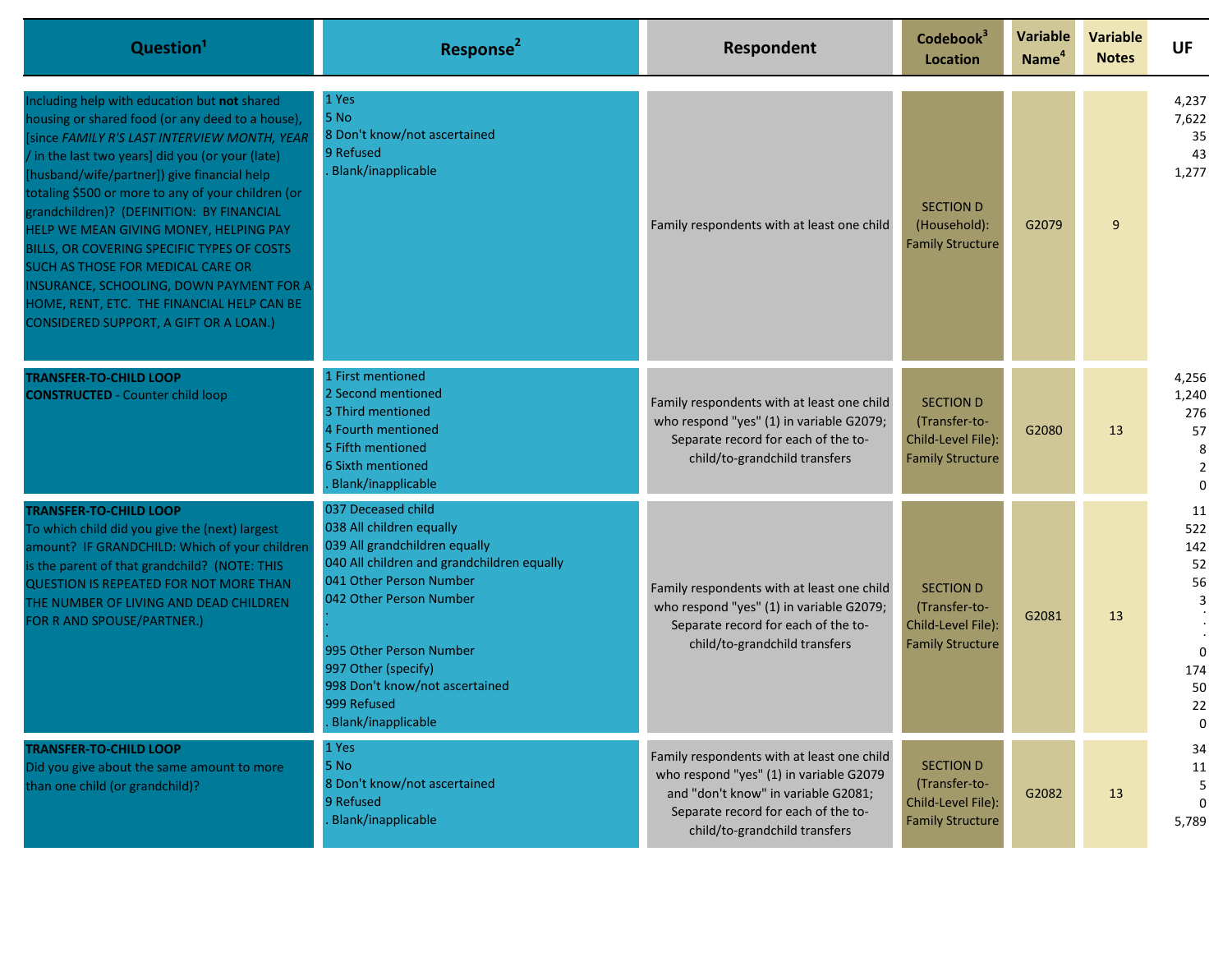| Question <sup>1</sup>                                                                                                                                                                                                                                                            | Response <sup>2</sup>                                                                                                                                                                                                                                                                  | Respondent                                                                                                                                                                                                                           | Codebook <sup>3</sup><br>Location                                                  | <b>Variable</b><br>Name <sup>4</sup> | <b>Variable</b><br><b>Notes</b> | <b>UF</b>                                              |
|----------------------------------------------------------------------------------------------------------------------------------------------------------------------------------------------------------------------------------------------------------------------------------|----------------------------------------------------------------------------------------------------------------------------------------------------------------------------------------------------------------------------------------------------------------------------------------|--------------------------------------------------------------------------------------------------------------------------------------------------------------------------------------------------------------------------------------|------------------------------------------------------------------------------------|--------------------------------------|---------------------------------|--------------------------------------------------------|
| <b>TRANSFER-TO-CHILD LOOP</b><br>Which children? IF GRANDCHILD: Which of your<br>children is the parent of those grandchildren?                                                                                                                                                  | 038 All children equally<br>039 All grandchildren equally<br>040 All children and grandchildren equally<br>041 Other Person Number<br>042 Other Person Number<br>995 Other Person Number<br>997 Other (specify)<br>998 Don't know/not ascertained<br>999 Refused<br>Blank/inapplicable | Family respondents with at least one child<br>who respond "yes" (1) in variable G2079<br>and "don't know" in variable G2081 and<br>"yes" in variable G2082; Separate record<br>for each of the to-child/to-grandchild<br>transfers   | <b>SECTION D</b><br>(Transfer-to-<br>Child-Level File):<br><b>Family Structure</b> | G2083                                | 13                              | $\mathbf{1}$<br>$\Omega$<br>0<br>$\mathbf{1}$<br>5.818 |
| <b>TRANSFER-TO-CHILD LOOP</b><br>About how much did that amount to for [your<br>deceased child / each child / each grandchild /<br>each child and grandchild) / CHILD NAME<br>(RELATIONSHIP TO R) ] [since FAMILY R'S LAST<br>INTERVIEW MONTH, YEAR / in the last two<br>years]? | 0 (Actual value)<br>9999996 (actual value, verified with respondent)<br>9999998 Don't know/not ascertained<br>9999999 Refused<br>Blank/inapplicable                                                                                                                                    | Family respondents with at least one child<br>who respond "yes" (1) in variable G2079<br>and do not indicate giving equally to all<br>children/grandchildren; Separate record<br>for each of the to-child/to-grandchild<br>transfers | <b>SECTION D</b><br>(Transfer-to-<br>Child-Level File):<br><b>Family Structure</b> | G2084                                | 13                              | $\Omega$<br>1,256<br>135<br>52                         |
| <b>TRANSFER-TO-CHILD LOOP</b><br>Did it amount to less than \$5,000, more than<br>\$5,000, or what?                                                                                                                                                                              | 3 About \$5,000<br>5 More than \$5,000<br>8 Don't know/not ascertained<br>9 Refused<br>Blank/inapplicable                                                                                                                                                                              | Family respondents with at least one child<br>who respond "don't know" (9999998) or<br>"refused" (9999999) in variable G2084;<br>Separate record for each of the to-<br>child/to-grandchild transfers                                | <b>SECTION D</b><br>(Transfer-to-<br>Child-Level File):<br><b>Family Structure</b> | G2085                                | 13                              | 771<br>80<br>316<br>130<br>94<br>4,448                 |
| <b>TRANSFER-TO-CHILD LOOP</b><br>Did it amount to less than \$20,000, more than<br>\$20,000, or what?                                                                                                                                                                            | 1 Less than \$20,000<br>3 About \$20,000<br>5 More than \$20,000<br>8 Don't know/not ascertained<br>9 Refused<br>Blank/inapplicable                                                                                                                                                    | Family respondents with at least one child<br>who respond "more than \$5,000" (5) in<br>variable G2085; Separate record for each<br>of the to-child/to-grandchild transfers                                                          | <b>SECTION D</b><br>(Transfer-to-<br>Child-Level File):<br><b>Family Structure</b> | G2086                                | 13                              | 231<br>20<br>57<br>6<br>$\overline{2}$<br>5,523        |
| <b>TRANSFER-TO-CHILD LOOP</b><br>Did it amount to less than \$1,000, more than<br>\$1,000, or what?                                                                                                                                                                              | 1 Less than \$1,000<br>3 About \$1,000<br>5 More than \$1,000<br>8 Don't know/not ascertained<br>9 Refused<br>Blank/inapplicable                                                                                                                                                       | Family respondents with at least one child<br>who respond "less than \$5,000" (5) in<br>variable G2085; Separate record for each<br>of the to-child/to-grandchild transfers                                                          | <b>SECTION D</b><br>(Transfer-to-<br>Child-Level File):<br><b>Family Structure</b> | G2087                                | 13                              | 180<br>113<br>446<br>27<br>5<br>5,068                  |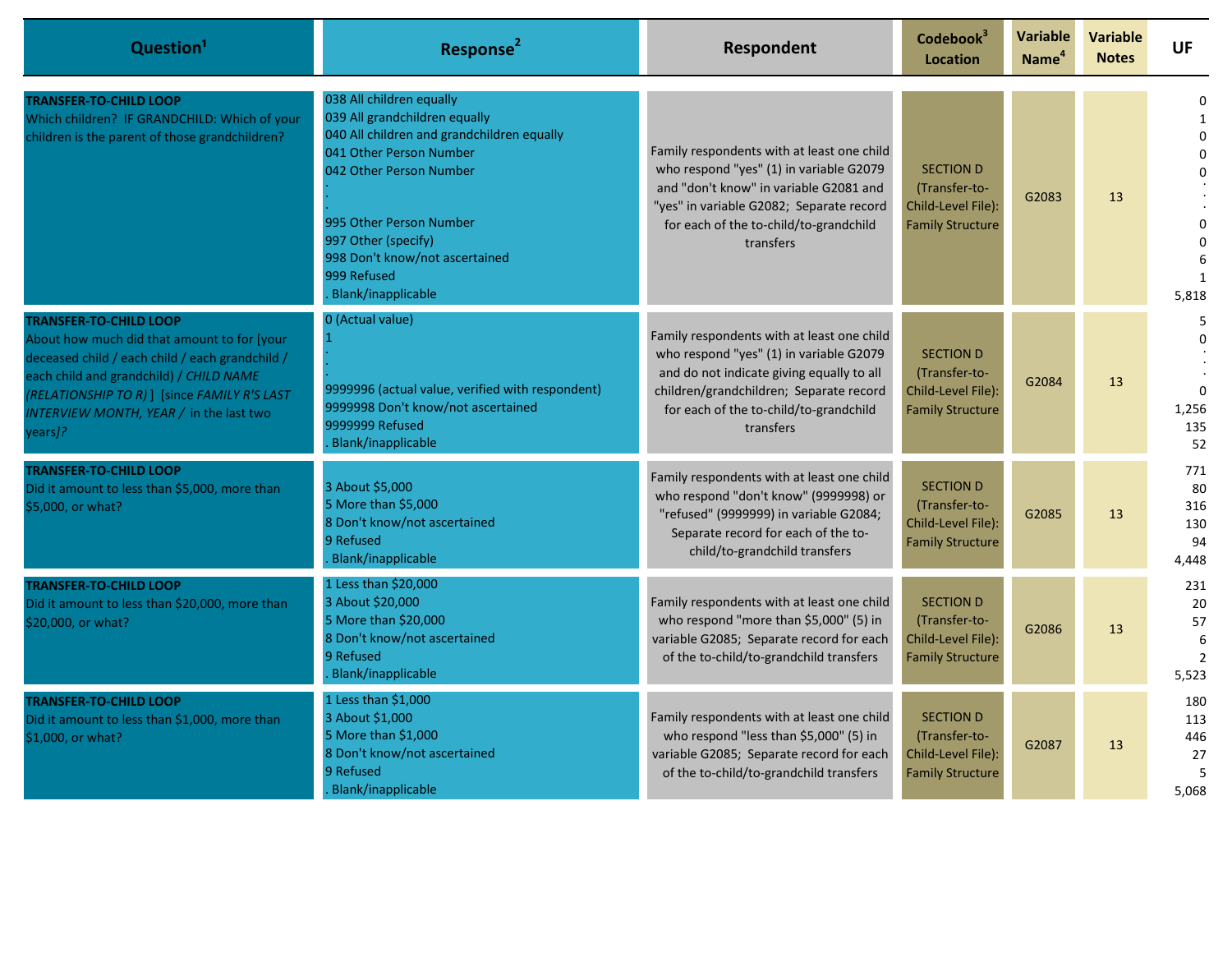| Question <sup>1</sup>                                                                                                                                                                                                                                                                                                                                                                                                                                                                                                                    | Response <sup>2</sup>                                                                                                                                                                                                                                     | Respondent                                                                                                                                                                                                                                                                                                                            | Codebook <sup>3</sup><br><b>Location</b>                                           | <b>Variable</b><br>Name <sup>4</sup> | <b>Variable</b><br><b>Notes</b> | <b>UF</b>                                                                 |
|------------------------------------------------------------------------------------------------------------------------------------------------------------------------------------------------------------------------------------------------------------------------------------------------------------------------------------------------------------------------------------------------------------------------------------------------------------------------------------------------------------------------------------------|-----------------------------------------------------------------------------------------------------------------------------------------------------------------------------------------------------------------------------------------------------------|---------------------------------------------------------------------------------------------------------------------------------------------------------------------------------------------------------------------------------------------------------------------------------------------------------------------------------------|------------------------------------------------------------------------------------|--------------------------------------|---------------------------------|---------------------------------------------------------------------------|
| TRANSFER-TO-CHILD LOOP<br><b>CONSTRUCTED - Who did respondent give less</b><br>than \$500 to?<br>(User note: D53Y1C.(D53C) WHO LESS THAN 500,<br>when the value of (Less than 500 and Greater<br>than 0 and NOT "don't know" and NOT "refused"<br>matches the value of Q2084, is assigned the value<br>of Q2080.)                                                                                                                                                                                                                        | 0 More than \$500<br>1 First mentioned child<br>2 Second mentioned child<br>3 Third mentioned child<br>4 Fourth mentioned child<br>8 Don't know/not ascertained<br>9 Refused<br>Blank/inapplicable                                                        | Family respondents with at least one child<br>who respond "yes" (1) in variable G2079<br>and "don't know" in variable G2081 and<br>"no" or "don't know" in variable G2082;<br>Separate record for each of the to-<br>child/to-grandchild transfers                                                                                    | <b>SECTION D</b><br>(Transfer-to-<br>Child-Level File):<br><b>Family Structure</b> | G2088                                | 13                              | 5,698<br>65<br>19<br>3<br>$\overline{2}$<br>$\mathbf 0$<br>$\Omega$<br>52 |
| <b>TRANSFER-TO-CHILD LOOP</b><br><b>CONSTRUCTED - Who did respondent give not</b><br>more than \$1000 to?<br>(User note: D53Y2.(D53C) WHO NOT MORE<br>THAN \$1000, when the value of (5 or "don't<br>know" or "refused") matches the value of Q2087,<br>is assigned the value of Q2080.)                                                                                                                                                                                                                                                 | 0 More than \$1000<br>1 First mentioned child<br>2 Second mentioned child<br>3 Third mentioned child<br>4 Fourth mentioned child<br>5 Fifth mentioned child<br>6 Sixth mentioned child<br>8 Don't know/not ascertained<br>9 Refused<br>Blank/inapplicable | Family respondents with at least one child<br>who respond "yes" (1) in variable G2079<br>and "don't know" in variable G2081 and<br>"no" or "don't know" in variable G2082:<br>Separate record for each of the to-<br>child/to-grandchild transfers                                                                                    | <b>SECTION D</b><br>(Transfer-to-<br>Child-Level File):<br><b>Family Structure</b> | G2094                                | 13                              | 5,229<br>491<br>58<br>1<br>$\Omega$<br>1<br>$\mathbf 0$<br>$\Omega$<br>52 |
| <b>TRANSFER-TO-CHILD LOOP</b><br>Since FAMILY R'S LAST INTERVIEW MONTH, YEAR<br>in the last two years] did you (or your (late)<br>husband/wife/partner]) give financial help<br>totaling \$500 or more to any other child (or<br>grandchild)? (DEFINITION: BY FINANCIAL HELP<br>WE MEAN GIVING MONEY, HELPING PAY BILLS,<br>OR COVERING SPECIFIC TYPES OF COSTS SUCH AS<br>THOSE FOR MEDICAL CARE OR INSURANCE,<br>SCHOOLING, DOWN PAYMENT FOR A HOME,<br>RENT, ETC. THE FINANCIAL HELP CAN BE<br>CONSIDERED SUPPORT, A GIFT OR A LOAN.) | 1 Yes<br>5 No<br>8 Don't know/not ascertained<br>9 Refused<br>Blank/inapplicable                                                                                                                                                                          | Family respondents with at least one child<br>who respond "yes" (1) in variable G2079<br>and who do not report giving to all<br>children/grandchildren equally and who<br>enter the transfer-to-child loop (this<br>question signifies continuation in loop);<br>Separate record for each of the to-<br>child/to-grandchild transfers | <b>SECTION D</b><br>(Transfer-to-<br>Child-Level File):<br><b>Family Structure</b> | G2095                                | 13                              | 1,586<br>3,071<br>14<br>2<br>1,166                                        |
| Since FAMILY R's LAST INTERVIEW MONTH, YEAR<br>In the last two years] did you (or your (late)<br>[husband/wife/partner]) receive financial help<br>totaling \$500 or more from any of your children<br>(or grandchildren)? (DEFINITION: BY FINANCIAL<br>HELP WE MEAN GIVING MONEY, HELPING PAY<br>BILLS, OR COVERING SPECIFIC TYPES OF COSTS<br>SUCH AS THOSE FOR MEDICAL CARE OR<br>INSURANCE, SCHOOLING, DOWN PAYMENT FOR A<br>HOME, RENT, ETC. THE FINANCIAL HELP CAN BE<br>CONSIDERED SUPPORT, A GIFT OR A LOAN.)                    | 1 Yes<br>5 No<br>8 Don't know/not ascertained<br>9 Refused<br>Blank/inapplicable                                                                                                                                                                          | Family respondents with at least one child                                                                                                                                                                                                                                                                                            | <b>SECTION D</b><br>(Household):<br><b>Family Structure</b>                        | G2107                                | 9                               | 701<br>11,177<br>20<br>39<br>1,277                                        |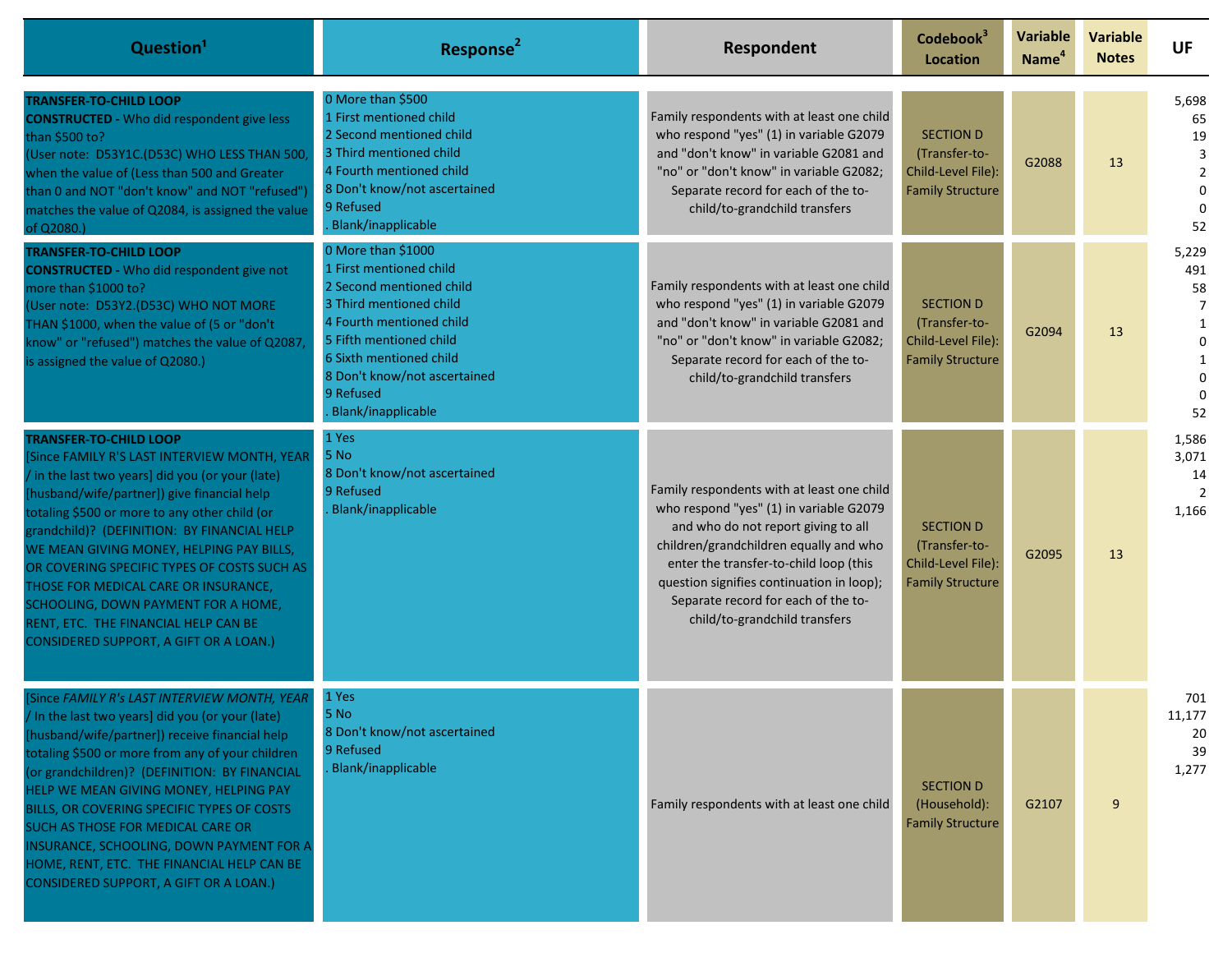| Question <sup>1</sup>                                                                                                                                                                                                                                                                                 | Response <sup>2</sup>                                                                                                                                                                                                                                                                                        | Respondent                                                                                                                                                                                                                                | Codebook <sup>3</sup><br><b>Location</b>                                             | <b>Variable</b><br>Name <sup>4</sup> | <b>Variable</b><br><b>Notes</b> | <b>UF</b>                                                                                |
|-------------------------------------------------------------------------------------------------------------------------------------------------------------------------------------------------------------------------------------------------------------------------------------------------------|--------------------------------------------------------------------------------------------------------------------------------------------------------------------------------------------------------------------------------------------------------------------------------------------------------------|-------------------------------------------------------------------------------------------------------------------------------------------------------------------------------------------------------------------------------------------|--------------------------------------------------------------------------------------|--------------------------------------|---------------------------------|------------------------------------------------------------------------------------------|
| <b>TRANSFER-FROM-CHILD LOOP</b><br><b>CONSTRUCTED</b> - Counter child loop                                                                                                                                                                                                                            | 1 First mentioned<br>2 Second mentioned<br>3 Third mentioned<br>4 Fourth mentioned<br>Blank/inapplicable                                                                                                                                                                                                     | Family respondents with at least one child<br>who respond "yes" (1) in variable G2107;<br>Separate record for each of the from-<br>child/from-grandchild transfers                                                                        | <b>SECTION D</b><br>(Transfer-from-<br>Child-Level File):<br><b>Family Structure</b> | G2108                                | 14                              | 705<br>117<br>27<br>3<br>$\Omega$                                                        |
| <b>TRANSFER-FROM-CHILD LOOP</b><br>Which child gave you the (next) largest amount?<br>IF GRANDCHILD: Which of your children is the<br>parent of that grandchild? (NOTE: THIS<br><b>QUESTION IS REPEATED FOR NOT MORE THAN</b><br>THE NUMBER OF LIVING AND DEAD CHILDREN<br>FOR R AND SPOUSE/PARTNER.) | 037 Deceased child<br>038 All children equally<br>039 All grandchildren equally<br>040 All children and grandchildren equally<br>041 Other Person Number<br>042 Other Person Number<br>995 Other Person Number<br>997 Other (specify)<br>998 Don't know/not ascertained<br>999 Refused<br>Blank/inapplicable | Family respondents with at least one child<br>who respond "yes" (1) in variable G2107;<br>Separate record for each of the from-<br>child/from-grandchild transfers                                                                        | <b>SECTION D</b><br>(Transfer-from-<br>Child-Level File):<br><b>Family Structure</b> | G2109                                | 14                              | 1<br>68<br>3<br>5<br>29<br>$\overline{2}$<br>0<br>12<br>10<br>$\overline{2}$<br>$\Omega$ |
| <b>TRANSFER-FROM-CHILD LOOP</b><br>Did more than one child give you about the same<br>amount?                                                                                                                                                                                                         | 1 Yes<br>5 No<br>8 Don't know/not ascertained<br>9 Refused<br>Blank/inapplicable                                                                                                                                                                                                                             | Family respondents with at least one child<br>who respond "yes" (1) in variable G2107<br>and "don't know" in variable G2109;<br>Separate record for each of the from-<br>child/from-grandchild transfers                                  | <b>SECTION D</b><br>(Transfer-from-<br>Child-Level File):<br><b>Family Structure</b> | G2110                                | 14                              | 7<br>0<br>3<br>$\Omega$<br>842                                                           |
| <b>TRANSFER-FROM-CHILD LOOP</b><br>Which children? IF GRANDCHILD: Which of your<br>children is the parent of those grandchildren?                                                                                                                                                                     | 038 All children equally<br>039 All grandchildren equally<br>040 All children and grandchildren equally<br>041 Other Person Number<br>042 Other Person Number<br>995 Other Person Number<br>997 Other (specify)<br>998 Don't know/not ascertained<br>999 Refused<br>Blank/inapplicable                       | Family respondents with at least one child<br>who respond "yes" (1) in variable G2107<br>and "don't know" in variable G2109 and<br>"yes" in variable G2110; Separate record<br>for each of the from-child/from-<br>grandchild transfers   | <b>SECTION D</b><br>(Transfer-from-<br>Child-Level File):<br><b>Family Structure</b> | G2111                                | 14                              | 0<br>$\Omega$<br>$\Omega$<br>0<br>$\mathbf 0$<br>848                                     |
| <b>TRANSFER-FROM-CHILD LOOP</b><br>About how much did that amount to from [your<br>deceased child / each child / each grandchild /<br>each child and grandchild) / CHILD NAME<br>(RELATIONSHIP TO R) ] (or family) [since FAMILY<br>R'S LAST INTERVIEW MONTH, YEAR / in the last<br>two years]?       | 0 (Actual value)<br>100000<br>9999998 Don't know/not ascertained<br>9999999 Refused<br>Blank/inapplicable                                                                                                                                                                                                    | Family respondents with at least one child<br>who respond "yes" (1) in variable G2107<br>and do not indicate giving equally to all<br>children/grandchildren; Separate record<br>for each of the from-child/from-<br>grandchild transfers | <b>SECTION D</b><br>(Transfer-from-<br>Child-Level File):<br><b>Family Structure</b> | G2112                                | 14                              | 0<br>1<br>$\Omega$<br>296<br>25<br>22                                                    |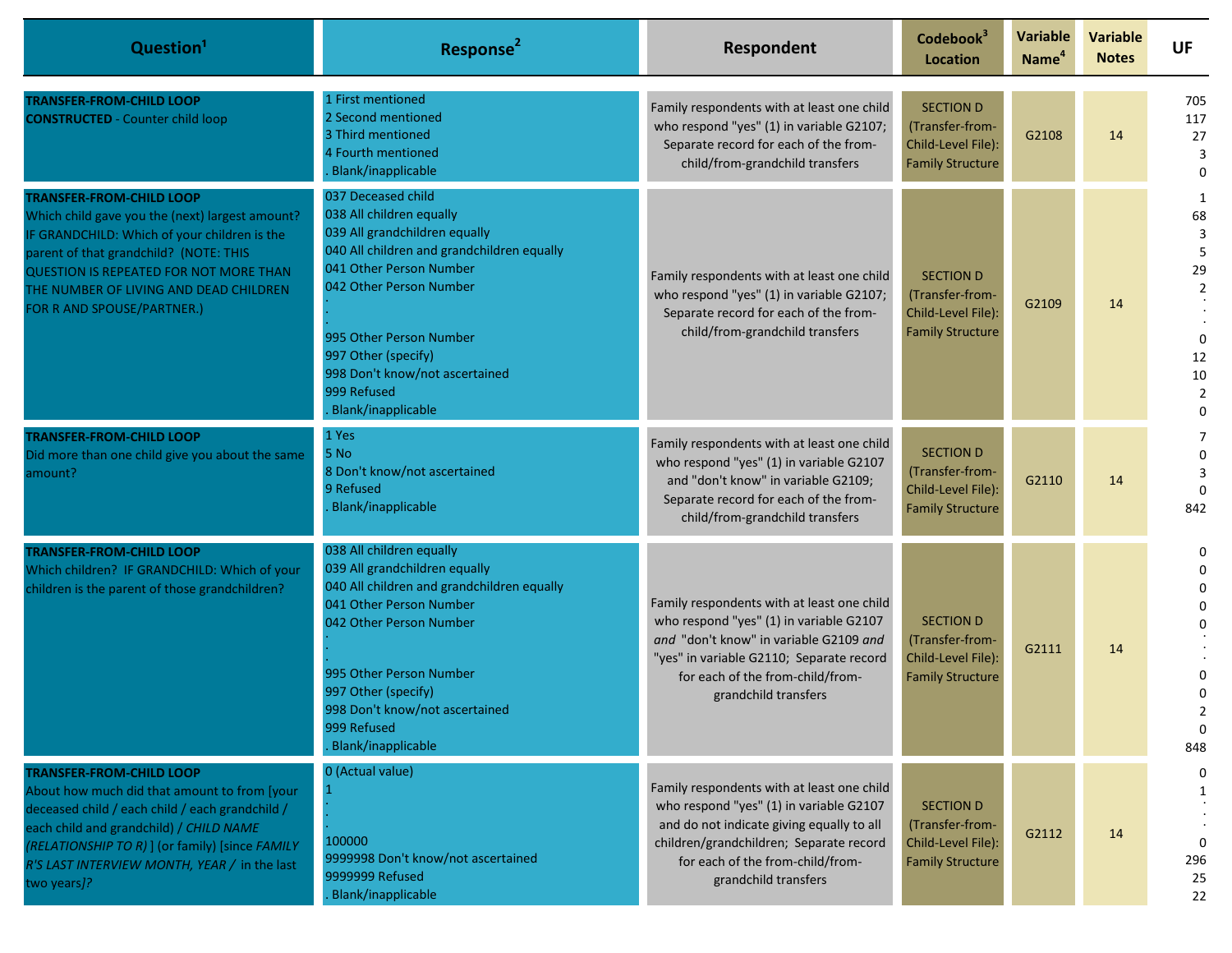| Question <sup>1</sup>                                                                                                                                                                                                                                                                                            | Response <sup>2</sup>                                                                                                                                        | Respondent                                                                                                                                                                                                                                                                          | Codebook <sup>3</sup><br><b>Location</b>                                             | Variable<br>Name <sup>4</sup> | <b>Variable</b><br><b>Notes</b> | <b>UF</b>                                               |
|------------------------------------------------------------------------------------------------------------------------------------------------------------------------------------------------------------------------------------------------------------------------------------------------------------------|--------------------------------------------------------------------------------------------------------------------------------------------------------------|-------------------------------------------------------------------------------------------------------------------------------------------------------------------------------------------------------------------------------------------------------------------------------------|--------------------------------------------------------------------------------------|-------------------------------|---------------------------------|---------------------------------------------------------|
| <b>TRANSFER-FROM-CHILD LOOP</b><br>Did it amount to less than \$2,000, more than<br>\$2,000, or what?                                                                                                                                                                                                            | 1 Less than \$2,000<br>3 About \$2,000<br>5 More than \$2,000<br>8 Don't know/not ascertained<br>9 Refused<br>Blank/inapplicable                             | Family respondents with at least one child<br>who respond "don't know" (9999998) or<br>"refused" (9999999) in variable G2112;<br>Separate record for each of the from-<br>child/from-grandchild transfers                                                                           | <b>SECTION D</b><br>(Transfer-from-<br>Child-Level File):<br><b>Family Structure</b> | G2113                         | 14                              | 127<br>31<br>102<br>42<br>20<br>530                     |
| <b>TRANSFER-FROM-CHILD LOOP</b><br>Did it amount to less than \$5,000, more than<br>\$5,000, or what?                                                                                                                                                                                                            | 1 Less than \$5,000<br>3 About \$5,000<br>5 More than \$5,000<br>8 Don't know/not ascertained<br>9 Refused<br>Blank/inapplicable                             | Family respondents with at least one child<br>who respond "more than \$2,000" (5) in<br>variable G2113; Separate record for each<br>of the from-child/from-grandchild<br>transfers                                                                                                  | <b>SECTION D</b><br>(Transfer-from-<br>Child-Level File):<br><b>Family Structure</b> | G2114                         | 14                              | 45<br>15<br>35<br>6<br>1<br>750                         |
| <b>TRANSFER-FROM-CHILD LOOP</b><br>Did it amount to less than \$1,000, more than<br>\$1,000, or what?                                                                                                                                                                                                            | 1 Less than \$1,000<br>3 About \$1,000<br>5 More than \$1,000<br>8 Don't know/not ascertained<br>9 Refused<br>Blank/inapplicable                             | Family respondents with at least one child<br>who respond "less than \$2,000" (5) in<br>variable G2113; Separate record for each<br>of the from-child/from-grandchild<br>transfers                                                                                                  | <b>SECTION D</b><br>(Transfer-from-<br>Child-Level File):<br><b>Family Structure</b> | G2115                         | 14                              | 63<br>$30\,$<br>31<br>$\overline{3}$<br>$\Omega$<br>725 |
| <b>TRANSFER-FROM-CHILD LOOP</b><br><b>CONSTRUCTED</b> - Who gave respondent less than<br>\$500<br>(User note: D63Y1.LIST KIDS LESS THAN 500,<br>when the value of (Less than 50 and Greater than<br>0 and NOT "don't know" and NOT "refused")<br>matches the value of Q2112, is assigned the value<br>of Q2108.) | 0 More than \$500<br>1 First mentioned child<br>2. Second mentioned child<br>8 DK (don't know); NA (not ascertained)<br>9 RF (refused)<br>Blank/inapplicable | Family respondents with at least one child<br>who respond "yes" (1) in variable G2107<br>and do not indicate giving equally to all<br>children/grandchildren and who respond<br>"yes" in G2110; Separate record for each<br>of the from-child/from-grandchild<br>transfers          | <b>SECTION D</b><br>(Transfer-from-<br>Child-Level File):<br><b>Family Structure</b> | G2116                         | 14                              | 804<br>21<br>5<br>$\Omega$<br>$\Omega$<br>22            |
| <b>TRANSFER-FROM-CHILD LOOP</b><br>Do you think of it as income you can count on in<br>the future?                                                                                                                                                                                                               | 1 Yes<br>5 No<br>8 Don't know/not ascertained<br>9 Refused<br>Blank/inapplicable                                                                             | Family respondents with at least one child<br>who respond "yes" (1) in variable G2107<br>and who received a transfer of \$500 or<br>more and who did not receive the<br>transfer from a deceased child; Separate<br>record for each of the from-child/from-<br>grandchild transfers | <b>SECTION D</b><br>(Transfer-from-<br>Child-Level File):<br><b>Family Structure</b> | G2117                         | 14                              | 254<br>531<br>13<br>$\mathbf 0$<br>54                   |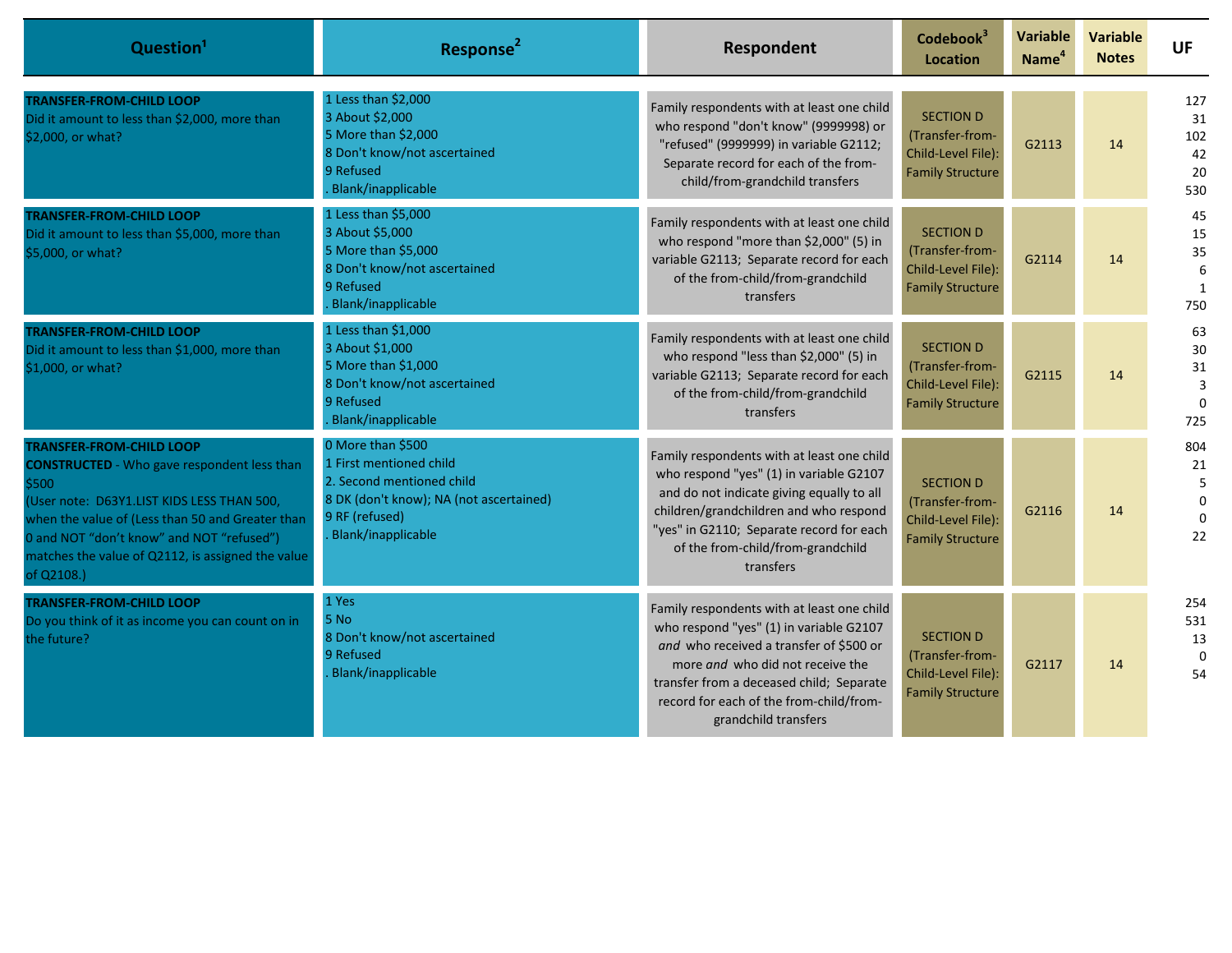| Question <sup>1</sup>                                                                                                                                                                                                                                                                                                                                                                                                                                                                                                                       | Response <sup>2</sup>                                                                                                                                              | Respondent                                                                                                                                                                                                                                                                                                                                    | Codebook <sup>3</sup><br><b>Location</b>                                             | <b>Variable</b><br>Name <sup>4</sup> | <b>Variable</b><br><b>Notes</b> | <b>UF</b>                                       |
|---------------------------------------------------------------------------------------------------------------------------------------------------------------------------------------------------------------------------------------------------------------------------------------------------------------------------------------------------------------------------------------------------------------------------------------------------------------------------------------------------------------------------------------------|--------------------------------------------------------------------------------------------------------------------------------------------------------------------|-----------------------------------------------------------------------------------------------------------------------------------------------------------------------------------------------------------------------------------------------------------------------------------------------------------------------------------------------|--------------------------------------------------------------------------------------|--------------------------------------|---------------------------------|-------------------------------------------------|
| <b>TRANSFER-FROM-CHILD LOOP</b><br>Since FAMILY R's LAST IW MONTH, YEAR / In the<br>last two years] did you (or your (late)<br>[husband/wife/partner]) receive financial help<br>totaling \$500 or more from any other child (or<br>grandchild)? (DEFINITION: BY FINANCIAL HELP<br>WE MEAN GIVING MONEY, HELPING PAY BILLS,<br>OR COVERING SPECIFIC TYPES OF COSTS SUCH AS<br>THOSE FOR MEDICAL CARE OR INSURANCE,<br>SCHOOLING, DOWN PAYMENT FOR A HOME,<br>RENT, ETC. THE FINANCIAL HELP CAN BE<br>CONSIDERED SUPPORT, A GIFT OR A LOAN.) | 1 Yes<br>5 No<br>8 Don't know/not ascertained<br>9 Refused<br>Blank/inapplicable                                                                                   | Family respondents with at least one child<br>who respond "yes" (1) in variable G2107<br>and who did not report receiving from all<br>children/grandchildren equally and enter<br>the transfer-from-child loop (this question<br>signifies continuation in loop); Separate<br>record for each of the from-child/from-<br>grandchild transfers | <b>SECTION D</b><br>(Transfer-from-<br>Child-Level File):<br><b>Family Structure</b> | G2118                                | 14                              | 149<br>474<br>$\Omega$<br>$\overline{1}$<br>228 |
| s your mother still living?                                                                                                                                                                                                                                                                                                                                                                                                                                                                                                                 | 1 Yes<br>5 No<br>8 Don't know/not ascertained<br>9 Refused<br>Blank/inapplicable                                                                                   | Family respondents interviewed for the<br>first time or reinterviewed respondents<br>who had a living mother at the time of<br>their previous interview                                                                                                                                                                                       | <b>SECTION D</b><br>(Household):<br><b>Family Structure</b>                          | G2122                                | $\mathbf{q}$                    | 2,479<br>493<br>10<br>$\Omega$<br>10,232        |
| About how old is she?                                                                                                                                                                                                                                                                                                                                                                                                                                                                                                                       | 18 Actual age (verified with respondent)<br>19<br>95<br>Blank/inapplicable                                                                                         | Family respondents who did not report a<br>living mother at their last interview (new<br>interview) and who respond "yes" (1) to<br>variable G2122                                                                                                                                                                                            | <b>SECTION D</b><br>(Household):<br><b>Family Structure</b>                          | G2123                                | $\mathsf{q}$                    | $\Omega$<br>13,180                              |
| About how old was she when she died?                                                                                                                                                                                                                                                                                                                                                                                                                                                                                                        | 12 Actual age (verified with respondent)<br>13<br>120 Actual age (verified with respondent)<br>998 Don't know/not ascertained<br>999 Refused<br>Blank/inapplicable | Family respondents interviewed for the<br>first time or who reported a living mother<br>at the previous interview and respond<br>"no" (5) to variable G2122                                                                                                                                                                                   | <b>SECTION D</b><br>(Household):<br><b>Family Structure</b>                          | G2127                                | q                               | 12,721                                          |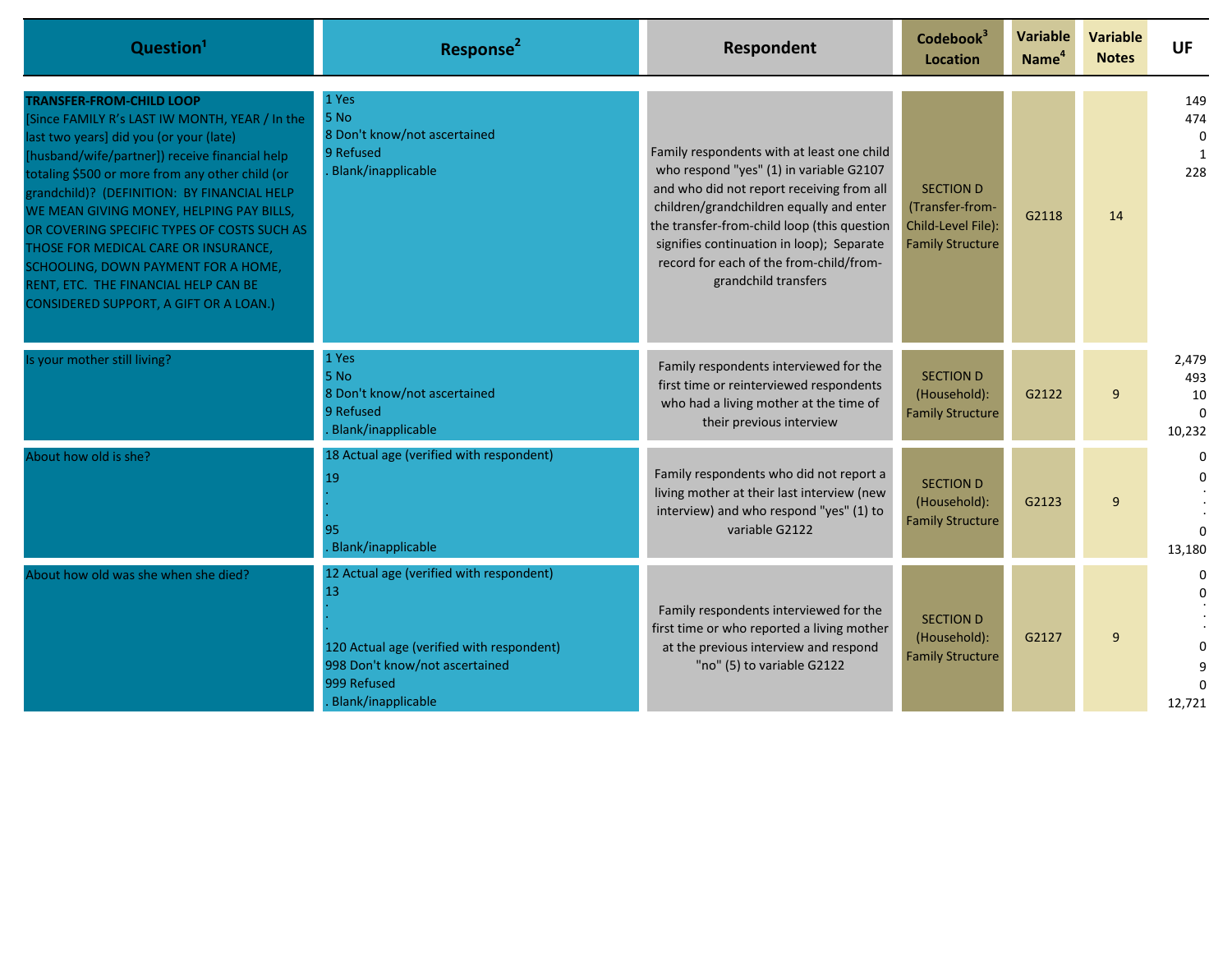| Question <sup>1</sup>                         | Response <sup>2</sup>                                                                                                        | <b>Respondent</b>                                                                                                                                           | Codebook <sup>3</sup><br><b>Location</b>                    | Variable<br>Name <sup>4</sup> | <b>Variable</b><br><b>Notes</b> | <b>UF</b>                                                             |
|-----------------------------------------------|------------------------------------------------------------------------------------------------------------------------------|-------------------------------------------------------------------------------------------------------------------------------------------------------------|-------------------------------------------------------------|-------------------------------|---------------------------------|-----------------------------------------------------------------------|
| In what month and year did she die?<br>MONTH: | 1 January<br>2 February<br>12 December<br>98 Don't know/not ascertained<br>99 Refused<br>Blank/inapplicable                  | Family respondents interviewed for the<br>first time or who reported a living mother<br>at the previous interview and respond<br>"no" (5) to variable G2122 | <b>SECTION D</b><br>(Household):<br><b>Family Structure</b> | G2128                         | 9                               | 55<br>37<br>45<br>16<br>$\Omega$<br>12,721                            |
| YEAR:                                         | 1900<br>1901<br>2001<br>9998 Don't know/not ascertained<br>9999 Refused<br>Blank/inapplicable                                |                                                                                                                                                             |                                                             |                               | G2129                           | 9                                                                     |
| Is your father still living?                  | 1 Yes<br>5 No<br>8 Don't know/not ascertained<br>9 Refused<br>Blank/inapplicable                                             | Family respondents interviewed for the<br>first time or reinterviewed respondents<br>who had a living father at the time of their<br>previous interview     | <b>SECTION D</b><br>(Household):<br><b>Family Structure</b> | G2132                         | 9                               | 988<br>349<br>28<br>1<br>11,848                                       |
| About how old is he?                          | 60<br>61<br>95<br>998 Don't know/not ascertained<br>999 Refused<br>Blank/inapplicable                                        | Family respondents who did not report a<br>living father at their last interview (new<br>interview) and who respond "yes" (1) to<br>variable G2132          | <b>SECTION D</b><br>(Household):<br><b>Family Structure</b> | G2133                         | 9                               | $\mathbf 0$<br>$\Omega$<br>$\Omega$<br>$\Omega$<br>$\Omega$<br>13,182 |
| About how old was he when he died?            | 18<br>19<br>120 Actual age (verified with respondent)<br>998 Don't know/not ascertained<br>999 Refused<br>Blank/inapplicable | Family respondents interviewed for the<br>first time or who reported a living father<br>at the previous interview and respond<br>"no" (5) to variable G2132 | <b>SECTION D</b><br>(Household):<br><b>Family Structure</b> | G2137                         | 9                               | $\mathbf 0$<br>$\Omega$<br>$\mathbf 0$<br>22<br>$\Omega$<br>12,865    |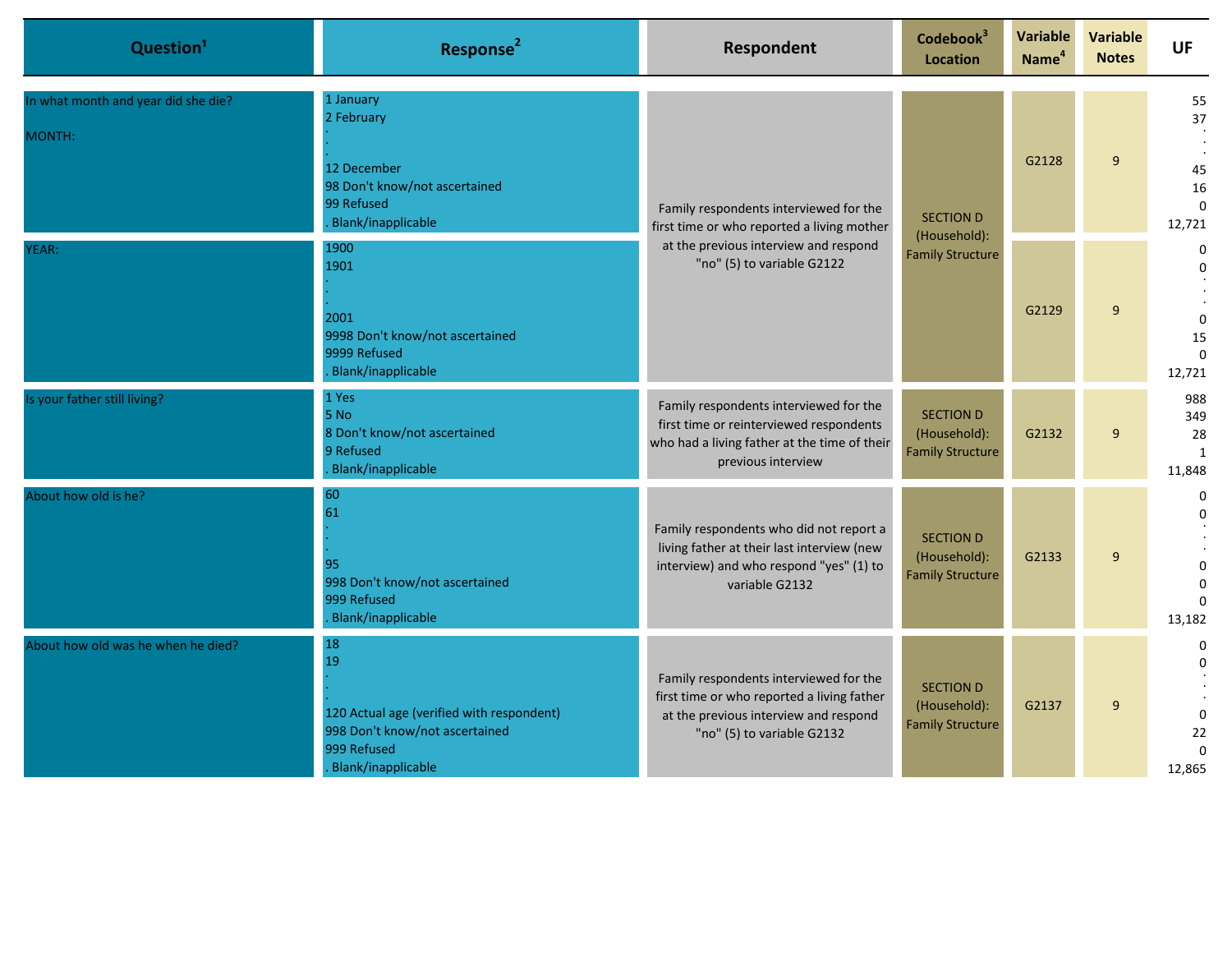| Question <sup>1</sup>                                                                                                         | Response <sup>2</sup>                                                                                                                                                                                                                | Respondent                                                                                                                                                  | Codebook <sup>3</sup><br>Location                           | Variable<br>Name <sup>4</sup> | <b>Variable</b><br><b>Notes</b> | <b>UF</b>                                                                                  |                                                       |                                                |
|-------------------------------------------------------------------------------------------------------------------------------|--------------------------------------------------------------------------------------------------------------------------------------------------------------------------------------------------------------------------------------|-------------------------------------------------------------------------------------------------------------------------------------------------------------|-------------------------------------------------------------|-------------------------------|---------------------------------|--------------------------------------------------------------------------------------------|-------------------------------------------------------|------------------------------------------------|
| In what month and year did he die?<br>MONTH:                                                                                  | 1 January<br>2 February<br>12 December<br>98 Don't know/not ascertained<br>99 Refused<br>Blank/inapplicable                                                                                                                          | Family respondents interviewed for the<br>first time or who reported a living father<br>at the previous interview and respond<br>"no" (5) to variable G2132 | <b>SECTION D</b>                                            |                               | (Household):                    | G2138                                                                                      | 9                                                     | 50<br>28<br>18<br>33<br>$\mathbf{1}$<br>12,865 |
| YEAR:                                                                                                                         | 1900<br>1901<br>2000<br>9998 Don't know/not ascertained<br>9999 Refused<br>Blank/inapplicable                                                                                                                                        |                                                                                                                                                             |                                                             | <b>Family Structure</b>       | G2139                           | 9                                                                                          | $\overline{2}$<br>$\Omega$<br>52<br>29<br>1<br>12,865 |                                                |
| Are your parents still married to each other?                                                                                 | 1 Yes<br>5 No<br>8 Don't know/not ascertained<br>9 Refused<br>Blank/inapplicable                                                                                                                                                     | Family respondents with both parents<br>currently living, who have not previously<br>indicated that their parents are not<br>married to each other          | <b>SECTION D</b><br>(Household):<br><b>Family Structure</b> | G2143                         | 9                               | 466<br>111<br>$\Omega$<br>$\Omega$<br>12,637                                               |                                                       |                                                |
| With whom do they live - with you, by<br>themselves, with another child, with other<br>relatives, in a nursing home, or what? | 1 With respondent<br>2 By themselves<br>3 With another child<br>4 With other relatives<br>5 In a nursing home<br>6 In a retirement center<br>97 Other (specify)<br>98 Don't know/not ascertained<br>99 Refused<br>Blank/inapplicable | Family respondents with both parents<br>currently living together, and who<br>respond "yes" (1) in variable G2143                                           | <b>SECTION D</b><br>(Household):<br><b>Family Structure</b> | G2149                         | $\overline{9}$                  | 6<br>392<br>30<br>6<br>$\mathbf{1}$<br>5<br>$\mathbf{1}$<br>$\Omega$<br>$\Omega$<br>12,773 |                                                       |                                                |
| Did they move in with you, or did you move in<br>with them?                                                                   | 1 Parents moved in with R<br>2 R moved in with parents<br>5 Parents have always lived with R<br>6 Both parents and R moved to be together<br>7 Other (specify)<br>8 Don't know/not ascertained<br>9 Refused<br>Blank/inapplicable    | Family respondents who indicate that<br>their parents live with them (1) in variable<br>G2149                                                               | <b>SECTION D</b><br>(Household):<br><b>Family Structure</b> | G2151                         | 9                               | 1<br>$\Omega$<br>$\mathbf 0$<br>$\overline{2}$<br>$\mathbf 0$<br>$\Omega$<br>13,211        |                                                       |                                                |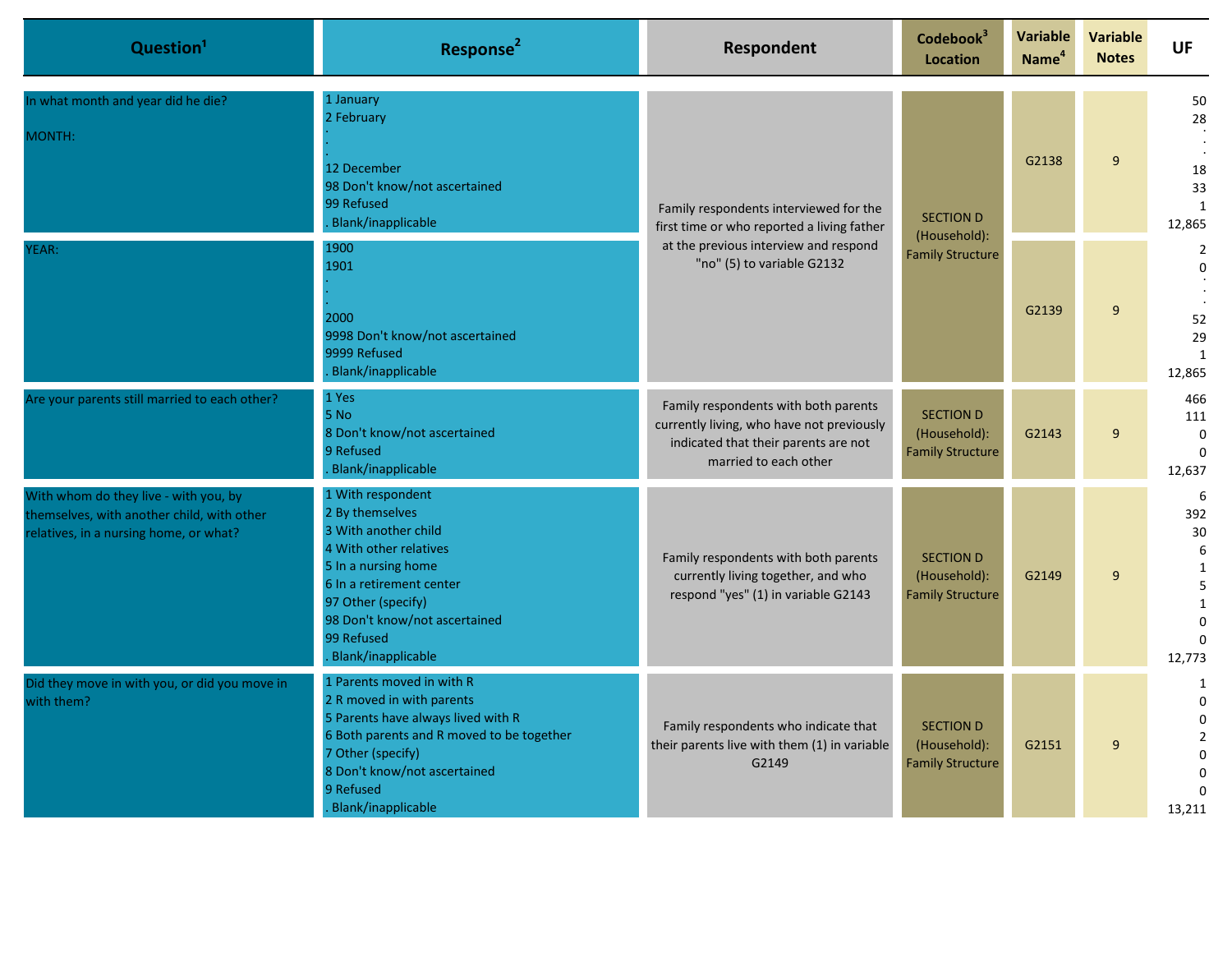| Question <sup>1</sup>                                                                                                                                                                                                            | Response <sup>2</sup>                                                                                                                                                 | Respondent                                                                                                                                     | Codebook <sup>3</sup><br><b>Location</b>                    | Variable<br>Name <sup>4</sup>    | <b>Variable</b><br><b>Notes</b> | <b>UF</b>                                                         |                                                        |
|----------------------------------------------------------------------------------------------------------------------------------------------------------------------------------------------------------------------------------|-----------------------------------------------------------------------------------------------------------------------------------------------------------------------|------------------------------------------------------------------------------------------------------------------------------------------------|-------------------------------------------------------------|----------------------------------|---------------------------------|-------------------------------------------------------------------|--------------------------------------------------------|
| In what month and year did the move take place?<br>MONTH:                                                                                                                                                                        | 1 January<br>2 February<br>12 December<br>98 Don't know/not ascertained<br>99 Refused<br>Blank/inapplicable                                                           | Family respondents who respond that<br>either they or their parents moved in<br>variable G2151                                                 |                                                             | <b>SECTION D</b><br>(Household): | G2152                           | 9                                                                 | $\Omega$<br>$\Omega$<br>$\Omega$<br>$\Omega$<br>13,211 |
| YEAR:                                                                                                                                                                                                                            | 1974<br>1975<br>1999<br>9998 Don't know/not ascertained<br>9999 Refused<br><b>Blank/inapplicable</b>                                                                  |                                                                                                                                                | <b>Family Structure</b>                                     | G2153                            | 9                               | 1<br>$\Omega$<br>1<br>$\Omega$<br>13,211                          |                                                        |
| Would you say the move was made mainly to help<br>your parents out, to help you out, or because it<br>was helpful to all?                                                                                                        | 1 Help parents<br>2 Help R<br>3 Helpful to all<br>8 Don't know/not ascertained<br>9 Refused<br>Blank/inapplicable                                                     | Family respondents who respond that<br>either they or their parents moved in<br>variable G2151                                                 | <b>SECTION D</b><br>(Household):<br><b>Family Structure</b> | G2154                            | 9                               | $\overline{2}$<br>$\Omega$<br>1<br>$\Omega$<br>$\Omega$<br>13,211 |                                                        |
| Do your parents live within 10 miles of you?                                                                                                                                                                                     | 1 Yes<br>5 No<br>8 Don't know/not ascertained<br>9 Refused<br>Blank/inapplicable                                                                                      | Family respondents who respond "yes" (1)<br>in variable G2143, whose parents are<br>living together, and who do not live with<br>their parents | <b>SECTION D</b><br>(Household):<br><b>Family Structure</b> | G2155                            | 9                               | 165<br>270<br>$\mathbf 0$<br>$\Omega$<br>12,779                   |                                                        |
| How often do you have contact - either in person<br>or by phone or mail - with them? [IF R ANSWERS<br>"ALMOST NEVER" OR "NEVER," ENTER "0" AT<br>NUMBER OF TIMES AND SELECT "ALMOST<br><b>NEVER" AT PER]</b><br>Number of times: | $\overline{0}$<br>995 Actual value (verified with respondent)<br>998 Don't know/not ascertained<br>999 Refused<br>Blank/inapplicable                                  | Family respondents not coresiding with<br>their parents whose mother and father<br>are still living and are married to each<br>other           |                                                             |                                  | G2157                           | 9                                                                 | 2<br>275<br>0<br>$\mathbf 0$<br>0<br>12,781            |
| Per [frequency of contact per]:                                                                                                                                                                                                  | 1 Day<br>2 Week<br>3 Every two weeks<br>4 Month<br>5 Year<br>6 Almost never<br>7 Other (specify)<br>98 Don't know/not ascertained<br>99 Refused<br>Blank/inapplicable |                                                                                                                                                | <b>SECTION D</b><br>(Household):<br><b>Family Structure</b> | G2158                            | 9                               | 110<br>231<br>22<br>60<br>7<br>3<br>$\overline{2}$<br>0<br>12,779 |                                                        |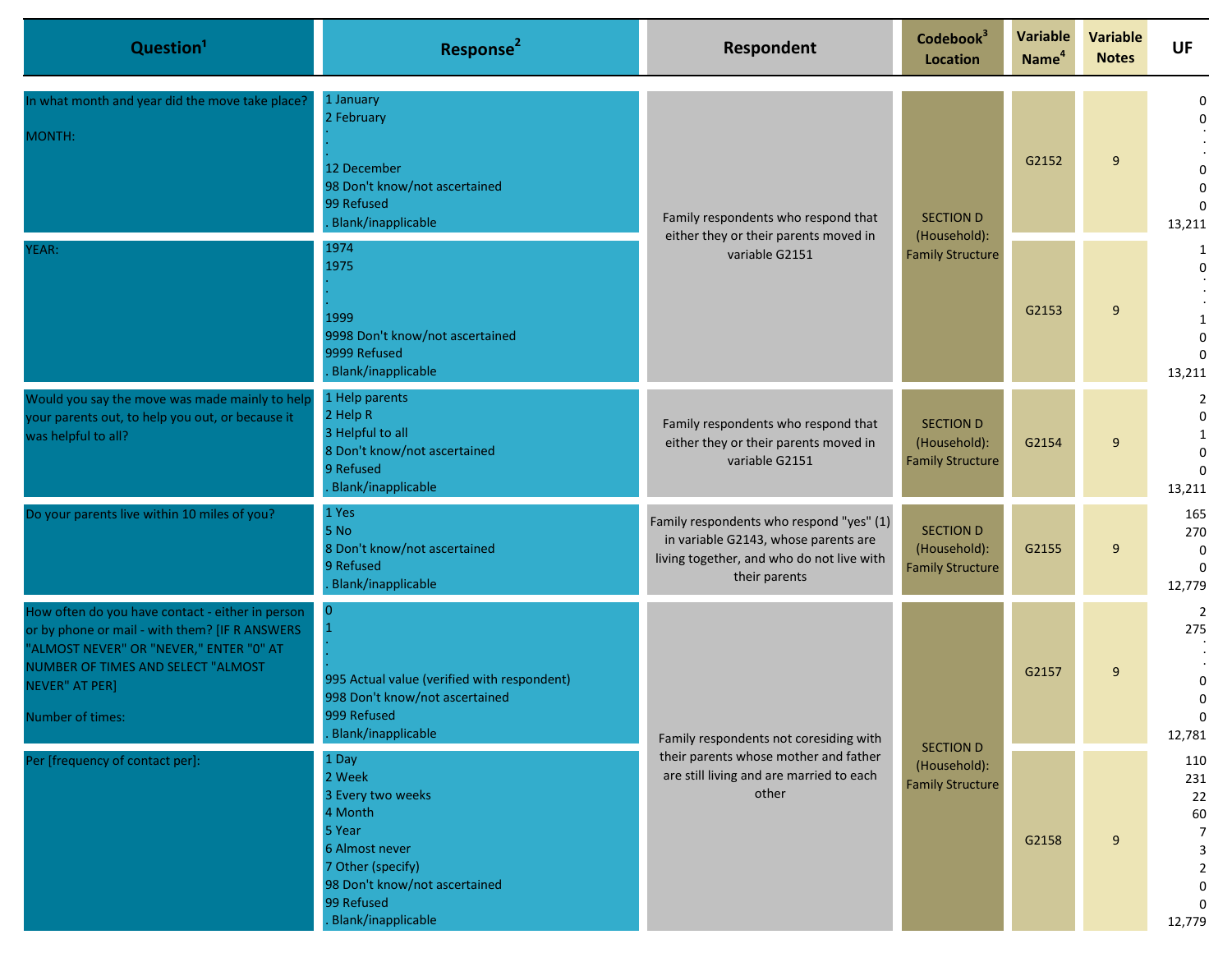| Question <sup>1</sup>                                                                                                                                           | Response <sup>2</sup>                                                                                                                                                                                                                                                                                  | Respondent                                                                                                              | Codebook <sup>3</sup><br><b>Location</b>                    | Variable<br>Name <sup>4</sup> | Variable<br><b>Notes</b> | <b>UF</b>                                                                     |                                          |
|-----------------------------------------------------------------------------------------------------------------------------------------------------------------|--------------------------------------------------------------------------------------------------------------------------------------------------------------------------------------------------------------------------------------------------------------------------------------------------------|-------------------------------------------------------------------------------------------------------------------------|-------------------------------------------------------------|-------------------------------|--------------------------|-------------------------------------------------------------------------------|------------------------------------------|
| With whom does your mother live - with you, by<br>herself or with her husband only, with another<br>child, with other relatives, in a nursing home, or<br>what? | 1 With respondent<br>2 By herself or with her husband only<br>3 With another child<br>4 With other relatives<br>5 In a nursing home<br>6 In a retirement center<br>7 With caregiver, companion, or roommate<br>97 Other (specify)<br>98 Don't know/not ascertained<br>99 Refused<br>Blank/inapplicable | Family respondents who have a mother<br>currently living but who is not currently<br>married to the respondent's father | <b>SECTION D</b><br>(Household):<br><b>Family Structure</b> | G2162                         | 9                        | 159<br>1,118<br>298<br>123<br>223<br>91<br>14<br>6<br>6<br>$\Omega$<br>11,176 |                                          |
| Did she move in with you, or did you move in with<br>her?                                                                                                       | 1 Mother moved in with R<br>2 R moved in with mother<br>5 Mother has always lived with R<br>6 Both mother and R moved to be together<br>7 Other (specify)<br>8 Don't know/not ascertained<br>9 Refused<br>Blank/inapplicable                                                                           | Family respondents who indicate that<br>their mother lives with them (1) in<br>variable G2162                           | <b>SECTION D</b><br>(Household):<br><b>Family Structure</b> | G2164                         | 9                        | 30<br>13<br>$\overline{2}$<br>1<br>3<br>$\Omega$<br>13,165                    |                                          |
| In what month and year did the move take place?<br>MONTH:                                                                                                       | 1 January<br>2 February<br>12 December<br>98 Don't know/not ascertained<br>99 Refused<br>Blank/inapplicable                                                                                                                                                                                            |                                                                                                                         |                                                             | G2165                         | 9                        | 7<br>3<br>$\Omega$<br>13,167                                                  |                                          |
| YEAR:                                                                                                                                                           | 1969<br>1970<br>2000<br>9998 Don't know/not ascertained<br>9999 Refused<br>Blank/inapplicable                                                                                                                                                                                                          | Family respondents who respond that<br>either they or their mother moved in<br>variable G2164                           | <b>SECTION D</b><br>(Household):<br><b>Family Structure</b> | G2166                         | 9                        | 1<br>$\mathbf{1}$<br>14<br>1<br>U<br>13,167                                   |                                          |
| Would you say the move was made mainly to help<br>your mother out, to help you out, or because it<br>was helpful to all?                                        | 1 Help mother<br>2 Help R<br>3 Helpful to all<br>8 Don't know/not ascertained<br>9 Refused<br>Blank/inapplicable                                                                                                                                                                                       |                                                                                                                         |                                                             |                               | G2167                    | 9                                                                             | 36<br>1<br>10<br>0<br>$\Omega$<br>13,167 |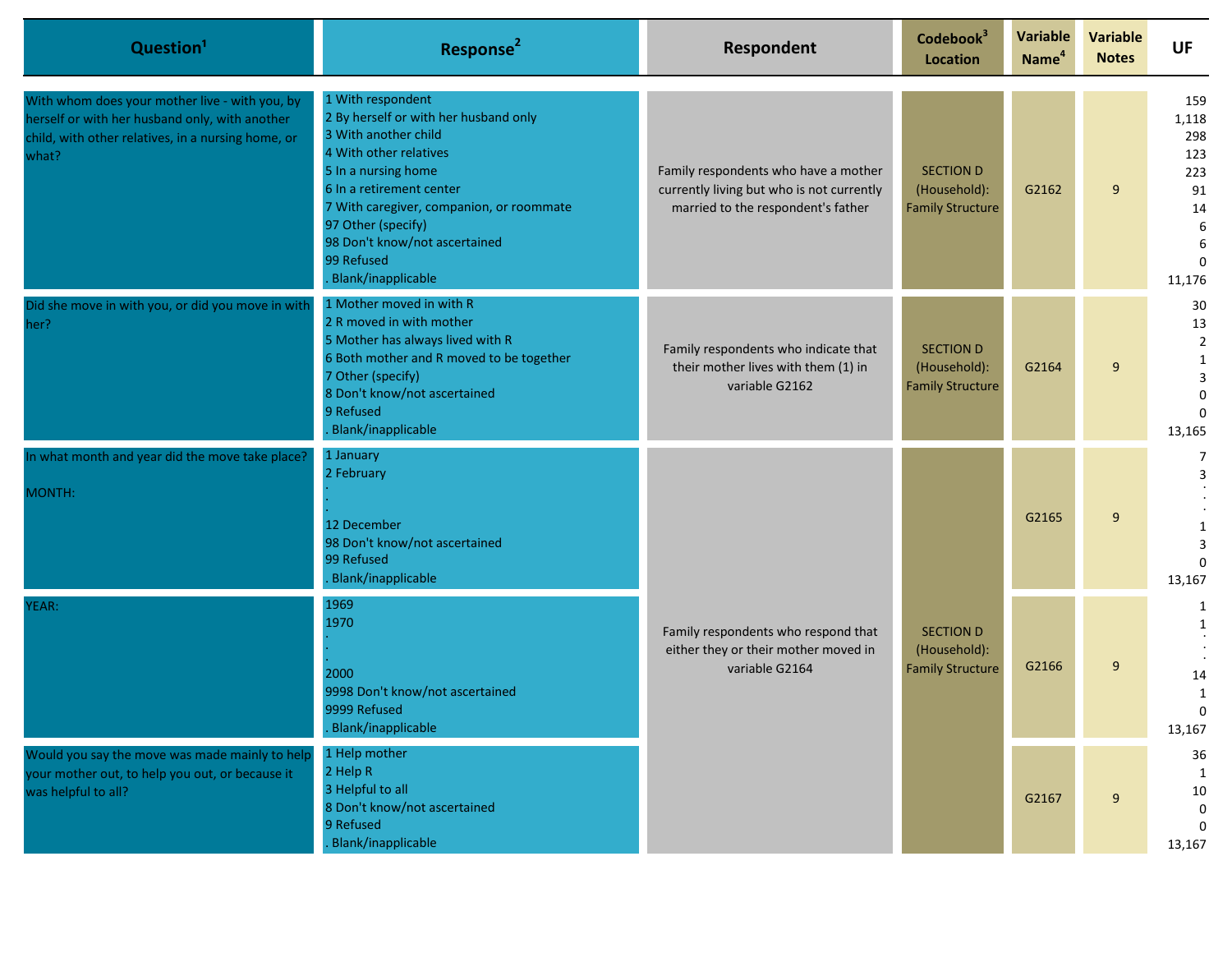| Question <sup>1</sup>                                                                                                                                                                                                                                                                                               | Response <sup>2</sup>                                                                                                                                                                                                                                                                               | Respondent                                                                                                                       | Codebook <sup>3</sup><br><b>Location</b>                    | Variable<br>Name <sup>4</sup> | <b>Variable</b><br><b>Notes</b> | <b>UF</b>                                                                   |                                                             |
|---------------------------------------------------------------------------------------------------------------------------------------------------------------------------------------------------------------------------------------------------------------------------------------------------------------------|-----------------------------------------------------------------------------------------------------------------------------------------------------------------------------------------------------------------------------------------------------------------------------------------------------|----------------------------------------------------------------------------------------------------------------------------------|-------------------------------------------------------------|-------------------------------|---------------------------------|-----------------------------------------------------------------------------|-------------------------------------------------------------|
| Does your mother live within 10 miles of you?                                                                                                                                                                                                                                                                       | 1 Yes<br>5 No<br>8 Don't know/not ascertained<br>9 Refused<br>Blank/inapplicable                                                                                                                                                                                                                    | Family respondents who have a living<br>mother (not currently married to the<br>respondent's father) not coresiding with<br>them | <b>SECTION D</b><br>(Household):<br><b>Family Structure</b> | G2168                         | 9                               | 788<br>1,092<br>$\overline{2}$<br>$\Omega$<br>11,332                        |                                                             |
| How often do you (or your husband/or your<br>wife/or your partner/) have contact -- either in<br>person or by phone or mail -- with your (mother<br>and her husband / mother)? [IF R ANSWERS<br>"ALMOST NEVER" OR "NEVER," ENTER "0" AT<br>NUMBER OF TIMES AND SELECT "ALMOST<br>NEVER" AT PER]<br>Number of times: | 0<br>$\mathbf{1}$<br>995 Actual value (verified with respondent)<br>998 Don't know/not ascertained<br>999 Refused<br>Blank/inapplicable                                                                                                                                                             | Family respondents who have a living<br>mother (not currently married to the<br>respondent's father) not coresiding with<br>them |                                                             | <b>SECTION D</b>              | G2170                           | 9                                                                           | 32<br>1,222<br>$\mathbf 0$<br>$\overline{2}$<br>0<br>11,351 |
| Per [frequency of contact per]:                                                                                                                                                                                                                                                                                     | 1 Day<br>2 Week<br>3 Every two weeks<br>4 Month<br>5 Year<br>6 Almost never<br>7 Other (specify)<br>8 Don't know/not ascertained<br>9 Refused<br>Blank/inapplicable                                                                                                                                 |                                                                                                                                  | (Household):<br><b>Family Structure</b>                     | G2171                         | 9                               | 570<br>890<br>97<br>195<br>73<br>41<br>14<br>$\Omega$<br>$\Omega$<br>11,334 |                                                             |
| With whom does your father live - with you, by<br>himself or with his wife only, with another child,<br>with other relatives, in a nursing home, or what?                                                                                                                                                           | 1 With respondent<br>2 By himself or with his wife only<br>3 With another child<br>4 With other relatives<br>5 In a nursing home<br>6 In a retirement center<br>7 With caregiver, companion, or roommate<br>97 Other (specify)<br>98 Don't know/not ascertained<br>99 Refused<br>Blank/inapplicable | Family respondents who have a father<br>currently living but who is not currently<br>married to the respondent's mother          | <b>SECTION D</b><br>(Household):<br><b>Family Structure</b> | G2175                         | 9                               | 12<br>388<br>45<br>20<br>50<br>11<br>4<br>1<br>16<br>12,667                 |                                                             |
| Did he move in with you, or did you move in with<br>him?                                                                                                                                                                                                                                                            | 1 Father moved in with R<br>2 R moved in with father<br>5 Father has always lived with R<br>6 Both father and R moved to be together<br>7 Other (specify)<br>8 Don't know/not ascertained<br>9 Refused<br>Blank/inapplicable                                                                        | Family respondents who indicate that<br>their father lives with them (1) in variable<br>G2175                                    | <b>SECTION D</b><br>(Household):<br><b>Family Structure</b> | G2177                         | 9                               | 2<br>2<br>0<br>0<br>13,210                                                  |                                                             |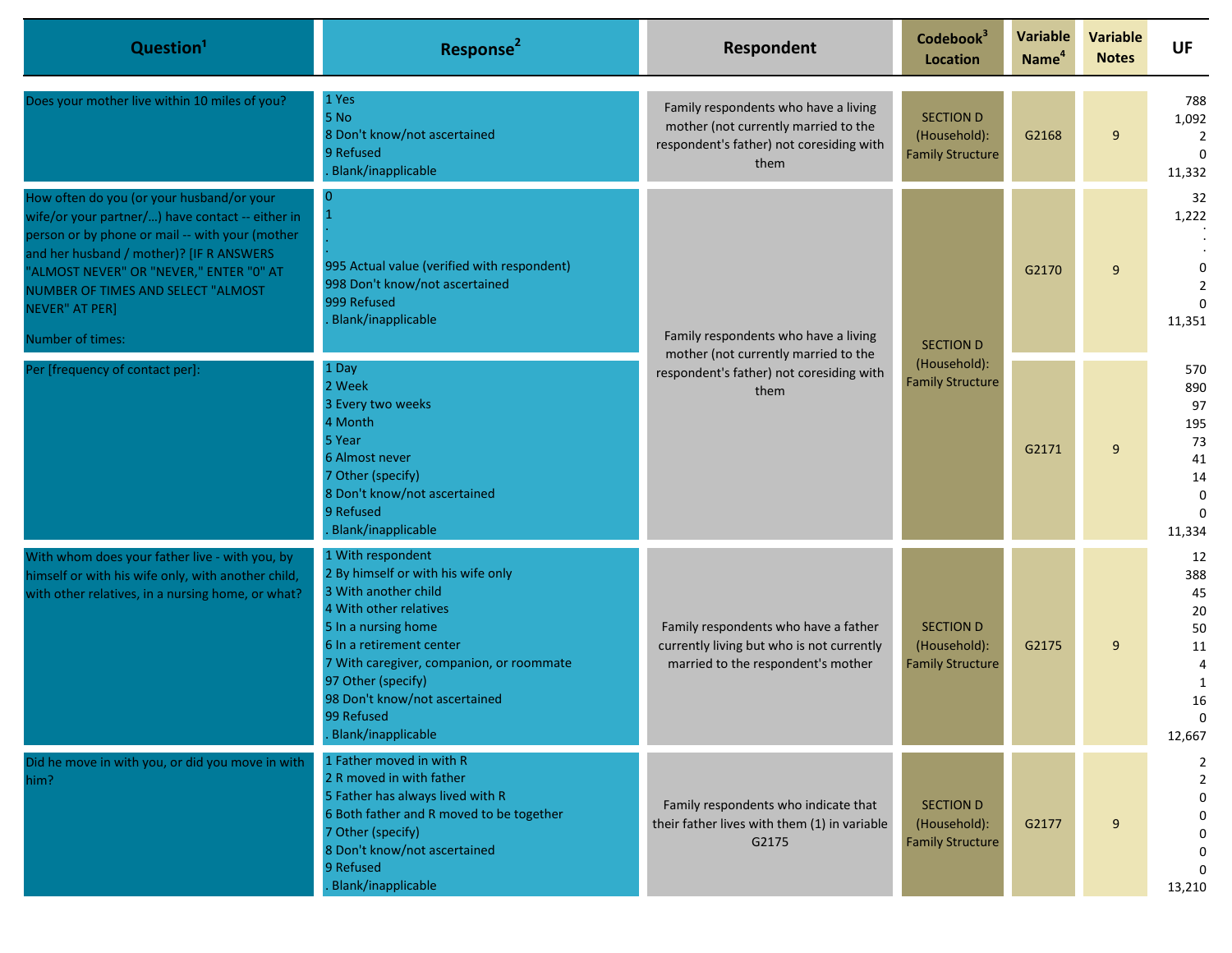| Question <sup>1</sup>                                                                                                                                                                                                                                                                                         | Response <sup>2</sup>                                                                                                                                               | <b>Respondent</b>                                                                                                                                                                               | Codebook <sup>3</sup><br><b>Location</b>                    | Variable<br>Name <sup>4</sup> | <b>Variable</b><br><b>Notes</b> | <b>UF</b>                                                                      |       |                                                              |                                            |
|---------------------------------------------------------------------------------------------------------------------------------------------------------------------------------------------------------------------------------------------------------------------------------------------------------------|---------------------------------------------------------------------------------------------------------------------------------------------------------------------|-------------------------------------------------------------------------------------------------------------------------------------------------------------------------------------------------|-------------------------------------------------------------|-------------------------------|---------------------------------|--------------------------------------------------------------------------------|-------|--------------------------------------------------------------|--------------------------------------------|
| n what month and year did the move take place?<br>MONTH:                                                                                                                                                                                                                                                      | 1 January<br>2 February<br>12 December<br>98 Don't know/not ascertained<br>99 Refused<br>Blank/inapplicable                                                         | Family respondents who respond that<br><b>SECTION D</b><br>either they and/or their father moved in<br>(Household):<br><b>Family Structure</b><br>variable G2177                                |                                                             |                               |                                 | G2178                                                                          | 9     | $\Omega$<br>$\Omega$<br>-1<br>$\Omega$<br>$\Omega$<br>13,210 |                                            |
| YEAR:                                                                                                                                                                                                                                                                                                         | 1964<br>1965<br>1998<br>9998 Don't know/not ascertained<br>9999 Refused<br><b>Blank/inapplicable</b>                                                                |                                                                                                                                                                                                 |                                                             | G2179                         | 9                               | 0<br>$\Omega$<br>-1<br>$\Omega$<br>$\Omega$<br>13,210                          |       |                                                              |                                            |
| Would you say the move was made mainly to help<br>your father out, to help you out, or because it was<br>helpful to all?                                                                                                                                                                                      | 1 Help father<br>2 Help R<br>3 Helpful to all<br>8 Don't know/not ascertained<br>9 Refused<br>Blank/inapplicable                                                    | Family respondents who respond that<br>either they and/or their father moved in<br>variable G2177                                                                                               | <b>SECTION D</b><br>(Household):<br><b>Family Structure</b> | G2180                         | 9                               | 3<br>$\Omega$<br>1<br>$\Omega$<br>$\Omega$<br>13,210                           |       |                                                              |                                            |
| Does your father live within 10 miles of you?                                                                                                                                                                                                                                                                 | 1 Yes<br>5 No<br>8 Don't know/not ascertained<br>9 Refused<br>Blank/inapplicable                                                                                    | Family respondents who have a living<br>father (not currently married to the<br>respondent's mother) not coresiding with<br>them                                                                | <b>SECTION D</b><br>(Household):<br><b>Family Structure</b> | G2181                         | 9                               | 155<br>376<br>5<br>$\Omega$<br>12,678                                          |       |                                                              |                                            |
| How often do you (or your husband/or your<br>wife/or your partner/) have contact -- either in<br>person or by phone or mail -- with your (father<br>and his wife / father)? [IF R ANSWERS "ALMOST<br>NEVER" OR "NEVER," ENTER "0" AT NUMBER OF<br>TIMES AND SELECT "ALMOST NEVER" AT PER]<br>Number of times: | $\Omega$<br>30<br>998 Don't know/not ascertained<br>999 Refused<br><b>Blank/inapplicable</b>                                                                        | Family respondents who have a living<br><b>SECTION D</b><br>father (not currently married to the<br>(Household):<br>respondent's mother) not coresiding with<br><b>Family Structure</b><br>them |                                                             |                               |                                 |                                                                                | G2183 | 9                                                            | 34<br>316<br>0<br>$\overline{2}$<br>12,689 |
| Per [frequency of contact per]:                                                                                                                                                                                                                                                                               | 1 Day<br>2 Week<br>3 Every two weeks<br>4 Month<br>5 Year<br>6 Almost never<br>7 Other (specify)<br>8 Don't know/not ascertained<br>9 Refused<br>Blank/inapplicable |                                                                                                                                                                                                 |                                                             | G2184                         | $9\,$                           | 70<br>211<br>27<br>101<br>72<br>43<br>10<br>$\mathbf{0}$<br>$\Omega$<br>12,680 |       |                                                              |                                            |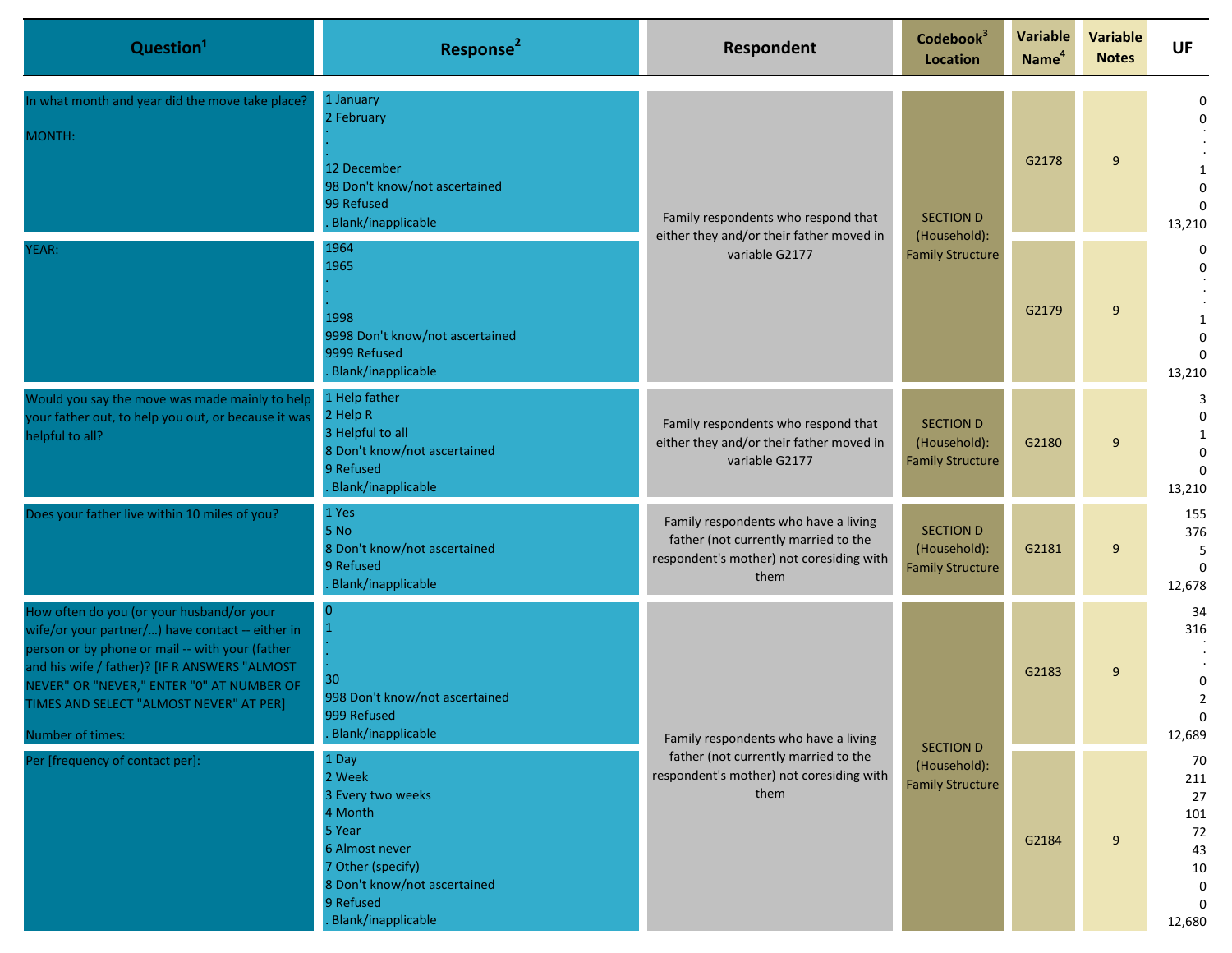| Question <sup>1</sup>                                                                                                                                                                                                                                                                                                                                                                                                                                                                                                                                                                                                                                         | Response <sup>2</sup>                                                                                                                       | Respondent                                                                                                                                                                                        | Codebook <sup>3</sup><br>Location                           | <b>Variable</b><br>Name <sup>4</sup> | <b>Variable</b><br><b>Notes</b> | <b>UF</b>                                            |
|---------------------------------------------------------------------------------------------------------------------------------------------------------------------------------------------------------------------------------------------------------------------------------------------------------------------------------------------------------------------------------------------------------------------------------------------------------------------------------------------------------------------------------------------------------------------------------------------------------------------------------------------------------------|---------------------------------------------------------------------------------------------------------------------------------------------|---------------------------------------------------------------------------------------------------------------------------------------------------------------------------------------------------|-------------------------------------------------------------|--------------------------------------|---------------------------------|------------------------------------------------------|
| Now about help to and from parentsNot<br>counting any shared housing or shared food, did<br>you (or your (late) [husband/wife/partner]) give<br>financial help to your (deceased) [parents /<br>mother (and/or her husband) / father (and/or his<br>wife)] amounting to \$500 or more [since FAMILY<br>R's LAST INTERVIEW MONTH, YEAR / in the last<br>two years]? (DEFINITION: BY FINANCIAL HELP<br>WE MEAN GIVING MONEY, HELPING PAY BILLS,<br>OR COVERING SPECIFIC TYPES OF COSTS SUCH AS<br>THOSE FOR MEDICAL CARE OR INSURANCE,<br>SCHOOLING, DOWN PAYMENT FOR A HOME,<br>RENT, ETC. THE FINANCIAL HELP CAN BE<br>CONSIDERED SUPPORT, A GIFT OR A LOAN.) | 1 Yes<br>5 No<br>8 Don't know/not ascertained<br>9 Refused<br>Blank/inapplicable                                                            | Family respondents with at least one<br>living parent                                                                                                                                             | <b>SECTION D</b><br>(Household):<br><b>Family Structure</b> | G2251                                | 9                               | 516<br>2,858<br>3<br>9,831                           |
| Who was helped? [CHOOSE ALL THAT APPLY.]<br>(User note: Up to seven responses were allowed<br>for this question, the actual maximum number of<br>responses was one.)                                                                                                                                                                                                                                                                                                                                                                                                                                                                                          | 1 Mother (and/or her husband)<br>2 Father (and/or his wife)<br>3 Parents<br>8 Don't know/not ascertained<br>9 Refused<br>Blank/inapplicable | Family respondents who respond "yes" (1)<br>in variable G2251                                                                                                                                     | <b>SECTION D</b><br>(Household):<br><b>Family Structure</b> | G2252M1<br>or<br>G2253_1             | 9                               | 400<br>58<br>58<br>$\mathbf 0$<br>$\Omega$<br>12,698 |
| FOR: YOUR [MOTHER (AND/OR HER HUSBAND) /<br>FATHER (AND/OR HIS WIFE) / PARENTS] About<br>how much money did that amount to altogether<br>[since FAMILY R's LAST INTERVIEW MONTH, YEAR<br>/ in the last two years]? (User note: Up to five<br>responses were allowed for this question, the<br>actual maximum number of responses was one.)                                                                                                                                                                                                                                                                                                                    | 0 (Actual value)<br>999997 (Actual value)<br>999998 Don't know/not ascertained<br>999999 Refused<br>Blank/inapplicable                      | Family respondents who respond "yes" (1)<br>in variable G2251                                                                                                                                     | <b>SECTION D</b><br>(Household):<br><b>Family Structure</b> | G2254 1                              | 9                               | 0<br>$\Omega$<br>139<br>$\overline{7}$<br>12,698     |
| Did it amount to less than \$1,000, more than<br>\$1,000, or what? (User note: Up to five responses<br>were allowed for this question, the actual<br>maximum number of responses was one.)                                                                                                                                                                                                                                                                                                                                                                                                                                                                    | 1 Less than \$1,000<br>3 About \$1,000<br>5 More than \$1,000<br>8 Don't know/not ascertained<br>9 Refused<br>Blank/inapplicable            | Family respondents who respond "yes" (1)<br>in variable G2251 and who respond<br>"don't know" (999998) or "refused"<br>(999999) in G2254 1                                                        | <b>SECTION D</b><br>(Household):<br><b>Family Structure</b> | $G2255_1$                            | 9                               | 41<br>18<br>65<br>15<br>7<br>13,068                  |
| Did it amount to less than \$5,000, more than<br>\$5,000, or what? (User note: Up to five responses<br>were allowed for this question, the actual<br>maximum number of responses was one.)                                                                                                                                                                                                                                                                                                                                                                                                                                                                    | 1 Less than \$5,000<br>3 About \$5,000<br>5 More than \$5,000<br>8 Don't know/not ascertained<br>9 Refused<br>Blank/inapplicable            | Family respondents who respond "yes" (1)<br>in variable G2251 and who respond<br>"don't know" (9999998) or "refused"<br>(999999) in G2254 1 and who respond<br>"more than \$1,000" (5) in G2255 1 | <b>SECTION D</b><br>(Household):<br><b>Family Structure</b> | G2256 1                              | 9                               | 40<br>15<br>$\Omega$<br>13,149                       |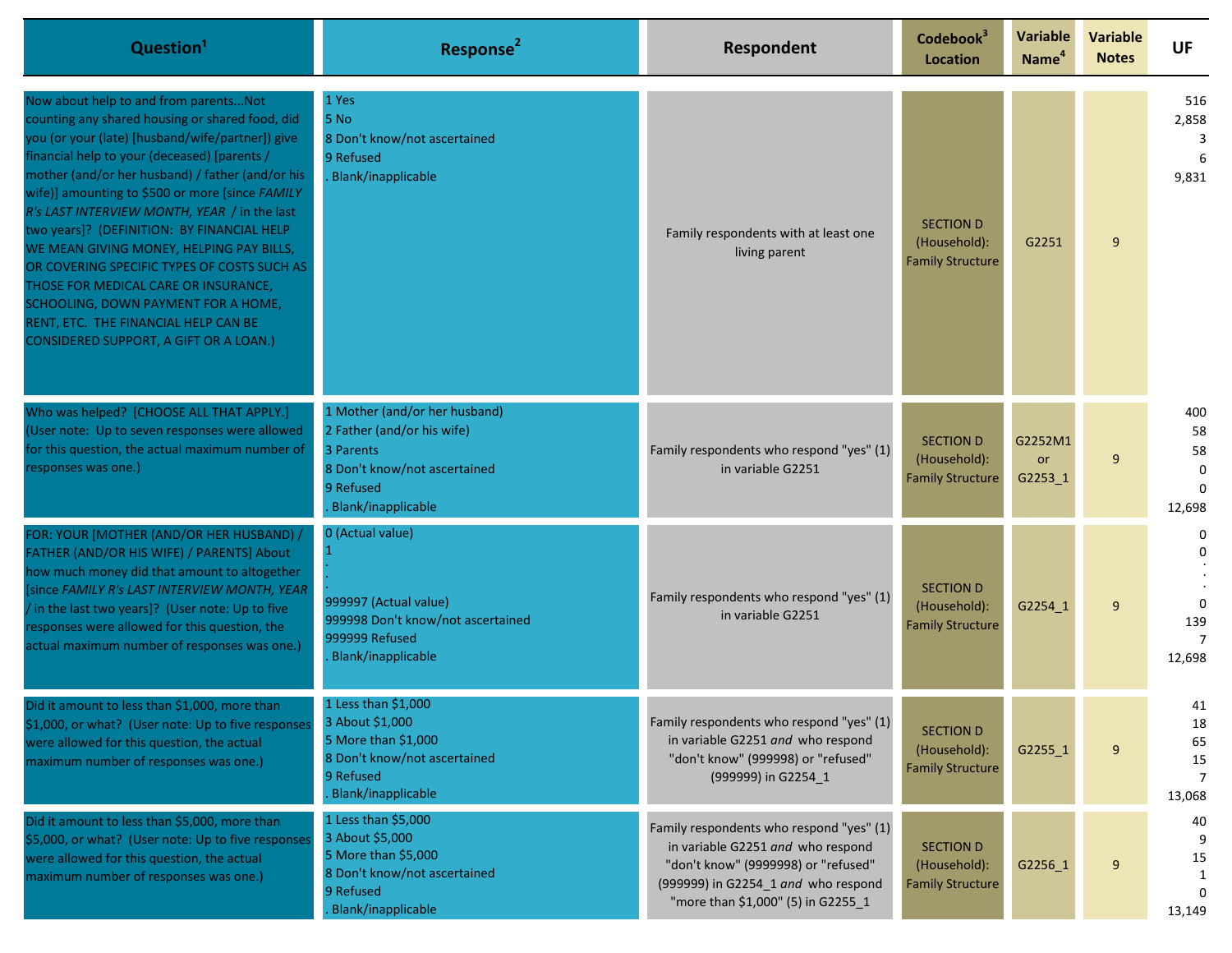| Question <sup>1</sup>                                                                                                                                                                                                                                                                                                                                                       | Response <sup>2</sup>                                                                                                                      | Respondent                                                                                                                                                                                                                          | Codebook <sup>3</sup><br>Location                           | Variable<br>Name <sup>4</sup>                         | <b>Variable</b><br><b>Notes</b> | <b>UF</b>                                                             |
|-----------------------------------------------------------------------------------------------------------------------------------------------------------------------------------------------------------------------------------------------------------------------------------------------------------------------------------------------------------------------------|--------------------------------------------------------------------------------------------------------------------------------------------|-------------------------------------------------------------------------------------------------------------------------------------------------------------------------------------------------------------------------------------|-------------------------------------------------------------|-------------------------------------------------------|---------------------------------|-----------------------------------------------------------------------|
| How about another kind of help: Did you (or your<br>(late) [husband/wife/partner]) spend a total of<br>100 or more hours [since FAMILY R's LAST<br>INTERVIEW MONTH, YEAR / in the last two years]<br>helping your (deceased) [parents / mother<br>(and/or her husband) / father (and/or his wife)]<br>with basic personal activities like dressing, eating,<br>and bathing? | 1 Yes<br>5 No<br>8 Don't know/not ascertained<br>9 Refused<br>Blank/inapplicable                                                           | Family respondents with at least one<br>living parent                                                                                                                                                                               | <b>SECTION D</b><br>(Household):<br><b>Family Structure</b> | G2263                                                 | $\mathsf{q}$                    | 491<br>2,882<br>8<br>$\overline{2}$<br>9,831                          |
| Who was helped? [CHOOSE ALL THAT APPLY.]<br>(User note: Up to seven responses were allowed<br>for this question, the actual maximum number of<br>responses was two.)                                                                                                                                                                                                        | 1 Mother<br>2 Father<br>4 Mother's husband<br>5 Father's wife<br>8 Don't know/not ascertained<br>9 Refused<br>Blank/inapplicable           | Family respondents who respond "yes" (1)<br>in variable G2263                                                                                                                                                                       | <b>SECTION D</b><br>(Household):<br><b>Family Structure</b> | G2264M1<br>G2264M2<br><b>or</b><br>G2265 1<br>G2265 2 | 9                               | 411<br>79<br>$\Omega$<br>$\mathbf{1}$<br>$\Omega$<br>12,723           |
| FOR: YOUR [MOTHER / FATHER / MOTHER'S<br><b>HUSBAND / FATHER'S WIFE] Roughly how many</b><br>hours did you yourself spend giving such<br>assistance? [USE ZERO FOR NONE] (User note:<br>Up to five responses were allowed for this<br>question, the actual maximum number of<br>esponses was two.)                                                                          | 0 (Actual value)<br>9000 (Actual value, verified with respondent)<br>9998 Don't know/not ascertained<br>9999 Refused<br>Blank/inapplicable | Family respondents who respond "yes" (1)<br>in variable G2263                                                                                                                                                                       | <b>SECTION D</b><br>(Household):<br><b>Family Structure</b> | G2266 1<br>G2266_2                                    | $\mathsf{q}$                    | $\mathbf{1}$<br>$\mathbf{1}$<br>$\Omega$<br>275<br>$\Omega$<br>12,723 |
| FOR: YOUR [MOTHER / FATHER / MOTHER'S<br>HUSBAND / FATHER'S WIFE] Did it amount to a<br>total of less than 200 hours, more than 200 hours,<br>or what? (User note: Up to five responses were<br>allowed for this question, the actual maximum<br>number of responses was two.)                                                                                              | 1 Less than 200 hours<br>3 About 200 hours<br>5 More than 200 hours<br>8 Don't know/not ascertained<br>9 Refused<br>Blank/inapplicable     | Family respondents who respond "yes" (1)<br>in variable G2263 and who respond<br>"don't know" (9998) or "refused" (9999)<br>in variable G2266_1 - G2266_2                                                                           | <b>SECTION D</b><br>(Household):<br><b>Family Structure</b> | G2267 1<br>G2267 2                                    | 9                               | 41<br>25<br>197<br>12<br>$\Omega$<br>12,939                           |
| FOR: YOUR [MOTHER / FATHER / MOTHER'S<br>HUSBAND / FATHER'S WIFE] Did it amount to a<br>total of less than 500 hours, more than 500 hours,<br>or what? (User note: Up to five responses were<br>allowed for this question, the actual maximum<br>number of responses was two.)                                                                                              | 1 Less than 500 hours<br>3 About 500 hours<br>5 More than 500 hours<br>8 Don't know/not ascertained<br>9 Refused<br>Blank/inapplicable     | Family respondents who respond "yes" (1)<br>in variable G2263 and who respond<br>"don't know" (9998) or "refused" (9999)<br>in variable G2266_1 - G2266_2 and who<br>respond "more than 200 hours" in<br>variable G2267_1 - G2267_2 | <b>SECTION D</b><br>(Household):<br><b>Family Structure</b> | G2268 1<br>G2268 2                                    | 9                               | 40<br>11<br>141<br>5<br>$\Omega$<br>13,017                            |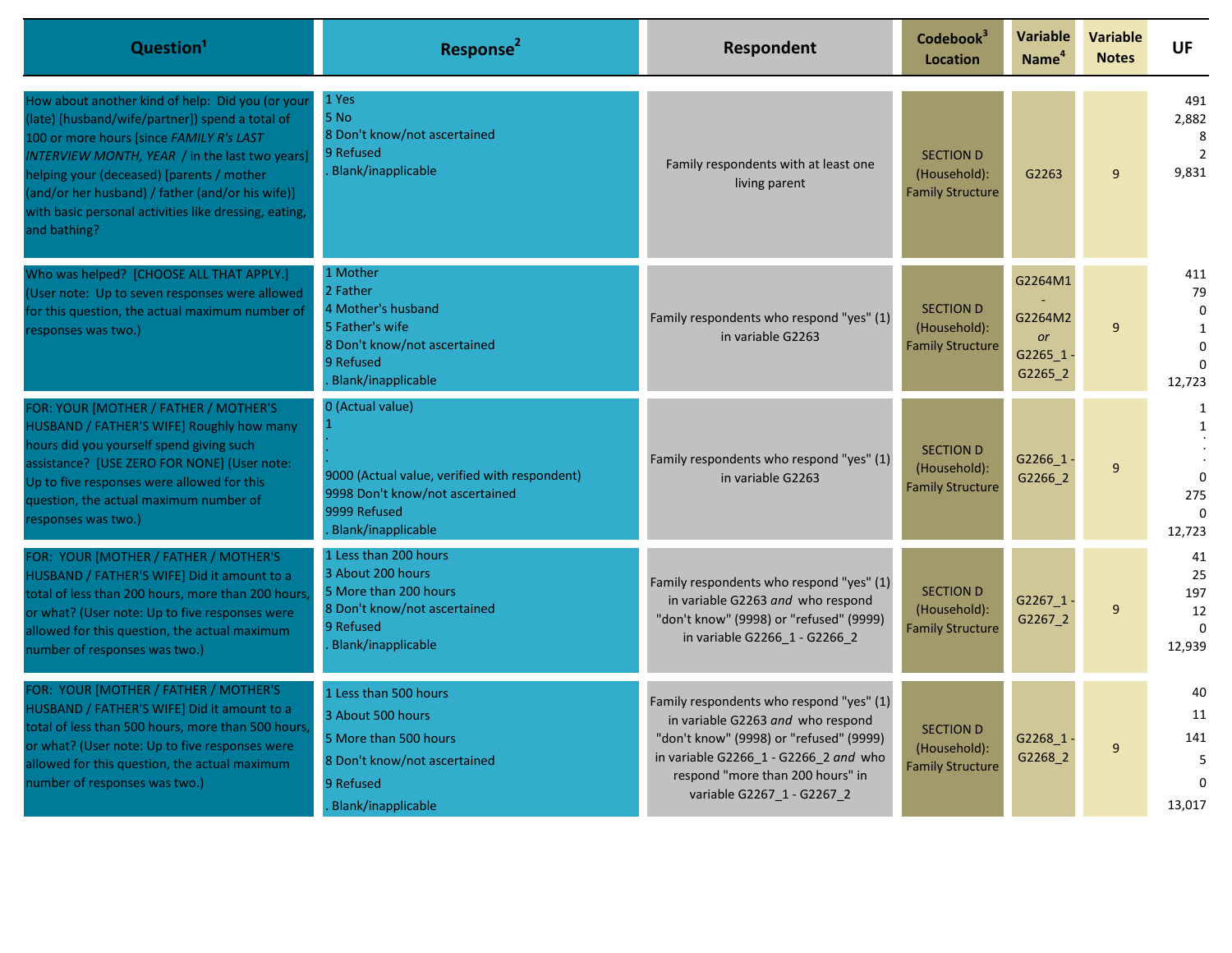| Question <sup>1</sup>                                                                                                                                                                                                                                                                                                                              | Response <sup>2</sup>                                                                                                                       | <b>Respondent</b>                                                                                                                                                                                                                                                                                                    | Codebook <sup>3</sup><br><b>Location</b>                    | Variable<br>Name <sup>4</sup>                  | <b>Variable</b><br><b>Notes</b> | <b>UF</b>                                    |
|----------------------------------------------------------------------------------------------------------------------------------------------------------------------------------------------------------------------------------------------------------------------------------------------------------------------------------------------------|---------------------------------------------------------------------------------------------------------------------------------------------|----------------------------------------------------------------------------------------------------------------------------------------------------------------------------------------------------------------------------------------------------------------------------------------------------------------------|-------------------------------------------------------------|------------------------------------------------|---------------------------------|----------------------------------------------|
| FOR: YOUR [MOTHER / FATHER / MOTHER'S<br>HUSBAND / FATHER'S WIFE] Roughly how many<br>hours did your (husband/wife/partner/late<br>husband/late wife/late partner) spend giving such<br>assistance? [USE ZERO FOR NONE] (User note:<br>Up to five responses were allowed for this<br>question, the actual maximum number of<br>responses was two.) | $\overline{1}$<br>9000 (Actual value, verified with respondent)<br>9998 Don't know/not ascertained<br>9999 Refused<br>Blank/inapplicable    | Family respondents who respond "yes" (1)<br>in variable G2263 and who are currently<br>married or have been widowed since the<br>previous wave                                                                                                                                                                       | <b>SECTION D</b><br>(Household):<br><b>Family Structure</b> | G2269 $1 -$<br>G2269_2                         | 9                               | 127<br>1<br>82<br>12,898                     |
| FOR: YOUR [MOTHER / FATHER / MOTHER'S<br>HUSBAND / FATHER'S WIFE] Did it amount to a<br>total of less than 200 hours, more than 200 hours,<br>or what? (User note: Up to five responses were<br>allowed for this question, the actual maximum<br>number of responses was two.)                                                                     | 1 Less than 200 hours<br>3 About 200 hours<br>5 More than 200 hours<br>8 Don't know/not ascertained<br>9 Refused<br>Blank/inapplicable      | Family respondents who respond "yes" (1)<br>in variable G2263 and who respond<br>"don't know" (9998) or "refused" (9999)<br>in variable G2269 1 - G2269 2 and who<br>are currently married or have been<br>widowed since the previous wave                                                                           | <b>SECTION D</b><br>(Household):<br><b>Family Structure</b> | $G2270_1$ -<br>G2270_2                         | 9                               | 36<br>6<br>34<br>13,132                      |
| FOR: YOUR [MOTHER / FATHER / MOTHER'S<br>HUSBAND / FATHER'S WIFE] Did it amount to a<br>total of less than 500 hours, more than 500 hours,<br>or what? (User note: Up to five responses were<br>allowed for this question, the actual maximum<br>number of responses was two.)                                                                     | 1 Less than 500 hours<br>3 About 500 hours<br>5 More than 500 hours<br>8 Don't know/not ascertained<br>9 Refused<br>Blank/inapplicable      | Family respondents who respond "yes" (1)<br>in variable G2263 and who respond<br>"don't know" (9998) or "refused" (9999)<br>in variable G2269_1 - G2269_2 and who<br>respond "more than 200 hours" in<br>variable G2270_1 - G2270_2 and who are<br>currently married or have been widowed<br>since the previous wave | <b>SECTION D</b><br>(Household):<br><b>Family Structure</b> | $G2271_1.1$<br>G2271_2                         | 9                               | 26<br>13,180                                 |
| Did you (or your (late) [husband/wife/partner])<br>spend a total of 100 or more hours [since FAMILY<br>R's LAST INTERVIEW MONTH, YEAR / in the last<br>two years] helping your (deceased) [parents /<br>mother (and/or her husband) / father (and/or his<br>wife)] with other things such as household chores,<br>errands, transportation, etc.?   | 1 Yes<br>5 No<br>8 Don't know/not ascertained<br>9 Refused<br>Blank/inapplicable                                                            | Family respondents with at least one<br>living parent                                                                                                                                                                                                                                                                | <b>SECTION D</b><br>(Household):<br><b>Family Structure</b> | G2281                                          | 9                               | 1,150<br>2,219<br>11<br>3<br>9,831           |
| Who was helped? [CHOOSE ALL THAT APPLY.]<br>(User note: Up to seven responses were allowed<br>for this question, the actual maximum number of<br>responses was two.)                                                                                                                                                                               | 1 Mother (and/or her husband)<br>2 Father (and/or his wife)<br>3 Parents<br>8 Don't know/not ascertained<br>9 Refused<br>Blank/inapplicable | Family respondents who respond "yes" (1)<br>in variable G2281                                                                                                                                                                                                                                                        | <b>SECTION D</b><br>(Household):<br><b>Family Structure</b> | G2282M1<br>G2282M2<br>or<br>G2283_1<br>G2283_2 | 9                               | 849<br>139<br>162<br>0<br>$\Omega$<br>12,064 |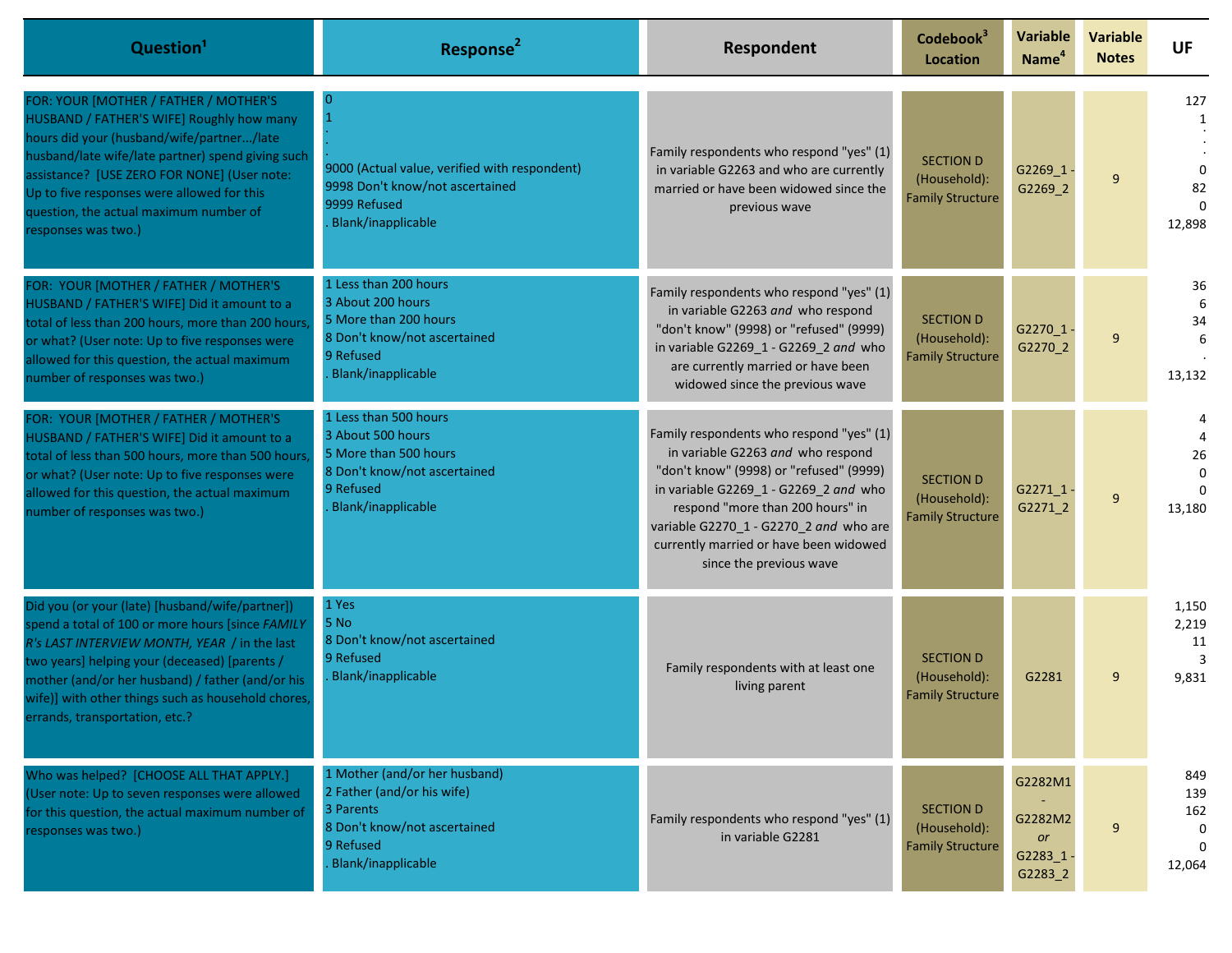| Question <sup>1</sup>                                                                                                                                                                                                                                                                                              | Response <sup>2</sup>                                                                                                                            | Respondent                                                                                                                                                                                                                                 | Codebook <sup>3</sup><br><b>Location</b>                    | Variable<br>Name <sup>4</sup> | <b>Variable</b><br><b>Notes</b> | <b>UF</b>                                                      |
|--------------------------------------------------------------------------------------------------------------------------------------------------------------------------------------------------------------------------------------------------------------------------------------------------------------------|--------------------------------------------------------------------------------------------------------------------------------------------------|--------------------------------------------------------------------------------------------------------------------------------------------------------------------------------------------------------------------------------------------|-------------------------------------------------------------|-------------------------------|---------------------------------|----------------------------------------------------------------|
| FOR: YOUR [MOTHER / FATHER / MOTHER'S<br><b>HUSBAND / FATHER'S WIFE] Roughly how many</b><br>hours did you yourself spend giving such<br>assistance? [USE ZERO FOR NONE] (User note:<br>Up to five responses were allowed for this<br>question, the actual maximum number of<br>responses was two.)                | 0 (Actual value)<br>9000 (Actual value, verified with respondent)<br>9998 Don't know/not ascertained<br>9999 Refused<br>Blank/inapplicable       | Family respondents who respond "yes" (1)<br>in variable G2281                                                                                                                                                                              | <b>SECTION D</b><br>(Household):<br><b>Family Structure</b> | G2284 1<br>G2284 2            | 9                               | $\mathfrak{p}$<br>$\Omega$<br>544<br>12,064                    |
| FOR: YOUR [MOTHER / FATHER / MOTHER'S<br>HUSBAND / FATHER'S WIFE] Did it amount to a<br>total of less than 200 hours, more than 200 hours,<br>or what? (User note: Up to five responses were<br>allowed for this question, the actual maximum<br>number of responses was two.)                                     | 1 Less than 200 hours<br>3 About 200 hours<br>5 More than 200 hours<br>8 Don't know/not ascertained<br>9 Refused<br>Blank/inapplicable           | Family respondents who respond "yes" (1)<br>in variable G2281 and who respond<br>"don't know" (9998) or "refused" (9999)<br>in G2284 1 - G2284 2                                                                                           | <b>SECTION D</b><br>(Household):<br><b>Family Structure</b> | G2285 1<br>G2285 2            | 9                               | 135<br>61<br>315<br>33<br>$\Omega$<br>12,670                   |
| FOR: YOUR [MOTHER / FATHER / MOTHER'S<br>HUSBAND / FATHER'S WIFE] Did it amount to a<br>total of less than 500 hours, more than 500 hours,<br>or what? (User note: Up to five responses were<br>allowed for this question, the actual maximum<br>number of responses was two.)                                     | 1 Less than 500 hours<br>3 About 500 hours<br>5 More than 500 hours<br>8 Don't know/not ascertained<br>9 Refused<br>Blank/inapplicable           | Family respondents who respond "yes" (1)<br>in variable G2281 and who respond<br>"don't know" (9998) or "refused" (9999)<br>in G2284_1 - G2284_2 and who respond<br>"more than 200 hours" in G2285 1 -<br>G2285 2                          | <b>SECTION D</b><br>(Household):<br><b>Family Structure</b> | G2286 1<br>G2286 2            | $\mathbf{q}$                    | 115<br>31<br>161<br>8<br>$\Omega$<br>12,899                    |
| FOR: YOUR [MOTHER / FATHER / MOTHER'S<br>HUSBAND / FATHER'S WIFE] Roughly how many<br>hours did your (late) [husband/wife/partner]<br>spend giving such assistance? [USE ZERO FOR<br>NONE] (User note: Up to five responses were<br>allowed for this question, the actual maximum<br>number of responses was two.) | 0 (Actual value)<br>-1<br>9000 (Actual value, verified with respondent)<br>9998 Don't know/not ascertained<br>9999 Refused<br>Blank/inapplicable | Family respondents who respond "yes" (1)<br>in variable G2281 and who are currently<br>married or have been widowed since the<br>previous wave                                                                                             | <b>SECTION D</b><br>(Household):<br><b>Family Structure</b> | G2287_1<br>G2287_2            | $\mathbf{q}$                    | 212<br>$\mathfrak{p}$<br>$\Omega$<br>206<br>$\Omega$<br>12,457 |
| FOR: YOUR [MOTHER / FATHER / MOTHER'S<br>HUSBAND / FATHER'S WIFE] Did it amount to a<br>total of less than 200 hours, more than 200 hours,<br>or what? (User note: Up to five responses were<br>allowed for this question, the actual maximum<br>number of responses was two.)                                     | 1 Less than 200 hours<br>3 About 200 hours<br>5 More than 200 hours<br>8 Don't know/not ascertained<br>9 Refused<br>Blank/inapplicable           | Family respondents who respond "yes" (1)<br>in variable G2281 and who respond<br>"don't know" (9998) or "refused" (9999)<br>in variable G2287 1 - G2287 2 and who<br>are currently married or have been<br>widowed since the previous wave | <b>SECTION D</b><br>(Household):<br><b>Family Structure</b> | G2288_1<br>G2288 2            | 9                               | 116<br>17<br>61<br>12<br>$\Omega$<br>13,008                    |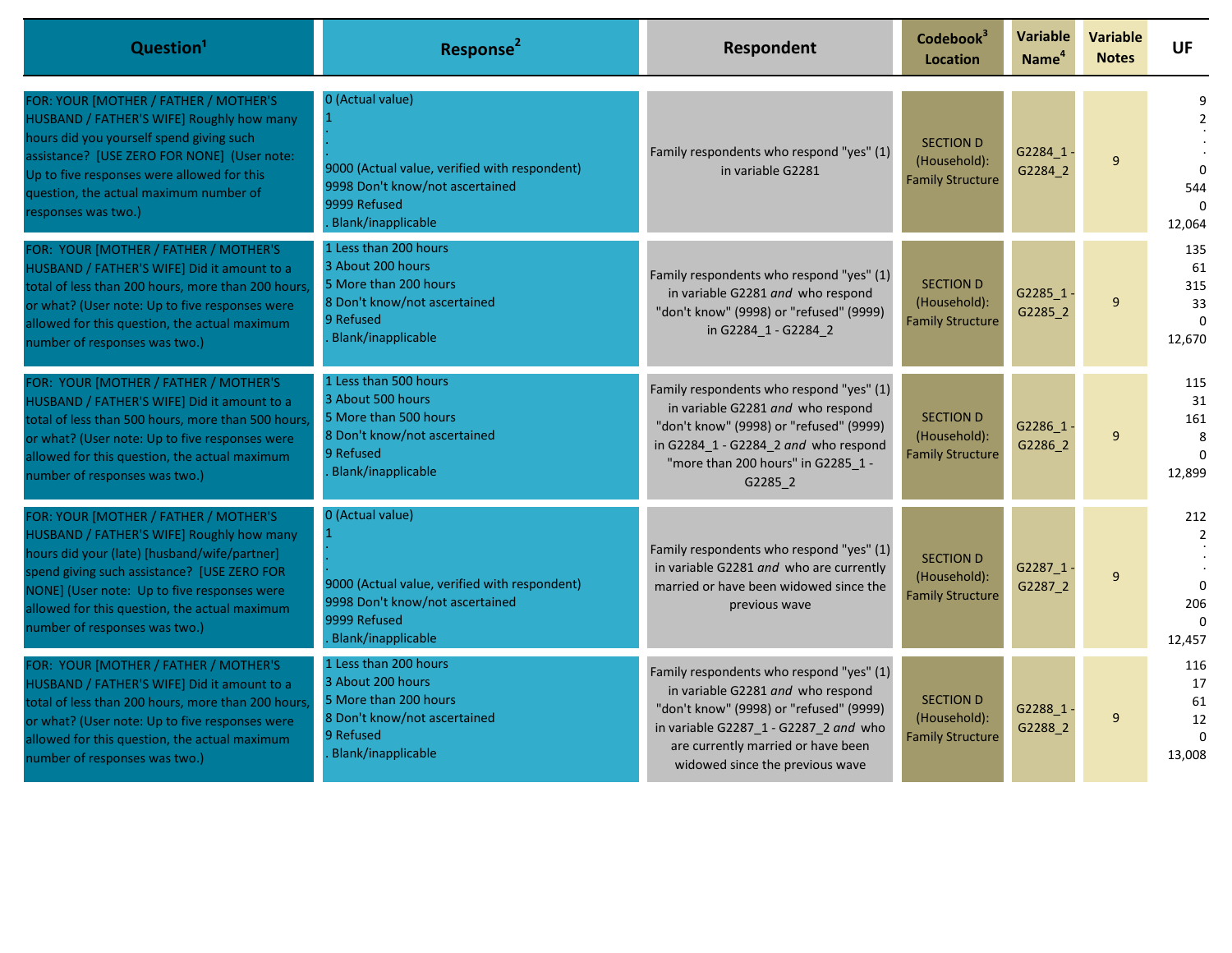| Question <sup>1</sup>                                                                                                                                                                                                                                                                                                                                                                                                                                                                                                                                                                                                                                           | Response <sup>2</sup>                                                                                                                       | Respondent                                                                                                                                                                                                                                                                                                           | Codebook <sup>3</sup><br><b>Location</b>                    | Variable<br>Name <sup>4</sup>                  | <b>Variable</b><br><b>Notes</b> | <b>UF</b>                                       |
|-----------------------------------------------------------------------------------------------------------------------------------------------------------------------------------------------------------------------------------------------------------------------------------------------------------------------------------------------------------------------------------------------------------------------------------------------------------------------------------------------------------------------------------------------------------------------------------------------------------------------------------------------------------------|---------------------------------------------------------------------------------------------------------------------------------------------|----------------------------------------------------------------------------------------------------------------------------------------------------------------------------------------------------------------------------------------------------------------------------------------------------------------------|-------------------------------------------------------------|------------------------------------------------|---------------------------------|-------------------------------------------------|
| FOR: YOUR [MOTHER / FATHER / MOTHER'S<br>HUSBAND / FATHER'S WIFE] Did it amount to a<br>total of less than 500 hours, more than 500 hours,<br>or what? (User note: Up to five responses were<br>allowed for this question, the actual maximum<br>number of responses was two.)                                                                                                                                                                                                                                                                                                                                                                                  | 1 Less than 500 hours<br>3 About 500 hours<br>5 More than 500 hours<br>8 Don't know/not ascertained<br>9 Refused<br>Blank/inapplicable      | Family respondents who respond "yes" (1)<br>in variable G2281 and who respond<br>"don't know" (9998) or "refused" (9999)<br>in variable G2287_1 - G2287_2 and who<br>respond "more than 200 hours" in<br>variable G2288_1 - G2288_2 and who are<br>currently married or have been widowed<br>since the previous wave | <b>SECTION D</b><br>(Household):<br><b>Family Structure</b> | G2289_1<br>G2289_2                             | 9                               | 28<br>3<br>30<br>$\Omega$<br>$\Omega$<br>13,153 |
| Not counting any shared housing or shared food,<br>did you (or your (late) [husband/wife/partner])<br>receive from your (deceased) [parents / mother<br>(and/or her husband) / father (and/or his wife)]<br>any financial help amounting to \$500 or more<br>[since FAMILY R's LAST INTERVIEW MONTH, YEAR<br>in the last two years]? [DO NOT INCLUDE<br>INHERITANCE] (DEFINITION: BY FINANCIAL HELP<br>WE MEAN GIVING MONEY, HELPING PAY BILLS,<br>OR COVERING SPECIFIC TYPES OF COSTS SUCH AS<br>THOSE FOR MEDICAL CARE OR INSURANCE,<br>SCHOOLING, DOWN PAYMENT FOR A HOME,<br>RENT, ETC. THE FINANCIAL HELP CAN BE<br>CONSIDERED SUPPORT, A GIFT OR A LOAN.) | 1 Yes<br>5 No<br>8 Don't know/not ascertained<br>9 Refused<br>Blank/inapplicable                                                            | Family respondents with at least one<br>living parent                                                                                                                                                                                                                                                                | <b>SECTION D</b><br>(Household):<br><b>Family Structure</b> | G2298                                          | 9                               | 241<br>3,131<br>-7<br>4<br>9,831                |
| Which of them gave you that? [CHOOSE ALL THAT<br>APPLY] (User note: Up to seven responses were<br>allowed for this question, the actual maximum<br>number of responses was two.)                                                                                                                                                                                                                                                                                                                                                                                                                                                                                | 1 Mother (and/or her husband)<br>2 Father (and/or his wife)<br>3 Parents<br>8 Don't know/not ascertained<br>9 Refused<br>Blank/inapplicable | Family respondents who respond "yes" (1)<br>in variable G2298                                                                                                                                                                                                                                                        | <b>SECTION D</b><br>(Household):<br><b>Family Structure</b> | G2299M1<br>G2299M2<br>or<br>G2300_1<br>G2300 2 | $\mathsf{q}$                    | 148<br>41<br>52<br>$\Omega$<br>12,973           |
| ROM: YOUR [MOTHER (AND/OR HER HUSBAND)<br>/ FATHER (AND/OR HIS WIFE) / PARENTS] About<br>how much money did that amount to altogether?<br>(User note: Up to five responses were allowed for<br>this question, the actual maximum number of<br>responses was two.)                                                                                                                                                                                                                                                                                                                                                                                               | 0 (Actual value)<br>999997 (Actual value)<br>999998 Don't know/not ascertained<br>999999 Refused<br>Blank/inapplicable                      | Family respondents who respond "yes" (1)<br>in variable G2298                                                                                                                                                                                                                                                        | <b>SECTION D</b><br>(Household):<br><b>Family Structure</b> | G2301_1<br>G2301_2                             | 9                               | 0<br>24<br>7<br>12,973                          |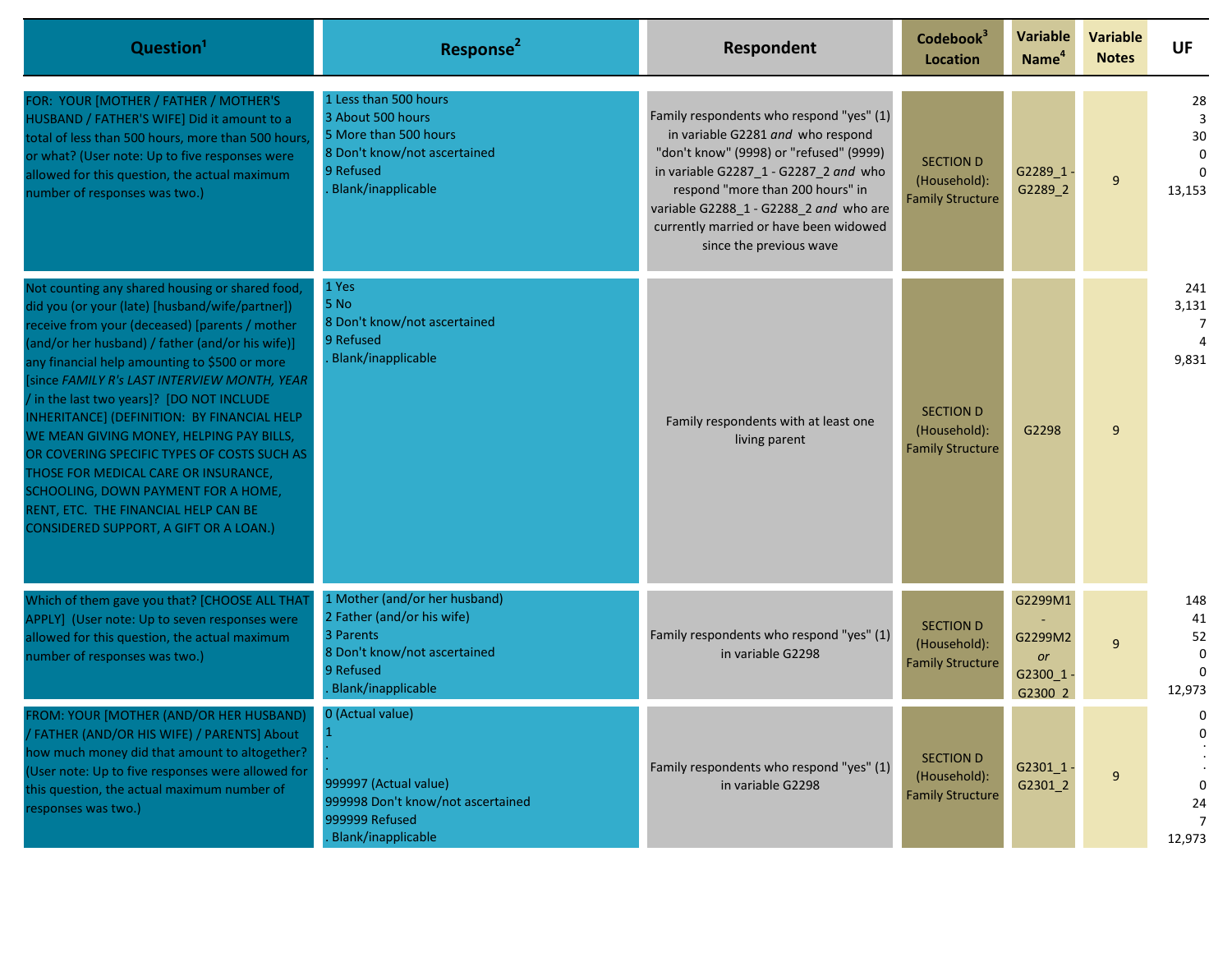| Question <sup>1</sup>                                                                                                                                                                      | Response <sup>2</sup>                                                                                                                                              | Respondent                                                                                                                                                                                                                                                                                                                                                                              | Codebook <sup>3</sup><br><b>Location</b>                    | <b>Variable</b><br>Name <sup>4</sup> | <b>Variable</b><br><b>Notes</b> | <b>UF</b>                        |
|--------------------------------------------------------------------------------------------------------------------------------------------------------------------------------------------|--------------------------------------------------------------------------------------------------------------------------------------------------------------------|-----------------------------------------------------------------------------------------------------------------------------------------------------------------------------------------------------------------------------------------------------------------------------------------------------------------------------------------------------------------------------------------|-------------------------------------------------------------|--------------------------------------|---------------------------------|----------------------------------|
| Did it amount to less than \$1,000, more than<br>\$1,000, or what? (User note: Up to five responses<br>were allowed for this question, the actual<br>maximum number of responses was two.) | 1 Less than \$1,000<br>3 About \$1,000<br>5 More than \$1,000<br>8 Don't know/not ascertained<br>9 Refused                                                         | Family respondents who respond "yes" (1)<br>in variable G2298 and who respond<br>"don't know" (999998) or "refused"<br>(999999) in variable G2301_1 - G2301_2                                                                                                                                                                                                                           | <b>SECTION D</b><br>(Household):<br><b>Family Structure</b> | G2302 1-<br>G2302_2                  | 9                               | 12<br>$\overline{2}$             |
| Did it amount to less than \$5,000, more than<br>\$5,000, or what? (User note: Up to five responses<br>were allowed for this question, the actual<br>maximum number of responses was two.) | 1 Less than \$5,000<br>3 About \$5,000<br>5 More than \$5,000<br>8 Don't know/not ascertained<br>9 Refused<br><b>Blank/inapplicable</b>                            | Family respondents who respond "yes" (1)<br>in variable G2298 and who respond "don't<br>know" (999998) or "refused" (999999) in<br>variable G2301_1 - G2301_2 and who<br>respond "more than \$1,000" in variable<br>G2302_1 - G2302_2                                                                                                                                                   | <b>SECTION D</b><br>(Household):<br><b>Family Structure</b> | G2303 1-<br>G2303_2                  | 9                               | 13,202                           |
| Now I have some questions about your (late)<br>[husband's / wife's / partner's] parents. Is your<br>(late) [husband's / wife's / partner's] mother still<br>living?                        | 1 Yes<br>5 No<br>8 Don't know/not ascertained<br>9 Refused<br><b>Blank/inapplicable</b>                                                                            | Married/partnered family respondents<br>interviewed for the first time, re-<br>interviewed family respondents who have<br>a new spouse/partner, and re-interviewed<br>family respondents who did not report<br>mother-in-law as dead at the previous<br>interview and who are still married to the<br>same spouse/partner or who were<br>widowed but have not<br>remarried/repartnered. | <b>SECTION D</b><br>(Household):<br><b>Family Structure</b> | G2309                                | 9                               | 1,326<br>474<br>8<br>2<br>11,404 |
| About how old is she?                                                                                                                                                                      | 20 Actual age (verified with respondent)<br>21<br>120 Actual age (verified with respondent)<br>998 Don't know/not ascertained<br>999 Refused<br>Blank/inapplicable | Family respondents with a living mother-<br>in-law who did not previously report a<br>living mother-in-law (e.g., new interview,<br>new spouse/partner)                                                                                                                                                                                                                                 | <b>SECTION D</b><br>(Household):<br><b>Family Structure</b> | G2310                                | 9                               | 13,116                           |
| About how old was she when she died?                                                                                                                                                       | 18<br>19<br>120 Actual age (verified with respondent)<br>998 Don't know/not ascertained<br>999 Refused<br>Blank/inapplicable                                       | Family respondents interviewed for the<br>first time or who reported a living mother-<br>in-law at the previous interview and<br>respond "no" (5) to variable G2309                                                                                                                                                                                                                     | <b>SECTION D</b><br>(Household):<br><b>Family Structure</b> | G2314                                | 9                               | 0<br>0<br>56<br>12,740           |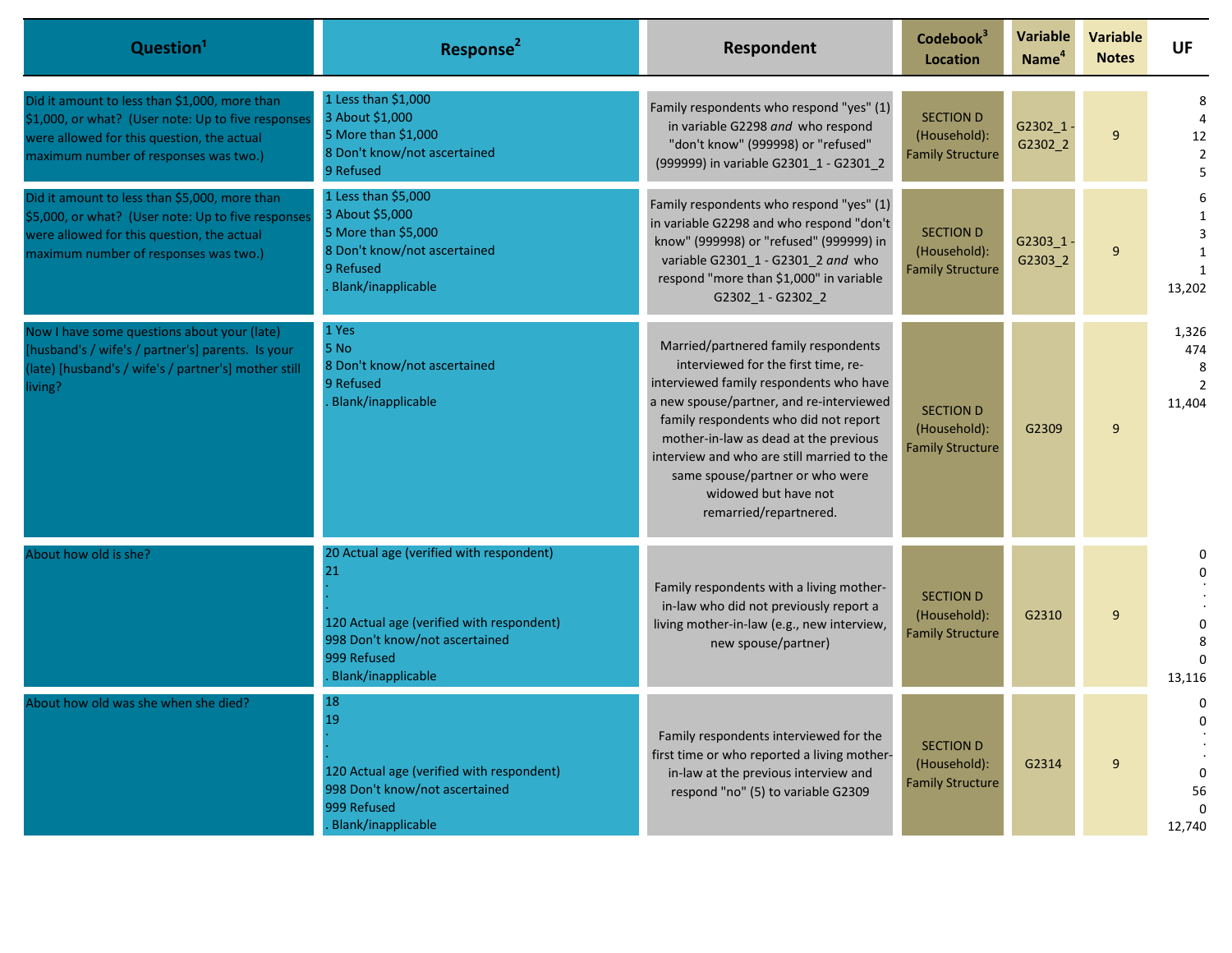| Question <sup>1</sup>                                               | Response <sup>2</sup>                                                                                                                                              | Respondent                                                                                                                                                                                                                                                                                                                                                                       | Codebook <sup>3</sup><br><b>Location</b>                    | Variable<br>Name <sup>4</sup> | <b>Variable</b><br><b>Notes</b> | <b>UF</b>                                                 |
|---------------------------------------------------------------------|--------------------------------------------------------------------------------------------------------------------------------------------------------------------|----------------------------------------------------------------------------------------------------------------------------------------------------------------------------------------------------------------------------------------------------------------------------------------------------------------------------------------------------------------------------------|-------------------------------------------------------------|-------------------------------|---------------------------------|-----------------------------------------------------------|
| In what month and year did she die?<br>MONTH:                       | 1 January<br>2 February<br>12 December<br>98 Don't know/not ascertained<br>99 Refused<br>Blank/inapplicable                                                        | Family respondents interviewed for the<br><b>SECTION D</b><br>first time or who reported a living mother-<br>(Household):<br>in-law at the previous interview and<br>respond "no" (5) to variable G2309                                                                                                                                                                          |                                                             | G2315                         | 9                               | 63<br>$37\,$<br>23<br>101<br>$\Omega$<br>12,740           |
| YEAR:                                                               | 1928<br>1929<br>2000<br>9998 Don't know/not ascertained<br>9999 Refused<br>Blank/inapplicable                                                                      |                                                                                                                                                                                                                                                                                                                                                                                  | <b>Family Structure</b>                                     | G2316                         | 9                               | 1<br>$\Omega$<br>50<br>93<br>$\Omega$<br>12,740           |
| Is your (late) [husband's/wife's/partner's] father<br>still living? | 1 Yes<br>5 No<br>8 Don't know/not ascertained<br>9 Refused<br>Blank/inapplicable                                                                                   | Married/partnered family respondents<br>interviewed for the first time, re-<br>interviewed family respondents who have<br>a new spouse/partner, and re-interviewed<br>family respondents who did not report<br>father-in-law as dead at the previous<br>interview and who are still married to the<br>same spouse/partner or were widowed<br>but have not remarried/repartnered. | <b>SECTION D</b><br>(Household):<br><b>Family Structure</b> | G2319                         | 9                               | 550<br>1,006<br>22<br>1<br>11,635                         |
| About how old is he?                                                | 20 Actual age (verified with respondent)<br>21<br>120 Actual age (verified with respondent)<br>998 Don't know/not ascertained<br>999 Refused<br>Blank/inapplicable | Family respondents with a living father-in-<br>law who did not previously report a living<br>father-in-law (e.g., new interview, new<br>spouse/partner)                                                                                                                                                                                                                          | <b>SECTION D</b><br>(Household):<br><b>Family Structure</b> | G2320                         | 9                               | 0<br>0<br>0<br>10<br>$\mathbf{0}$<br>13,048               |
| About how old was he when he died?                                  | 18 Actual age (verified with respondent)<br>19<br>120 Actual age (verified with respondent)<br>998 Don't know/not ascertained<br>999 Refused<br>Blank/inapplicable | Family respondents who responded "no"<br>(5) to variable G2319                                                                                                                                                                                                                                                                                                                   | <b>SECTION D</b><br>(Household):<br><b>Family Structure</b> | G2324                         | 9                               | $\Omega$<br>$\Omega$<br>$\mathbf 0$<br>181<br>2<br>12,208 |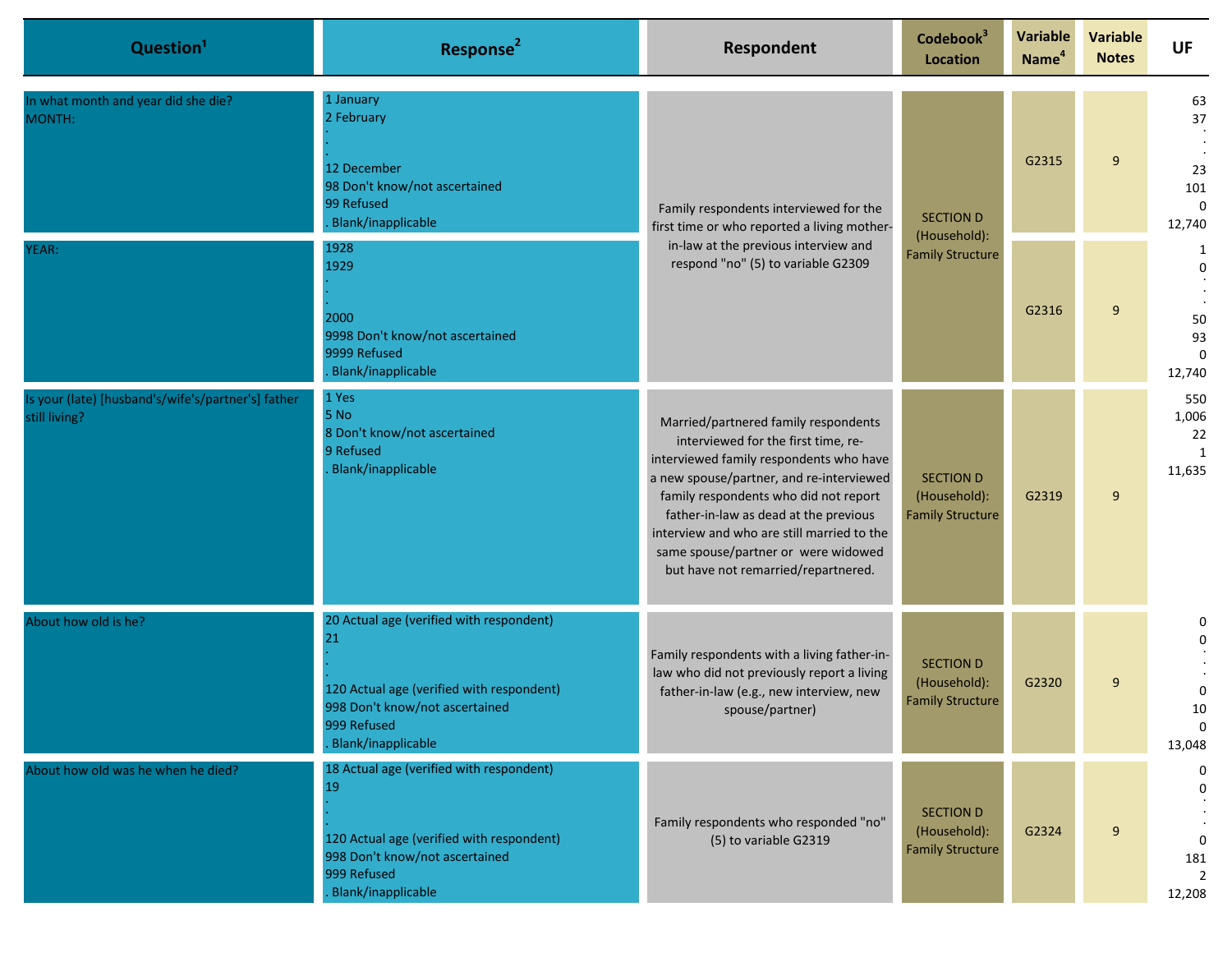| Question <sup>1</sup>                                                                                                         | Response <sup>2</sup>                                                                                                                                                                                                                | Respondent                                                                                                                                                                | Codebook <sup>3</sup><br><b>Location</b>                    | Variable<br>Name <sup>4</sup> | <b>Variable</b><br><b>Notes</b> | <b>UF</b>                                                                                                    |
|-------------------------------------------------------------------------------------------------------------------------------|--------------------------------------------------------------------------------------------------------------------------------------------------------------------------------------------------------------------------------------|---------------------------------------------------------------------------------------------------------------------------------------------------------------------------|-------------------------------------------------------------|-------------------------------|---------------------------------|--------------------------------------------------------------------------------------------------------------|
| In what month and year did he die?<br>MONTH:                                                                                  | 1 January<br>2 February<br>12 December<br>98 Don't know/not ascertained<br>99 Refused<br>Blank/inapplicable                                                                                                                          | Family respondents who responded "no"<br>(5) to variable G2319                                                                                                            | <b>SECTION D</b><br>(Household):                            | G2325                         | 9                               | 183<br>45<br>33<br>319<br>8<br>12,208                                                                        |
| YEAR:                                                                                                                         | 1900<br>1901<br>2000<br>9998 Don't know/not ascertained<br>9999 Refused<br>Blank/inapplicable                                                                                                                                        |                                                                                                                                                                           | <b>Family Structure</b>                                     | G2326                         | 9                               | 3<br>$\Omega$<br>23<br>352<br>$\overline{3}$<br>12,208                                                       |
| Are your (late) [husband's/wife's/partner's]<br>parents still married to each other?                                          | 1 Yes<br>5 No<br>8 Don't know/not ascertained<br>9 Refused<br>Blank/inapplicable                                                                                                                                                     | Family respondents with both parents-in-<br>law currently living, who have not<br>indicated that their parents-in-law are not<br>married to each other in a previous wave | <b>SECTION D</b><br>(Household):<br><b>Family Structure</b> | G2330                         | 9                               | 243<br>59<br>$\Omega$<br>$\Omega$<br>12,912                                                                  |
| With whom do they live - with you, by<br>themselves, with another child, with other<br>relatives, in a nursing home, or what? | 1 With respondent<br>2 By themselves<br>3 With another child<br>4 With other relatives<br>5 In a nursing home<br>6 In a retirement center<br>97 Other (specify)<br>98 Don't know/not ascertained<br>99 Refused<br>Blank/inapplicable | Family respondents who respond "yes" (1)<br>in variable G2330                                                                                                             | <b>SECTION D</b><br>(Household):<br><b>Family Structure</b> | G2336                         | 9                               | 1<br>216<br>14<br>$\mathbf{1}$<br>$\mathbf{1}$<br>$\mathbf{1}$<br>$\Omega$<br>$\Omega$<br>$\Omega$<br>12,980 |
| Did they move in with you, or did you move in<br>with them?                                                                   | 1 P-in-laws moved in with R<br>2 R moved in with P-in-laws<br>6 Both P-in-laws and R moved to be together<br>7 Other (specify)<br>8 Don't know/not ascertained<br>9 Refused<br>Blank/inapplicable                                    | Family respondents who indicate that<br>their parents-in-law live with them (1) in<br>variable G2336                                                                      | <b>SECTION D</b><br>(Household):<br><b>Family Structure</b> | G2338                         | 9                               | $\Omega$<br>$\Omega$<br>$\mathbf{0}$<br>$\mathbf 0$<br>$\Omega$<br>$\Omega$<br>13,214                        |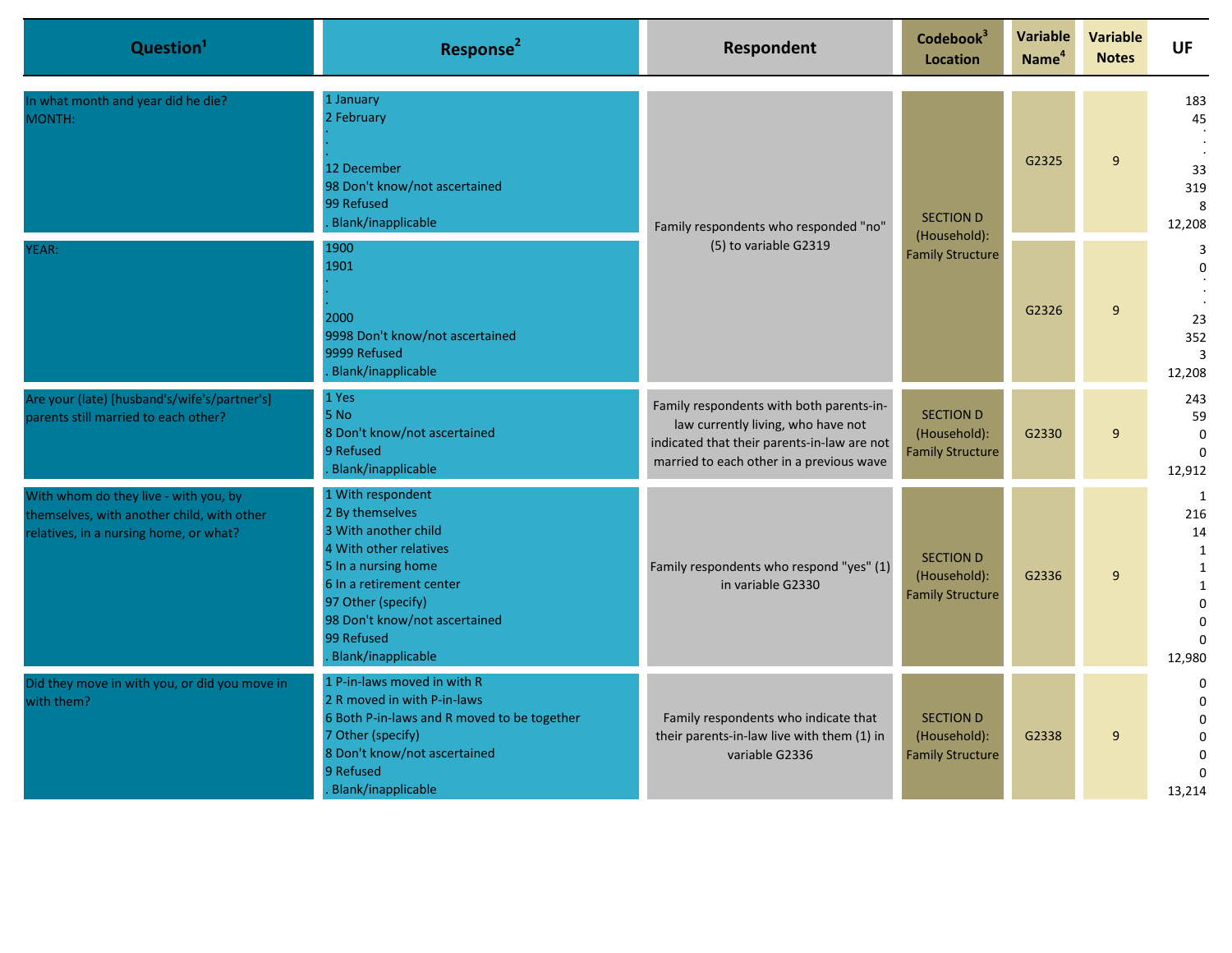| Question <sup>1</sup>                                                                                                                                                                                                                                         | Response <sup>2</sup>                                                                                                                            | <b>Respondent</b>                                                                                              | Codebook <sup>3</sup><br><b>Location</b>                    | <b>Variable</b><br>Name <sup>4</sup>    | <b>Variable</b><br><b>Notes</b> | <b>UF</b>                                                          |                                                                    |
|---------------------------------------------------------------------------------------------------------------------------------------------------------------------------------------------------------------------------------------------------------------|--------------------------------------------------------------------------------------------------------------------------------------------------|----------------------------------------------------------------------------------------------------------------|-------------------------------------------------------------|-----------------------------------------|---------------------------------|--------------------------------------------------------------------|--------------------------------------------------------------------|
| In what month and year did the move take place?<br>MONTH:                                                                                                                                                                                                     | 1 January<br>2 February<br>12 December<br>98 Don't know/not ascertained<br>99 Refused<br>Blank/inapplicable                                      | Family respondents who respond that<br>either they and/or their parents-in-law<br>moved in variable G2338      | <b>SECTION D</b><br>(Household):                            |                                         | G2339                           | 9                                                                  | $\Omega$<br>$\Omega$<br>$\Omega$<br>$\Omega$<br>$\Omega$<br>13,214 |
| YEAR:                                                                                                                                                                                                                                                         | 1990<br>1991<br>2001<br>9998 Don't know/not ascertained<br>9999 Refused<br>Blank/inapplicable                                                    |                                                                                                                |                                                             | <b>Family Structure</b>                 | G2340                           | 9                                                                  | 0<br>$\Omega$<br>$\Omega$<br>$\Omega$<br>$\Omega$<br>13,214        |
| Would you say the move was made mainly to help<br>your (late) [husband's/wife's/partner's] parents<br>out, to help you out, or because it was helpful to<br>all?                                                                                              | 1 Help p-in-laws<br>2 Help R<br>3 Helpful to all<br>8 Don't know/not ascertained<br>9 Refused<br>Blank/inapplicable                              | Family respondents who respond that<br>either they and/or their parents-in-law<br>moved in variable G2338      | <b>SECTION D</b><br>(Household):<br><b>Family Structure</b> | G2341                                   | 9                               | $\Omega$<br>$\Omega$<br>$\Omega$<br>$\Omega$<br>$\Omega$<br>13,214 |                                                                    |
| Do your (late) [husband's/wife's/partner's]<br>parents live within 10 miles of you?                                                                                                                                                                           | 1 Yes<br>5 No<br>8 Don't know/not ascertained<br>9 Refused<br>Blank/inapplicable                                                                 | Family respondents who respond "yes" (1)<br>in variable G2330 and who do not live<br>with their parents-in-law | <b>SECTION D</b><br>(Household):<br><b>Family Structure</b> | G2342                                   | 9                               | 72<br>161<br>$\mathbf 0$<br>$\Omega$<br>12,981                     |                                                                    |
| How often do you (or your<br>[husband/wife/partner]) have contact - either in<br>person or by phone or mail - with them? [IF R<br>ANSWERS "ALMOST NEVER" OR "NEVER," ENTER<br>"0" AT NUMBER OF TIMES AND SELECT "ALMOST<br>NEVER" AT PER]<br>Number of times: | 30<br>998 Don't know/not ascertained<br>999 Refused                                                                                              | Family respondents who respond "yes" (1)<br>in variable G2330 and who do not live<br>with their parents-in-law | <b>SECTION D</b>                                            | G2344                                   | 9                               | $\Omega$<br>157<br>0<br>$\Omega$<br>12,981                         |                                                                    |
| Per [frequency of contact per]:                                                                                                                                                                                                                               | 1 Day<br>2 Week<br>3 Every two weeks<br>4 Month<br>5 Year<br>6 Almost never<br>98 Don't know/not ascertained<br>99 Refused<br>Blank/inapplicable |                                                                                                                |                                                             | (Household):<br><b>Family Structure</b> | G2345                           | 9                                                                  | 35<br>125<br>23<br>35<br>15<br>$\mathbf 0$<br>0<br>12,981          |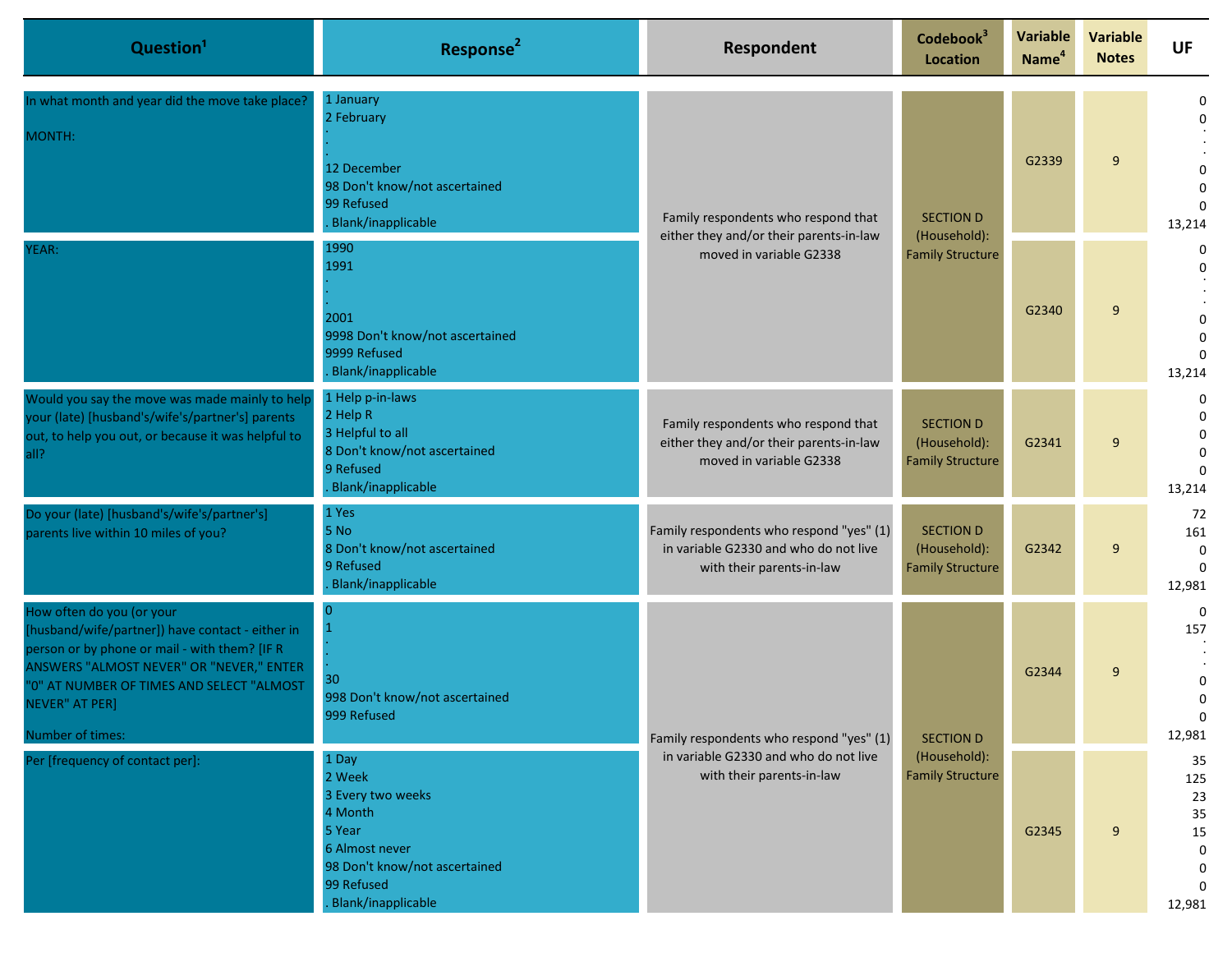| Question <sup>1</sup>                                                                                                                                                                                  | Response <sup>2</sup>                                                                                                                                                                                                                                                                                  | Respondent                                                                                                                                | Codebook <sup>3</sup><br><b>Location</b>                    | Variable<br>Name <sup>4</sup>    | <b>Variable</b><br><b>Notes</b> | <b>UF</b>                                               |                  |
|--------------------------------------------------------------------------------------------------------------------------------------------------------------------------------------------------------|--------------------------------------------------------------------------------------------------------------------------------------------------------------------------------------------------------------------------------------------------------------------------------------------------------|-------------------------------------------------------------------------------------------------------------------------------------------|-------------------------------------------------------------|----------------------------------|---------------------------------|---------------------------------------------------------|------------------|
| With whom does your (late)<br>[husband's/wife's/partner's] mother live - with<br>you, by herself or with her husband only, with<br>another child, with other relatives, in a nursing<br>home, or what? | 1 With respondent<br>2 By herself or with her husband only<br>3 With another child<br>4 With other relatives<br>5 In a nursing home<br>6 In a retirement center<br>7 With caregiver, companion, or roommate<br>97 Other (specify)<br>98 Don't know/not ascertained<br>99 Refused<br>Blank/inapplicable | Family respondents who have a mother-in-<br>law currently living but who is not<br>currently married to the respondent's<br>father-in-law | <b>SECTION D</b><br>(Household):<br><b>Family Structure</b> | G2349                            | 9                               | 28<br>604<br>191<br>43<br>141<br>67<br>9<br>5<br>12,122 |                  |
| Did she move in with you, or did you move in with<br>her?                                                                                                                                              | 1 Mother-in-law moved in with R<br>2 R moved in with mother-in-law<br>6 Both mother-in-law and R moved to be together<br>7 Other (specify)<br>8 Don't know/not ascertained<br>9 Refused<br>Blank/inapplicable                                                                                          | Family respondents who indicate that<br>their mother-in-law lives with them (1) in<br>variable G2349                                      | <b>SECTION D</b><br>(Household):<br><b>Family Structure</b> | G2351                            | 9                               | 11<br>1<br>1<br>0<br>13,201                             |                  |
| In what month and year did the move take place?<br>MONTH:                                                                                                                                              | 1 January<br>2 February<br>12 December<br>98 Don't know/not ascertained<br>99 Refused<br>Blank/inapplicable                                                                                                                                                                                            | Family respondents who respond that<br>either they and/or their mother-in-law<br>moved in variable G2351                                  |                                                             | <b>SECTION D</b><br>(Household): | G2352                           | 9                                                       | 0<br>0<br>13,200 |
| YEAR:                                                                                                                                                                                                  | 1977<br>1978<br>2000<br>9998 Don't know/not ascertained<br>9999 Refused<br>Blank/inapplicable                                                                                                                                                                                                          |                                                                                                                                           | <b>Family Structure</b>                                     | G2353                            | 9                               | 0<br>13,200                                             |                  |
| Would you say the move was made mainly to help<br>your (late) [husband's/wife's/partner's] mother<br>out, to help you out, or because it was helpful to<br>all?                                        | 1 Help mother-in-law<br>2 Help R<br>3 Helpful to all<br>8 Don't know/not ascertained<br>9 Refused<br>Blank/inapplicable                                                                                                                                                                                | Family respondents who respond that<br>either they and/or their mother-in-law<br>moved in variable G2351                                  | <b>SECTION D</b><br>(Household):<br><b>Family Structure</b> | G2354                            | 9                               | 11<br>3<br>13,200                                       |                  |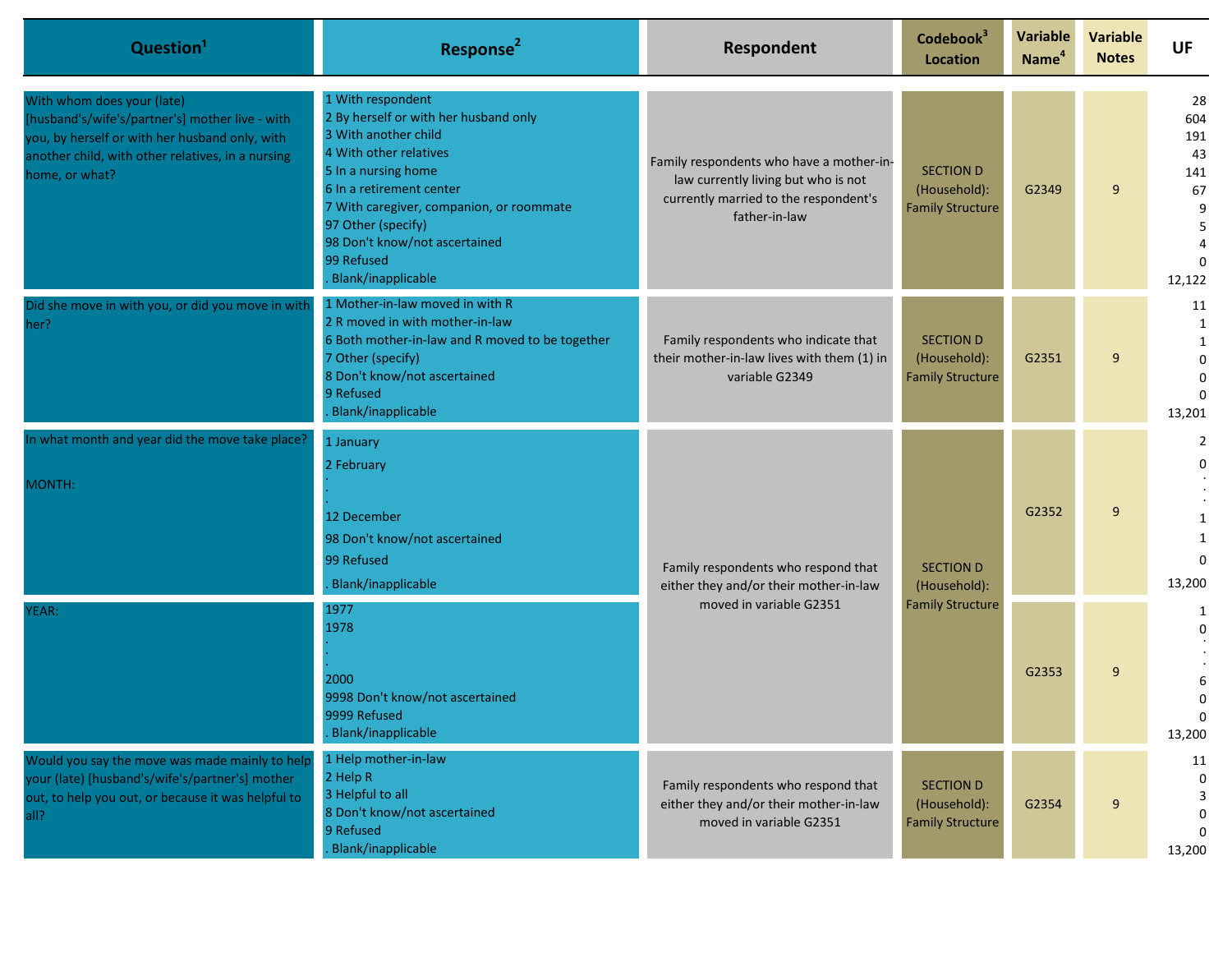| Question <sup>1</sup>                                                                                                                                                                                                                                                                                                                    | Response <sup>2</sup>                                                                                                                                                                                                                                                                               | Respondent                                                                                                                                     | Codebook <sup>3</sup><br><b>Location</b>                    | <b>Variable</b><br>Name <sup>4</sup> | <b>Variable</b><br><b>Notes</b> | <b>UF</b>                                                                     |                                 |
|------------------------------------------------------------------------------------------------------------------------------------------------------------------------------------------------------------------------------------------------------------------------------------------------------------------------------------------|-----------------------------------------------------------------------------------------------------------------------------------------------------------------------------------------------------------------------------------------------------------------------------------------------------|------------------------------------------------------------------------------------------------------------------------------------------------|-------------------------------------------------------------|--------------------------------------|---------------------------------|-------------------------------------------------------------------------------|---------------------------------|
| Does your (late) [husband's/wife's/partner's]<br>mother live within 10 miles of you?                                                                                                                                                                                                                                                     | 1 Yes<br>5 No<br>8 Don't know/not ascertained<br>9 Refused<br>Blank/inapplicable                                                                                                                                                                                                                    | Family respondents who have a living<br>mother-in-law (not currently married to<br>the respondent's father-in-law) not<br>coresiding with them | <b>SECTION D</b><br>(Household):<br><b>Family Structure</b> | G2355                                | 9                               | 402<br>659<br>$\overline{2}$<br>$\Omega$<br>12,151                            |                                 |
| How often do you (or your<br>[husband/wife/partner]) have contact -- either in<br>person or by phone or mail -- with your (late)<br>[husband's/wife's/partner's] [mother and her<br>husband / mother)? [IF R ANSWERS "ALMOST<br>NEVER" OR "NEVER," ENTER "0" AT NUMBER OF<br>TIMES AND SELECT "ALMOST NEVER" AT PER]<br>Number of times: | $\mathbf 1$<br>995 Actual value (verified with respondent)<br>998 Don't know/not ascertained<br>999 Refused<br>Blank/inapplicable                                                                                                                                                                   | Family respondents who have a living<br>mother-in-law (not currently married to<br>the respondent's father-in-law) not<br>coresiding with them |                                                             | <b>SECTION D</b>                     | G2357                           | 9                                                                             | 32<br>674<br>$\Omega$<br>12,161 |
| Per [frequency of contact per]:                                                                                                                                                                                                                                                                                                          | 1 Day<br>2 Week<br>3 Every two weeks<br>4 Month<br>5 Year<br>6 Almost never<br>7 Other (specify)<br>8 Don't know/not ascertained<br>9 Refused<br>Blank/inapplicable                                                                                                                                 |                                                                                                                                                | (Household):<br><b>Family Structure</b>                     | G2358                                | 9                               | 195<br>483<br>59<br>205<br>74<br>36<br>6<br>$\mathbf 0$<br>$\Omega$<br>12,156 |                                 |
| With whom does your (late)<br>[husband's/wife's/partner's] father live - with you,<br>by himself or with his wife only, with another<br>child, with other relatives, in a nursing home, or<br>what?                                                                                                                                      | 1 With respondent<br>2 By himself or with his wife only<br>3 With another child<br>4 With other relatives<br>5 In a nursing home<br>6 In a retirement center<br>7 With caregiver, companion, or roommate<br>97 Other (specify)<br>98 Don't know/not ascertained<br>99 Refused<br>Blank/inapplicable | Family respondents who have a father-in-<br>law currently living but who is not<br>currently married to the respondent's<br>mother-in-law      | <b>SECTION D</b><br>(Household):<br><b>Family Structure</b> | G2362                                | 9                               | 3<br>206<br>41<br>9<br>34<br>11<br>3<br>3<br>$\Omega$<br>12,898               |                                 |
| Did he move in with you, or did you move in with<br>him?                                                                                                                                                                                                                                                                                 | 1 Father-in-law moved in with R<br>2 R moved in with father-in-law<br>6 Both father-in-law and R moved to be together<br>7 Other (specify)<br>8 Don't know/not ascertained<br>9 Refused<br>Blank/inapplicable                                                                                       | Family respondents who indicate that<br>their father-in-law lives with them (1) in<br>variable G2362                                           | <b>SECTION D</b><br>(Household):<br><b>Family Structure</b> | G2363                                | 9                               | $\overline{2}$<br>$\Omega$<br>0<br>$\Omega$<br>13,212                         |                                 |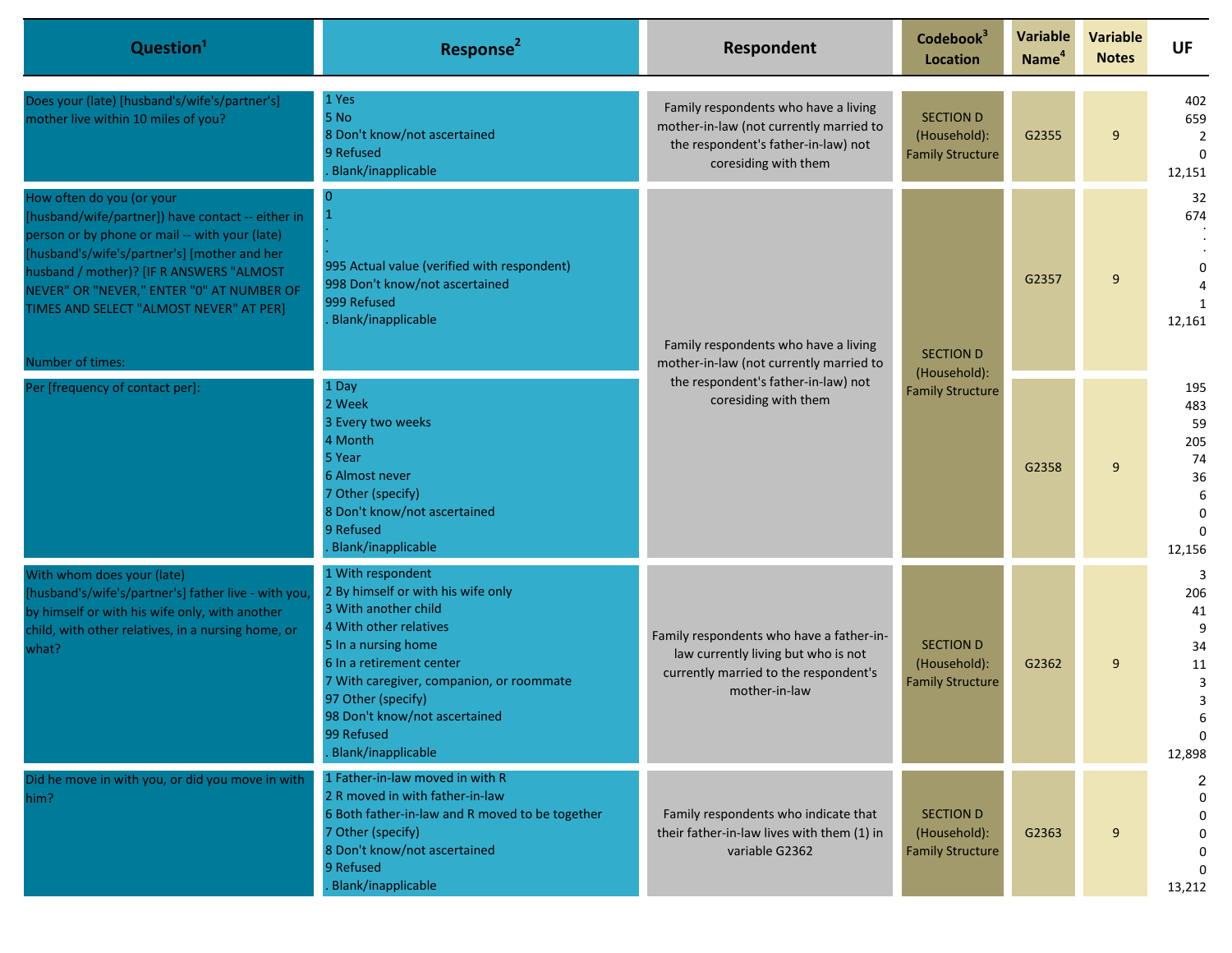| Question <sup>1</sup>                                                                                                                                                                                                                                                                                                                        | Response <sup>2</sup>                                                                                                                                               | Respondent                                                                                                                                     | Codebook <sup>3</sup><br><b>Location</b>                    | <b>Variable</b><br>Name <sup>4</sup> | <b>Variable</b><br><b>Notes</b> | <b>UF</b>                                                       |
|----------------------------------------------------------------------------------------------------------------------------------------------------------------------------------------------------------------------------------------------------------------------------------------------------------------------------------------------|---------------------------------------------------------------------------------------------------------------------------------------------------------------------|------------------------------------------------------------------------------------------------------------------------------------------------|-------------------------------------------------------------|--------------------------------------|---------------------------------|-----------------------------------------------------------------|
| In what month and year did the move take place?<br>MONTH:                                                                                                                                                                                                                                                                                    | 1 January<br>2 February<br>12 December<br>98 Don't know/not ascertained<br>99 Refused<br>Blank/inapplicable                                                         | Family respondents who respond that<br>either they and/or their father-in-law                                                                  | <b>SECTION D</b><br>(Household):                            | G2365                                | 9                               | $\Omega$<br>1<br>$\Omega$<br>$\Omega$<br>13,212                 |
| YEAR:                                                                                                                                                                                                                                                                                                                                        | 1998<br>1999<br>2000<br>9998 Don't know/not ascertained<br>9999 Refused<br>Blank/inapplicable                                                                       | moved in variable G2363                                                                                                                        | <b>Family Structure</b>                                     | G2366                                | 9                               | 1<br>1<br>$\Omega$<br>$\Omega$<br>$\Omega$<br>13,212            |
| Would you say the move was made mainly to help<br>your (late) [husband's/wife's/partner's] father<br>out, to help you out, or because it was helpful to<br>all?                                                                                                                                                                              | 1 Help father-in-law<br>2 Help R<br>3 Helpful to all<br>8 Don't know/not ascertained<br>9 Refused<br>Blank/inapplicable                                             | Family respondents who respond that<br>either they and/or their father-in-law<br>moved ("1" or "2") in variable G2363                          | <b>SECTION D</b><br>(Household):<br><b>Family Structure</b> | G2367                                | 9                               | 1<br>$\Omega$<br>1<br>$\Omega$<br>$\Omega$<br>13,212            |
| Does your (late) [husband's/wife's/partner's]<br>father live within 10 miles of you?                                                                                                                                                                                                                                                         | 1 Yes<br>5 No<br>8 Don't know/not ascertained<br>9 Refused<br>Blank/inapplicable                                                                                    | Family respondents who have a living<br>father-in-law (not currently married to the<br>respondent's mother-in-law) not<br>coresiding with them | <b>SECTION D</b><br>(Household):<br><b>Family Structure</b> | G2368                                | 9                               | 90<br>219<br>$\Omega$<br>12,901                                 |
| How often do you (or your<br>[husband/wife/partner]) have contact -- either in<br>person or by phone or mail -- with your (late)<br>[husband's/wife's/partner's] [father and his wife /<br>father]? [IF R ANSWERS "ALMOST NEVER" OR<br>"NEVER," ENTER "0" AT NUMBER OF TIMES AND<br><b>SELECT "ALMOST NEVER" AT PER]</b><br>Number of times: | 30<br>998 Don't know/not ascertained<br>999 Refused<br>Blank/inapplicable                                                                                           | Family respondents who have a living<br>father-in-law (not currently married to the<br>respondent's mother-in-law) not<br>coresiding with them | <b>SECTION D</b>                                            | G2370                                | 9                               | 24<br>169<br>12,907                                             |
| Per [frequency of contact per]:                                                                                                                                                                                                                                                                                                              | 1 Day<br>2 Week<br>3 Every two weeks<br>4 Month<br>5 Year<br>6 Almost never<br>7 Other (specify)<br>8 Don't know/not ascertained<br>9 Refused<br>Blank/inapplicable |                                                                                                                                                | (Household):<br><b>Family Structure</b>                     | G2371                                | 9                               | 36<br>101<br>29<br>64<br>45<br>30<br>7<br>$\mathbf 0$<br>12,902 |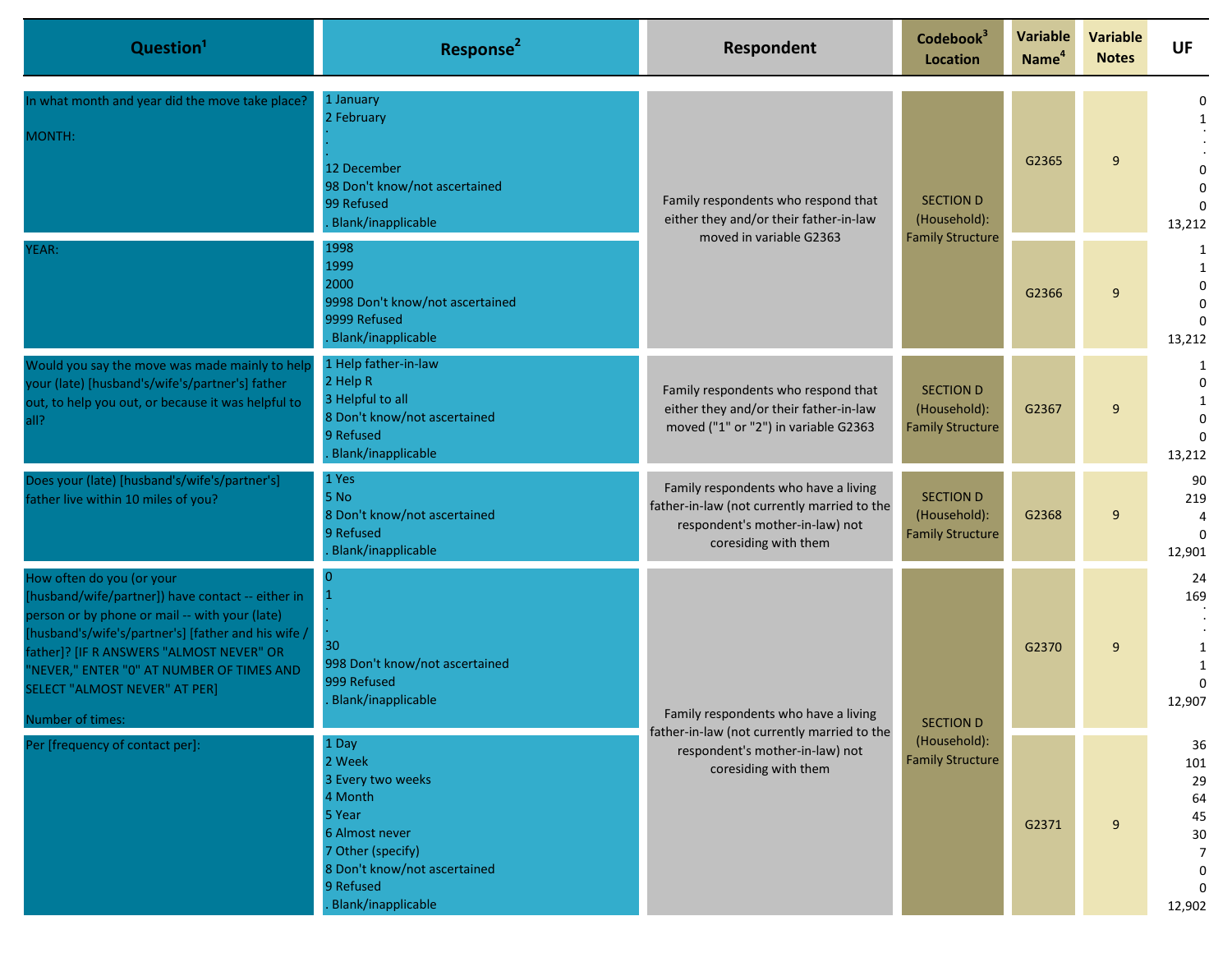| Question <sup>1</sup>                                                                                                                                                                                                                                                                                                                                                                                                                                                                                                                                                                                                                                                                                                                                                                                                              | Response <sup>2</sup>                                                                                                                                                                                                                                         | Respondent                                                    | Codebook <sup>3</sup><br><b>Location</b>                    | <b>Variable</b><br>Name <sup>4</sup> | <b>Variable</b><br><b>Notes</b> | <b>UF</b>                                            |
|------------------------------------------------------------------------------------------------------------------------------------------------------------------------------------------------------------------------------------------------------------------------------------------------------------------------------------------------------------------------------------------------------------------------------------------------------------------------------------------------------------------------------------------------------------------------------------------------------------------------------------------------------------------------------------------------------------------------------------------------------------------------------------------------------------------------------------|---------------------------------------------------------------------------------------------------------------------------------------------------------------------------------------------------------------------------------------------------------------|---------------------------------------------------------------|-------------------------------------------------------------|--------------------------------------|---------------------------------|------------------------------------------------------|
| Now about help to and from your (late)<br>[husband's/wife's/partner's] (deceased) [parents,<br>mother (and/or her husband) / father (and/or his<br>wife)]Not counting any shared housing or<br>shared food, did you (or your (late)<br>[husband/wife/partner]) give financial help to<br>your (late) [husband's/wife's/partner's]<br>(deceased) [parents / mother (and/or her<br>husband) / father (and/or his wife)] amounting to<br>\$500 or more [since FAMILY R's LAST INTERVIEW<br>MONTH, YEAR / in the last two years]?<br>(DEFINITION: BY FINANCIAL HELP WE MEAN<br>GIVING MONEY, HELPING PAY BILLS, OR<br><b>COVERING SPECIFIC TYPES OF COSTS SUCH AS</b><br>THOSE FOR MEDICAL CARE OR INSURANCE,<br>SCHOOLING, DOWN PAYMENT FOR A HOME,<br>RENT, ETC. THE FINANCIAL HELP CAN BE<br>CONSIDERED SUPPORT, A GIFT OR A LOAN.) | 1 Yes<br>5 No<br>8 Don't know/not ascertained<br>9 Refused<br>Blank/inapplicable                                                                                                                                                                              | Family respondents with at least one<br>living parent-in-law  | <b>SECTION D</b><br>(Household):<br><b>Family Structure</b> | G2428                                | 9                               | 241<br>1,578<br>17<br>$\overline{4}$<br>11,374       |
| Who was helped? [CHOOSE ALL THAT APPLY.]<br>(User note: Up to seven responses were allowed<br>for this question, the actual maximum number of<br>responses was one.)                                                                                                                                                                                                                                                                                                                                                                                                                                                                                                                                                                                                                                                               | 1 ((late) husband's/wife's/partner's) Mother<br>(and/or her husband)<br>2 ((late) husband's/wife's/partner's) Father<br>(and/or his wife)<br>3 ((late) husband's/wife's/partner's) Parents<br>8 Don't know/not ascertained<br>9 Refused<br>Blank/inapplicable | Family respondents who respond "yes" (1)<br>in variable G2428 | <b>SECTION D</b><br>(Household):<br><b>Family Structure</b> | G2429M1<br><b>or</b><br>G2430_1      | 9                               | 188<br>23<br>30<br>$\mathbf 0$<br>$\Omega$<br>12,973 |
| FOR: YOUR (LATE)<br>[HUSBAND'S/WIFE'S/PARTNER'S] [MOTHER<br>(AND/OR HER HUSBAND) / FATHER (AND/OR HIS<br>WIFE) / PARENTS] About how much money did<br>that amount to altogether [since FAMILY R's LAST<br>INTERVIEW MONTH, YEAR / in the last two<br>years]? (User note: Up to five responses were<br>allowed for this question, the actual maximum<br>number of responses was one.)                                                                                                                                                                                                                                                                                                                                                                                                                                               | 0 (Actual value)<br>999997 (Actual value)<br>999998 Don't know/not ascertained<br>999999 Refused<br>Blank/inapplicable                                                                                                                                        | Family respondents who respond "yes" (1)<br>in variable G2428 | <b>SECTION D</b><br>(Household):<br><b>Family Structure</b> | G2431 1                              | 9                               | O<br>$\Omega$<br>69<br>12,973                        |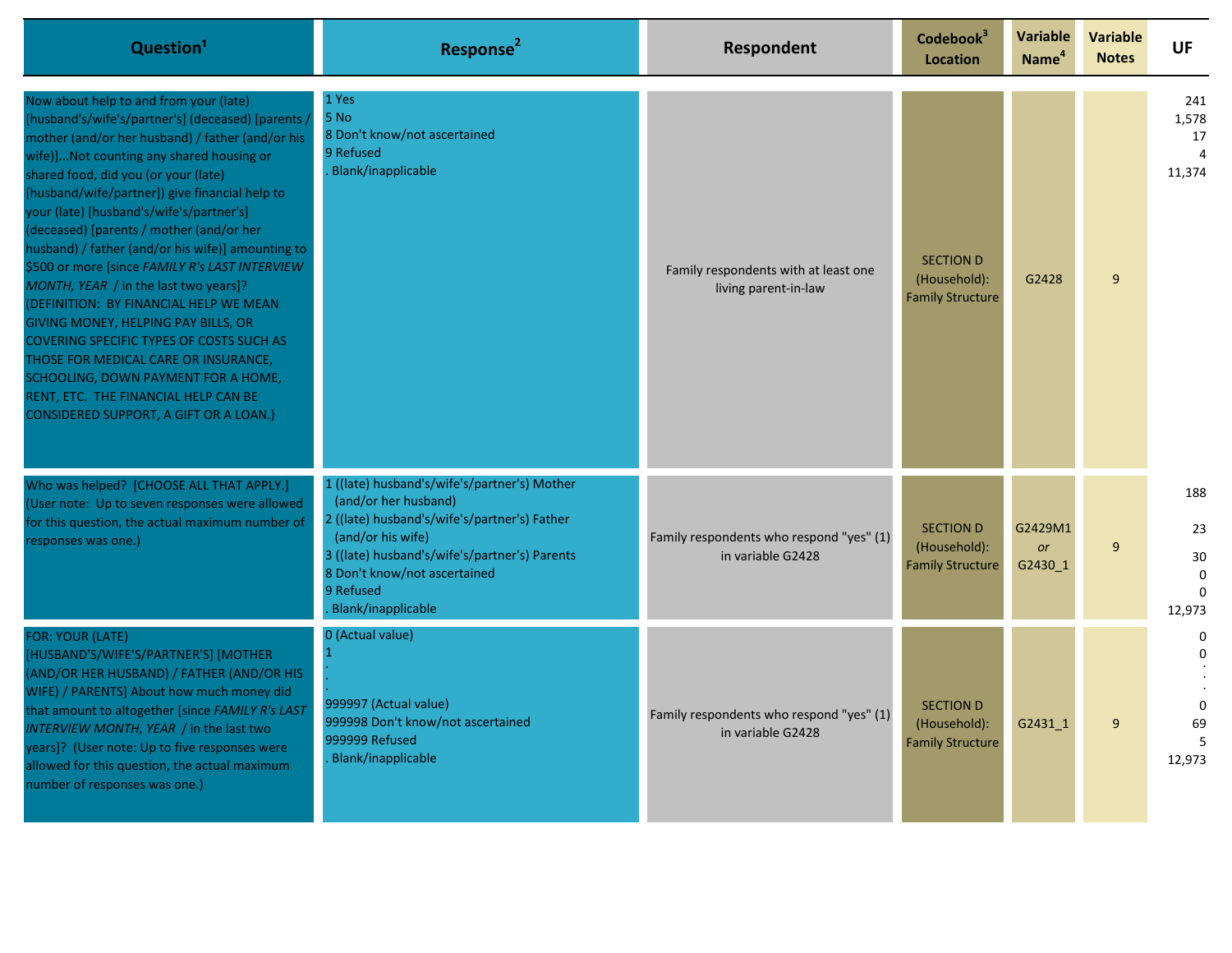| Question <sup>1</sup>                                                                                                                                                                                                                                                                                                                                                                                              | Response <sup>2</sup>                                                                                                                                        | Respondent                                                                                                                                                            | Codebook <sup>3</sup><br><b>Location</b>                    | <b>Variable</b><br>Name <sup>4</sup>                  | <b>Variable</b><br><b>Notes</b> | <b>UF</b>                                               |
|--------------------------------------------------------------------------------------------------------------------------------------------------------------------------------------------------------------------------------------------------------------------------------------------------------------------------------------------------------------------------------------------------------------------|--------------------------------------------------------------------------------------------------------------------------------------------------------------|-----------------------------------------------------------------------------------------------------------------------------------------------------------------------|-------------------------------------------------------------|-------------------------------------------------------|---------------------------------|---------------------------------------------------------|
| Did it amount to less than \$1,000, more than<br>\$1,000, or what? (User note: Up to five responses<br>were allowed for this question, the actual<br>maximum number of responses was one.)                                                                                                                                                                                                                         | 1 Less than \$1,000<br>3 About \$1,000<br>5 More than \$1,000<br>8 Don't know/not ascertained<br>9 Refused<br>Blank/inapplicable                             | Family respondents who respond "yes" (1)<br>in variable G2428 and "don't know"<br>(9999998) or "refused" (999999) in<br>G2431 1                                       | <b>SECTION D</b><br>(Household):<br><b>Family Structure</b> | G2432 1                                               | 9                               | 20<br>11<br>35<br>5<br>3<br>13,140                      |
| Did it amount to less than \$5,000, more than<br>\$5,000, or what? (User note: Up to five responses<br>were allowed for this question, the actual<br>maximum number of responses was one.)                                                                                                                                                                                                                         | 1 Less than \$5,000<br>3 About \$5,000<br>5 More than \$5,000<br>8 Don't know/not ascertained<br>9 Refused<br>Blank/inapplicable                             | Family respondents who respond "yes" (1)<br>in variable G2428 and "don't know"<br>(9999998) or "refused" (999999) in<br>G2431_1 and "more than \$1,000" in<br>G2432 1 | <b>SECTION D</b><br>(Household):<br><b>Family Structure</b> | G2433 1                                               | 9                               | 22<br>5<br>$\overline{2}$<br>$\Omega$<br>13,179         |
| How about another kind of help: Did you (or your<br>(late) [husband/wife/partner]) spend a total of<br>100 or more hours [since FAMILY R's LAST<br>INTERVIEW MONTH, YEAR / in the last two years]<br>helping your (late) [husband's/wife's/partner's]<br>(deceased) [parents / mother (and/or her<br>husband) / father (and/or his wife)] with basic<br>personal activities like dressing, eating, and<br>bathing? | 1 Yes<br>5 No<br>8 Don't know/not ascertained<br>9 Refused<br>Blank/inapplicable                                                                             | Family respondents with at least one<br>living parent-in-law                                                                                                          | <b>SECTION D</b><br>(Household):<br><b>Family Structure</b> | G2440                                                 | $\mathbf{q}$                    | 176<br>1,656<br>-6<br>$\mathcal{P}$<br>11,374           |
| Who was helped? [CHOOSE ALL THAT APPLY.]<br>(User note: Up to two responses were allowed<br>for this question, the actual maximum number of<br>responses was two.)                                                                                                                                                                                                                                                 | 1 Mother-in-law<br>2 Father-in-law<br>4 Mother-in-law's husband<br>5 Father-in-law's wife<br>8 Don't know/not ascertained<br>9 Refused<br>Blank/inapplicable | Family respondents who respond "yes" (1)<br>in variable G2440                                                                                                         | <b>SECTION D</b><br>(Household):<br><b>Family Structure</b> | G2441M1<br>G2441M2<br><b>or</b><br>G2442 1<br>G2442_2 | $\mathbf{q}$                    | 150<br>26<br>$\Omega$<br>$\Omega$<br>$\Omega$<br>13,038 |
| FOR: YOUR [MOTHER-IN-LAW / FATHER-IN-LAW /<br>MOTHER-IN-LAW'S HUSBAND / FATHER-IN-LAW'S<br>WIFE] Roughly how many hours did you yourself<br>spend giving such assistance? [USE ZERO FOR<br>NONE] (User note: Up to five responses were<br>allowed for this question, the actual maximum<br>number of responses was two.)                                                                                           | 0 (Actual value)<br>9000 (Actual value, verified with respondent)<br>9998 Don't know/not ascertained<br>9999 Refused<br>Blank/inapplicable                   | Family respondents who respond "yes" (1)<br>in variable G2440                                                                                                         | <b>SECTION D</b><br>(Household):<br><b>Family Structure</b> | G2443 1<br>G2443 2                                    | 9                               | 29<br>$\Omega$<br>69<br>13,038                          |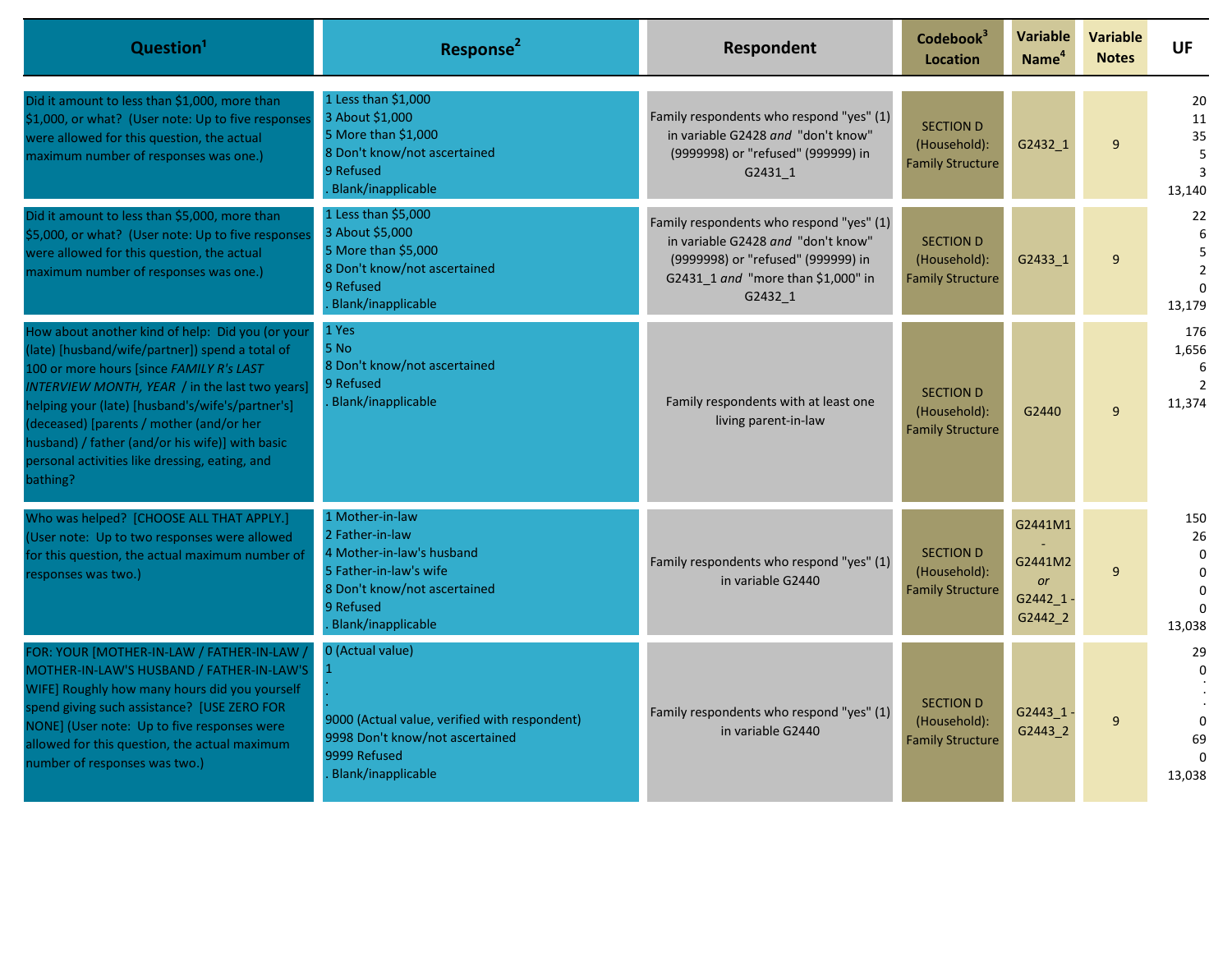| Question <sup>1</sup>                                                                                                                                                                                                                                                                                                                             | Response <sup>2</sup>                                                                                                                  | Respondent                                                                                                                                                                                                                                                                                                                 | Codebook <sup>3</sup><br><b>Location</b>                    | <b>Variable</b><br>Name <sup>4</sup> | <b>Variable</b><br><b>Notes</b> | <b>UF</b>                            |
|---------------------------------------------------------------------------------------------------------------------------------------------------------------------------------------------------------------------------------------------------------------------------------------------------------------------------------------------------|----------------------------------------------------------------------------------------------------------------------------------------|----------------------------------------------------------------------------------------------------------------------------------------------------------------------------------------------------------------------------------------------------------------------------------------------------------------------------|-------------------------------------------------------------|--------------------------------------|---------------------------------|--------------------------------------|
| FOR: YOUR [MOTHER-IN-LAW / FATHER-IN-LAW<br>MOTHER-IN-LAW'S HUSBAND / FATHER-IN-LAW'S<br>WIFE] Did it amount to a total of less than 200<br>hours, more than 200 hours, or what? (User note:<br>Up to five responses were allowed for this<br>question, the actual maximum number of<br>responses was two.)                                       | 1 Less than 200 hours<br>3 About 200 hours<br>5 More than 200 hours<br>8 Don't know/not ascertained<br>9 Refused<br>Blank/inapplicable | Family respondents who respond "yes" (1)<br>in variable G2440 and respond "don't<br>know" (9998) or "refused" (9999) in<br>variable G2443_1 - G2443_2                                                                                                                                                                      | <b>SECTION D</b><br>(Household):<br><b>Family Structure</b> | G2444 1.<br>G2444 2                  | 9                               | 28<br>5<br>34<br>13,145              |
| FOR: YOUR [MOTHER-IN-LAW / FATHER-IN-LAW ]<br>MOTHER-IN-LAW'S HUSBAND / FATHER-IN-LAW'S<br>WIFE] Did it amount to a total of less than 500<br>hours, more than 500 hours, or what? (User note:<br>Up to five responses were allowed for this<br>question, the actual maximum number of<br>responses was two.)                                     | 1 Less than 500 hours<br>3 About 500 hours<br>5 More than 500 hours<br>8 Don't know/not ascertained<br>9 Refused<br>Blank/inapplicable | Family respondents who respond "yes" (1)<br>in variable G2440 and respond "don't<br>know" (9998) or "refused" (9999) in<br>variable G2443 1 - G2443 2 and respond<br>"more than 200 hours" (5) in variable<br>G2444_1 - G2444_2                                                                                            | <b>SECTION D</b><br>(Household):<br><b>Family Structure</b> | G2445 1<br>G2445_2                   | 9                               | 10<br>$\overline{2}$<br>22<br>13,180 |
| FOR: YOUR [MOTHER-IN-LAW / FATHER-IN-LAW ,<br>MOTHER-IN-LAW'S HUSBAND / FATHER-IN-LAW'S<br>WIFE] Roughly how many hours did your (late)<br>(husband/wife/partner) spend giving such<br>assistance? [USE ZERO FOR NONE] (User note:<br>Up to five responses were allowed for this<br>question, the actual maximum number of<br>responses was two.) | 0 (Actual value)<br>2001<br>9998 Don't know/not ascertained<br>9999 Refused<br>Blank/inapplicable                                      | Family respondents who respond "yes" (1)<br>in variable G2440 and who are currently<br>married or have been widowed since the<br>previous wave                                                                                                                                                                             | <b>SECTION D</b><br>(Household):<br><b>Family Structure</b> | $G2446_1$<br>G2446 2                 | 9                               | 13<br>71<br>13,040                   |
| FOR: YOUR [MOTHER-IN-LAW / FATHER-IN-LAW /<br>MOTHER-IN-LAW'S HUSBAND / FATHER-IN-LAW'S<br>WIFE] Did it amount to a total of less than 200<br>hours, more than 200 hours, or what? (User note:<br>Up to five responses were allowed for this<br>question, the actual maximum number of<br>responses was two.)                                     | 1 Less than 200 hours<br>3 About 200 hours<br>5 More than 200 hours<br>8 Don't know/not ascertained<br>9 Refused<br>Blank/inapplicable | Family respondents who respond "yes" (1)<br>in variable G2440 and who responded<br>"don't know" (9998) or "refused" (9999)<br>in variable G2446_1 - G2446_2 and who<br>are currently married or have been<br>widowed since the previous wave                                                                               | <b>SECTION D</b><br>(Household):<br><b>Family Structure</b> | G2447 1-<br>G2447_2                  | 9                               | 18<br>39<br>13,143                   |
| FOR: YOUR [MOTHER-IN-LAW / FATHER-IN-LAW<br>MOTHER-IN-LAW'S HUSBAND / FATHER-IN-LAW'S<br>WIFE] Did it amount to a total of less than 500<br>hours, more than 500 hours, or what? (User note:<br>Up to five responses were allowed for this<br>question, the actual maximum number of<br>responses was two.)                                       | 1 Less than 500 hours<br>3 About 500 hours<br>5 More than 500 hours<br>8 Don't know/not ascertained<br>9 Refused<br>Blank/inapplicable | Family respondents who respond "yes" (1)<br>in variable G2440 and who responded<br>"don't know" (9998) or "refused" (9999)<br>in variable G2446 1 - G2446 2 and who<br>respond "more than 200 hours" (5) in<br>variable G2447_1 - G2447_2 and who are<br>currently married or have been widowed<br>since the previous wave | <b>SECTION D</b><br>(Household):<br><b>Family Structure</b> | $G2448_1$<br>G2448_2                 | 9                               | 12<br>23<br>13,175                   |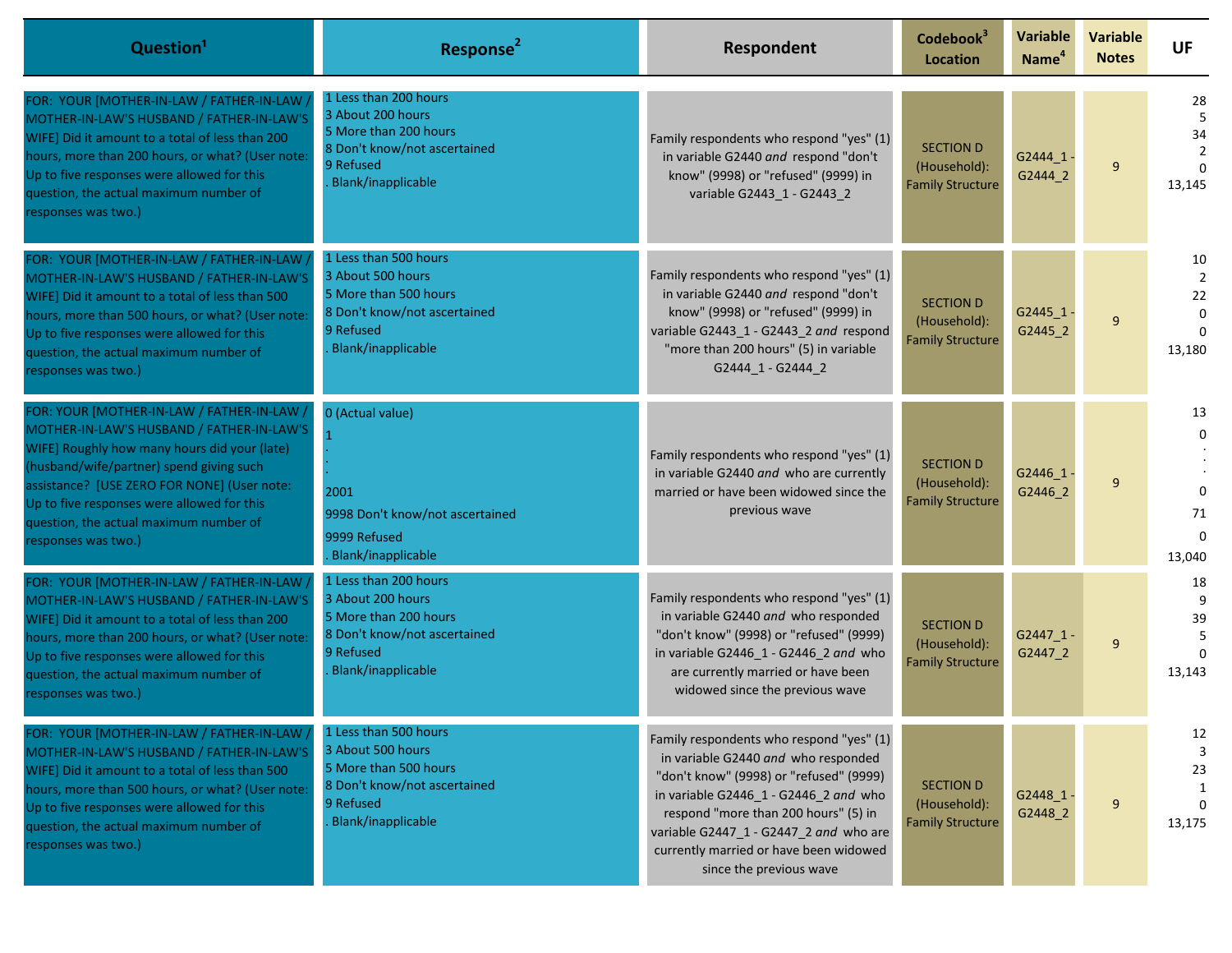| Question <sup>1</sup>                                                                                                                                                                                                                                                                                                                                                                  | Response <sup>2</sup>                                                                                                                                            | Respondent                                                                                                                                                                      | Codebook <sup>3</sup><br><b>Location</b>                    | <b>Variable</b><br>Name <sup>4</sup> | <b>Variable</b><br><b>Notes</b> | <b>UF</b>                                |
|----------------------------------------------------------------------------------------------------------------------------------------------------------------------------------------------------------------------------------------------------------------------------------------------------------------------------------------------------------------------------------------|------------------------------------------------------------------------------------------------------------------------------------------------------------------|---------------------------------------------------------------------------------------------------------------------------------------------------------------------------------|-------------------------------------------------------------|--------------------------------------|---------------------------------|------------------------------------------|
| Did you (or your (late) [husband/wife/partner])<br>spend a total of 100 or more hours [since FAMILY<br>R's LAST INTERVIEW MONTH, YEAR / in the last<br>two years] helping your (late)<br>[husband's/wife's/partner's] (deceased) [parents]<br>mother (and/or her husband) / father (and/or his<br>wife)] with other things such as household chores,<br>errands, transportation, etc.? | 1 Yes<br>5 No<br>8 Don't know/not ascertained<br>9 Refused<br>Blank/inapplicable                                                                                 | Family respondents with at least one<br>living parent-in-law                                                                                                                    | <b>SECTION D</b><br>(Household):<br><b>Family Structure</b> | G2458                                | 9                               | 463<br>1,365<br>11,374                   |
| Who was helped? [CHOOSE ALL THAT APPLY.]<br>(User note: Up to six responses were allowed for<br>this question, the actual maximum number of<br>responses was one.)                                                                                                                                                                                                                     | 1 Mother-in-law (and/or her husband)<br>2 Father-in-law (and/or his wife)<br>3 Parents-in-law<br>8 Don't know/not ascertained<br>9 Refused<br>Blank/inapplicable | Family respondents who respond "yes" (1)<br>in variable G2458                                                                                                                   | <b>SECTION D</b><br>(Household):<br><b>Family Structure</b> | G2459M1<br><b>or</b><br>G2460_1      | 9                               | 361<br>54<br>48<br>$\Omega$<br>12,751    |
| <b>FOR: YOUR (LATE)</b><br>[HUSBAND'S/WIFE'S/PARTNER'S] [MOTHER<br>(AND/OR HER HUSBAND) / FATHER (AND/OR HIS<br>WIFE) / PARENTS] Roughly how many hours did<br>you yourself spend giving such assistance? [USE<br>ZERO FOR NONE] (User note: Up to five<br>responses were allowed for this question, the<br>actual maximum number of responses was one.)                               | 0 (Actual value)<br>2001<br>9998 Don't know/not ascertained<br>9999 Refused<br>Blank/inapplicable                                                                | Family respondents who respond "yes" (1)<br>in variable G2458                                                                                                                   | <b>SECTION D</b><br>(Household):<br><b>Family Structure</b> | G2461 1                              | 9                               | 81<br>1<br>$\Omega$<br>157<br>12,751     |
| <b>FOR: YOUR (LATE)</b><br>[HUSBAND'S/WIFE'S/PARTNER'S] [MOTHER<br>(AND/OR HER HUSBAND) / FATHER (AND/OR HIS<br>WIFE) / PARENTS] Did it amount to a total of less<br>than 200 hours, more than 200 hours, or what?<br>(User note: Up to five responses were allowed for<br>this question, the actual maximum number of<br>responses was one.)                                          | 1 Less than 200 hours<br>3 About 200 hours<br>5 More than 200 hours<br>8 Don't know/not ascertained<br>9 Refused<br>Blank/inapplicable                           | Family respondents who respond "yes" (1)<br>in variable G2458 and "don't know"<br>(9998) or "refused" (9999) in G2461 1                                                         | <b>SECTION D</b><br>(Household):<br><b>Family Structure</b> | G2462_1                              | 9                               | 90<br>13<br>45<br>$\Omega$<br>13,057     |
| <b>FOR: YOUR (LATE)</b><br>[HUSBAND'S/WIFE'S/PARTNER'S] [MOTHER<br>(AND/OR HER HUSBAND) / FATHER (AND/OR HIS<br>WIFE) / PARENTS] Did it amount to a total of less<br>than 500 hours, more than 500 hours, or what?<br>(User note: Up to five responses were allowed for<br>this question, the actual maximum number of<br>responses was one.)                                          | 1 Less than 500 hours<br>3 About 500 hours<br>5 More than 500 hours<br>8 Don't know/not ascertained<br>9 Refused<br>Blank/inapplicable                           | Family respondents who respond "yes" (1)<br>in variable G2458 and "don't know"<br>(9998) or "refused" (9999) in G2461 1<br>and "more than 200 hours" (5) in variable<br>G2462 1 | <b>SECTION D</b><br>(Household):<br><b>Family Structure</b> | G2463 1                              | 9                               | 20<br>5<br>19<br>1<br>$\Omega$<br>13,169 |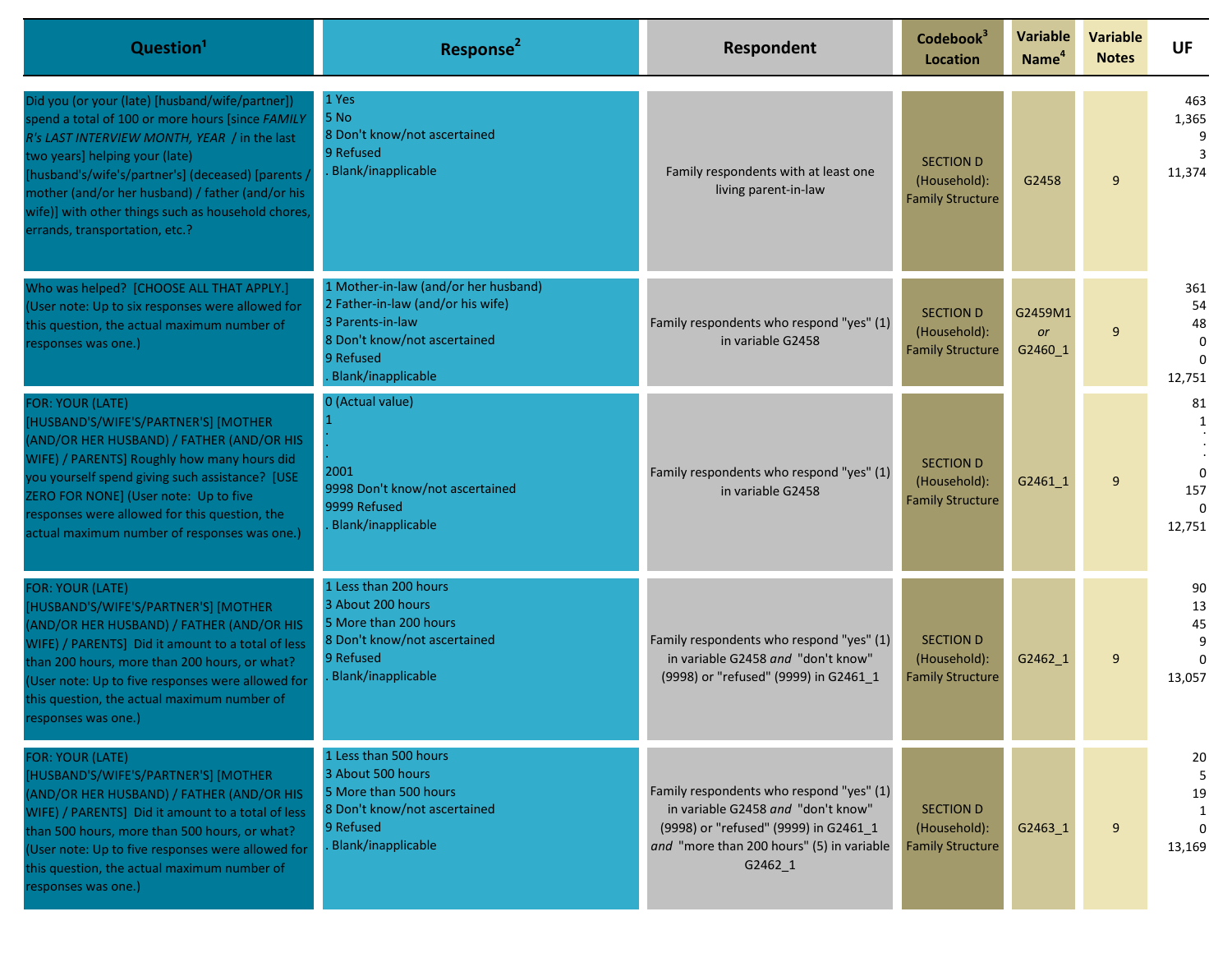| Question <sup>1</sup>                                                                                                                                                                                                                                                                                                                                                             | Response <sup>2</sup>                                                                                                                  | Respondent                                                                                                                                                                                                                                                                                       | Codebook <sup>3</sup><br><b>Location</b>                    | <b>Variable</b><br>Name <sup>4</sup> | <b>Variable</b><br><b>Notes</b> | <b>UF</b>                                  |
|-----------------------------------------------------------------------------------------------------------------------------------------------------------------------------------------------------------------------------------------------------------------------------------------------------------------------------------------------------------------------------------|----------------------------------------------------------------------------------------------------------------------------------------|--------------------------------------------------------------------------------------------------------------------------------------------------------------------------------------------------------------------------------------------------------------------------------------------------|-------------------------------------------------------------|--------------------------------------|---------------------------------|--------------------------------------------|
| <b>FOR: YOUR (LATE)</b><br>[HUSBAND'S/WIFE'S/PARTNER'S] [MOTHER<br>(AND/OR HER HUSBAND) / FATHER (AND/OR HIS<br>WIFE) / PARENTS] Roughly how many hours did<br>your (late) [husband/wife/partner] spend giving<br>such assistance? [USE ZERO FOR NONE] (User<br>note: Up to five responses were allowed for this<br>question, the actual maximum number of<br>responses was one.) | 0 (Actual value)<br>2001<br>9998 Don't know/not ascertained<br>9999 Refused<br>Blank/inapplicable                                      | Family respondents who respond "yes" (1)<br>in variable G2458 and who are currently<br>married or have been widowed since the<br>previous wave                                                                                                                                                   | <b>SECTION D</b><br>(Household):<br><b>Family Structure</b> | G2464 1                              | $\mathbf{q}$                    | 23<br>$\Omega$<br>160<br>12.753            |
| FOR: YOUR (LATE)<br>[HUSBAND'S/WIFE'S/PARTNER'S] [MOTHER<br>(AND/OR HER HUSBAND) / FATHER (AND/OR HIS<br>WIFE) / PARENTS] Did it amount to a total of less<br>than 200 hours, more than 200 hours, or what?<br>(User note: Up to five responses were allowed for<br>this question, the actual maximum number of<br>responses was one.)                                            | 1 Less than 200 hours<br>3 About 200 hours<br>5 More than 200 hours<br>8 Don't know/not ascertained<br>9 Refused<br>Blank/inapplicable | Family respondents who respond "yes" (1)<br>in variable G2458 and who respond<br>"don't know" (9998) or "refused" (9999)<br>in variable G2464_1 and who are<br>currently married or have been widowed<br>since the previous wave                                                                 | <b>SECTION D</b><br>(Household):<br><b>Family Structure</b> | G2465 1                              | 9                               | 65<br>10<br>71<br>15<br>$\Omega$<br>13,053 |
| FOR: YOUR (LATE)<br>[HUSBAND'S/WIFE'S/PARTNER'S] [MOTHER<br>(AND/OR HER HUSBAND) / FATHER (AND/OR HIS<br>WIFE) / PARENTS] Did it amount to a total of less<br>than 500 hours, more than 500 hours, or what?<br>(User note: Up to five responses were allowed for<br>this question, the actual maximum number of<br>responses was one.)                                            | 1 Less than 500 hours<br>3 About 500 hours<br>5 More than 500 hours<br>8 Don't know/not ascertained<br>9 Refused<br>Blank/inapplicable | Family respondents who respond "yes" (1)<br>in variable G2458 and who respond<br>"don't know" (9998) or "refused" (9999)<br>in variable G2464 1 and who respond<br>"more than 200 hours" in variable<br>G2465 1 and who are currently married<br>or have been widowed since the previous<br>wave | <b>SECTION D</b><br>(Household):<br><b>Family Structure</b> | G2466 1                              | 9                               | 27<br>13<br>29<br>13,143                   |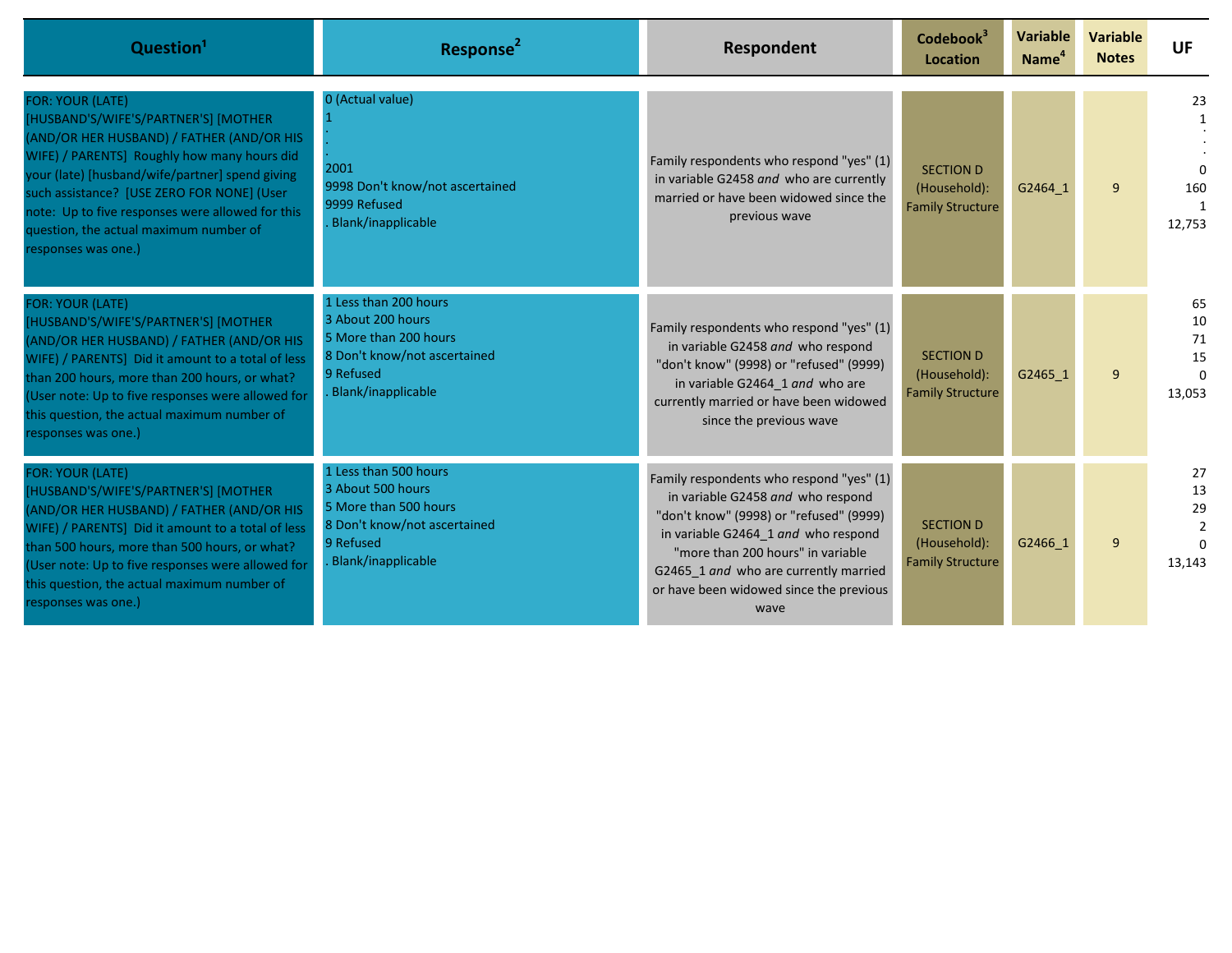| Question <sup>1</sup>                                                                                                                                                                                                                                                                                                                                                                                                                                                                                                                                                                                                                                                                                   | Response <sup>2</sup>                                                                                                                                            | Respondent                                                                                                                                                                             | Codebook <sup>3</sup><br>Location                           | <b>Variable</b><br>Name <sup>4</sup> | <b>Variable</b><br><b>Notes</b> | <b>UF</b>                                |
|---------------------------------------------------------------------------------------------------------------------------------------------------------------------------------------------------------------------------------------------------------------------------------------------------------------------------------------------------------------------------------------------------------------------------------------------------------------------------------------------------------------------------------------------------------------------------------------------------------------------------------------------------------------------------------------------------------|------------------------------------------------------------------------------------------------------------------------------------------------------------------|----------------------------------------------------------------------------------------------------------------------------------------------------------------------------------------|-------------------------------------------------------------|--------------------------------------|---------------------------------|------------------------------------------|
| Not counting any shared housing or shared food,<br>did you (or your (late) [husband/wife/partner])<br>receive from your (late)<br>[husband's/wife's/partner's] (deceased) [parents/<br>mother (and/or her husband) / father (and/or his<br>wife)] any financial help amounting to \$500 or<br>more [since FAMILY R's LAST INTERVIEW MONTH,<br>YEAR / in the last two years]? [DO NOT INCLUDE<br>INHERITANCE] (DEFINITION: BY FINANCIAL HELP<br>WE MEAN GIVING MONEY, HELPING PAY BILLS,<br>OR COVERING SPECIFIC TYPES OF COSTS SUCH AS<br>THOSE FOR MEDICAL CARE OR INSURANCE,<br>SCHOOLING, DOWN PAYMENT FOR A HOME,<br>RENT, ETC. THE FINANCIAL HELP CAN BE<br>CONSIDERED SUPPORT, A GIFT OR A LOAN.) | 1 Yes<br>5 No<br>8 Don't know/not ascertained<br>9 Refused<br>Blank/inapplicable                                                                                 | Family respondents with at least one<br>living parent-in-law                                                                                                                           | <b>SECTION D</b><br>(Household):<br><b>Family Structure</b> | G2470                                | 9                               | 88<br>1,742<br>11,374                    |
| Which of them gave you that? [CHOOSE ALL THAT<br>APPLY] (User note: Up to seven responses were<br>allowed for this question, the actual maximum<br>number of responses was one.)                                                                                                                                                                                                                                                                                                                                                                                                                                                                                                                        | 1 Mother-in-law (and/or her husband)<br>2 Father-in-law (and/or his wife)<br>3 Parents-in-law<br>8 Don't know/not ascertained<br>9 Refused<br>Blank/inapplicable | Family respondents who respond "yes" (1)<br>in variable G2470                                                                                                                          | <b>SECTION D</b><br>(Household):<br><b>Family Structure</b> | G2471M1<br><b>or</b><br>G2472_1      | 9                               | 65<br>13<br>$10\,$<br>$\Omega$<br>13,126 |
| <b>FROM: YOUR (LATE)</b><br>[HUSBAND'S/WIFE'S/PARTNER'S] [MOTHER<br>(AND/OR HER HUSBAND) / FATHER (AND/OR HIS<br>WIFE) / PARENTS] About how much money did<br>that amount to altogether? (User note: Up to five<br>responses were allowed for this question, the<br>actual maximum number of responses was one.)                                                                                                                                                                                                                                                                                                                                                                                        | 0 (Actual value)<br>999997 (Actual value)<br>999998 Don't know/not ascertained<br>999999 Refused<br>Blank/inapplicable                                           | Family respondents who respond "yes" (1)<br>in variable G2470                                                                                                                          | <b>SECTION D</b><br>(Household):<br><b>Family Structure</b> | G2473 1                              | 9                               | $\Omega$<br>$\Omega$<br>18<br>13,126     |
| Did it amount to less than \$1,000, more than<br>\$1,000, or what? (User note: Up to five responses<br>were allowed for this question, the actual<br>maximum number of responses was one.)                                                                                                                                                                                                                                                                                                                                                                                                                                                                                                              | 1 Less than $$1,000$<br>3 About \$1,000<br>5 More than \$1,000<br>8 Don't know/not ascertained<br>9 Refused<br>Blank/inapplicable                                | Family respondents who respond "yes" (1)<br>in variable G2470 and "don't know"<br>(999998) or "refused" (999999) in variable<br>G2473_1                                                | <b>SECTION D</b><br>(Household):<br><b>Family Structure</b> | G2474 1                              | 9                               | 4<br>$\Omega$<br>14<br>2<br>3<br>13,191  |
| Did it amount to less than \$5,000, more than<br>\$5,000, or what? (User note: Up to five responses<br>were allowed for this question, the actual<br>maximum number of responses was one.)                                                                                                                                                                                                                                                                                                                                                                                                                                                                                                              | 1 Less than \$5,000<br>3 About \$5,000<br>5 More than \$5,000<br>8 Don't know/not ascertained<br>9 Refused<br>Blank/inapplicable                                 | Family respondents who respond "yes" (1)<br>in variable G2470 and "don't know"<br>(999998) or "refused" (999999) in variable<br>G2473_1 and "more than \$1,000" in<br>variable G2474_1 | <b>SECTION D</b><br>(Household):<br><b>Family Structure</b> | G2475_1                              | 9                               | 13,200                                   |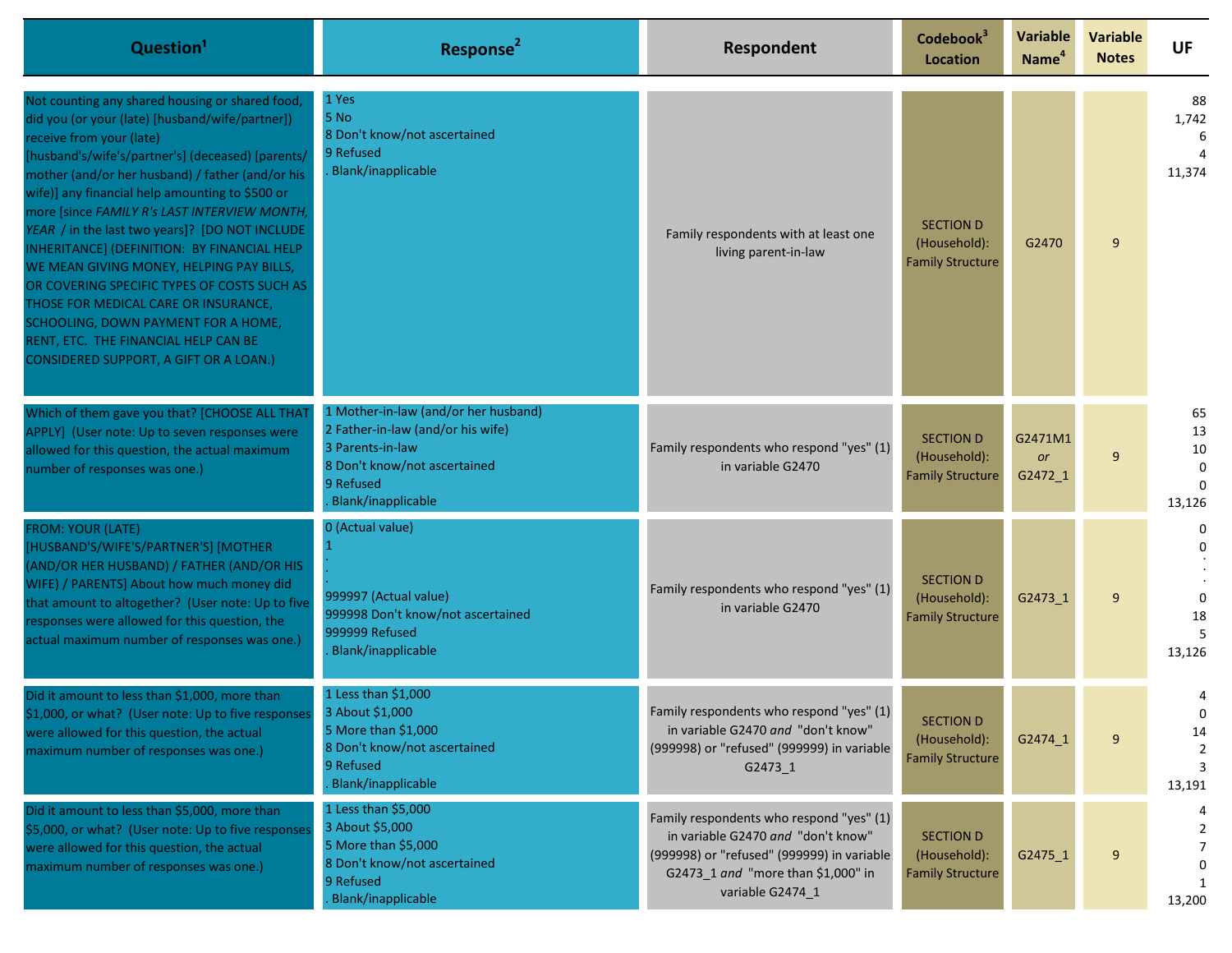| Question <sup>1</sup>                                                                                                                                                                                                                                                                            | Response <sup>2</sup>                                                                                                   | Respondent                                                | Codebook <sup>3</sup><br><b>Location</b>                               | <b>Variable</b><br>Name <sup>4</sup> | <b>Variable</b><br><b>Notes</b> | <b>UF</b>                                                                   |
|--------------------------------------------------------------------------------------------------------------------------------------------------------------------------------------------------------------------------------------------------------------------------------------------------|-------------------------------------------------------------------------------------------------------------------------|-----------------------------------------------------------|------------------------------------------------------------------------|--------------------------------------|---------------------------------|-----------------------------------------------------------------------------|
| In LAST CALENDAR YEAR, were any children,<br>parents, or other relatives dependent on you for<br>more than half of their support?                                                                                                                                                                | 1 Yes<br>5 No<br>8 Don't know/not ascertained<br>9 Refused<br>Blank/inapplicable                                        | All family respondents                                    | <b>SECTION D</b><br>(Household):<br><b>Family Structure</b>            | G2489                                | 9                               | 1,219<br>11,851<br>8<br>13<br>123                                           |
| How many people was that?                                                                                                                                                                                                                                                                        | 0 (Actual value)<br>995 (Actual value, verified)<br>998 Don't know/not ascertained<br>999 Refused<br>Blank/inapplicable | Family respondents who respond "yes" in<br>variable G2489 | <b>SECTION D</b><br>(Household):<br><b>Family Structure</b>            | G2490                                | 9                               | $\mathbf 0$<br>769<br>$\boldsymbol{0}$<br>$\mathbf 0$<br>$\Omega$<br>11,995 |
| IF R LIVES IN A NURSING FACILITY and DOES NOT<br>HAVE A HOME OUTSIDE THE FACILITY:] Do you<br>have any relatives in or near the facility where<br>you are living? [OTHERWISE:] (Besides the people<br>living here with you,) Do you have any relatives in<br>your neighborhood?                  | 1 Yes<br>5 No<br>8 Don't know/not ascertained<br>9 Refused<br>Blank/inapplicable                                        | All family respondents                                    | <b>SECTION D</b><br>(Household):<br><b>Family Structure</b>            | G2494                                | 9                               | 4,022<br>9,061<br>4<br>$\overline{4}$<br>123                                |
| <b>CONSTRUCTED - Mother died</b>                                                                                                                                                                                                                                                                 | $0$ No<br>1 Yes<br>Blank/inapplicable                                                                                   | All family respondents                                    | <b>SECTION D</b><br>(Household):<br><b>Family Structure</b>            | G2515                                | 9                               | 12,765<br>432<br>17                                                         |
| <b>CONSTRUCTED - Father died</b>                                                                                                                                                                                                                                                                 | 0 <sub>No</sub><br>1 Yes<br>Blank/inapplicable                                                                          | All family respondents                                    | <b>SECTION D</b><br>(Household):<br><b>Family Structure</b>            | G2516                                | 9                               | 12,960<br>237<br>17                                                         |
| <b>CONSTRUCTED - Mother-in-law died</b>                                                                                                                                                                                                                                                          | $0$ No<br>1 Yes<br>Blank/inapplicable                                                                                   | All family respondents                                    | <b>SECTION D</b><br>(Household):<br><b>Family Structure</b>            | G2517                                | 9                               | 12,927<br>270<br>17                                                         |
| <b>CONSTRUCTED - Father-in-law died</b>                                                                                                                                                                                                                                                          | $0$ No<br>1 Yes<br>Blank/inapplicable                                                                                   | All family respondents                                    | <b>SECTION D</b><br>(Household):<br><b>Family Structure</b>            | G2518                                | 9                               | 12,977<br>220<br>17                                                         |
| Besides any costs covered by insurance, has<br>anyone helped you (and your<br>[husband/wife/partner]) pay for your health care<br>costs [since R's LAST INTERVIEW MONTH, YEAR /<br>in the last two years], or helped you pay the cost<br>of health insurance or for long-term care<br>insurance? | 1 Yes<br>5 No<br>8 Don't know/not ascertained<br>9 Refused<br>Blank/inapplicable                                        | All HRS respondents                                       | <b>SECTION E</b><br>(Respondent):<br><b>Health Care</b><br>Utilization | G2654                                |                                 | 405<br>19,138<br>13<br>22                                                   |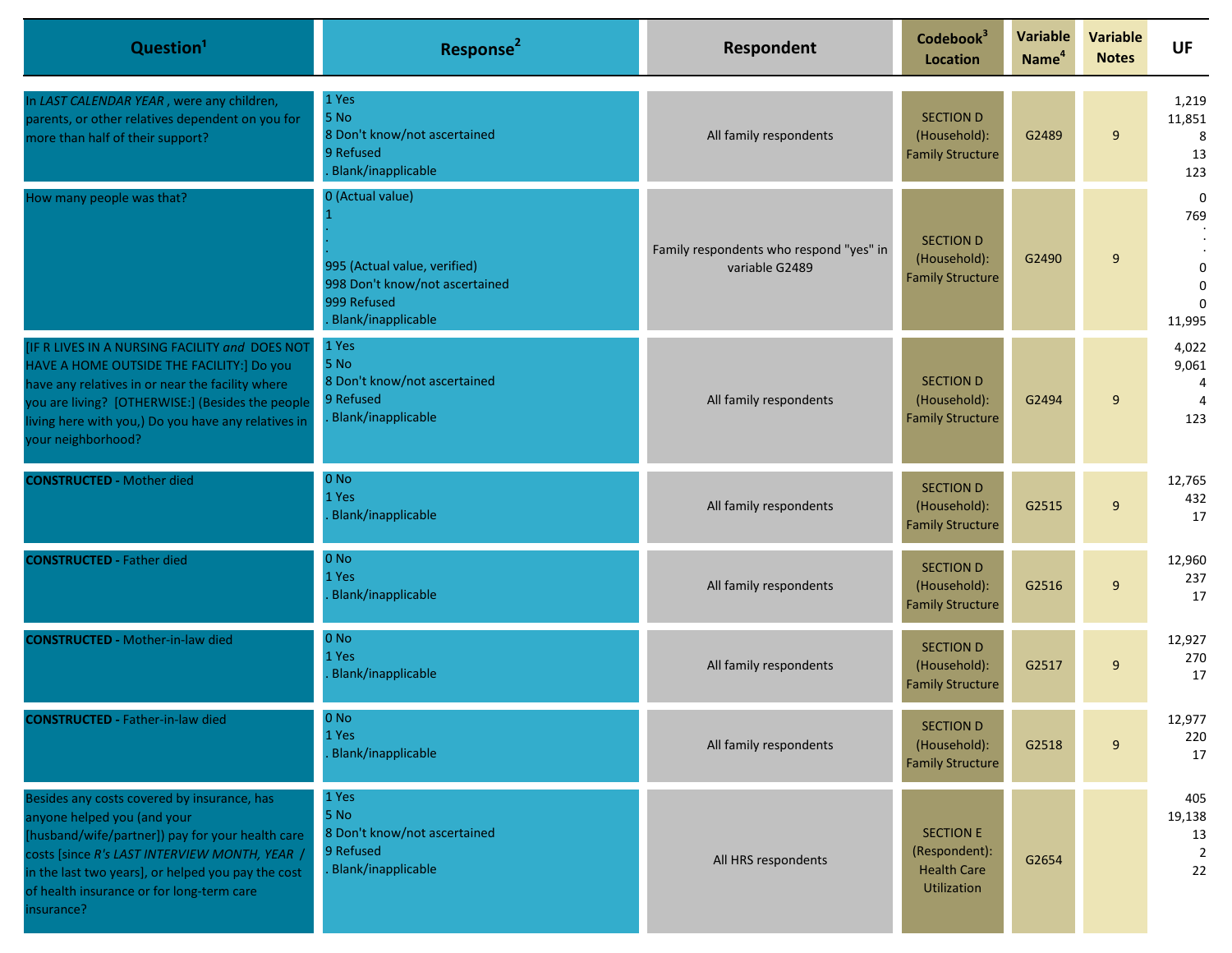| Question <sup>1</sup>                                                                                                                                                                                                                                                                                                                | Response <sup>2</sup>                                                                                                                                                                                                                 | Respondent                                                                                 | Codebook <sup>3</sup><br><b>Location</b>                                      | Variable<br>Name <sup>4</sup> | <b>Variable</b><br><b>Notes</b> | <b>UF</b>                                                                                         |
|--------------------------------------------------------------------------------------------------------------------------------------------------------------------------------------------------------------------------------------------------------------------------------------------------------------------------------------|---------------------------------------------------------------------------------------------------------------------------------------------------------------------------------------------------------------------------------------|--------------------------------------------------------------------------------------------|-------------------------------------------------------------------------------|-------------------------------|---------------------------------|---------------------------------------------------------------------------------------------------|
| Is that a (child or other) relative of yours (and<br>your [husband's/wife's/partner's]), or is that<br>someone else? (User note: Up to six responses<br>were allowed for this question, the actual<br>maximum number of responses was two.)                                                                                          | 1 Child/child-in-law/grandchild<br>2 Other relative<br>3 Someone else<br>8 Don't know/not ascertained<br>9 Refused<br>Blank/inapplicable                                                                                              | Those who respond "yes" (1) in variable<br>G2654                                           | <b>SECTION E</b><br>(Respondent):<br><b>Health Care</b><br><b>Utilization</b> | G2655M1<br>G2655M2            |                                 | 237<br>59<br>107<br>0<br>$\Omega$<br>19,177                                                       |
| Which child is that? [CHOOSE ALL THAT APPLY]<br>ACCEPT MORE THAN ONE CHILD ONLY AFTER<br>PROBE:] Which child helps the most? [IF<br>GRANDCHILD:] Which of your children is the<br>parent of that grandchild? (User note: Up to ten<br>responses were allowed for this question, the<br>actual maximum number of responses was five.) | 037 Deceased child<br>038 All my children<br>041 Other Person Number<br>042 Other Person Number<br>995 Other Person Number<br>998 Don't know/not ascertained<br>999 Refused<br>Blank/inapplicable                                     | Those who respond "child/child-in-<br>law/grandchild" (1) in variable G2655M1 -<br>G2655M2 | <b>SECTION E</b><br>(Respondent):<br><b>Health Care</b><br><b>Utilization</b> | G2656M1<br>G2656M5            |                                 | 1<br>39<br>10<br>1<br>$\overline{2}$<br>19,342                                                    |
| Altogether, how much money did that help<br>amount to?                                                                                                                                                                                                                                                                               | 0 (Actual value)<br>999996 (Actual value)<br>999998 Don't know/not ascertained<br>999999 Refused<br>Blank/inapplicable                                                                                                                | Those who respond "yes" (1) in variable<br>G2654                                           | <b>SECTION E</b><br>(Respondent):<br><b>Health Care</b><br><b>Utilization</b> | G2658                         |                                 | $\Omega$<br>123<br>19,177                                                                         |
| Who most often helps you with [getting across a<br>room, / dressing, / bathing, / eating, / getting in<br>and out of bed, / using the toilet]?                                                                                                                                                                                       | 021 - 035 Person added to list<br>036 Spouse<br>041 Other Person Number<br>042 Other Person Number<br>995 Other Person Number<br>997 Other not on list<br>998 Don't know/not ascertained<br>999 Refused<br>Blank/inapplicable         | Those who report getting help with at<br>least one activity of daily living                | <b>SECTION E</b><br>(Respondent):<br><b>Health Care</b><br>Utilization        | G2800                         |                                 | 275<br>618<br>59<br>6<br>17,925                                                                   |
| What is that person's relationship to you (IF R IN<br>NURSING HOME: or are they an employee of the<br>place you live)?                                                                                                                                                                                                               | 1 Former step-child<br>2 Unlisted child or child-in-law<br>3 Employee of institution<br>4 Grandchild<br>5 Relative - other<br>6 Other individual<br>7 Organization<br>8 Don't know/not ascertained<br>9 Refused<br>Blank/inapplicable | Those who report getting help with at<br>least one activity of daily living                | <b>SECTION E</b><br>(Respondent):<br><b>Health Care</b><br>Utilization        | G2806                         |                                 | 0<br>$\overline{2}$<br>$\overline{2}$<br>19<br>22<br>122<br>108<br>$\Omega$<br>$\Omega$<br>19,305 |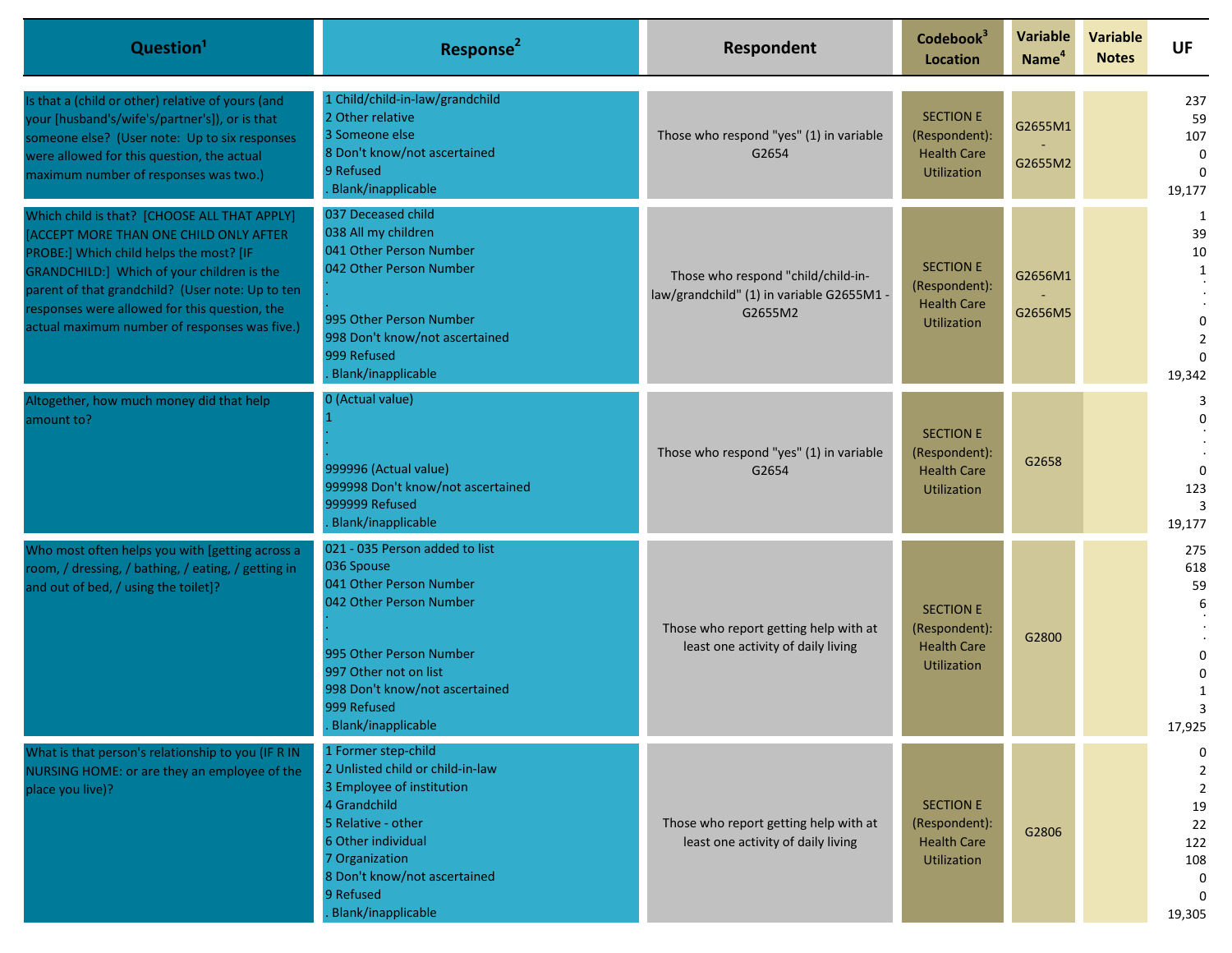| Question <sup>1</sup>                                                                                                  | Response <sup>2</sup>                                                                                                                                                                                                                 | Respondent                                                                                                             | Codebook <sup>3</sup><br><b>Location</b>                                      | Variable<br>Name <sup>4</sup> | <b>Variable</b><br><b>Notes</b> | <b>UF</b>                                                                       |
|------------------------------------------------------------------------------------------------------------------------|---------------------------------------------------------------------------------------------------------------------------------------------------------------------------------------------------------------------------------------|------------------------------------------------------------------------------------------------------------------------|-------------------------------------------------------------------------------|-------------------------------|---------------------------------|---------------------------------------------------------------------------------|
| Does anyone else help you with [this activity /<br>these activities]?                                                  | 1 Yes<br>5 No<br>8 Don't know/not ascertained<br>9 Refused<br>Blank/inapplicable                                                                                                                                                      | Those who report getting help with at<br>least one activity of daily living                                            | <b>SECTION E</b><br>(Respondent):<br><b>Health Care</b><br><b>Utilization</b> | G2808                         |                                 | 487<br>1,167<br>$\mathbf 0$<br>1<br>17,925                                      |
| Who is that?                                                                                                           | 021 - 035 Person added to list<br>036 Spouse<br>041 Other Person Number<br>042 Other Person Number<br>995 Other Person Number<br>997 Other not on list<br>998 Don't know/not ascertained<br>999 Refused<br>Blank/inapplicable         | Those who report getting help with at<br>least one activity of daily living and who<br>respond "yes" in variable G2808 | <b>SECTION E</b><br>(Respondent):<br><b>Health Care</b><br><b>Utilization</b> | G2814                         |                                 | 155<br>53<br>23<br>3<br>0<br>0<br>$\Omega$<br>19,093                            |
| What is that person's relationship to you (IF R IN<br>NURSING HOME: or are they an employee of the<br>place you live)? | 1 Former step-child<br>2 Unlisted child or child-in-law<br>3 Employee of institution<br>4 Grandchild<br>5 Relative - other<br>6 Other individual<br>7 Organization<br>8 Don't know/not ascertained<br>9 Refused<br>Blank/inapplicable | Those who report getting help with at<br>least one activity of daily living and who<br>respond "yes" in variable G2808 | <b>SECTION E</b><br>(Respondent):<br><b>Health Care</b><br><b>Utilization</b> | G2815                         |                                 | 0<br>0<br>$\mathbf 0$<br>25<br>21<br>56<br>50<br>$\Omega$<br>$\Omega$<br>19,428 |
| Does anyone else help you with [this activity /<br>these activities]?                                                  | 1 Yes<br>5 No<br>8 Don't know/not ascertained<br>9 Refused<br>Blank/inapplicable                                                                                                                                                      | Those who report getting help with at<br>least one activity of daily living and who<br>respond "yes" in variable G2808 | <b>SECTION E</b><br>(Respondent):<br><b>Health Care</b><br><b>Utilization</b> | G2822                         |                                 | 168<br>319<br>0<br>$\Omega$<br>19,093                                           |
| Who is that?                                                                                                           | 021 - 035 Person added to list<br>036 Spouse<br>041 Other Person Number<br>042 Other Person Number<br>995 Other Person Number<br>997 Other not on list<br>998 Don't know/not ascertained<br>999 Refused<br>Blank/inapplicable         | Those who report getting help with at<br>least one activity of daily living and who<br>respond "yes" in variable G2822 | <b>SECTION E</b><br>(Respondent):<br><b>Health Care</b><br><b>Utilization</b> | G2823                         |                                 | 54<br>11<br>0<br>0<br>0<br>$\Omega$<br>19,412                                   |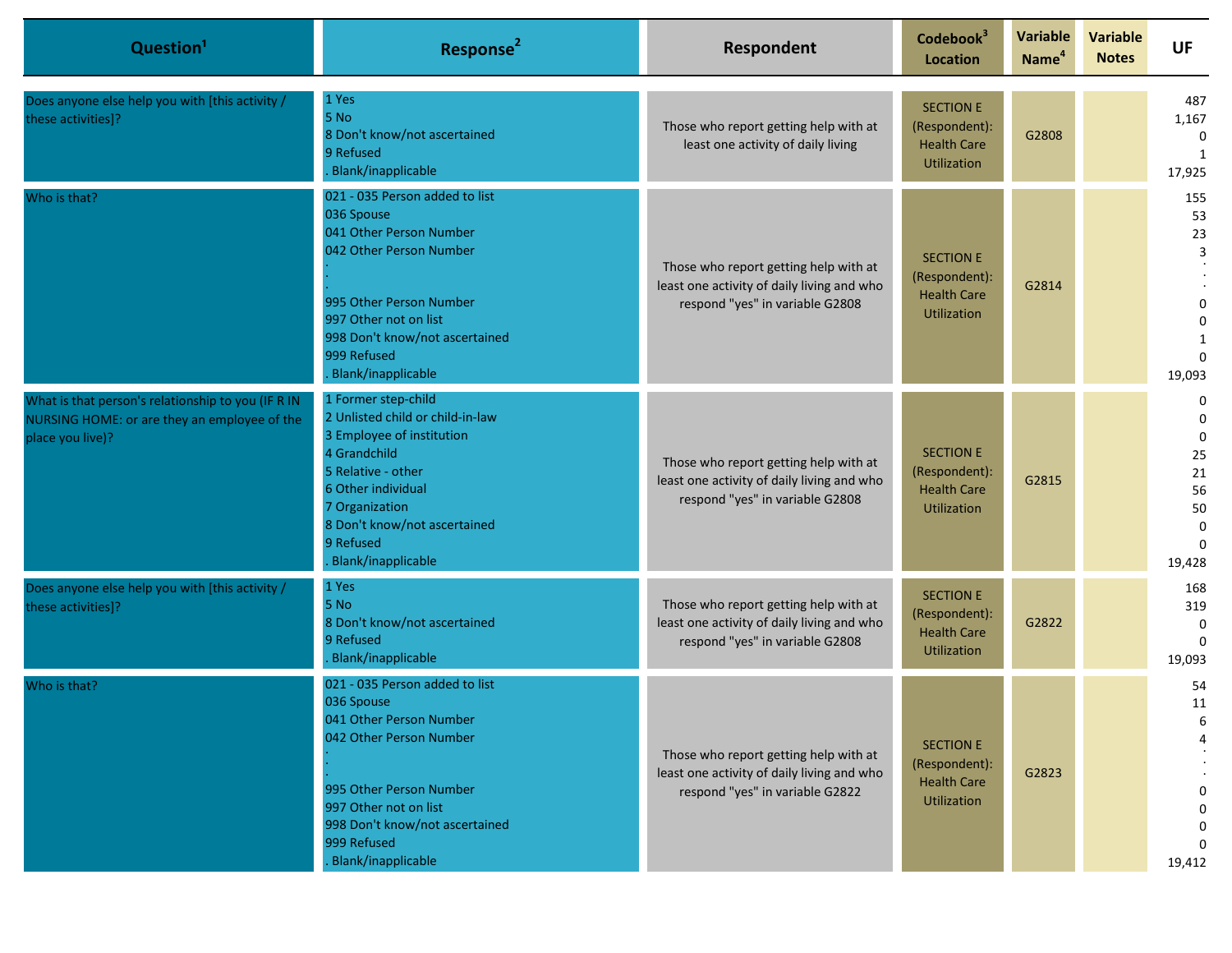| Question <sup>1</sup>                                                                                                  | Response <sup>2</sup>                                                                                                                                                                                                                 | Respondent                                                                                                             | Codebook <sup>3</sup><br><b>Location</b>                                      | Variable<br>Name <sup>4</sup> | <b>Variable</b><br><b>Notes</b> | <b>UF</b>                                                                       |
|------------------------------------------------------------------------------------------------------------------------|---------------------------------------------------------------------------------------------------------------------------------------------------------------------------------------------------------------------------------------|------------------------------------------------------------------------------------------------------------------------|-------------------------------------------------------------------------------|-------------------------------|---------------------------------|---------------------------------------------------------------------------------|
| What is that person's relationship to you (IF R IN<br>NURSING HOME: or are they an employee of the<br>place you live)? | 1 Former step-child<br>2 Unlisted child or child-in-law<br>3 Employee of institution<br>4 Grandchild<br>5 Relative - other<br>6 Other individual<br>7 Organization<br>8 Don't know/not ascertained<br>9 Refused<br>Blank/inapplicable | Those who report getting help with at<br>least one activity of daily living and who<br>respond "yes" in variable G2822 | <b>SECTION E</b><br>(Respondent):<br><b>Health Care</b><br><b>Utilization</b> | G2824                         |                                 | 0<br>1<br>$\mathbf 0$<br>14<br>13<br>13<br>11<br>$\Omega$<br>$\Omega$<br>19,528 |
| Does anyone else help you with [this activity /<br>these activities]?                                                  | 1 Yes<br>5 No<br>8 Don't know/not ascertained<br>9 Refused<br>Blank/inapplicable                                                                                                                                                      | Those who report getting help with at<br>least one activity of daily living and who<br>respond "yes" in variable G2822 | <b>SECTION E</b><br>(Respondent):<br><b>Health Care</b><br>Utilization        | G2826                         |                                 | 70<br>98<br>0<br>$\Omega$<br>19,412                                             |
| Who is that?                                                                                                           | 021 - 035 Person added to list<br>036 Spouse<br>041 Other Person Number<br>042 Other Person Number<br>995 Other Person Number<br>997 Other not on list<br>998 Don't know/not ascertained<br>999 Refused<br>Blank/inapplicable         | Those who report getting help with at<br>least one activity of daily living and who<br>respond "yes" in variable G2826 | <b>SECTION E</b><br>(Respondent):<br><b>Health Care</b><br><b>Utilization</b> | G2827                         |                                 | 19<br>5<br>4<br>0<br>0<br>19,510                                                |
| What is that person's relationship to you (IF R IN<br>NURSING HOME: or are they an employee of the<br>place you live)? | 1 Former step-child<br>2 Unlisted child or child-in-law<br>3 Employee of institution<br>4 Grandchild<br>5 Relative - other<br>6 Other individual<br>7 Organization<br>8 Don't know/not ascertained<br>9 Refused<br>Blank/inapplicable | Those who report getting help with at<br>least one activity of daily living and who<br>respond "yes" in variable G2826 | <b>SECTION E</b><br>(Respondent):<br><b>Health Care</b><br>Utilization        | G2828                         |                                 | 0<br>2<br>0<br>6<br>$\Omega$<br>U<br>0<br>19,562                                |
| Does anyone else help you with [this activity /<br>these activities]?                                                  | 1 Yes<br>5 No<br>8 Don't know/not ascertained<br>9 Refused<br>Blank/inapplicable                                                                                                                                                      | Those who report getting help with at<br>least one activity of daily living and who<br>respond "yes" in variable G2826 | <b>SECTION E</b><br>(Respondent):<br><b>Health Care</b><br><b>Utilization</b> | G2830                         |                                 | 44<br>26<br>0<br>0<br>19,510                                                    |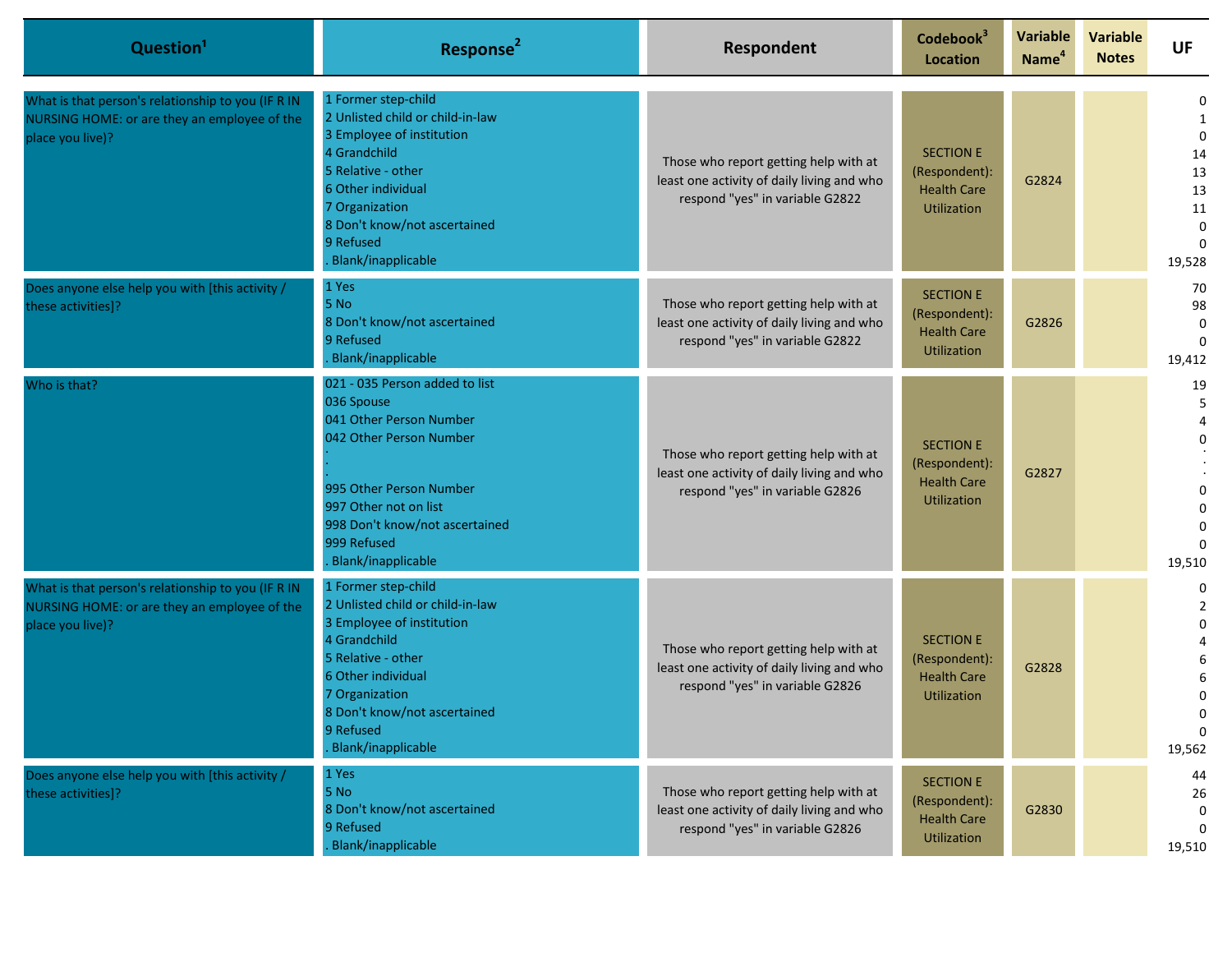| Question <sup>1</sup>                                                                                                  | Response <sup>2</sup>                                                                                                                                                                                                                 | Respondent                                                                                                             | Codebook <sup>3</sup><br><b>Location</b>                                      | Variable<br>Name <sup>4</sup> | <b>Variable</b><br><b>Notes</b> | <b>UF</b>                                                                               |
|------------------------------------------------------------------------------------------------------------------------|---------------------------------------------------------------------------------------------------------------------------------------------------------------------------------------------------------------------------------------|------------------------------------------------------------------------------------------------------------------------|-------------------------------------------------------------------------------|-------------------------------|---------------------------------|-----------------------------------------------------------------------------------------|
| Who is that?                                                                                                           | 021 - 035 Person added to list<br>036 Spouse<br>041 Other Person Number<br>042 Other Person Number<br>995 Other Person Number<br>997 Other not on list<br>998 Don't know/not ascertained<br>999 Refused<br>Blank/inapplicable         | Those who report getting help with at<br>least one activity of daily living and who<br>respond "yes" in variable G2830 | <b>SECTION E</b><br>(Respondent):<br><b>Health Care</b><br><b>Utilization</b> | G2831                         |                                 | 16<br>6<br>3<br>U<br>$\Omega$<br>$\Omega$<br>19,536                                     |
| What is that person's relationship to you (IF R IN<br>NURSING HOME: or are they an employee of the<br>place you live)? | 1 Former step-child<br>2 Unlisted child or child-in-law<br>3 Employee of institution<br>4 Grandchild<br>5 Relative - other<br>6 Other individual<br>7 Organization<br>8 Don't know/not ascertained<br>9 Refused<br>Blank/inapplicable | Those who report getting help with at<br>least one activity of daily living and who<br>respond "yes" in variable G2830 | <b>SECTION E</b><br>(Respondent):<br><b>Health Care</b><br><b>Utilization</b> | G2832                         |                                 | $\Omega$<br>$\Omega$<br>$\Omega$<br>$\overline{2}$<br>5<br>6<br>3<br>$\Omega$<br>19,564 |
| Does anyone else help you with [this activity /<br>these activities]?                                                  | 1 Yes<br>5 No<br>8 Don't know/not ascertained<br>9 Refused<br>Blank/inapplicable                                                                                                                                                      | Those who report getting help with at<br>least one activity of daily living and who<br>respond "yes" in variable G2830 | <b>SECTION E</b><br>(Respondent):<br><b>Health Care</b><br><b>Utilization</b> | G2834                         |                                 | 23<br>21<br>$\Omega$<br>$\Omega$<br>19,536                                              |
| Who is that?                                                                                                           | 021 - 035 Person added to list<br>036 Spouse<br>041 Other Person Number<br>042 Other Person Number<br>995 Other Person Number<br>997 Other not on list<br>998 Don't know/not ascertained<br>999 Refused<br>Blank/inapplicable         | Those who report getting help with at<br>least one activity of daily living and who<br>respond "yes" in variable G2834 | <b>SECTION E</b><br>(Respondent):<br><b>Health Care</b><br><b>Utilization</b> | G2835                         |                                 | 3<br>5<br>$\mathbf{1}$<br>$\Omega$<br>0<br>19,557                                       |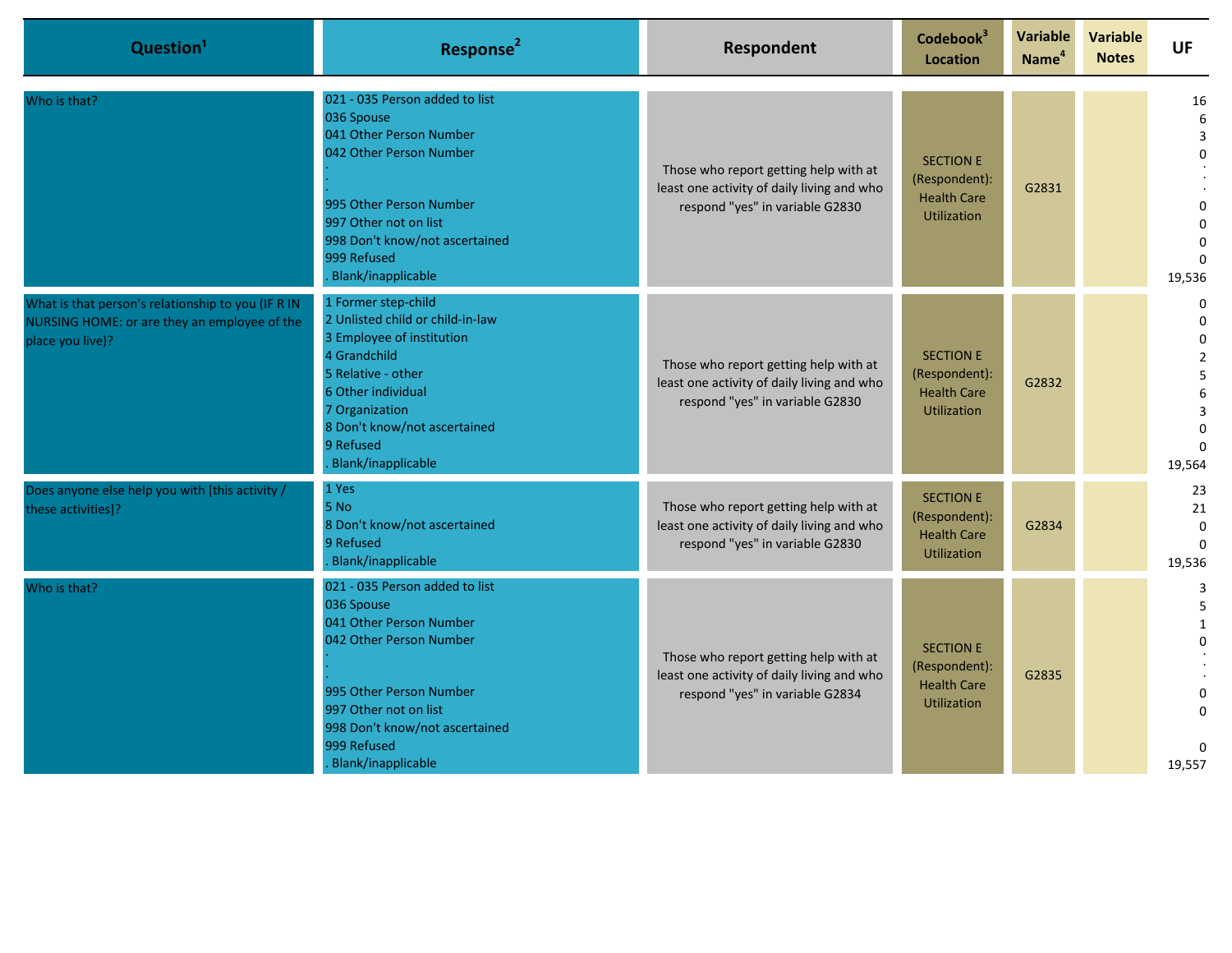| Question <sup>1</sup>                                                                                                  | Response <sup>2</sup>                                                                                                                                                                                                                 | Respondent                                                                                                             | Codebook <sup>3</sup><br><b>Location</b>                                      | Variable<br>Name <sup>4</sup> | <b>Variable</b><br><b>Notes</b> | <b>UF</b>                                                                                                                |
|------------------------------------------------------------------------------------------------------------------------|---------------------------------------------------------------------------------------------------------------------------------------------------------------------------------------------------------------------------------------|------------------------------------------------------------------------------------------------------------------------|-------------------------------------------------------------------------------|-------------------------------|---------------------------------|--------------------------------------------------------------------------------------------------------------------------|
| What is that person's relationship to you (IF R IN<br>NURSING HOME: or are they an employee of the<br>place you live)? | 1 Former step-child<br>2 Unlisted child or child-in-law<br>3 Employee of institution<br>4 Grandchild<br>5 Relative - other<br>6 Other individual<br>7 Organization<br>8 Don't know/not ascertained<br>9 Refused<br>Blank/inapplicable | Those who report getting help with at<br>least one activity of daily living and who<br>respond "yes" in variable G2834 | <b>SECTION E</b><br>(Respondent):<br><b>Health Care</b><br><b>Utilization</b> | G2836                         |                                 | 0<br>$\Omega$<br>$\mathbf 0$<br>$\Omega$<br>$\overline{2}$<br>$\mathbf{1}$<br>$\Omega$<br>$\Omega$<br>$\Omega$<br>19,577 |
| Does anyone else help you with [this activity /<br>these activities]?                                                  | 1 Yes<br>5 No<br>8 Don't know/not ascertained<br>9 Refused<br>Blank/inapplicable                                                                                                                                                      | Those who report getting help with at<br>least one activity of daily living and who<br>respond "yes" in variable G2834 | <b>SECTION E</b><br>(Respondent):<br><b>Health Care</b><br><b>Utilization</b> | G2838                         |                                 | 18<br>5<br>$\mathbf 0$<br>$\Omega$<br>19,557                                                                             |
| Who is that?                                                                                                           | 021 - 035 Person added to list<br>036 Spouse<br>041 Other Person Number<br>042 Other Person Number<br>995 Other Person Number<br>997 Other not on list<br>998 Don't know/not ascertained<br>999 Refused<br>Blank/inapplicable         | Those who report getting help with at<br>least one activity of daily living and who<br>respond "yes" in variable G2838 | <b>SECTION E</b><br>(Respondent):<br><b>Health Care</b><br><b>Utilization</b> | G2839                         |                                 | $\mathbf{1}$<br>6<br>$\mathbf{1}$<br>$\Omega$<br>$\Omega$<br>$\Omega$<br>$\Omega$<br>$\Omega$<br>19,562                  |
| What is that person's relationship to you (IF R IN<br>NURSING HOME: or are they an employee of the<br>place you live)? | 1 Former step-child<br>2 Unlisted child or child-in-law<br>3 Employee of institution<br>4 Grandchild<br>5 Relative - other<br>6 Other individual<br>7 Organization<br>8 Don't know/not ascertained<br>9 Refused<br>Blank/inapplicable | Those who report getting help with at<br>least one activity of daily living and who<br>respond "yes" in variable G2838 | <b>SECTION E</b><br>(Respondent):<br><b>Health Care</b><br><b>Utilization</b> | G2840                         |                                 | $\mathbf 0$<br>$\Omega$<br>$\Omega$<br>$\mathbf 0$<br>$\Omega$<br>$\Omega$<br>$\Omega$<br>19,579                         |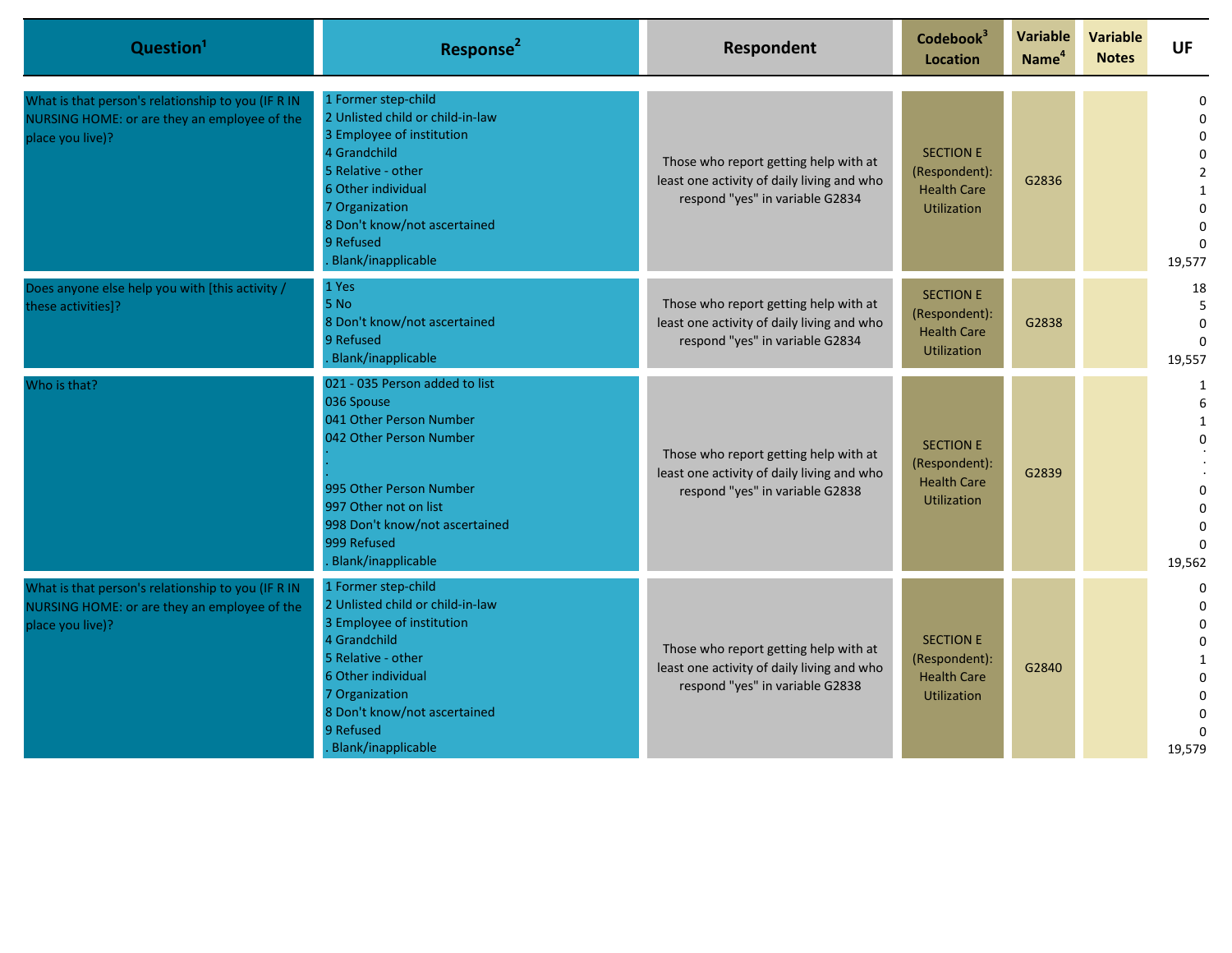| Question <sup>1</sup>                                                                                                  | Response <sup>2</sup>                                                                                                                                                                                                                 | Respondent                                                                                                                             | Codebook <sup>3</sup><br><b>Location</b>                                      | Variable<br>Name <sup>4</sup> | <b>Variable</b><br><b>Notes</b> | <b>UF</b>                                                                    |
|------------------------------------------------------------------------------------------------------------------------|---------------------------------------------------------------------------------------------------------------------------------------------------------------------------------------------------------------------------------------|----------------------------------------------------------------------------------------------------------------------------------------|-------------------------------------------------------------------------------|-------------------------------|---------------------------------|------------------------------------------------------------------------------|
| Who most often helps you [prepare meals / shop<br>for groceries / make telephone calls / take<br>medications]?         | 021 - 035 Person added to list<br>036 Spouse<br>041 Other Person Number<br>042 Other Person Number<br>995 Other Person Number<br>997 Other not on list<br>998 Don't know/not ascertained<br>999 Refused<br>Blank/inapplicable         | Those who report getting help with at<br>least one instrumental activity of daily<br>living (IADL)                                     | <b>SECTION E</b><br>(Respondent):<br><b>Health Care</b><br><b>Utilization</b> | G2880                         |                                 | 347<br>765<br>107<br>11<br>$\Omega$<br>$\Omega$<br>$\mathbf{1}$<br>17,636    |
| What is that person's relationship to you (IF R IN<br>NURSING HOME: or are they an employee of the<br>place you live)? | 1 Former step-child<br>2 Unlisted child or child-in-law<br>3 Employee of institution<br>4 Grandchild<br>5 Relative - other<br>6 Other individual<br>7 Organization<br>8 Don't know/not ascertained<br>9 Refused<br>Blank/inapplicable | Those who report getting help with at<br>least one instrumental activity of daily<br>living (IADL)                                     | <b>SECTION E</b><br>(Respondent):<br><b>Health Care</b><br><b>Utilization</b> | G2881                         |                                 | 1<br>5<br>$\Omega$<br>19<br>54<br>94<br>49<br>$\Omega$<br>$\Omega$<br>19,358 |
| Does anyone else help you [prepare meals / shop<br>for groceries / make telephone calls / take<br>medications]?        | 1 Yes<br>5 No<br>8 Don't know/not ascertained<br>9 Refused<br>Blank/inapplicable                                                                                                                                                      | Those who report getting help with at<br>least one instrumental activity of daily<br>living (IADL)                                     | <b>SECTION E</b><br>(Respondent):<br><b>Health Care</b><br><b>Utilization</b> | G2883                         |                                 | 666<br>1,275<br>$\overline{2}$<br>$\mathbf{1}$<br>17,636                     |
| Who else helps you?                                                                                                    | 021 - 035 Person added to list<br>036 Spouse<br>041 Other Person Number<br>042 Other Person Number<br>995 Other Person Number<br>997 Other not on list<br>998 Don't know/not ascertained<br>999 Refused<br>Blank/inapplicable         | Those who report getting help with at<br>least one instrumental activity of daily<br>living and who respond "yes" in variable<br>G2883 | <b>SECTION E</b><br>(Respondent):<br><b>Health Care</b><br><b>Utilization</b> | G2889                         |                                 | 196<br>80<br>22<br>$\overline{7}$<br>18,914                                  |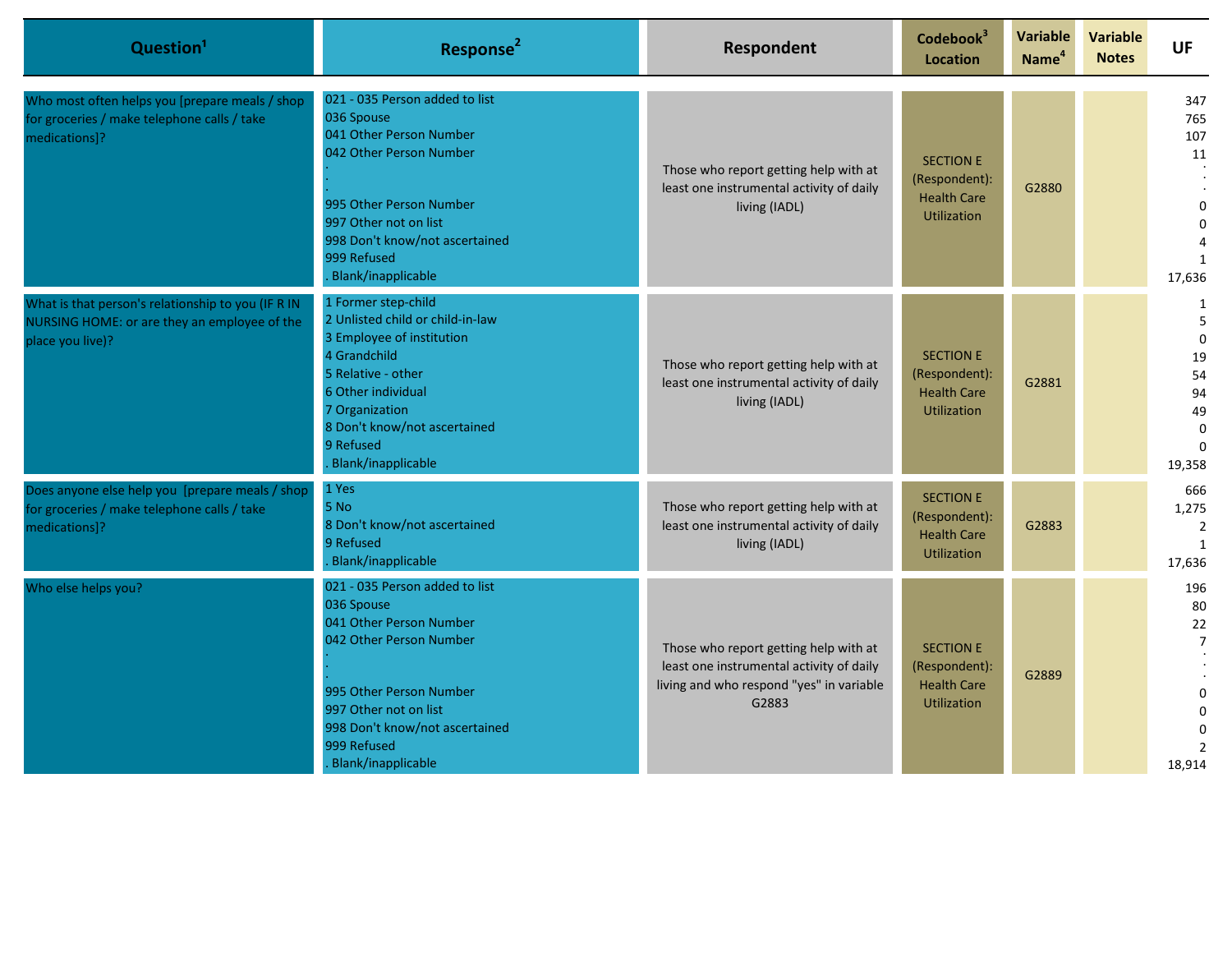| Question <sup>1</sup>                                                                                                  | Response <sup>2</sup>                                                                                                                                                                                                                 | Respondent                                                                                                                             | Codebook <sup>3</sup><br><b>Location</b>                                      | Variable<br>Name <sup>4</sup> | <b>Variable</b><br><b>Notes</b> | <b>UF</b>                                                                       |
|------------------------------------------------------------------------------------------------------------------------|---------------------------------------------------------------------------------------------------------------------------------------------------------------------------------------------------------------------------------------|----------------------------------------------------------------------------------------------------------------------------------------|-------------------------------------------------------------------------------|-------------------------------|---------------------------------|---------------------------------------------------------------------------------|
| What is that person's relationship to you (IF R IN<br>NURSING HOME: or are they an employee of the<br>place you live)? | 1 Former step-child<br>2 Unlisted child or child-in-law<br>3 Employee of institution<br>4 Grandchild<br>5 Relative - other<br>6 Other individual<br>7 Organization<br>8 Don't know/not ascertained<br>9 Refused<br>Blank/inapplicable | Those who report getting help with at<br>least one instrumental activity of daily<br>living and who respond "yes" in variable<br>G2883 | <b>SECTION E</b><br>(Respondent):<br><b>Health Care</b><br><b>Utilization</b> | G2890                         |                                 | 1<br>1<br>$\mathbf 0$<br>13<br>37<br>48<br>18<br>$\Omega$<br>$\Omega$<br>19,462 |
| Does anyone else help you with these activities?                                                                       | 1 Yes<br>5 No<br>8 Don't know/not ascertained<br>9 Refused<br>Blank/inapplicable                                                                                                                                                      | Those who report getting help with at<br>least one instrumental activity of daily<br>living and who respond "yes" in variable<br>G2883 | <b>SECTION E</b><br>(Respondent):<br><b>Health Care</b><br><b>Utilization</b> | G2892                         |                                 | 207<br>457<br>0<br>$\overline{2}$<br>18,914                                     |
| Who else helps you?                                                                                                    | 021 - 035 Person added to list<br>036 Spouse<br>041 Other Person Number<br>042 Other Person Number<br>995 Other Person Number<br>997 Other not on list<br>998 Don't know/not ascertained<br>999 Refused<br>Blank/inapplicable         | Those who report getting help with at<br>least one instrumental activity of daily<br>living and who respond "yes" in variable<br>G2892 | <b>SECTION E</b><br>(Respondent):<br><b>Health Care</b><br><b>Utilization</b> | G2894                         |                                 | 73<br>14<br>5<br>$\overline{2}$<br>19,373                                       |
| What is that person's relationship to you (IF R IN<br>NURSING HOME: or are they an employee of the<br>place you live)? | 1 Former step-child<br>2 Unlisted child or child-in-law<br>3 Employee of institution<br>4 Grandchild<br>5 Relative - other<br>6 Other individual<br>7 Organization<br>8 Don't know/not ascertained<br>9 Refused<br>Blank/inapplicable | Those who report getting help with at<br>least one instrumental activity of daily<br>living and who respond "yes" in variable<br>G2892 | <b>SECTION E</b><br>(Respondent):<br><b>Health Care</b><br><b>Utilization</b> | G2895                         |                                 | 0<br>0<br>$\mathbf 0$<br>12<br>14<br>20<br>4<br>0<br>0<br>19,530                |
| Does anyone else help you with these activities?                                                                       | 1 Yes<br>5 No<br>8 Don't know/not ascertained<br>9 Refused<br>Blank/inapplicable                                                                                                                                                      | Those who report getting help with at<br>least one instrumental activity of daily<br>living and who respond "yes" in variable<br>G2892 | <b>SECTION E</b><br>(Respondent):<br><b>Health Care</b><br>Utilization        | G2898                         |                                 | 81<br>126<br>0<br>0<br>19,373                                                   |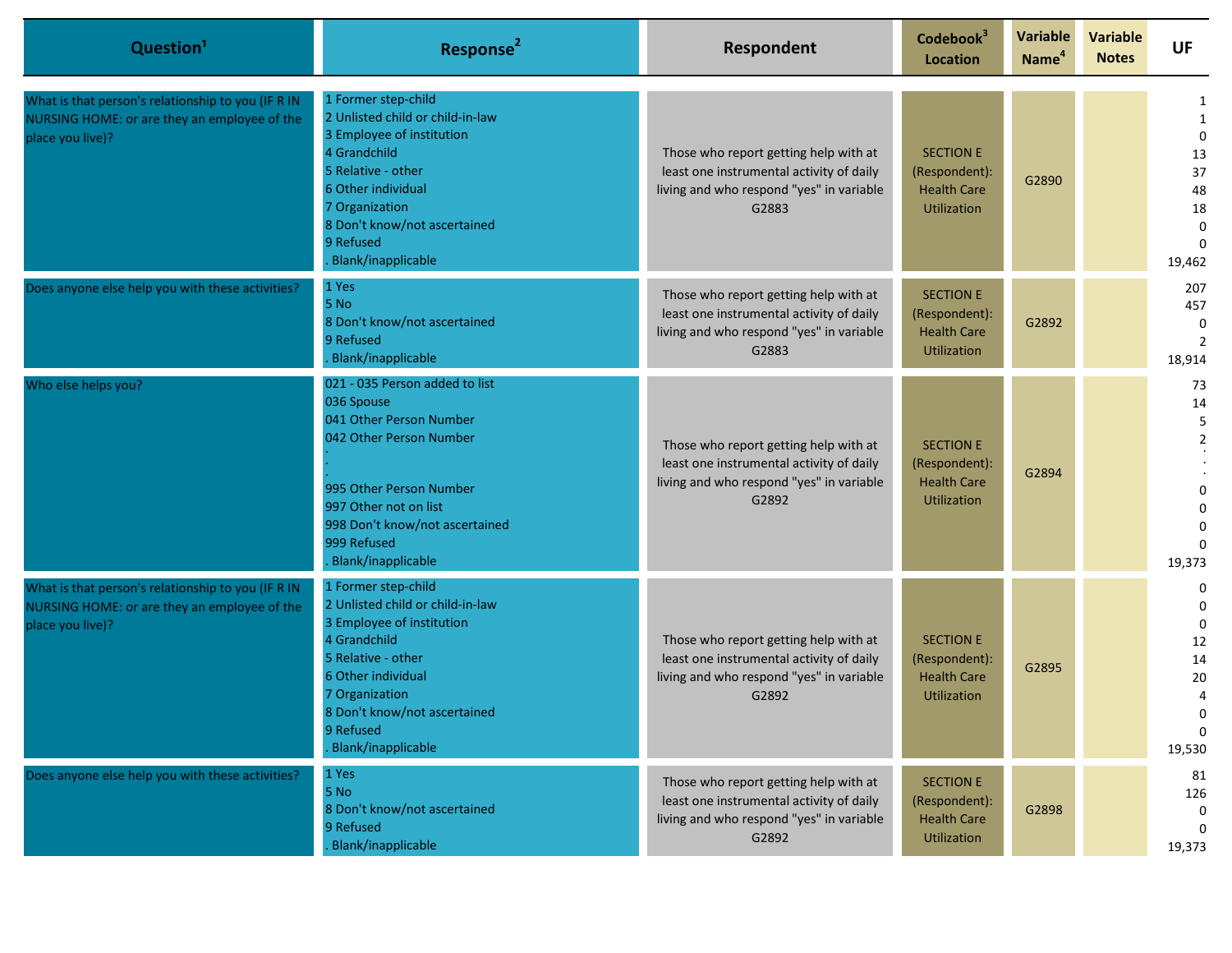| Question <sup>1</sup>                                                                                                  | Response <sup>2</sup>                                                                                                                                                                                                                        | Respondent                                                                                                                             | Codebook <sup>3</sup><br><b>Location</b>                                      | Variable<br>Name <sup>4</sup> | <b>Variable</b><br><b>Notes</b> | <b>UF</b>                                                                                           |
|------------------------------------------------------------------------------------------------------------------------|----------------------------------------------------------------------------------------------------------------------------------------------------------------------------------------------------------------------------------------------|----------------------------------------------------------------------------------------------------------------------------------------|-------------------------------------------------------------------------------|-------------------------------|---------------------------------|-----------------------------------------------------------------------------------------------------|
| Who else helps you?                                                                                                    | 021 - 035 Person added to list<br>036 Spouse<br>041 Other Person Number<br>042 Other Person Number<br>995 Other Person Number<br>997 Other not on list<br>998 Don't know/not ascertained<br>999 Refused<br>Blank/inapplicable                | Those who report getting help with at<br>least one instrumental activity of daily<br>living and who respond "yes" in variable<br>G2898 | <b>SECTION E</b><br>(Respondent):<br><b>Health Care</b><br><b>Utilization</b> | G2900                         |                                 | 28<br>10<br>$\overline{4}$<br>$\Omega$<br>$\Omega$<br>19,499                                        |
| What is that person's relationship to you (IF R IN<br>NURSING HOME: or are they an employee of the<br>place you live)? | 1 Former step-child<br>2 Unlisted child or child-in-law<br>3 Employee of institution<br>4 Grandchild<br>5 Relative - other<br>6 Other individual<br>7 Organization<br>8 Don't know/not ascertained<br>9 Refused<br><b>Blank/inapplicable</b> | Those who report getting help with at<br>least one instrumental activity of daily<br>living and who respond "yes" in variable<br>G2898 | <b>SECTION E</b><br>(Respondent):<br><b>Health Care</b><br><b>Utilization</b> | G2901                         |                                 | $\Omega$<br>$\Omega$<br>$\Omega$<br>5<br>$\overline{7}$<br>8<br>1<br>$\Omega$<br>$\Omega$<br>19,559 |
| Does anyone else help you with these activities?                                                                       | 1 Yes<br>5 No<br>8 Don't know/not ascertained<br>9 Refused<br>Blank/inapplicable                                                                                                                                                             | Those who report getting help with at<br>least one instrumental activity of daily<br>living and who respond "yes" in variable<br>G2898 | <b>SECTION E</b><br>(Respondent):<br><b>Health Care</b><br><b>Utilization</b> | G2904                         |                                 | 39<br>42<br>$\Omega$<br>$\Omega$<br>19,499                                                          |
| Who else helps you?                                                                                                    | 021 - 035 Person added to list<br>036 Spouse<br>041 Other Person Number<br>042 Other Person Number<br>995 Other Person Number<br>997 Other not on list<br>998 Don't know/not ascertained<br>999 Refused<br>Blank/inapplicable                | Those who report getting help with at<br>least one instrumental activity of daily<br>living and who respond "yes" in variable<br>G2904 | <b>SECTION E</b><br>(Respondent):<br><b>Health Care</b><br><b>Utilization</b> | G2906                         |                                 | 9<br>9<br>3<br>19,541                                                                               |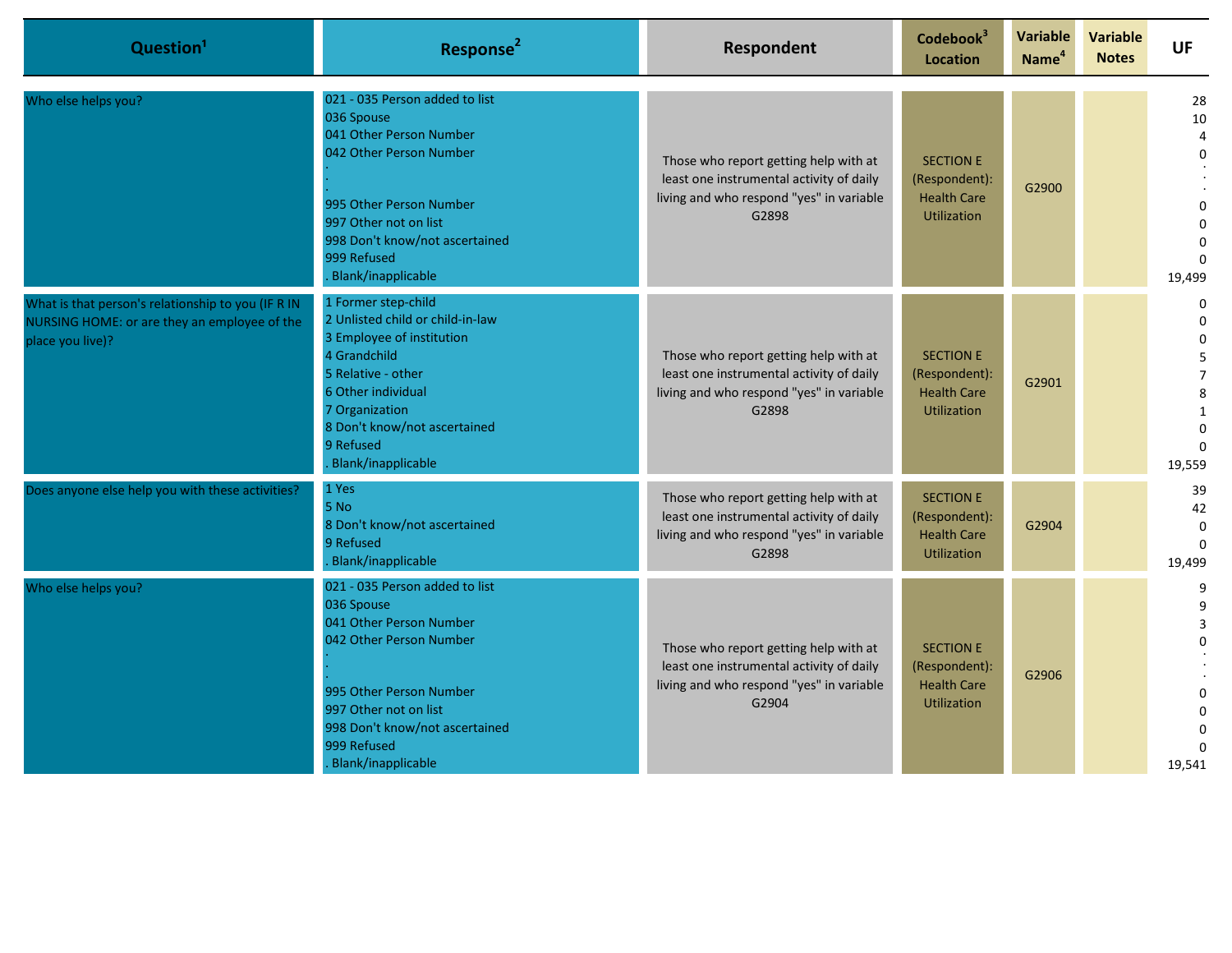| Question <sup>1</sup>                                                                                                  | Response <sup>2</sup>                                                                                                                                                                                                                 | Respondent                                                                                                                             | Codebook <sup>3</sup><br><b>Location</b>                                      | Variable<br>Name <sup>4</sup> | <b>Variable</b><br><b>Notes</b> | <b>UF</b>                                                                                                          |
|------------------------------------------------------------------------------------------------------------------------|---------------------------------------------------------------------------------------------------------------------------------------------------------------------------------------------------------------------------------------|----------------------------------------------------------------------------------------------------------------------------------------|-------------------------------------------------------------------------------|-------------------------------|---------------------------------|--------------------------------------------------------------------------------------------------------------------|
| What is that person's relationship to you (IF R IN<br>NURSING HOME: or are they an employee of the<br>place you live)? | 1 Former step-child<br>2 Unlisted child or child-in-law<br>3 Employee of institution<br>4 Grandchild<br>5 Relative - other<br>6 Other individual<br>7 Organization<br>8 Don't know/not ascertained<br>9 Refused<br>Blank/inapplicable | Those who report getting help with at<br>least one instrumental activity of daily<br>living and who respond "yes" in variable<br>G2904 | <b>SECTION E</b><br>(Respondent):<br><b>Health Care</b><br><b>Utilization</b> | G2907                         |                                 | 0<br>$\mathbf 0$<br>$\mathbf 0$<br>1<br>$\mathbf{1}$<br>$\mathbf{1}$<br>$\Omega$<br>$\Omega$<br>$\Omega$<br>19,577 |
| Does anyone else help you with these activities?                                                                       | 1 Yes<br>5 No<br>8 Don't know/not ascertained<br>9 Refused<br>Blank/inapplicable                                                                                                                                                      | Those who report getting help with at<br>least one instrumental activity of daily<br>living and who respond "yes" in variable<br>G2904 | <b>SECTION E</b><br>(Respondent):<br><b>Health Care</b><br><b>Utilization</b> | G2911                         |                                 | 25<br>14<br>$\mathbf 0$<br>$\Omega$<br>19,541                                                                      |
| Who else helps you?                                                                                                    | 021 - 035 Person added to list<br>036 Spouse<br>041 Other Person Number<br>042 Other Person Number<br>995 Other Person Number<br>997 Other not on list<br>998 Don't know/not ascertained<br>999 Refused<br>Blank/inapplicable         | Those who report getting help with at<br>least one instrumental activity of daily<br>living and who respond "yes" in variable<br>G2911 | <b>SECTION E</b><br>(Respondent):<br><b>Health Care</b><br><b>Utilization</b> | G2912                         |                                 | 5<br>6<br>$\overline{2}$<br>$\Omega$<br>$\Omega$<br>$\Omega$<br>$\Omega$<br>$\Omega$<br>19,555                     |
| What is that person's relationship to you (IF R IN<br>NURSING HOME: or are they an employee of the<br>place you live)? | 1 Former step-child<br>2 Unlisted child or child-in-law<br>3 Employee of institution<br>4 Grandchild<br>5 Relative - other<br>6 Other individual<br>7 Organization<br>8 Don't know/not ascertained<br>9 Refused<br>Blank/inapplicable | Those who report getting help with at<br>least one instrumental activity of daily<br>living and who respond "yes" in variable<br>G2911 | <b>SECTION E</b><br>(Respondent):<br><b>Health Care</b><br><b>Utilization</b> | G2913                         |                                 | 0<br>$\Omega$<br>$\Omega$<br>$\mathbf 0$<br>$\mathbf{1}$<br>$\Omega$<br>$\Omega$<br>19,578<br>$\mathbf 0$          |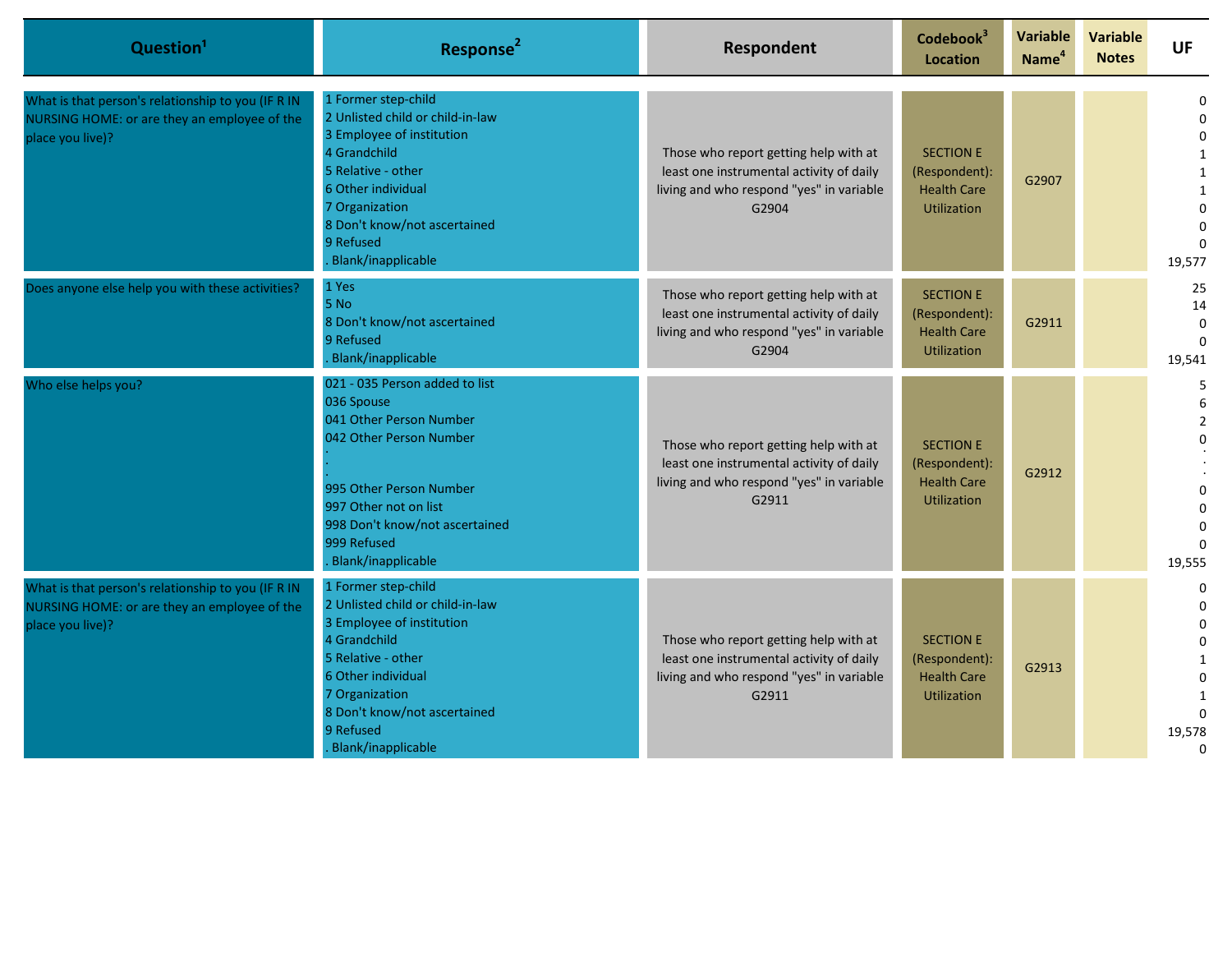| Question <sup>1</sup>                                                                         | Response <sup>2</sup>                                                                                                                                                                                                                 | Respondent                                                                                                                 | Codebook <sup>3</sup><br><b>Location</b>                                      | Variable<br>Name <sup>4</sup> | <b>Variable</b><br><b>Notes</b> | <b>UF</b>                                                                                       |
|-----------------------------------------------------------------------------------------------|---------------------------------------------------------------------------------------------------------------------------------------------------------------------------------------------------------------------------------------|----------------------------------------------------------------------------------------------------------------------------|-------------------------------------------------------------------------------|-------------------------------|---------------------------------|-------------------------------------------------------------------------------------------------|
| Who most often helps you manage your money?                                                   | 021 - 035 Person added to list<br>036 Spouse<br>041 Other Person Number<br>042 Other Person Number<br>995 Other Person Number<br>997 Other not on list<br>998 Don't know/not ascertained<br>999 Refused<br>Blank/inapplicable         | Those who report having difficulty with or<br>getting help with managing their money                                       | <b>SECTION E</b><br>(Respondent):<br><b>Health Care</b><br><b>Utilization</b> | G2919                         |                                 | 180<br>342<br>69<br>8<br>$\Omega$<br>$\Omega$<br>$\Omega$<br>$\Omega$<br>18,366                 |
| What is that person's relationship to you (or are<br>they an employee of the place you live)? | 1 Former step-child<br>2 Unlisted child or child-in-law<br>3 Employee of institution<br>4 Grandchild<br>5 Relative - other<br>6 Other individual<br>7 Organization<br>8 Don't know/not ascertained<br>9 Refused<br>Blank/inapplicable | Those who report having difficulty or<br>getting help with managing their money                                            | <b>SECTION E</b><br>(Respondent):<br><b>Health Care</b><br><b>Utilization</b> | G2920                         |                                 | $\mathbf 0$<br>4<br>$\mathbf{1}$<br>10<br>52<br>30<br>14<br>$\Omega$<br>$\Omega$<br>19,469      |
| Does anyone else help you manage your money?                                                  | 1 Yes<br>5 No<br>8 Don't know/not ascertained<br>9 Refused<br>Blank/inapplicable                                                                                                                                                      | Those who report having difficulty or<br>getting help with managing their money                                            | <b>SECTION E</b><br>(Respondent):<br><b>Health Care</b><br><b>Utilization</b> | G2922                         |                                 | 174<br>1,039<br>$\boldsymbol{0}$<br>$\mathbf{1}$<br>18,366                                      |
| Who is that?                                                                                  | 021 - 035 Person added to list<br>036 Spouse<br>041 Other Person Number<br>042 Other Person Number<br>995 Other Person Number<br>997 Other not on list<br>998 Don't know/not ascertained<br>999 Refused<br>Blank/inapplicable         | Those who report having difficulty or<br>getting help with managing their money<br>and who respond "yes" in variable G2922 | <b>SECTION E</b><br>(Respondent):<br><b>Health Care</b><br><b>Utilization</b> | G2923                         |                                 | 30<br>27<br>$\overline{7}$<br>$\overline{2}$<br>$\Omega$<br>$\Omega$<br>$\Omega$<br>0<br>19,406 |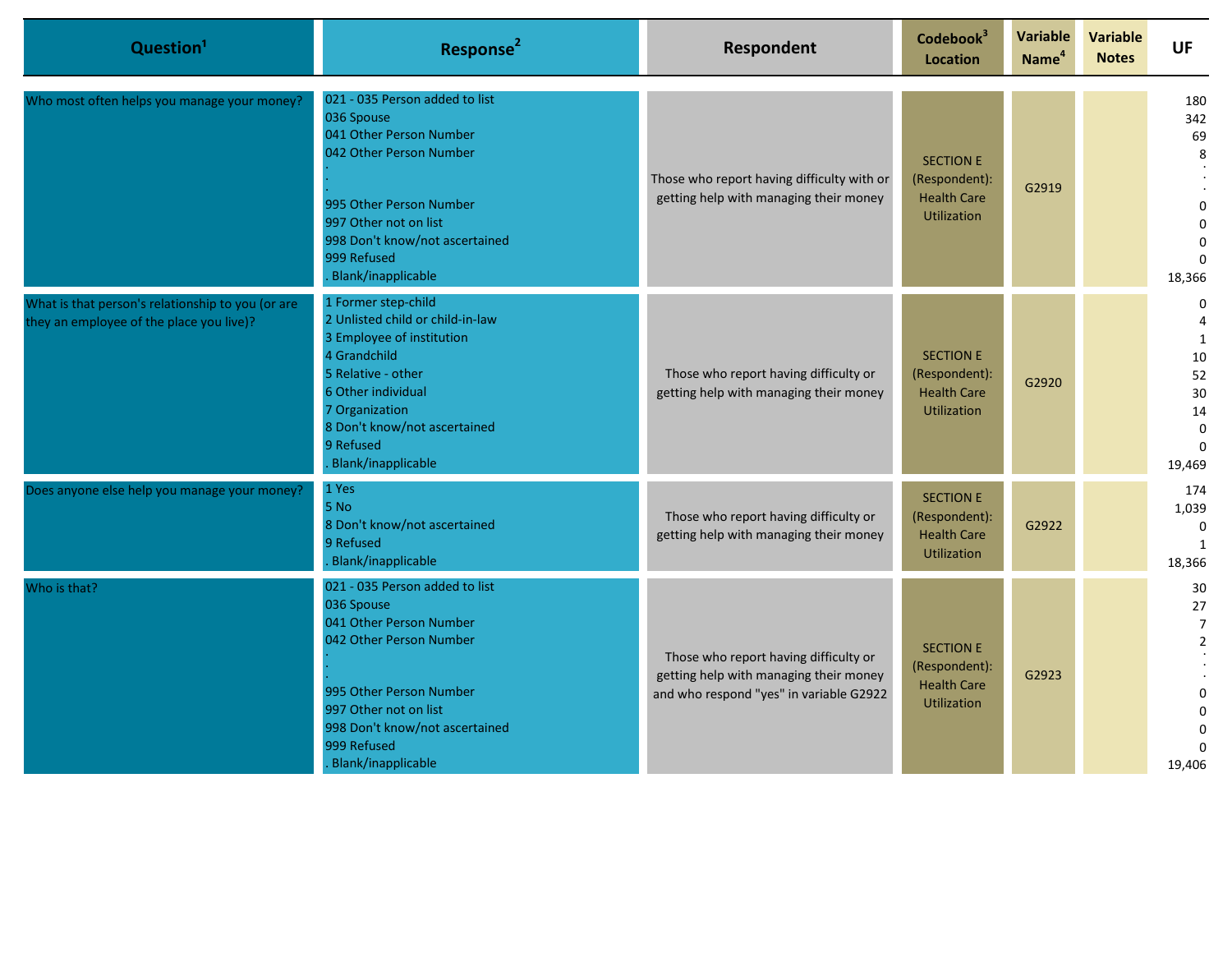| Question <sup>1</sup>                                                                         | Response <sup>2</sup>                                                                                                                                                                                                                 | Respondent                                                                                                                 | Codebook <sup>3</sup><br>Location                                             | <b>Variable</b><br>Name <sup>4</sup> | <b>Variable</b><br><b>Notes</b> | <b>UF</b>                                     |
|-----------------------------------------------------------------------------------------------|---------------------------------------------------------------------------------------------------------------------------------------------------------------------------------------------------------------------------------------|----------------------------------------------------------------------------------------------------------------------------|-------------------------------------------------------------------------------|--------------------------------------|---------------------------------|-----------------------------------------------|
| What is that person's relationship to you (or are<br>they an employee of the place you live)? | 1 Former step-child<br>2 Unlisted child or child-in-law<br>3 Employee of institution<br>4 Grandchild<br>5 Relative - other<br>6 Other individual<br>7 Organization<br>8 Don't know/not ascertained<br>9 Refused<br>Blank/inapplicable | Those who report having difficulty or<br>getting help with managing their money<br>and who respond "yes" in variable G2922 | <b>SECTION E</b><br>(Respondent):<br><b>Health Care</b><br><b>Utilization</b> | G2924                                |                                 | 0<br>19,560                                   |
| <b>HELPER LOOP</b><br><b>CONSTRUCTED - Helper Who</b>                                         | 021 Unlisted person<br>035 Unlisted person<br>036 R's Spouse (see GPN SP for PN of spouse)<br>041 Other Person Number<br>995 Other Person Number<br>Blank/inapplicable                                                                | Those who report helpers at any point in<br>Section E; separate record for each<br>helper the respondent reports           | <b>SECTION E</b><br>(Helper-Level<br>File): Health<br><b>Care Utilization</b> | G2943                                | 12                              | 275<br>20<br>1,193<br>168<br>$\Omega$         |
| <b>HELPER LOOP</b><br><b>CONSTRUCTED - Helper Relationship</b>                                | 0 Not figured out<br>4 Grandchild<br>5 Other relative<br>8 Don't know/not ascertained<br>9 Refused<br>Blank/inapplicable                                                                                                              | Those who report helpers at any point in<br>Section E; separate record for each helper<br>the respondent reports           | <b>SECTION E</b><br>(Helper-Level<br>File): Health<br><b>Care Utilization</b> | G2947                                | 12                              | 596<br>249<br>1,933<br>1,378<br>$\Omega$<br>0 |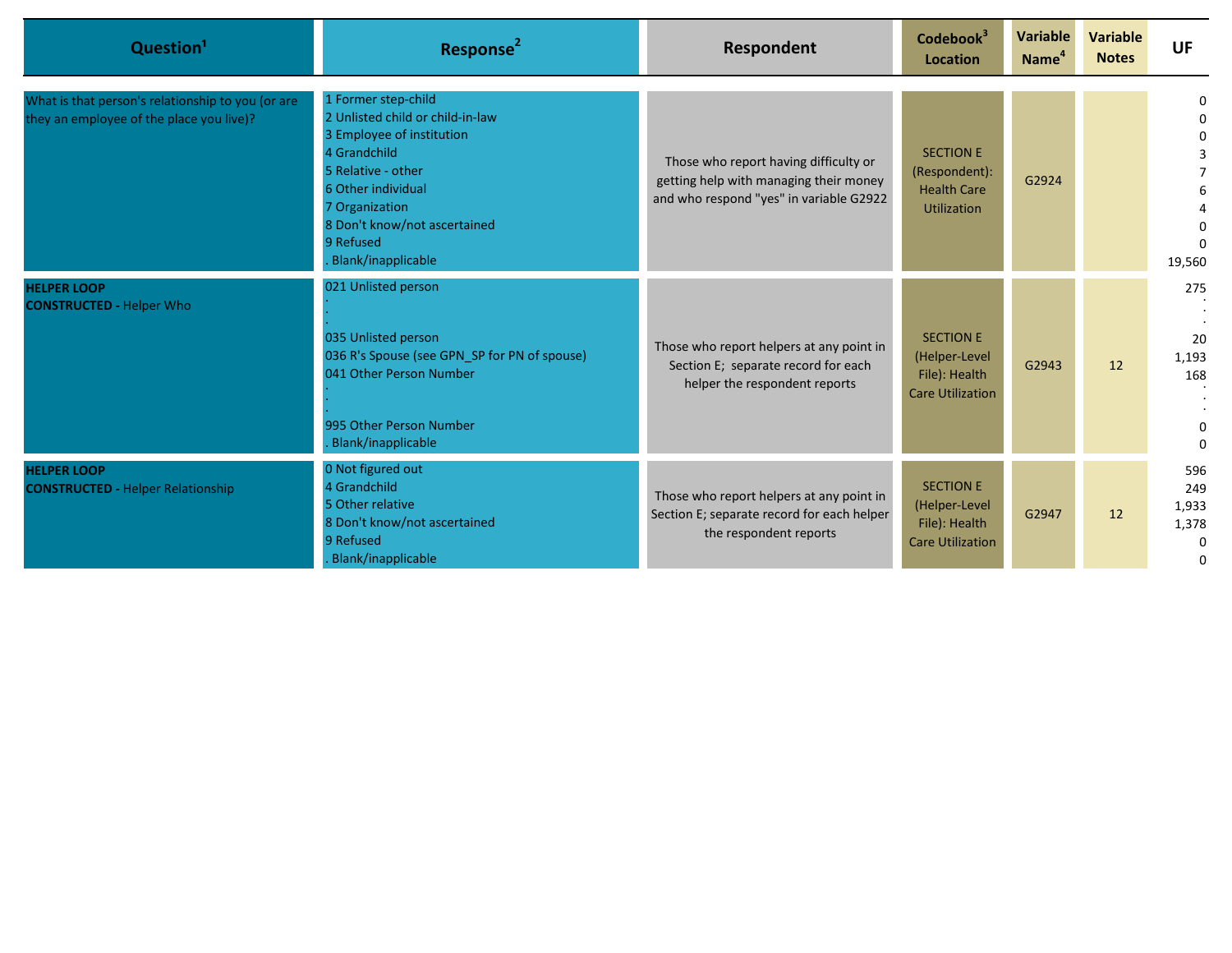| Question <sup>1</sup>                                                             | Response <sup>2</sup>                                                                                                                                                                                                                                                                                                                                                                                                                                                                                                                                                                                                                                                                                                                                                                                                | Respondent                                                                                                       | Codebook <sup>3</sup><br><b>Location</b>                                      | Variable<br>Name <sup>4</sup> | <b>Variable</b><br><b>Notes</b> | <b>UF</b>                                                                                                                                                               |
|-----------------------------------------------------------------------------------|----------------------------------------------------------------------------------------------------------------------------------------------------------------------------------------------------------------------------------------------------------------------------------------------------------------------------------------------------------------------------------------------------------------------------------------------------------------------------------------------------------------------------------------------------------------------------------------------------------------------------------------------------------------------------------------------------------------------------------------------------------------------------------------------------------------------|------------------------------------------------------------------------------------------------------------------|-------------------------------------------------------------------------------|-------------------------------|---------------------------------|-------------------------------------------------------------------------------------------------------------------------------------------------------------------------|
| <b>HELPER LOOP</b><br><b>CONSTRUCTED - Helper Relationship Combined</b><br>Source | 10 R's spouse<br>11 Child - from HH Member grid<br>12 Child-in-law - from HH Member grid<br>13 Unlisted child or child-in-law<br>14 Step/partner child - from HH Member grid<br>15 Former step-child - unlisted<br>21 Grandchild - from HH Member grid<br>22 Grandchild - unlisted<br>31 Sibling - from HH Member grid or Sibling grid<br>32 Sibling of spouse - from HH Member grid or<br>Sibling grid<br>41 Parent or parent-in-law - from HH Member grid<br>51 Other relative - from HH Member grid<br>52 Relative - other (unlisted)<br>61 Other - from HH Member grid<br>62 Other individual - unlisted<br>71 Professional - from Household Member grid<br>72 Employee of institution - unlisted<br>73 Organization - unlisted<br>97 Other<br>98 Don't know/not ascertained<br>99 Refused<br>Blank/inapplicable | Those who report helpers at any point in<br>Section E; separate record for each helper<br>the respondent reports | <b>SECTION E</b><br>(Helper-Level<br>File): Health<br><b>Care Utilization</b> | G2947A                        | 12                              | 1,193<br>1,622<br>15<br>26<br>$\overline{2}$<br>121<br>127<br>19<br>$\overline{2}$<br>13<br>43<br>243<br>38<br>411<br>9<br>3<br>263<br>$\Omega$<br>$\Omega$<br>$\Omega$ |
| <b>HELPER LOOP</b><br><b>CONSTRUCTED - Married or not</b>                         | 0 Not married<br>1 Married<br>Blank/inapplicable                                                                                                                                                                                                                                                                                                                                                                                                                                                                                                                                                                                                                                                                                                                                                                     | Those who report helpers at any point in<br>Section E; separate record for each helper<br>the respondent reports | <b>SECTION E</b><br>(Helper-Level<br>File): Health<br><b>Care Utilization</b> | G2949                         | 12                              | 3,175<br>981<br>$\Omega$                                                                                                                                                |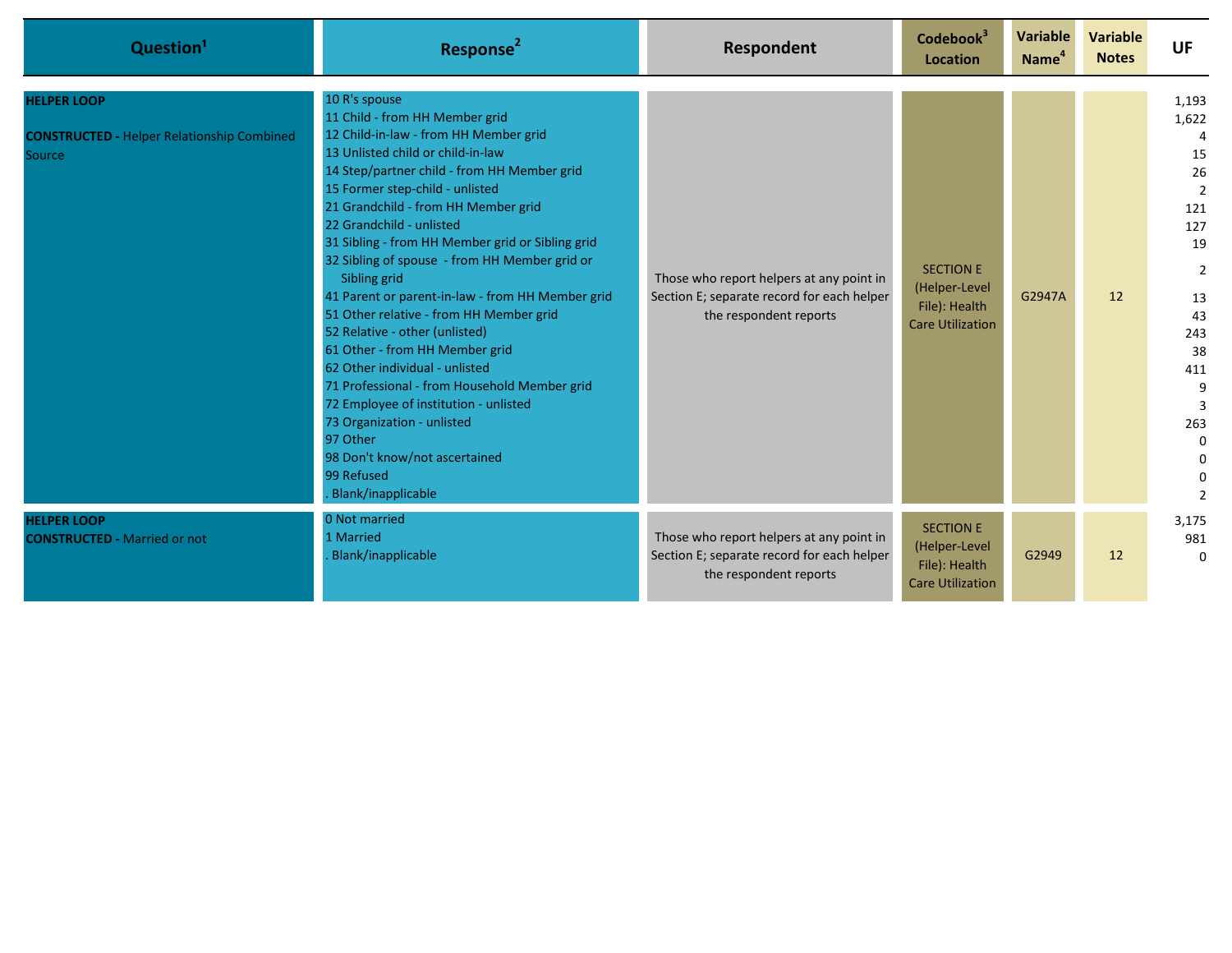| Question <sup>1</sup>                                                                                                                                                                                                                                                                                                                                                                                                                                                                                                                                                                                                                                                                                                                                                                                                                                                                                                                                                                                                                                                                                                                                                                                                                                                                                                                                                                                                                                                                  | Response <sup>2</sup>                                                                                                                  | Respondent                                                                                                                                                                                                                           | Codebook <sup>3</sup><br>Location                                             | <b>Variable</b><br>Name <sup>4</sup> | <b>Variable</b><br><b>Notes</b> | <b>UF</b>                               |
|----------------------------------------------------------------------------------------------------------------------------------------------------------------------------------------------------------------------------------------------------------------------------------------------------------------------------------------------------------------------------------------------------------------------------------------------------------------------------------------------------------------------------------------------------------------------------------------------------------------------------------------------------------------------------------------------------------------------------------------------------------------------------------------------------------------------------------------------------------------------------------------------------------------------------------------------------------------------------------------------------------------------------------------------------------------------------------------------------------------------------------------------------------------------------------------------------------------------------------------------------------------------------------------------------------------------------------------------------------------------------------------------------------------------------------------------------------------------------------------|----------------------------------------------------------------------------------------------------------------------------------------|--------------------------------------------------------------------------------------------------------------------------------------------------------------------------------------------------------------------------------------|-------------------------------------------------------------------------------|--------------------------------------|---------------------------------|-----------------------------------------|
| <b>HELPER LOOP</b><br>HELPER INTRO: Let's think for a moment about<br>the help you receive that we just talked about.<br><b>(BEGINNING OF E158Y5 LOOP: QUESTIONS</b><br>E158Y5 THROUGH E169-2 ARE REPEATED FOR UP<br>TO 36 HELPERS ON THE LIST. THE ORDER OF<br>HELPERS ON THE LIST AT E158 BEGINS WITH A<br>HELPER WHO IS A CHILD (IF ANY), FOLLOWED BY<br>THE CHILD'S SPOUSE/PARTNER (IF ANY) AT E158-<br>2, THEN TO THE NEXT CHILD/PAIR, AND SO ON<br>THROUGH ALL CHILD HELPERS, THEN NON-CHILD<br><b>HOUSEHOLD MEMBERS AND</b><br>SPOUSES/PARTNERS, THEN PERSONS WHO WERE<br>ADDED AT E83 THROUGH E108, ABOVE, AND<br><b>LASTLY R's SPOUSE/PARTNER)</b><br>IF HELPER CHILD/HOUSEHOLD MEMBER HAS<br>SPOUSE/PARTNER AND WAS LISTED PREVIOUS TO<br><b>SECTION E:</b><br>[First/Next] the help from CHILD/HOUSEHOLD<br>MEMBER & CHILD's/HOUSEHOLD MEMBER's<br>SPOUSE/PARTNER NAME, starting with<br>CHILD/HOUSEHOLD MEMBER NAME . If no help<br>was given just say so. During the last month, on<br>about how many days did CHILD/HOUSEHOLD<br>MEMBER NAME help you?<br>IF NEW HELPER FROM THIS SECTION:<br>[First/Next] the help from<br>HELPER/ORGANIZATION NAME. During the last<br>month, on about how many days did<br>HELPER/ORGANIZATION NAME help you?<br>IF HELPER IS R's SPOUSE/PARTNER:<br>[First/Next] the help from your<br>[husband/wife/partner], R's SPOUSE/PARTNER<br>NAME. During the last month, on about how<br>many days did R's SPOUSE/PARTNER NAME help<br>vou? | $\overline{2}$<br>31<br>96 Not a helper or did not help in the past month<br>98 Don't know/refused<br>99 Refused<br>Blank/inapplicable | Those who report helpers at any point in<br>Section E; separate record for each helper<br>the respondent reports (Note:<br>Respondents provide an answer for either<br>G2950 [per month], G2951 [per week], or<br>G2952 [every day]) | <b>SECTION E</b><br>(Helper-Level<br>File): Health<br><b>Care Utilization</b> | G2950                                | $12 \overline{ }$               | 289<br>227<br>356<br>236<br>85<br>1,248 |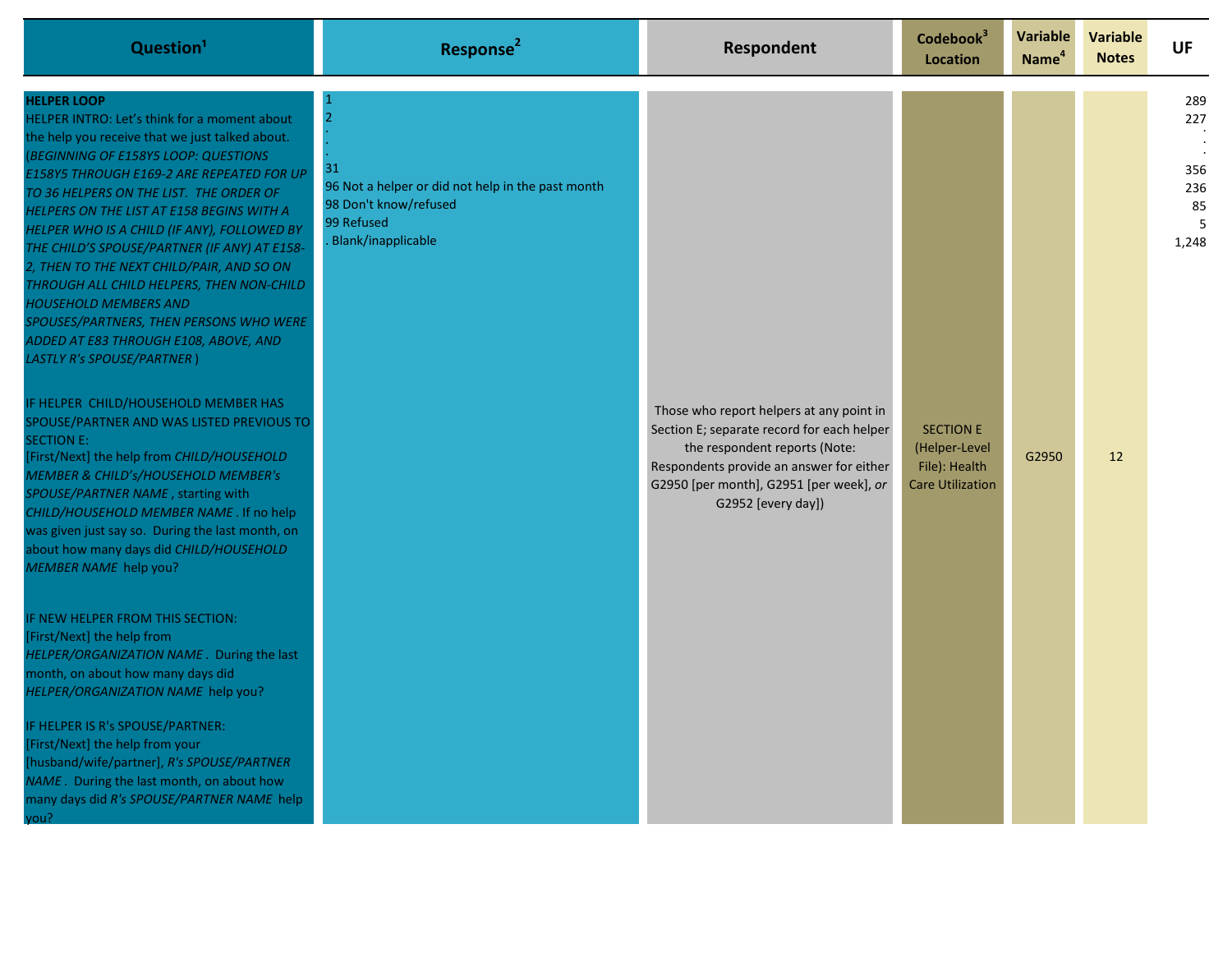| Question <sup>1</sup>                                                                                                                                                                                                                                                                                                                                                                                                                                                                                                                                                                                                          | Response <sup>2</sup>                                                          | Respondent                                                                                                                                                                                                                           | Codebook <sup>3</sup><br><b>Location</b>                                      | Variable<br>Name <sup>4</sup> | Variable<br><b>Notes</b> | <b>UF</b>                                                                      |
|--------------------------------------------------------------------------------------------------------------------------------------------------------------------------------------------------------------------------------------------------------------------------------------------------------------------------------------------------------------------------------------------------------------------------------------------------------------------------------------------------------------------------------------------------------------------------------------------------------------------------------|--------------------------------------------------------------------------------|--------------------------------------------------------------------------------------------------------------------------------------------------------------------------------------------------------------------------------------|-------------------------------------------------------------------------------|-------------------------------|--------------------------|--------------------------------------------------------------------------------|
| <b>OTHERWISE:</b><br>[First/Next] the help from CHILD/HOUSEHOLD<br>MEMBER NAME. During the last month, on<br>about how many days did CHILD/HOUSEHOLD<br>MEMBER NAME help you?<br>[ENTER "96" IN "DAYS IN LAST MONTH" IF THE<br>PERSON IS NOT A HELPER OR THE PERSON DID<br>NOT HELP IN LAST MONTH]<br>(User note: The respondent could answer this<br>question in different ways. The different types of<br>responses are reported in this and the next<br>variable(s). There should be valid data in only one<br>of these variables, depending on how the<br>respondent chose to answer the question.)<br>DAYS IN LAST MONTH: |                                                                                | Those who report helpers at any point in<br>Section E; separate record for each helper<br>the respondent reports (Note:<br>Respondents provide an answer for either<br>G2950 [per month], G2951 [per week], or<br>G2952 [every day]) | <b>SECTION E</b><br>(Helper-Level<br>File): Health<br><b>Care Utilization</b> | G2950                         | 12                       |                                                                                |
| <b>HELPER LOOP</b><br><b>DAYS PER WEEK:</b>                                                                                                                                                                                                                                                                                                                                                                                                                                                                                                                                                                                    | 8 Don't know/not ascertained<br>9 Refused<br>Blank/inapplicable                |                                                                                                                                                                                                                                      |                                                                               | G2951                         | 12                       | 144<br>111<br>66<br>33<br>63<br>15<br>125<br>$\mathbf{1}$<br>$\Omega$<br>3,598 |
| <b>HELPER LOOP</b><br><b>HELPER EVERY DAY</b>                                                                                                                                                                                                                                                                                                                                                                                                                                                                                                                                                                                  | 1 Every day<br>8 Don't know/not ascertained<br>9 Refused<br>Blank/inapplicable |                                                                                                                                                                                                                                      |                                                                               | G2952                         | 12                       | 686<br>3<br>$\mathbf 0$<br>3,467                                               |
| <b>HELPER LOOP</b><br>On the days [CHILD / HOUSEHOLD MEMBER /<br>HELPER / ORGANIZATION NAME ] helps you,<br>about how many hours per day is that? (LESS<br>THAN AN HOUR = $1$ )                                                                                                                                                                                                                                                                                                                                                                                                                                                | 24<br>98 Don't know/not ascertained<br>99 Refused<br>Blank/inapplicable        | Those who report a helper who has<br>provided help in the past month; separate<br>record for each helper the respondent<br>reports                                                                                                   | <b>SECTION E</b><br>(Helper-Level<br>File): Health<br><b>Care Utilization</b> | G2954                         | 12                       | 1,405<br>197<br>227<br>6<br>236                                                |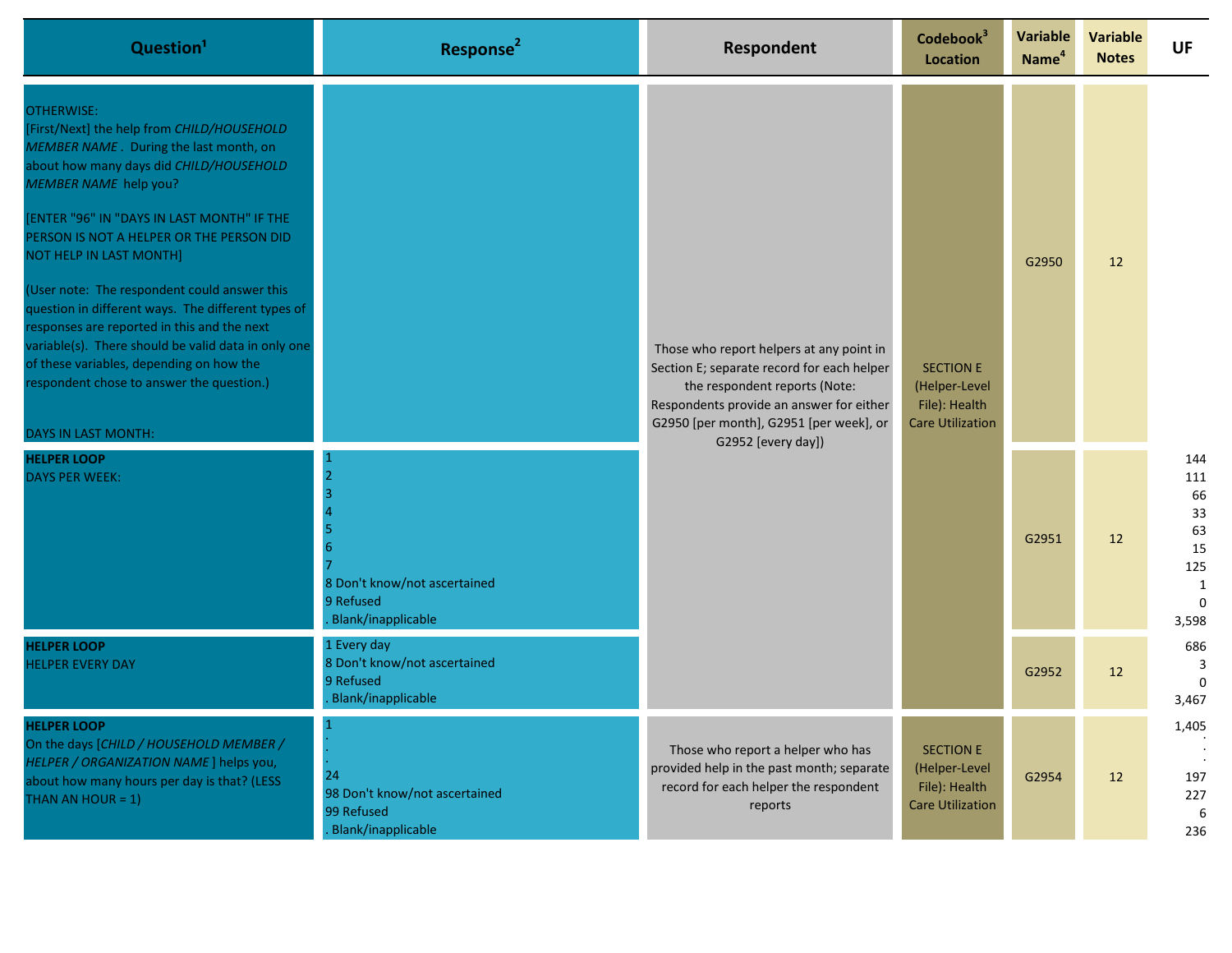| Question <sup>1</sup>                                                                                                                                                                                                                                                                         | Response <sup>2</sup>                                                                                                                                                                                  | Respondent                                                                                                                                                                                                                                     | Codebook <sup>3</sup><br><b>Location</b>                                      | <b>Variable</b><br>Name <sup>4</sup> | <b>Variable</b><br><b>Notes</b> | <b>UF</b>                                                                                |
|-----------------------------------------------------------------------------------------------------------------------------------------------------------------------------------------------------------------------------------------------------------------------------------------------|--------------------------------------------------------------------------------------------------------------------------------------------------------------------------------------------------------|------------------------------------------------------------------------------------------------------------------------------------------------------------------------------------------------------------------------------------------------|-------------------------------------------------------------------------------|--------------------------------------|---------------------------------|------------------------------------------------------------------------------------------|
| <b>HELPER LOOP</b><br><b>AFFIRM SEX OF HELPER:</b><br>(Is [CHILD / HOUSEHOLD MEMBER / HELPER /<br>ORGANIZATION NAME] ?)<br>(ASKED ONLY IF NECESSARY)                                                                                                                                          | 1 Male<br>2 Female<br>3 Agency/Professional (/Employees of<br>institution)<br>8 Don't know/not ascertained<br>9 Refused<br>Blank/inapplicable                                                          | Those who report a helper who has<br>provided help in the past month and<br>whose helper's sex has not been<br>previously ascertained; separate record<br>for each helper the respondent reports                                               | <b>SECTION E</b><br>(Helper-Level<br>File): Health<br><b>Care Utilization</b> | G2955                                | 12                              | 747<br>1,843<br>171<br>7<br>5<br>1,383                                                   |
| <b>HELPER LOOP</b><br>IF GRANDCHILD: Which of your children is the<br>parent of that grandchild?                                                                                                                                                                                              | 037 Deceased child<br>038 All children equally<br>041 Other Person Number<br>042 Other Person Number<br>995 Other Person Number<br>998 Don't know/not ascertained<br>999 Refused<br>Blank/inapplicable | Those who report a grandchild helper<br>who has provided help in the past month;<br>separate record for each helper the<br>respondent reports                                                                                                  | <b>SECTION E</b><br>(Helper-Level<br>File): Health<br><b>Care Utilization</b> | G2956                                | 12                              | 16<br>$\mathbf 0$<br>16<br>$\mathbf{1}$<br>$\mathbf 0$<br>$\mathbf{1}$<br>$\Omega$<br>94 |
| <b>HELPER LOOP</b><br>Is [CHILD / HOUSEHOLD MEMBER / HELPER /<br>ORGANIZATION NAME ] paid to help you?                                                                                                                                                                                        | 1 Yes<br>5 No<br>8 Don't know/not ascertained<br>9 Refused<br>Blank/inapplicable                                                                                                                       | Those who report a helper who has<br>provided help in the past month; separate<br>record for each helper the respondent<br>reports                                                                                                             | <b>SECTION E</b><br>(Helper-Level<br>File): Health<br><b>Care Utilization</b> | G2957                                | 12                              | 499<br>2,267<br>5<br>$\overline{2}$<br>1,383                                             |
| <b>HELPER LOOP</b><br>(Not counting expenses paid by [Medicaid / STATE<br>NAME FOR MEDICAID] or insurance,) about how<br>much did you (and your [husband/wife/partner])<br>end up paying [CHILD / HOUSEHOLD MEMBER /<br>HELPER / ORGANIZATION NAME ] for the last<br>month?<br><b>AMOUNT:</b> | 99996<br>99998 Don't know/not ascertained<br>99999 Refused<br>Blank/inapplicable                                                                                                                       | Those who report a helper who has<br>provided help in the past month and who<br>respond "yes" (1) in variable G2957;<br>separate record for each helper the<br>respondent reports                                                              | <b>SECTION E</b><br>(Helper-Level<br>File): Health<br><b>Care Utilization</b> | G2959                                | 12                              | 193<br>$\mathbf{1}$<br>$\Omega$<br>74<br>16<br>3,657                                     |
| <b>HELPER LOOP</b><br>PER:                                                                                                                                                                                                                                                                    | 1 Month<br>2 Week<br>3 Day<br>5 Year<br>8 Don't know/not ascertained<br>9 Refused<br>Blank/inapplicable                                                                                                | Those who report a helper who has<br>provided help in the past month and who<br>respond "yes" (1) in variable G2957 and<br>provide an amount greater than zero in<br>variable G2959; separate record for each<br>helper the respondent reports | <b>SECTION E</b><br>(Helper-Level<br>File): Health<br><b>Care Utilization</b> | G2960                                | 12                              | 158<br>30<br>23<br>$\overline{3}$<br>$\mathbf{1}$<br>$\Omega$<br>3.941                   |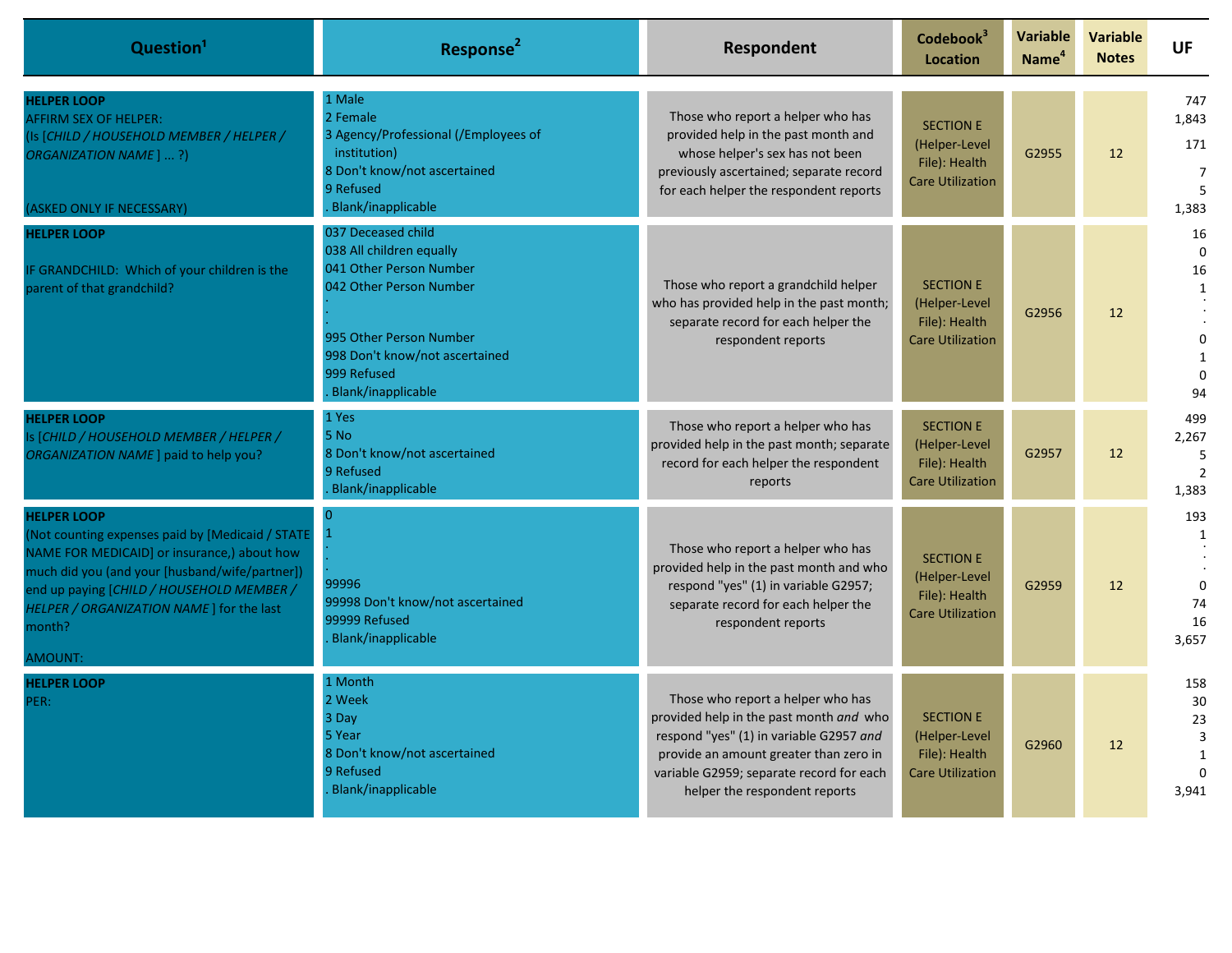| Question <sup>1</sup>                                                                                                                 | Response <sup>2</sup>                                                                                                                                                                                  | Respondent                                                                                                                                                                                                                                                                                                                                                         | Codebook <sup>3</sup><br><b>Location</b>                                      | Variable<br>Name <sup>4</sup> | <b>Variable</b><br><b>Notes</b> | <b>UF</b>                                        |
|---------------------------------------------------------------------------------------------------------------------------------------|--------------------------------------------------------------------------------------------------------------------------------------------------------------------------------------------------------|--------------------------------------------------------------------------------------------------------------------------------------------------------------------------------------------------------------------------------------------------------------------------------------------------------------------------------------------------------------------|-------------------------------------------------------------------------------|-------------------------------|---------------------------------|--------------------------------------------------|
| <b>HELPER LOOP</b><br>Did it amount to less than \$100 per month, more<br>than \$100 per month, or what?                              | 1 Less than \$100 per month<br>3 About \$100 per month<br>5 More than \$100 per month<br>8 Don't know/not ascertained<br>9 Refused<br>Blank/inapplicable                                               | Those who report a helper who has<br>provided help in the past month and who<br>respond "yes" (1) in variable G2957 and<br>answer "don't know" (99998) or "refused"<br>(99999) in variable G2959; separate<br>record for each helper the respondent<br>reports                                                                                                     | <b>SECTION E</b><br>(Helper-Level<br>File): Health<br><b>Care Utilization</b> | G2962                         | 12                              | 12<br>1<br>26<br>40<br>12<br>4,065               |
| <b>HELPER LOOP</b><br>Does any other person help you (and your<br>[husband/wife/partner]) pay this cost?                              | 1 Yes<br>5 No<br>8 Don't know/not ascertained<br>9 Refused<br>Blank/inapplicable                                                                                                                       | Those who report a helper who has<br>provided help in the past month and who<br>respond "yes" (1) in variable G2957 and<br>provide an amount greater than zero in<br>variable G2959; separate record for each<br>helper the respondent reports                                                                                                                     | <b>SECTION E</b><br>(Helper-Level<br>File): Health<br><b>Care Utilization</b> | G2963                         | 12                              | 25<br>279<br>$\overline{2}$<br>$\Omega$<br>3,850 |
| <b>HELPER LOOP</b><br>Is that a (child or other) relative of yours (and<br>your [husband/wife/ partner]), or is that someone<br>else? | 1 Child/child-in-law/grandchild<br>2 Other relative<br>3 Someone else<br>8 Don't know/not ascertained<br>9 Refused<br>Blank/inapplicable                                                               | Those who report a helper who has<br>provided help in the past month and who<br>respond "yes" (1) in variable G2957 and<br>provide an amount greater than zero in<br>variable G2959 and respond "yes" (1) in<br>variable G2963; separate record for each<br>helper the respondent reports                                                                          | <b>SECTION E</b><br>(Helper-Level<br>File): Health<br><b>Care Utilization</b> | G2964                         | 12                              | 17<br>$\overline{2}$<br>$\Omega$<br>4,131        |
| <b>HELPER LOOP</b><br>Which child is that? [IF GRANDCHILD:] Which of<br>your children is the parent of that grandchild?               | 037 Deceased child<br>038 All children equally<br>041 Other Person Number<br>042 Other Person Number<br>995 Other Person Number<br>998 Don't know/not ascertained<br>999 Refused<br>Blank/inapplicable | Those who report a helper who has<br>provided help in the past month and who<br>respond "yes" (1) in variable G2957 and<br>provide an amount greater than zero in<br>variable G2959 and respond "yes" (1) in<br>variable G2963 and respond "child/child-<br>in-law/grandchild" (1) in variable G2964;<br>separate record for each helper the<br>respondent reports | <b>SECTION E</b><br>(Helper-Level<br>File): Health<br><b>Care Utilization</b> | G2965                         | 12                              | 0<br>$\Omega$<br>$\Omega$<br>4,139               |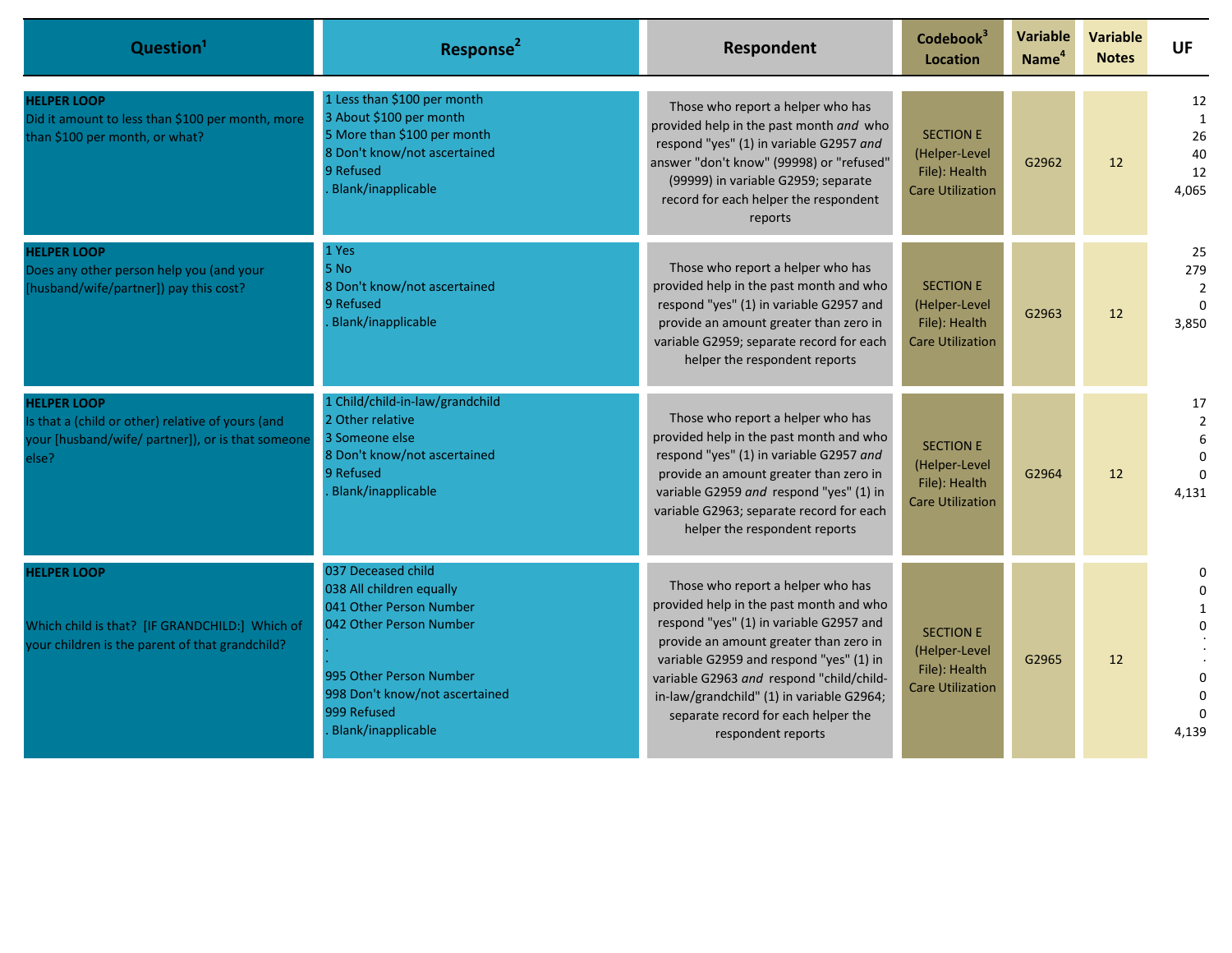| Question <sup>1</sup>                                                                                                                                                                                                                                                                                                                                                                                                                                                                                                                                               | Response <sup>2</sup>                                                                                                                     | Respondent                                                                                                                                                                                                                                                          | Codebook <sup>3</sup><br><b>Location</b>                                      | <b>Variable</b><br>Name <sup>4</sup> | <b>Variable</b><br><b>Notes</b> | <b>UF</b>                                              |
|---------------------------------------------------------------------------------------------------------------------------------------------------------------------------------------------------------------------------------------------------------------------------------------------------------------------------------------------------------------------------------------------------------------------------------------------------------------------------------------------------------------------------------------------------------------------|-------------------------------------------------------------------------------------------------------------------------------------------|---------------------------------------------------------------------------------------------------------------------------------------------------------------------------------------------------------------------------------------------------------------------|-------------------------------------------------------------------------------|--------------------------------------|---------------------------------|--------------------------------------------------------|
| <b>HELPER LOOP</b><br>During the last month, on about how many days<br>did HELPER'S SPOUSE'S NAME help you?<br>[ENTER "96" IN "DAYS IN LAST MONTH" IF THE<br>PERSON IS NOT A HELPER OR THE PERSON DID<br><b>NOT HELP IN LAST MONTH]</b><br>(User note: The respondent could answer this<br>question in different ways. The different types of<br>responses are reported in this and the next<br>variable(s). There should be valid data in only one<br>of these variables, depending on how the<br>respondent chose to answer the question.)<br>DAYS IN LAST MONTH: | $\overline{2}$<br>31<br>96 Not a helper or did not help in the past month<br>98 Don't know/refused<br>99 Refused<br>Blank/inapplicable    | Those who report helpers at any point in<br>Section E and whose helper is married;<br>separate record for each helper the<br>respondent reports (Note: Respondents<br>provide an answer for either G2976 [per<br>month], G2977 [per week], or G2978<br>[every day]) | <b>SECTION E</b><br>(Helper-Level<br>File): Health                            | G2976                                | 12                              | 127<br>60<br>25<br>428<br>28<br>3<br>3,299             |
| <b>HELPER LOOP</b><br><b>DAYS PER WEEK:</b>                                                                                                                                                                                                                                                                                                                                                                                                                                                                                                                         | 8 Don't know/not ascertained<br>9 Refused<br>Blank/inapplicable                                                                           |                                                                                                                                                                                                                                                                     | <b>Care Utilization</b>                                                       | G2977                                | 12                              | 37<br>13<br>5<br>3<br>0<br>8<br>0<br>$\Omega$<br>4,089 |
| <b>HELPER LOOP</b><br><b>HELPER EVERY DAY</b>                                                                                                                                                                                                                                                                                                                                                                                                                                                                                                                       | 1 Every day<br>8 Don't know/not ascertained<br>9 Refused<br>Blank/inapplicable                                                            |                                                                                                                                                                                                                                                                     |                                                                               | G2978                                | 12                              | 56<br>1<br>4,099                                       |
| <b>HELPER LOOP</b><br>On the days [HELPER'S SPOUSE'S NAME] helps<br>you, about how many hours per day is that? (LESS<br>THAN AN HOUR = $1$ )                                                                                                                                                                                                                                                                                                                                                                                                                        | 24<br>98 Don't know/not ascertained<br>99 Refused<br>Blank/inapplicable                                                                   | Those who report a helper's spouse has<br>provided help in the past month; separate<br>record for each helper the respondent<br>reports                                                                                                                             | <b>SECTION E</b><br>(Helper-Level<br>File): Health<br><b>Care Utilization</b> | G2980                                | 12                              | 281<br>8<br>37<br>3<br>3,603                           |
| <b>HELPER LOOP</b><br>AFFIRM SEX OF HELPER:<br>(Is [HELPER'S SPOUSE'S NAME] ?)<br>(ASKED ONLY IF NECESSARY)                                                                                                                                                                                                                                                                                                                                                                                                                                                         | 1 Male<br>2 Female<br>3 Agency/Professional (Employees of institution)<br>8 Don't know/not ascertained<br>9 Refused<br>Blank/inapplicable | Those who report a helper's spouse has<br>provided help in the past month; separate<br>record for each helper the respondent<br>reports                                                                                                                             | <b>SECTION E</b><br>(Helper-Level<br>File): Health<br><b>Care Utilization</b> | G2981                                | 12                              | 322<br>228<br>0<br>2<br>3,603                          |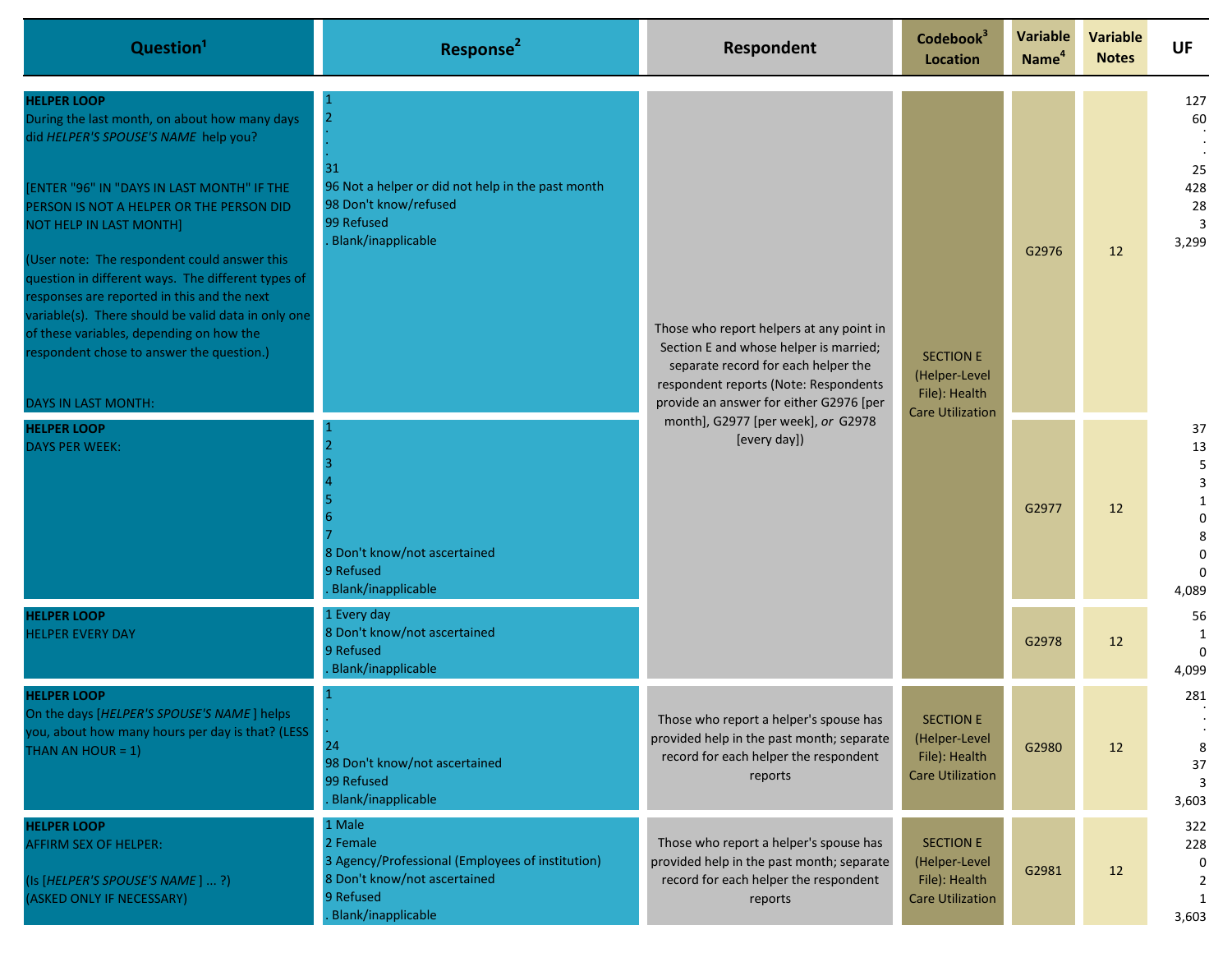| Question <sup>1</sup>                                                                                                                                                                                                                               | Response <sup>2</sup>                                                                                                                                                                                  | <b>Respondent</b>                                                                                                                                                                                                                                                   | Codebook <sup>3</sup><br>Location                                             | Variable<br>Name <sup>4</sup> | <b>Variable</b><br><b>Notes</b> | <b>UF</b>                                                      |
|-----------------------------------------------------------------------------------------------------------------------------------------------------------------------------------------------------------------------------------------------------|--------------------------------------------------------------------------------------------------------------------------------------------------------------------------------------------------------|---------------------------------------------------------------------------------------------------------------------------------------------------------------------------------------------------------------------------------------------------------------------|-------------------------------------------------------------------------------|-------------------------------|---------------------------------|----------------------------------------------------------------|
| <b>HELPER LOOP</b><br>IF GRANDCHILD: Which of your children is the<br>parent of that grandchild?                                                                                                                                                    | 037 Deceased child<br>038 All children equally<br>041 Other Person Number<br>042 Other Person Number<br>995 Other Person Number<br>998 Don't know/not ascertained<br>999 Refused<br>Blank/inapplicable | Those who report a helper's spouse has<br>provided help in the past month and the<br>helper is a grandchild; separate record for<br>each helper the respondent reports                                                                                              | <b>SECTION E</b><br>(Helper-Level<br>File): Health<br><b>Care Utilization</b> | G2982                         | 12                              | $\Omega$<br>$\mathbf{1}$<br>$\Omega$<br>$\Omega$<br>1<br>4,146 |
| <b>HELPER LOOP</b><br>Is [HELPER'S SPOUSE'S NAME] paid to help you?                                                                                                                                                                                 | 1 Yes<br>5 No<br>8 Don't know/not ascertained<br>9 Refused<br>Blank/inapplicable                                                                                                                       | Those who report a helper's spouse has<br>provided help in the past month; separate<br>record for each helper the respondent<br>reports                                                                                                                             | <b>SECTION E</b><br>(Helper-Level<br>File): Health<br><b>Care Utilization</b> | G2983                         | 12                              | $\overline{a}$<br>546<br>1<br>$\overline{2}$<br>3,603          |
| <b>HELPER LOOP</b><br>(Not counting expenses paid by (Medicaid / STATE<br>NAME FOR MEDICAID) or insurance,) about how<br>much did you (and your [husband/wife/partner])<br>end up paying [HELPER'S SPOUSE'S NAME] for the<br>last month?<br>AMOUNT: | $\overline{1}$<br>99996<br>99998 Don't know/not ascertained<br>99999 Refused                                                                                                                           | Those who report a helper's spouse has<br>provided help in the past month and who<br>respond "yes" (1) in variable G2985;<br>separate record for each helper the<br>respondent reports                                                                              | <b>SECTION E</b><br>(Helper-Level<br>File): Health<br><b>Care Utilization</b> | G2985                         | $12 \overline{ }$               | 2<br>$\Omega$<br>$\Omega$<br>$\mathbf{1}$<br>4,152             |
| <b>HELPER LOOP</b><br>PER:                                                                                                                                                                                                                          | 1 Month<br>2 Week<br>3 Day<br>5 Year<br>8 Don't know/not ascertained<br>9 Refused<br>Blank/inapplicable                                                                                                | Those who report a helper's spouse has<br>provided help in the past month and who<br>respond "yes" (1) in variable G2983 and<br>provide an amount greater than zero in<br>variable G2985; separate record for each<br>helper the respondent reports                 | <b>SECTION E</b><br>(Helper-Level<br>File): Health<br><b>Care Utilization</b> | G2986                         | 12                              | -1<br>$\Omega$<br>$\Omega$<br>$\mathbf 0$<br>$\Omega$<br>4,155 |
| <b>HELPER LOOP</b><br>Did it amount to less than \$100 per month, more<br>than \$100 per month, or what?                                                                                                                                            | 1 Less than \$100 per month<br>3 About \$100 per month<br>5 More than \$100 per month<br>8 Don't know/not ascertained<br>9 Refused<br>Blank/inapplicable                                               | Those who report a helper's spouse has<br>provided help in the past month and who<br>respond "yes" (1) in variable G2983 and<br>answer "don't know" (99998) or "refused"<br>(99999) in variable G2985; separate<br>record for each helper the respondent<br>reports | <b>SECTION E</b><br>(Helper-Level<br>File): Health<br><b>Care Utilization</b> | G2988                         | 12                              | $\Omega$<br>$\Omega$<br>1<br>$\Omega$<br>$\Omega$<br>4,155     |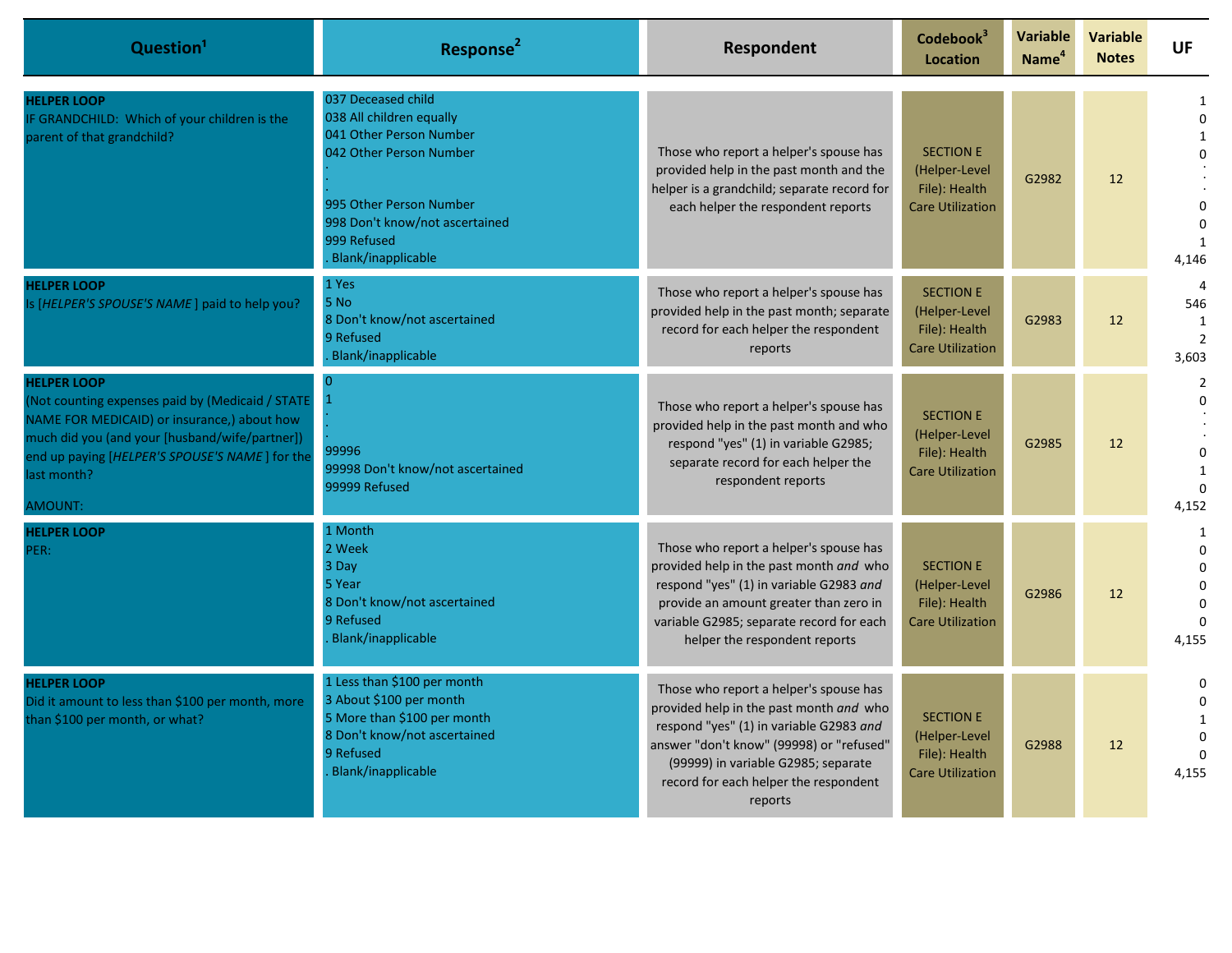| Question <sup>1</sup>                                                                                                                                                                                                                                            | Response <sup>2</sup>                                                                                                                                                                                  | Respondent                                                                                                                                                                                                                                                                                                                                                              | Codebook <sup>3</sup><br><b>Location</b>                                      | Variable<br>Name <sup>4</sup> | <b>Variable</b><br><b>Notes</b> | <b>UF</b>                          |
|------------------------------------------------------------------------------------------------------------------------------------------------------------------------------------------------------------------------------------------------------------------|--------------------------------------------------------------------------------------------------------------------------------------------------------------------------------------------------------|-------------------------------------------------------------------------------------------------------------------------------------------------------------------------------------------------------------------------------------------------------------------------------------------------------------------------------------------------------------------------|-------------------------------------------------------------------------------|-------------------------------|---------------------------------|------------------------------------|
| <b>HELPER LOOP</b><br>Does any other person help you (and your<br>[husband/wife/partner]) pay this cost?                                                                                                                                                         | 1 Yes<br>5 No<br>8 Don't know/not ascertained<br>9 Refused<br>Blank/inapplicable                                                                                                                       | Those who report a helper's spouse has<br>provided help in the past month and who<br>respond "yes" (1) in variable G2983 and<br>provide an amount greater than zero in<br>variable G2985; separate record for each<br>helper the respondent reports                                                                                                                     | <b>SECTION E</b><br>(Helper-Level<br>File): Health<br><b>Care Utilization</b> | G2989                         | 12                              | $\Omega$<br>$\mathcal{P}$<br>4,154 |
| <b>HELPER LOOP</b><br>Is that a (child or other) relative of yours (and<br>your [husband/wife/ partner]), or is that someone<br>else?                                                                                                                            | 1 Child/child-in-law/grandchild<br>2 Other relative<br>3 Someone else<br>8 Don't know/not ascertained<br>9 Refused<br>Blank/inapplicable                                                               | Those who report a helper's spouse has<br>provided help in the past month and who<br>respond "yes" (1) in variable G2983 and<br>provide an amount greater than zero in<br>variable G2985 and respond "yes" (1) in<br>variable G2989; separate record for each<br>helper the respondent reports                                                                          | <b>SECTION E</b><br>(Helper-Level<br>File): Health<br><b>Care Utilization</b> | G2990                         | 12                              | $\Omega$<br>4,156                  |
| <b>HELPER LOOP</b><br>Which child is that? [IF GRANDCHILD:] Which of<br>your children is the parent of that grandchild?                                                                                                                                          | 037 Deceased child<br>038 All children equally<br>041 Other Person Number<br>042 Other Person Number<br>995 Other Person Number<br>998 Don't know/not ascertained<br>999 Refused<br>Blank/inapplicable | Those who report a helper's spouse has<br>provided help in the past month and who<br>respond "yes" (1) in variable G2983 and<br>provide an amount greater than zero in<br>variable G2985 and respond "yes" (1) in<br>variable G2989 and respond "child/child-<br>in-law/grandchild" (1) in variable G2990;<br>separate record for each helper the<br>respondent reports | <b>SECTION E</b><br>(Helper-Level<br>File): Health<br><b>Care Utilization</b> | G2991                         | 12                              | 0<br>U<br>4,156                    |
| [Since R's LAST INTERVIEW MONTH, YEAR / In the<br>last two years], have your (and your<br>[husband's/wife's/partner's]) [child/children] (or<br>grandchildren) spent any time helping you,<br>yourself, with household chores, errands,<br>transportation, etc.? | 1 Yes<br>5 No<br>8 Don't know/not ascertained<br>9 Refused<br>Blank/inapplicable                                                                                                                       | Respondents who have at least one child<br>or stepchild                                                                                                                                                                                                                                                                                                                 | <b>SECTION E</b><br>(Respondent):<br><b>Health Care</b><br><b>Utilization</b> | G2993                         |                                 | 5.715<br>12,451<br>1.401           |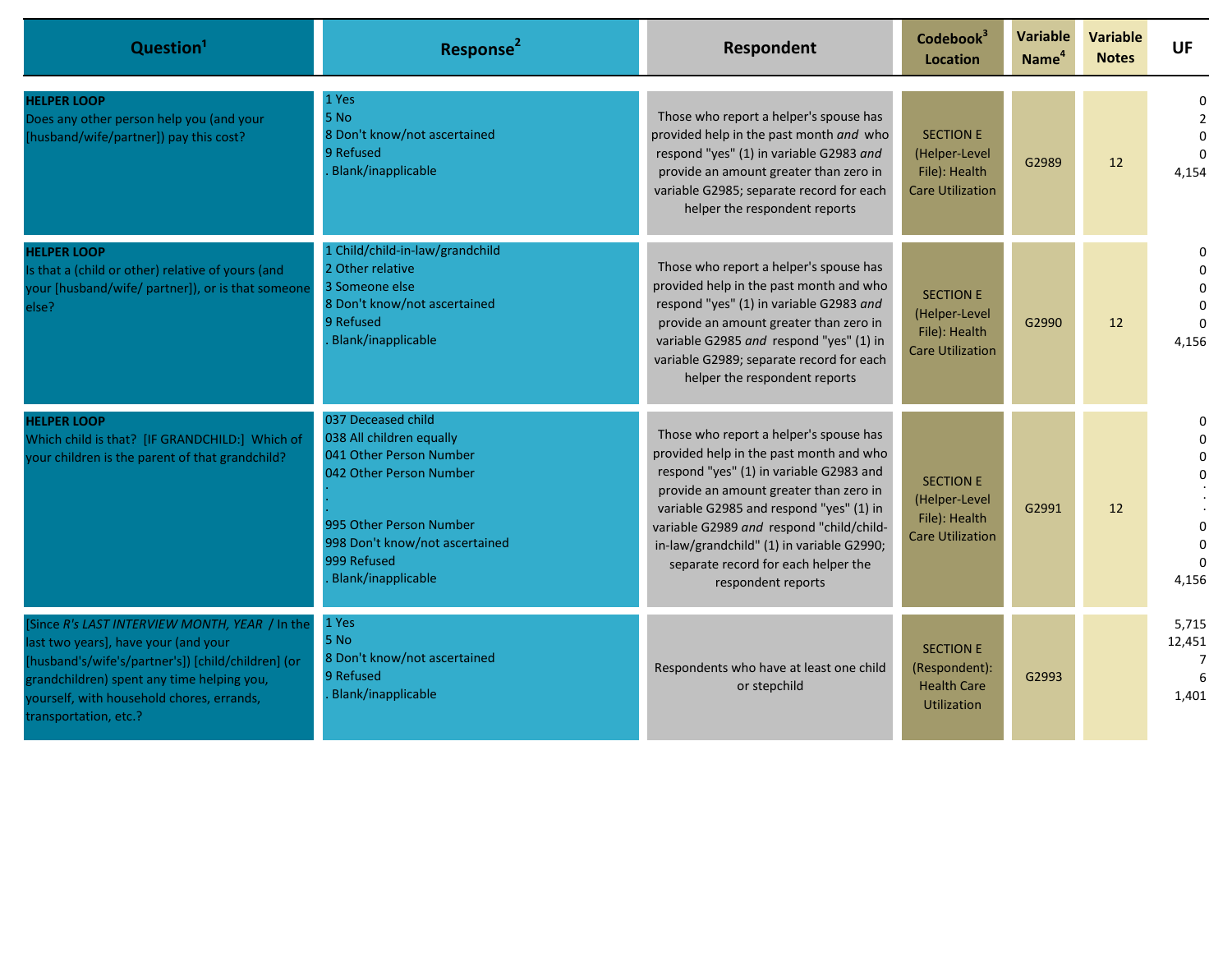| Question <sup>1</sup>                                                                                                                                                                                                                                        | Response <sup>2</sup>                                                                                                                                                                                          | Respondent                                                                                                                                                                                                                         | Codebook <sup>3</sup><br><b>Location</b>                                      | <b>Variable</b><br>Name <sup>4</sup> | <b>Variable</b><br><b>Notes</b> | <b>UF</b>                                                                        |
|--------------------------------------------------------------------------------------------------------------------------------------------------------------------------------------------------------------------------------------------------------------|----------------------------------------------------------------------------------------------------------------------------------------------------------------------------------------------------------------|------------------------------------------------------------------------------------------------------------------------------------------------------------------------------------------------------------------------------------|-------------------------------------------------------------------------------|--------------------------------------|---------------------------------|----------------------------------------------------------------------------------|
| Which child(ren) helped? [CHOOSE ALL THAT<br>APPLY] [IF GRANDCHILD:] Which of your children<br>is the parent of that grandchild? (User note: Up<br>to ten responses were allowed for this question,<br>the actual maximum number of responses was<br>seven.) | 037 Deceased child<br>038 All my children<br>041 Other Person Number<br>042 Other Person Number<br>995 Other Person Number<br>997 Other<br>998 Don't know/not ascertained<br>999 Refused<br>Blank/inapplicable | Respondents who have at least one child<br>or stepchild and respond "yes" (1) in<br>variable G2993                                                                                                                                 | <b>SECTION E</b><br>(Respondent):<br><b>Health Care</b><br><b>Utilization</b> | G2994M1<br>G2994M7                   |                                 | 13<br>1,092<br>215<br>14<br>$\Omega$<br>$\Omega$<br>12<br>13,865                 |
| Suppose in the future, you needed help with basic<br>personal care activities like eating or dressing. Do<br>you have relatives or friends (besides your<br>[husband/wife/partner]) who would be willing<br>and able to help you over a long period of time? | 1 Yes<br>5 No<br>8 Don't know/not ascertained<br>9 Refused<br>Blank/inapplicable                                                                                                                               | Respondents who do not currently report<br>receiving help from someone other than a<br>spouse/partner                                                                                                                              | <b>SECTION E</b><br>(Respondent):<br><b>Health Care</b><br><b>Utilization</b> | G3002                                |                                 | 10,311<br>6,872<br>595<br>15<br>1,787                                            |
| What is the relationship to you of that person or<br>persons? [CHOOSE ALL THAT APPLY]                                                                                                                                                                        | 1 Child/child-in-law<br>2 Grandchild<br>3 Other relative<br>4 Someone else<br>8 Don't know/not ascertained<br>9 Refused<br>Blank/inapplicable                                                                  | Respondents who do not currently report<br>receiving help from someone other than a<br>spouse/partner and who respond "yes" in<br>variable G3002                                                                                   | <b>SECTION E</b><br>(Respondent):<br><b>Health Care</b><br><b>Utilization</b> | G3003M1<br>G3003M4                   |                                 | 7,456<br>113<br>1,695<br>1,037<br>8<br>$\overline{2}$<br>9,269                   |
| Which [child is / children are] that? [CHOOSE ALL<br><b>THAT APPLY]</b>                                                                                                                                                                                      | 037 Deceased child<br>038 All my children<br>041 Other Person Number<br>042 Other Person Number<br>995 Other Person Number<br>997 Other<br>998 Don't know/not ascertained<br>999 Refused<br>Blank/inapplicable | Respondents who do not currently report<br>receiving help from someone other than a<br>spouse/partner and who respond "yes" in<br>variable G3002 and who indicate a<br>child/child-in-law helper in variables<br>G3003M1 - G3003M4 | <b>SECTION E</b><br>(Respondent):<br><b>Health Care</b><br><b>Utilization</b> | G3004M1<br>G3004M1<br>$\Omega$       |                                 | 8<br>3,060<br>80<br>6<br>$\mathbf 0$<br>$\Omega$<br>17<br>$\mathbf{1}$<br>11,952 |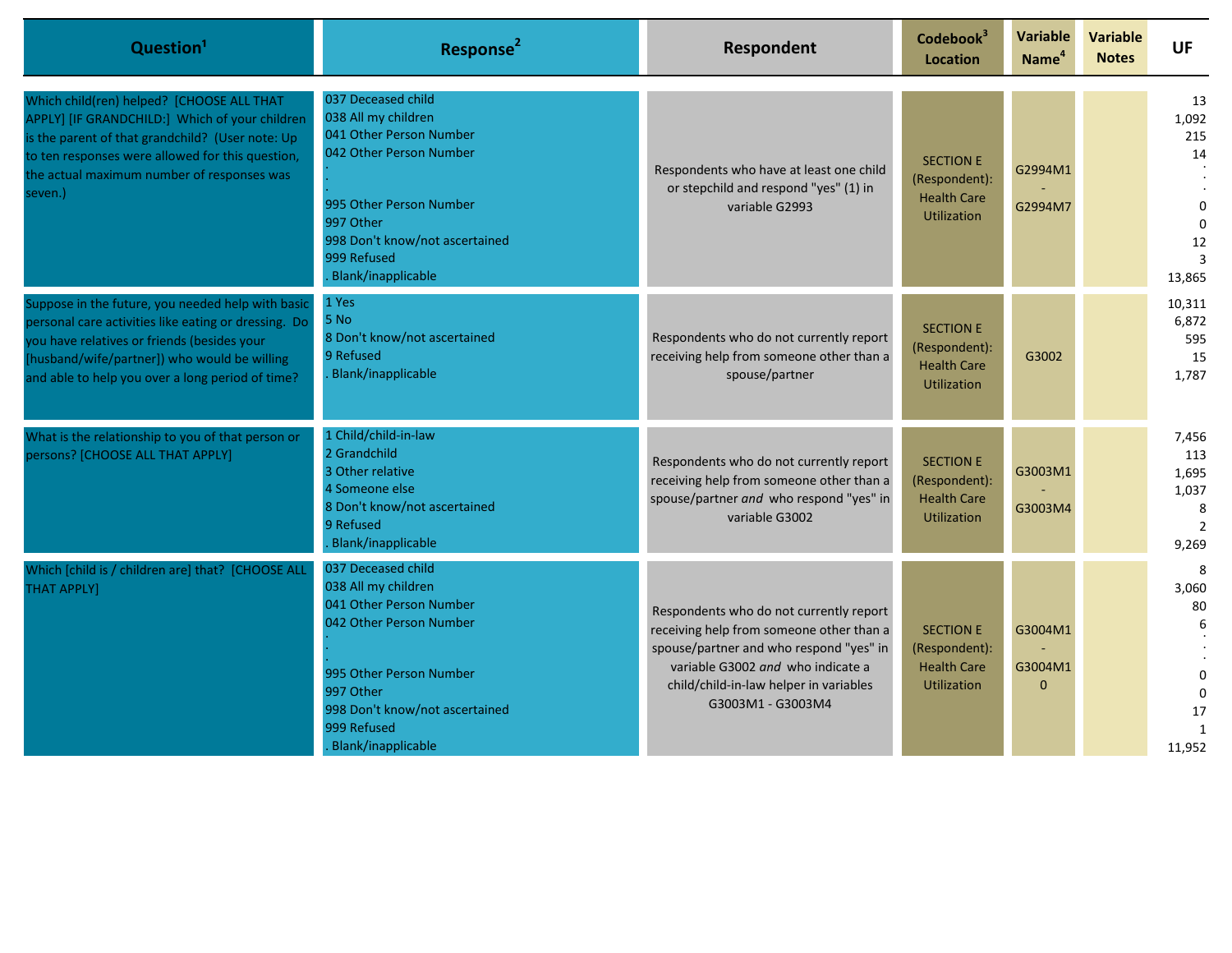| Question <sup>1</sup>                                                                                                                                                                                                                                                                                                                                                | Response <sup>2</sup>                                                                                                                                                                                          | Respondent                                                                                                                                                                                                                      | Codebook <sup>3</sup><br><b>Location</b>                                      | Variable<br>Name <sup>4</sup> | <b>Variable</b><br><b>Notes</b> | <b>UF</b>                                                       |
|----------------------------------------------------------------------------------------------------------------------------------------------------------------------------------------------------------------------------------------------------------------------------------------------------------------------------------------------------------------------|----------------------------------------------------------------------------------------------------------------------------------------------------------------------------------------------------------------|---------------------------------------------------------------------------------------------------------------------------------------------------------------------------------------------------------------------------------|-------------------------------------------------------------------------------|-------------------------------|---------------------------------|-----------------------------------------------------------------|
| IF ONE GRANDCHILD: (Which of your children is<br>the parent of that grandchild?) IF MORE THAN<br>ONE GRANDCHILD: (Which of your children are<br>the parents of those grandchildren?) [CHOOSE<br>ALL THAT APPLY] (User note: Up to ten responses<br>were allowed for this question, the actual<br>maximum number of responses was five.)                              | 037 Deceased child<br>038 All my children<br>041 Other Person Number<br>042 Other Person Number<br>995 Other Person Number<br>997 Other<br>998 Don't know/not ascertained<br>999 Refused<br>Blank/inapplicable | Respondents who do not currently report<br>receiving help from someone other than a<br>spouse/partner and who respond "yes" in<br>variable G3002 and who indicate a<br>grandchild(ren) helper in variables<br>G3003M1 - G3003M4 | <b>SECTION E</b><br>(Respondent):<br><b>Health Care</b><br><b>Utilization</b> | G3005M1<br>G3005M5            |                                 | 16<br>70<br>Δ<br>19,226                                         |
| (Using a number from 0 - 100) What are the<br>chances that you (and your<br>[husband/wife/partner]) will give financial help<br>totaling \$5,000 or more to grown children,<br>relatives or friends over the next ten years?<br><b>[INCLUDE COLLEGE TUITION PAYMENT BUT NOT</b><br>SHARED HOUSING OR FOOD.] [00 - ABSOLUTELY<br>NO CHANCE; 100 - ABSOLUTELY CERTAIN] | 100<br>998 Don't know/not ascertained<br>999 Refused<br>Blank/inapplicable                                                                                                                                     | Those who do not respond "don't know"<br>or "refused" to three initial probability<br>questions (G4990=0) and who are not a<br>proxy interview                                                                                  | <b>SECTION H</b><br>(Respondent):<br>Expectations                             | G5021                         |                                 | 6,065<br>35<br>2,399<br>404<br>59<br>2,525                      |
| What are the chances that you (and your<br>[husband/wife/partner]) will receive financial help<br>totaling \$5,000 or more from your children,<br>relatives or friends over the next ten years? [00 -<br>ABSOLUTELY NO CHANCE; 100 - ABSOLUTELY<br><b>CERTAIN]</b>                                                                                                   | 100<br>998 Don't know/not ascertained<br>999 Refused<br>Blank/inapplicable                                                                                                                                     | Those who do not respond "don't know"<br>or "refused" to three initial probability<br>questions (G4990=0) and who are not a<br>proxy interview                                                                                  | <b>SECTION H</b><br>(Respondent):<br>Expectations                             | G5022                         |                                 | 11,446<br>114<br>322<br>271<br>52<br>2,525                      |
| Do you, or does someone else, receive the<br>benefits of the assets you have put into a trust?<br>[IF NOT CLEAR, ASK]: What is their relationship to<br>you? [CHOOSE ALL THAT APPLY] (User note: Up<br>to five responses were allowed for this question,<br>the actual maximum number of responses was<br>four.)                                                     | 1 Respondent<br>2 Spouse/partner<br>3 Child/child-in-law/grandchild<br>4 Other relative<br>5 Someone else<br>8 Don't know/not ascertained<br>9 Refused<br>Blank/inapplicable                                   | Financial respondents who report having<br>assets (variables G5799, G5817) and who<br>report putting assets into a trust (variable<br>G5829                                                                                     | <b>SECTION J</b><br>(Household):<br>Assets and<br>Income                      | G5830M1<br>G5830M4            | 10                              | 619<br>122<br>237<br>15<br>30<br>24<br>$\overline{7}$<br>12,160 |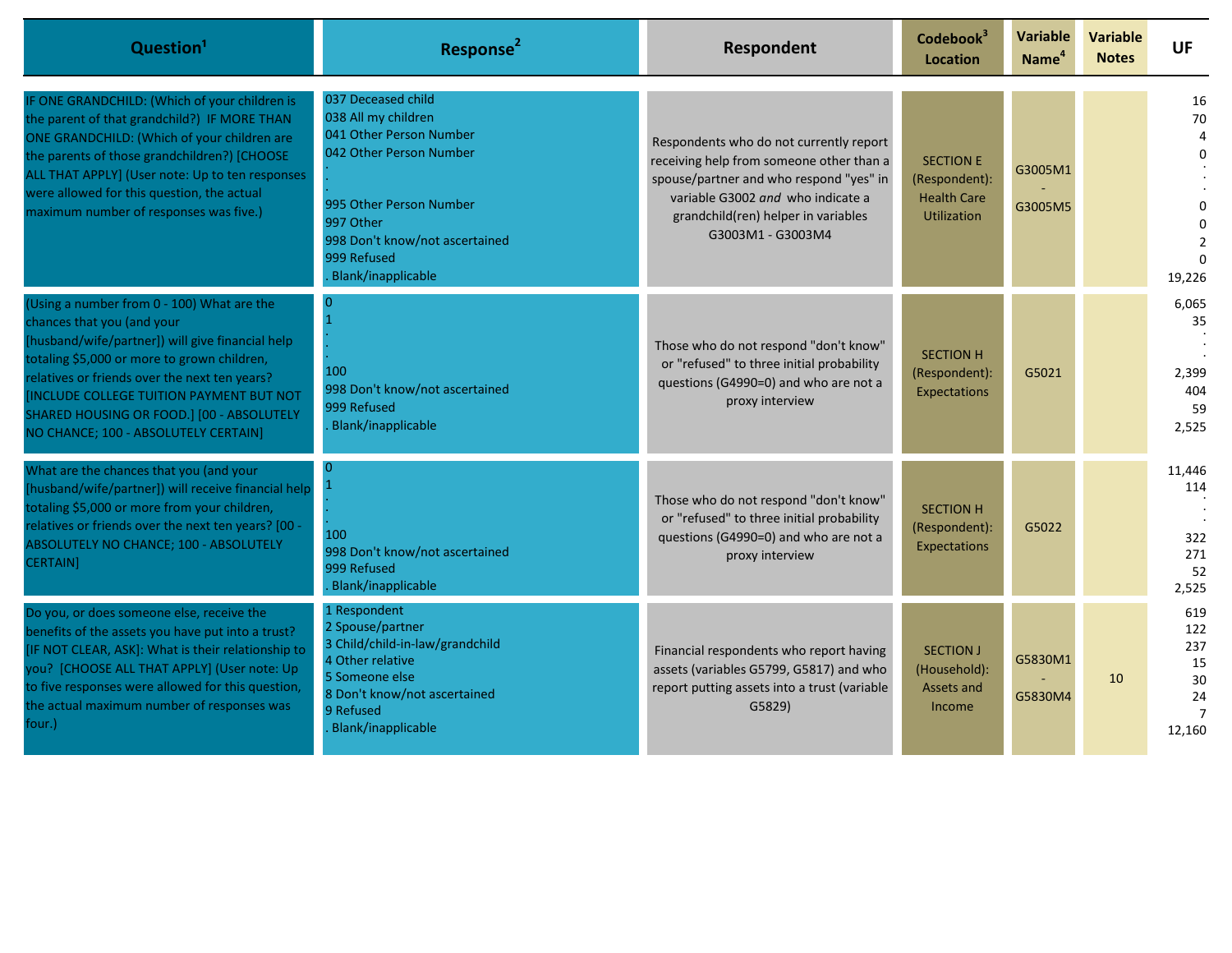| Question <sup>1</sup>                                                                                                                                                                                                                                    | Response <sup>2</sup>                                                                                                                                                                                                                                             | Respondent                                                                                                                                                                                                                                                                                                                     | Codebook <sup>3</sup><br>Location                                | <b>Variable</b><br>Name <sup>4</sup> | <b>Variable</b><br><b>Notes</b> | <b>UF</b>                                                                      |
|----------------------------------------------------------------------------------------------------------------------------------------------------------------------------------------------------------------------------------------------------------|-------------------------------------------------------------------------------------------------------------------------------------------------------------------------------------------------------------------------------------------------------------------|--------------------------------------------------------------------------------------------------------------------------------------------------------------------------------------------------------------------------------------------------------------------------------------------------------------------------------|------------------------------------------------------------------|--------------------------------------|---------------------------------|--------------------------------------------------------------------------------|
| Which child is that? [CHOOSE ALL THAT APPLY]<br>[IF GRANDCHILD:] Which of your children is the<br>parent of that grandchild? (User note: Up to ten<br>responses were allowed for this question, the<br>actual maximum number of responses was<br>seven.) | 037 Deceased child<br>038 All my children<br>041 Other Person Number<br>042 Other Person Number<br>995 Other Person Number<br>997 Other<br>998 Don't know/not ascertained<br>999 Refused<br>Blank/inapplicable                                                    | Financial respondents who report having<br>assets (variables G5799, G5817) and who<br>report putting assets into a trust (variable<br>G5829) and who report a child/child-in-<br>law/grandchild as receiving benefits of the<br>trust in variables G5830M1 - G5830M4                                                           | <b>SECTION J</b><br>(Household):<br>Assets and<br><b>Income</b>  | G5831M1<br>G5831M7                   | 10                              | 1<br>200<br>12,896                                                             |
| Have you made provisions in your [will / will or<br>trust / trust] for any family members other than<br>your [husband/wife/partner]?                                                                                                                     | 1 Yes<br>5 No<br>8 Don't know/not ascertained<br>9 Refused<br>Blank/inapplicable                                                                                                                                                                                  | Respondents who report currently having<br>a will that is written and witnessed<br>(variable G5882)                                                                                                                                                                                                                            | <b>SECTION J</b><br>(Respondent):<br>Assets and<br><b>Income</b> | G5883                                |                                 | 9,863<br>1,231<br>53<br>29<br>8,404                                            |
| Does that include any child or step-child?                                                                                                                                                                                                               | 1 Yes<br>5 No<br>8 Don't know/not ascertained<br>9 Refused<br>Blank/inapplicable                                                                                                                                                                                  | Respondents who report currently having<br>a will that is written and witnessed<br>(variable G5882) and respond "yes" in<br>variable G5883 and who have at least<br>one child/step-child                                                                                                                                       | <b>SECTION J</b><br>(Respondent):<br>Assets and<br><b>Income</b> | G5884                                |                                 | 9,007<br>241<br>6<br>-5<br>10,321                                              |
| Which child is that? [CHOOSE ALL THAT APPLY]<br>(User note: Up to ten responses were allowed for<br>this question, the actual maximum number of<br>responses was nine.)                                                                                  | 037 Deceased child<br>038 All children equally<br>040 All children ("equally" not mentioned)<br>041 Other Person Number<br>042 Other Person Number<br>995 Other Person Number<br>997 Other<br>998 Don't know/not ascertained<br>999 Refused<br>Blank/inapplicable | Respondents who report currently having<br>a will that is written and witnessed<br>(variable G5882) and who respond "yes"<br>in variable G5883 and who have at least<br>one child/step-child and who respond<br>"yes" in variable G5884                                                                                        | <b>SECTION J</b><br>(Respondent):<br>Assets and<br><b>Income</b> | G5885M1<br>G5885M9                   |                                 | $\Omega$<br>4,735<br>2,024<br>56<br>$\Omega$<br>$\Omega$<br>15<br>28<br>10,573 |
| Does that document provide for all your children<br>about equally?                                                                                                                                                                                       | 1 Yes<br>5 No<br>8 Don't know/not ascertained<br>9 Refused<br>Blank/inapplicable                                                                                                                                                                                  | Respondents who report currently having<br>a will that is written and witnessed<br>(variable G5882) and who respond "yes"<br>in variable G5884 and who do not<br>previously indicate "all children equally"<br>(38) in variables G5885M1 - G5885M9,<br>and who indicate two or more children in<br>variables G5885M1 - G5885M9 | <b>SECTION J</b><br>(Respondent):<br>Assets and<br>Income        | G5886                                |                                 | 2,436<br>362<br>10<br>10<br>16,762                                             |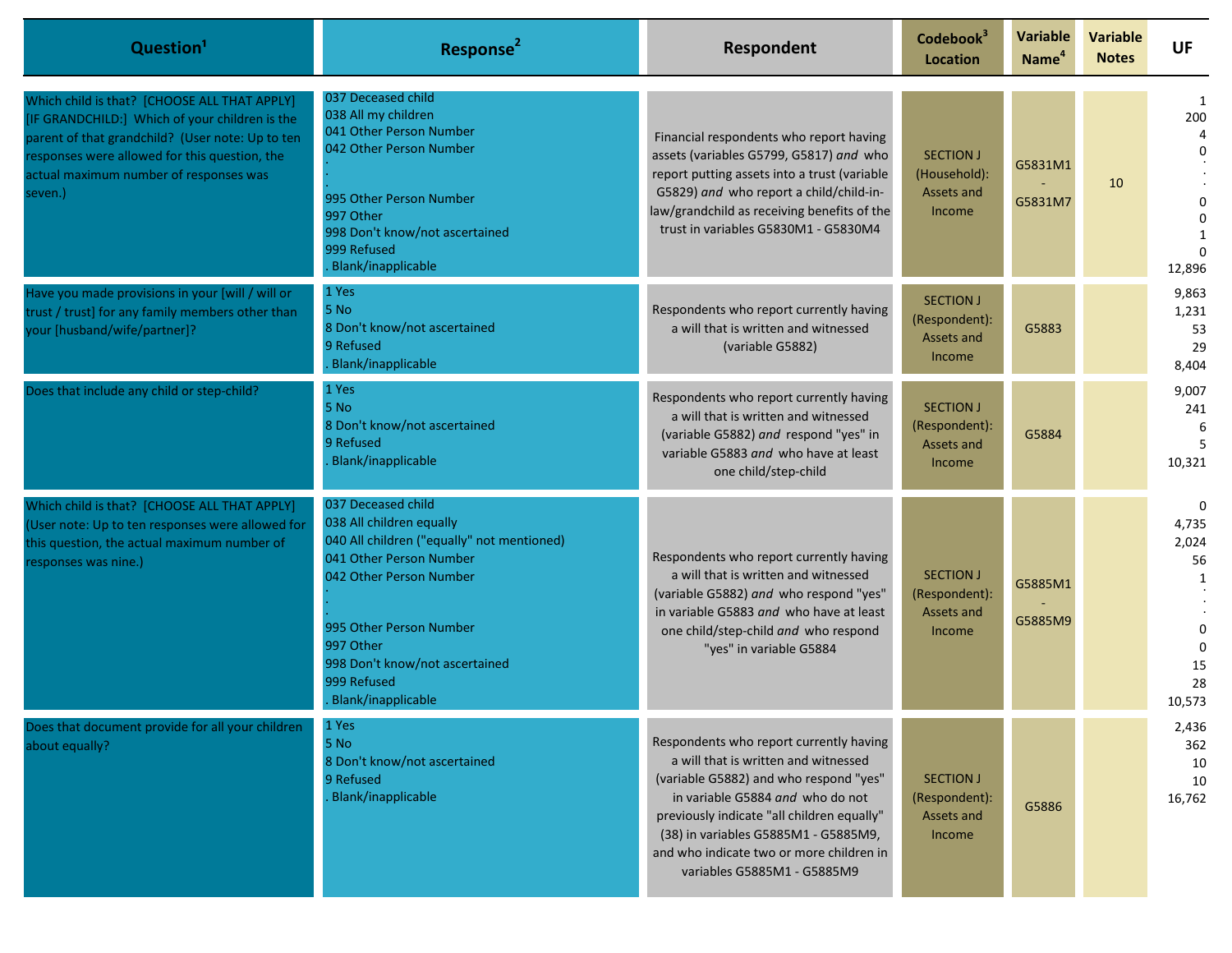| Question <sup>1</sup>                                                                                                                                                                                                                                                                                                                                                                                                                                                                                                                                                                                                                                                                                                                                                                                                                                                               | Response <sup>2</sup>                                                                                                                                                                                               | Respondent                                                                                                                                                                                                                        | Codebook <sup>3</sup><br><b>Location</b>                                         | <b>Variable</b><br>Name <sup>4</sup> | <b>Variable</b><br><b>Notes</b> | <b>UF</b>                                 |
|-------------------------------------------------------------------------------------------------------------------------------------------------------------------------------------------------------------------------------------------------------------------------------------------------------------------------------------------------------------------------------------------------------------------------------------------------------------------------------------------------------------------------------------------------------------------------------------------------------------------------------------------------------------------------------------------------------------------------------------------------------------------------------------------------------------------------------------------------------------------------------------|---------------------------------------------------------------------------------------------------------------------------------------------------------------------------------------------------------------------|-----------------------------------------------------------------------------------------------------------------------------------------------------------------------------------------------------------------------------------|----------------------------------------------------------------------------------|--------------------------------------|---------------------------------|-------------------------------------------|
| Does that document include any grandchild<br>directly?                                                                                                                                                                                                                                                                                                                                                                                                                                                                                                                                                                                                                                                                                                                                                                                                                              | 1 Yes<br>2 Only through their parents (volunteered)<br>5 No<br>8 Don't know/not ascertained<br>9 Refused<br>Blank/inapplicable                                                                                      | Respondents who report currently having<br>a will that is written and witnessed<br>(variable G5882) and respond "yes" in<br>variable G5883 and who have at least<br>one grandchild                                                | <b>SECTION J</b><br>(Respondent):<br>Assets and<br>Income                        | G5887                                |                                 | 896<br>168<br>5,454<br>25<br>13,028       |
| Which of your children is the parent of that<br>grandchild? [CHOOSE ALL THAT APPLY] (User<br>note: Up to ten responses were allowed for this<br>question, the actual maximum number of<br>responses was five.)                                                                                                                                                                                                                                                                                                                                                                                                                                                                                                                                                                                                                                                                      | 037 Deceased child<br>038 All children equally<br>041 Other Person Number<br>042 Other Person Number<br>995 Other Person Number<br>997 Other<br>998 Don't know/not ascertained<br>999 Refused<br>Blank/inapplicable | Respondents who report currently having<br>a will that is written and witnessed<br>(variable G5882) and who respond "yes"<br>in variable G5883 and who have at least<br>one grandchild and who respond "yes" in<br>variable G5887 | <b>SECTION J</b><br>(Respondent):<br>Assets and<br>Income                        | G5888M1<br>G5888M5                   |                                 | 53<br>325<br>8<br>1<br>$\Omega$<br>18,516 |
| <b>HOUSEHOLD MEMBER &amp; CHILD GRID</b><br>In what month and year did CHILD/HOUSEHOLD<br><b>MEMBER NAME die?</b><br>In what month and year did you and<br>CHILD/HOUSEHOLD MEMBER NAME start living in<br>the same house or apartment?<br>In what month and year did you and<br>CHILD/HOUSEHOLD MEMBER NAME stop living<br>together?<br>In what month and year did you and<br>CHILD/HOUSEHOLD MEMBER NAME stop living in<br>your home?<br><b>NOTE: THE APPROPRIATE VERSION OF THIS</b><br>QUESTION IS ASKED FOR EACH CHILD AND<br>HOUSEHOLD MEMBER WHO JOINED OR LEFT THE<br>HOUSEHOLD, INCLUDING LEAVING BY DYING,<br>SINCE THE HOUSEHOLD'S LAST INTERVIEW.<br><b>CHANGES IN THE RELEVANT RESIDENT STATUS</b><br>ARE ANY NOTED AT CS40, CS44, AND D0b, EVEN<br>WHEN THE CHILD/HOUSEHOLD MEMBER WAS<br>ASKED ABOUT AT CS48. MOVEMENTS OF<br>SPOUSEs/PARTNERs ARE IGNORED.<br>MONTH: | 1 January<br>2 February<br>12 December<br>98 Don't know/not ascertained<br>99 Refused<br><b>Blank/inapplicable</b>                                                                                                  | Separate record for each of the<br>respondent's children and each household<br>member                                                                                                                                             | <b>SECTION D</b><br>(Household<br>Member and<br>Child File):<br>Family structure | G1907                                | 11                              | $\overline{7}$<br>3<br>45,981             |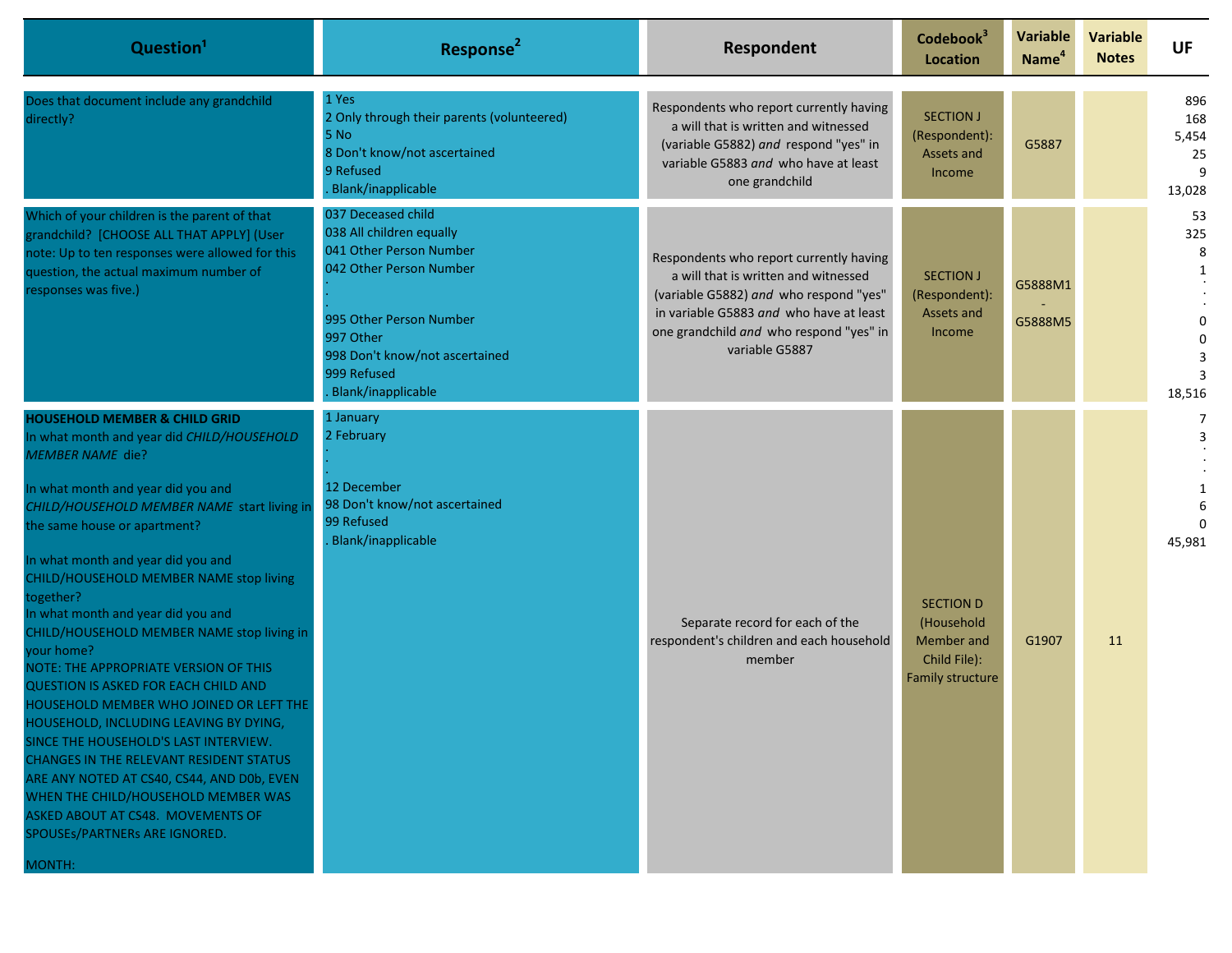| Question <sup>1</sup>                                                                                                                                                                                                                                                                                                                                                                                                                                                                | Response <sup>2</sup>                                                                                                                                                                    | Respondent                                                                                                                                                                   | Codebook <sup>3</sup><br><b>Location</b>                                         | <b>Variable</b><br>Name <sup>4</sup> | <b>Variable</b><br><b>Notes</b> | <b>UF</b>                                                                      |
|--------------------------------------------------------------------------------------------------------------------------------------------------------------------------------------------------------------------------------------------------------------------------------------------------------------------------------------------------------------------------------------------------------------------------------------------------------------------------------------|------------------------------------------------------------------------------------------------------------------------------------------------------------------------------------------|------------------------------------------------------------------------------------------------------------------------------------------------------------------------------|----------------------------------------------------------------------------------|--------------------------------------|---------------------------------|--------------------------------------------------------------------------------|
| <b>HOUSEHOLD MEMBER &amp; CHILD GRID</b><br>YEAR:<br>NOTE: THE APPROPRIATE VERSION OF THIS<br><b>QUESTION IS ASKED FOR EACH CHILD AND</b><br>HOUSEHOLD MEMBER WHO JOINED OR LEFT THE<br>HOUSEHOLD, INCLUDING LEAVING BY DYING,<br>SINCE THE HOUSEHOLD'S LAST INTERVIEW.<br><b>CHANGES IN THE RELEVANT RESIDENT STATUS</b><br>ARE ANY NOTED AT CS40, CS44, AND D0b, EVEN<br>WHEN THE CHILD/HOUSEHOLD MEMBER WAS<br>ASKED ABOUT AT CS48. MOVEMENTS OF<br>SPOUSEs/PARTNERs ARE IGNORED. | 1950<br>1951<br>2001<br>9998 Don't know/not ascertained<br>9999 Refused<br>Blank/inapplicable                                                                                            | Separate record for each of the<br>respondent's children and each household<br>member                                                                                        | <b>SECTION D</b><br>(Household<br>Member and<br>Child File):<br>Family structure | G1908                                | 11                              | $\Omega$<br>45,981                                                             |
| <b>CONSTRUCTED - Child/household member's sex</b>                                                                                                                                                                                                                                                                                                                                                                                                                                    | 0 Prior wave information not available - not<br>interviewed in earlier wave or new spouse/ptnr.<br>1 Male<br>2 Female<br>8 Don't know/not ascertained<br>9 Refused<br>Blank/inapplicable | Family respondents with children or<br>household members other than<br>spouse/partner; Separate record for each<br>of the respondent's children and each<br>household member | <b>SECTION D</b><br>(Household<br>Member and<br>Child File):<br>Family structure | G1997                                | 11                              | 6<br>22,399<br>22,482<br>$\Omega$<br>$\Omega$<br>1,136                         |
| <b>CONSTRUCTED - Child/household member status</b>                                                                                                                                                                                                                                                                                                                                                                                                                                   | 1 Resident<br>2 Away - institution<br>3 Away - other<br>4 Died<br>5 Nonresident<br>6 No contact<br>7 Not a child<br>8 Don't know/not ascertained<br>9 Refused<br>Blank/inapplicable      | Family respondents with children or<br>household members other than<br>spouse/partner; Separate record for each<br>of the respondent's children and each<br>household member | <b>SECTION D</b><br>(Household<br>Member and<br>Child File):<br>Family structure | G1998                                | 11                              | 6,790<br>72<br>48<br>99<br>37,878<br>$\Omega$<br>$\Omega$<br>$\Omega$<br>1,136 |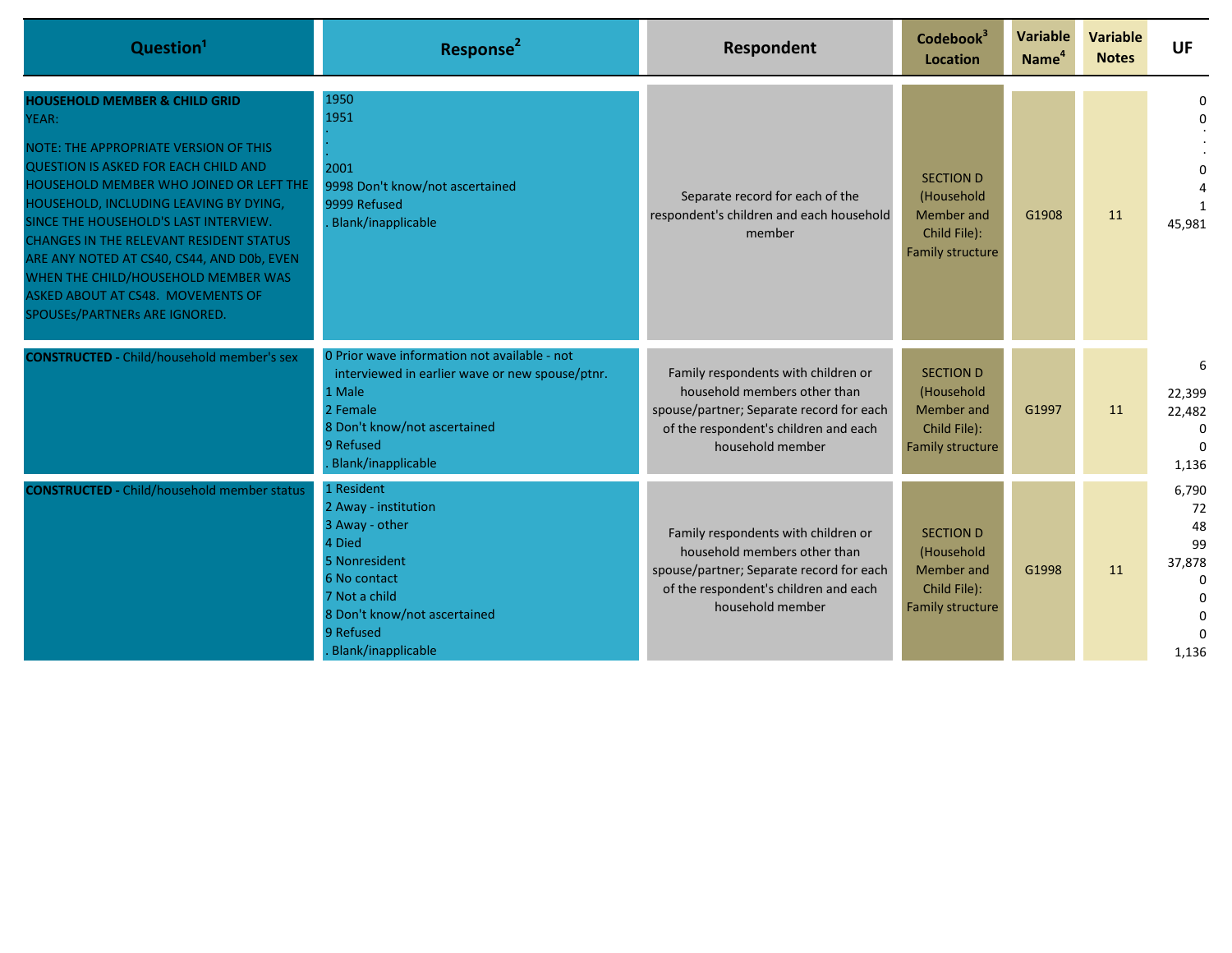| Question <sup>1</sup>                                                                                                                                                                                                                                                                                                                                                                                       | Response <sup>2</sup>                                                                                                                                                                                                                                                                                                                                               | Respondent                                                                                                                                                                                                                                                             | Codebook <sup>3</sup><br><b>Location</b>                                         | Variable<br>Name <sup>4</sup> | <b>Variable</b><br><b>Notes</b> | <b>UF</b>                                                                                  |
|-------------------------------------------------------------------------------------------------------------------------------------------------------------------------------------------------------------------------------------------------------------------------------------------------------------------------------------------------------------------------------------------------------------|---------------------------------------------------------------------------------------------------------------------------------------------------------------------------------------------------------------------------------------------------------------------------------------------------------------------------------------------------------------------|------------------------------------------------------------------------------------------------------------------------------------------------------------------------------------------------------------------------------------------------------------------------|----------------------------------------------------------------------------------|-------------------------------|---------------------------------|--------------------------------------------------------------------------------------------|
| <b>CONSTRUCTED</b> - Child/Household member's<br>relationship to the family respondent                                                                                                                                                                                                                                                                                                                      | 0 Prior wave information not available - not<br>interviewed in earlier wave or new spouse/ptnr.<br>1 Child<br>2 Step/partner child<br>3 Grandchild<br>5 Professional<br>6 Child-in-law<br>8 Sibling<br>9 Sibling of spouse/partner<br>10 Parent/parent-in-law<br>11 Other relative<br>12 Other<br>98 Don't know/not ascertained<br>99 Refused<br>Blank/inapplicable | Family respondents with children or<br>household members other than<br>spouse/partner; Separate record for each<br>of the respondent's children and each<br>household member                                                                                           | <b>SECTION D</b><br>(Household<br>Member and<br>Child File):<br>Family structure | G2000                         | 11                              | 3<br>35,665<br>5,318<br>2,232<br>44<br>184<br>175<br>20<br>292<br>397<br>557<br>0<br>1,136 |
| Let's talk about CHILD/HOUSEHOLD MEMBER<br>NAME. About how old is CHILD/HOUSEHOLD<br><b>MEMBER NAME?</b><br>THESE QUESTIONS ARE REPEATED FOR EACH<br>CHILD AND HIS/HER SPOUSE/PARTNER (IF ANY),<br>WHERE AT LEAST ONE OF THE PAIR IS LIVING AND<br>IN CONTACT, AND FOR EACH NON-CHILD<br>HOUSEHOLD MEMBER AND HIS/HER<br>SPOUSE/PARTNER (IF ANY) PROVIDED THERE ARE<br>ANY CHILDREN BEING ASKED ABOUT ALSO. | 120 (verified with respondent)<br>998 Don't know/not ascertained<br>999 Refused<br>Blank/inapplicable                                                                                                                                                                                                                                                               | Family respondents with children or<br>household members other than<br>spouse/partner; Separate record for each<br>of the respondent's children and each<br>household member; age only reported at<br>first interview or when new<br>child/household member is present | <b>SECTION D</b><br>(Household<br>Member and<br>Child File):<br>Family structure | G2003                         | 11                              | 32<br>89<br>$\Omega$<br>302<br>55<br>39,817                                                |
| Does CHILD/HOUSEHOLD MEMBER NAME<br>(RELATIONSHIP TO R) contribute financially to the<br>running of the household?                                                                                                                                                                                                                                                                                          | 1 Yes<br>5 No<br>8 Don't know/not ascertained<br>9 Refused<br>Blank/inapplicable                                                                                                                                                                                                                                                                                    | Family respondents with children or<br>household members other than<br>spouse/partner who are 18 or older;<br>Separate record for each of the<br>respondent's children and each household<br>member                                                                    | <b>SECTION D</b><br>(Household<br>Member and<br>Child File):<br>Family structure | G2009                         | 11                              | 2,565<br>2,217<br>56<br>56<br>41,129                                                       |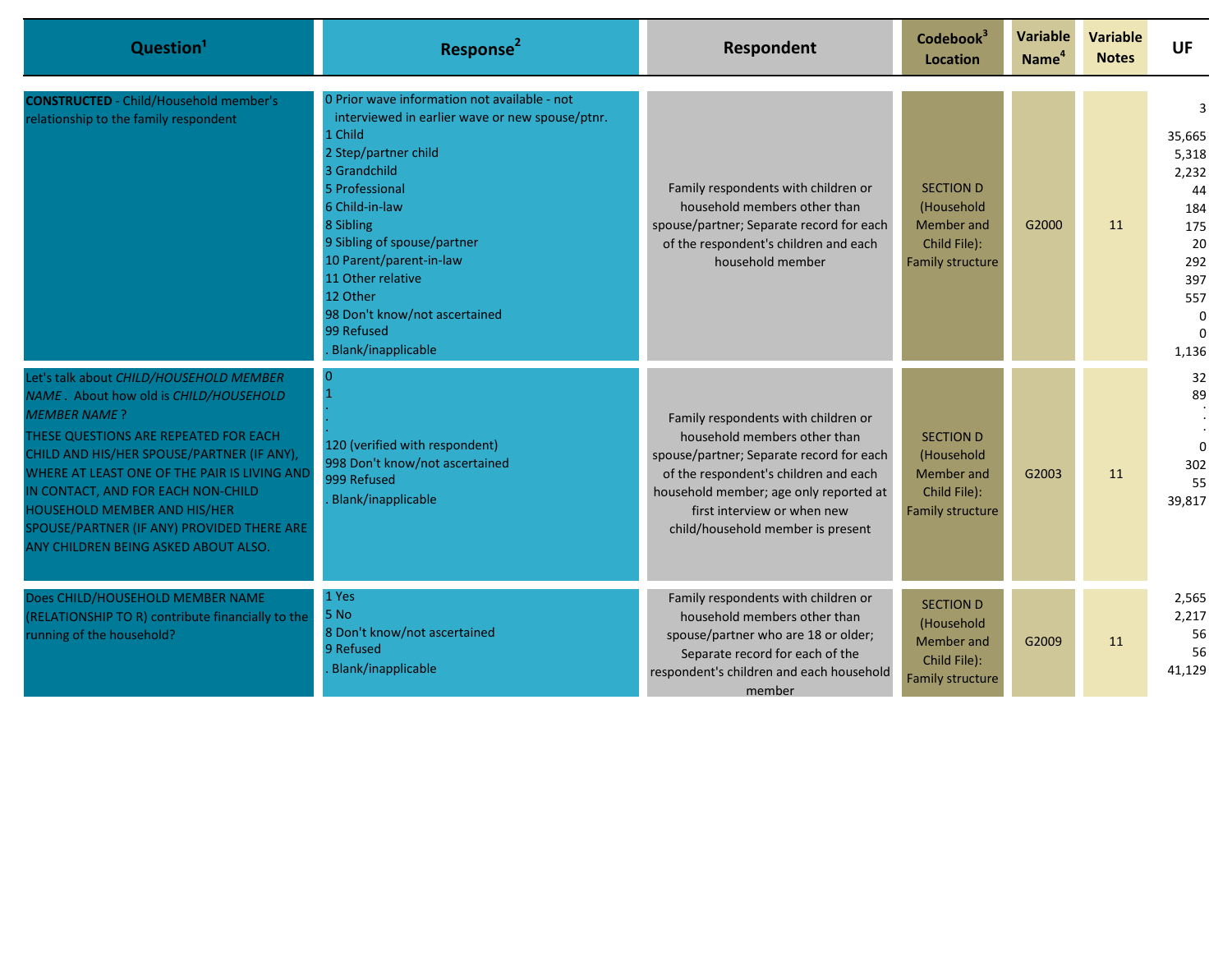| Question <sup>1</sup>                                                                                                                                                                                                                                                                                                                                                                                    | Response <sup>2</sup>                                                                                                                                                                                                                              | Respondent                                                                                                                                                                                                                                                                                                                                   | Codebook <sup>3</sup><br><b>Location</b>                                         | <b>Variable</b><br>Name <sup>4</sup> | <b>Variable</b><br><b>Notes</b> | <b>UF</b>                                                                       |
|----------------------------------------------------------------------------------------------------------------------------------------------------------------------------------------------------------------------------------------------------------------------------------------------------------------------------------------------------------------------------------------------------------|----------------------------------------------------------------------------------------------------------------------------------------------------------------------------------------------------------------------------------------------------|----------------------------------------------------------------------------------------------------------------------------------------------------------------------------------------------------------------------------------------------------------------------------------------------------------------------------------------------|----------------------------------------------------------------------------------|--------------------------------------|---------------------------------|---------------------------------------------------------------------------------|
| In the past 12 months, how often have you (or<br>your [husband/wife/partner]) had contact - either<br>in person or by phone or mail - with CHILD NAME<br>( or CHILD'S SPOUSE NAME) ? [IF R ANSWERS<br>'ALMOST NEVER" OR "NEVER," ENTER "0" AT<br>NUMBER OF TIMES AND SELECT "ALMOST<br>NEVER" AT PER.]<br>Number of times:                                                                               | $\mathbf 1$<br>995 (Actual value, verified with respondent)<br>996 Deceased<br>998 Don't know/not ascertained<br>999 Refused<br>Blank/inapplicable                                                                                                 | Family respondents with non-resident<br>children or household members other<br>than spouse/partner; Separate record for<br>each of the respondent's children and<br>each household member; asked only first<br>time non-resident child is listed                                                                                             | <b>SECTION D</b><br>(Household                                                   | G2011                                | 11                              | 1,580<br>21,743<br>48<br>212<br>134<br>9,841                                    |
| Per [frequency of contact per]:                                                                                                                                                                                                                                                                                                                                                                          | 1 Day<br>2 Week<br>3 Every two weeks<br>4 Month<br>5 Year<br>6 Almost never<br>7 Other (specify)<br>8 Don't know/not ascertained<br>9 Refused<br>Blank/inapplicable                                                                                |                                                                                                                                                                                                                                                                                                                                              | Member and<br>Child File):<br>Family structure                                   | G2012                                | 11                              | 7,756<br>15,676<br>2,041<br>5,249<br>3,429<br>1,938<br>200<br>21<br>-1<br>9,712 |
| Did [CHILD/HOUSEHOLD MEMBER NAME<br>(RELATIONSHIP TO R) and CHILD'S/HOUSEHOLD<br><b>MEMBER'S SPOUSE NAME ((RELATIONSHIP OF</b><br>CHILD/HOUSEHOLD MEMBER TO R)'S SPOUSE) /<br>CHILD'S/HOUSEHOLD MEMBER'S SPOUSE NAME<br>(RELATIONSHIP OF CHILD/HOUSEHOLD MEMBER<br>TO R)'S SPOUSE) / CHILD/HOUSEHOLD MEMBER<br>NAME (RELATIONSHIP TO R) ] move into your<br>home or did you move in with [them/him/her]? | 1 Child moved in<br>2 R moved in<br>4 No longer resident/doesn't live with R<br>5 Child has always lived with R<br>6 Both child and R moved to be together<br>7 Other (specify)<br>8 Don't know/not ascertained<br>9 Refused<br>Blank/inapplicable | Family respondents with resident children<br>or household members (other than<br>spouse/partner, parent, or parent-in-law)<br>who were not residents in a previous<br>wave; Separate record for each of the<br>respondent's children and each household<br>member                                                                            | <b>SECTION D</b><br>(Household<br>Member and<br>Child File):<br>Family structure | G2014                                | 11                              | 760<br>242<br>18<br>102<br>34<br>20<br>6<br>8<br>44,833                         |
| Would you say the move was made mainly to help<br>[child name / child's spouse's name] out, to help<br>you out, or because it would be helpful to<br>(both/all) of you?                                                                                                                                                                                                                                  | 1 Help child<br>2 Help R (and/or spouse)<br>3 Help both<br>4 Neither<br>8 Don't know/not ascertained<br>9 Refused<br>Blank/inapplicable                                                                                                            | Family respondents with resident children<br>or household members (other than<br>spouse/partner, parent, or parent-in-law)<br>who were not residents in a previous<br>wave and who indicate the child or the<br>respondent moved in variable G2014;<br>Separate record for each of the<br>respondent's children and each household<br>member | <b>SECTION D</b><br>(Household<br>Member and<br>Child File):<br>Family structure | G2015                                | 11                              | 473<br>226<br>303<br>65<br>-1<br>1<br>44,954                                    |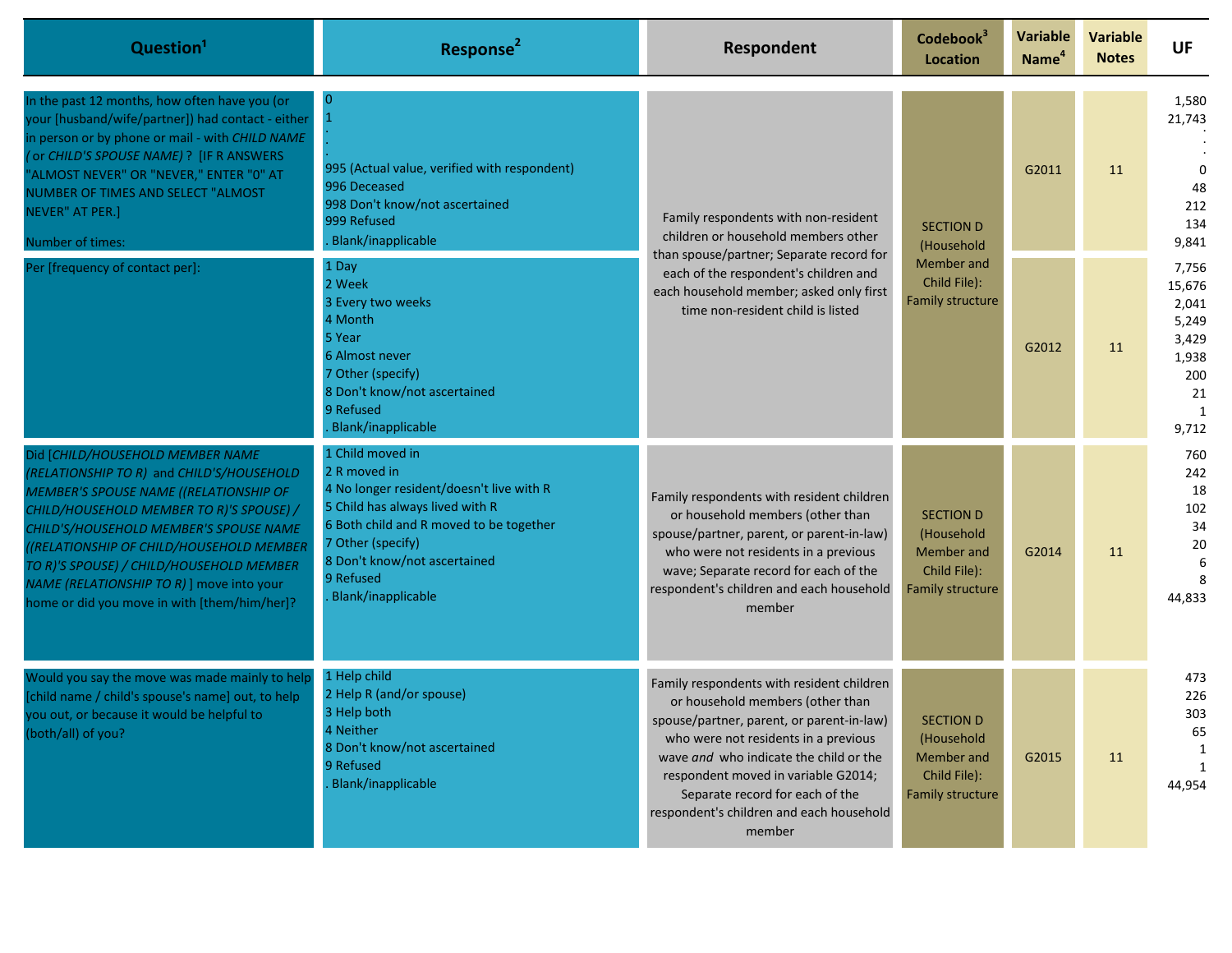| Question <sup>1</sup>                                                                                                                                                                                                                                                                                                                                                                                                                | Response <sup>2</sup>                                                                                                                                                              | Respondent                                                                                                                                                                                                                                                                        | Codebook <sup>3</sup><br>Location                                                | Variable<br>Name <sup>4</sup> | <b>Variable</b><br><b>Notes</b> | <b>UF</b>                                             |
|--------------------------------------------------------------------------------------------------------------------------------------------------------------------------------------------------------------------------------------------------------------------------------------------------------------------------------------------------------------------------------------------------------------------------------------|------------------------------------------------------------------------------------------------------------------------------------------------------------------------------------|-----------------------------------------------------------------------------------------------------------------------------------------------------------------------------------------------------------------------------------------------------------------------------------|----------------------------------------------------------------------------------|-------------------------------|---------------------------------|-------------------------------------------------------|
| Does CHILD's/HOUSEHOLD MEMBER's SPOUSE<br>NAME ((RELATIONSHIP OF CHILD/HOUSEHOLD<br>MEMBER TO R)'S SPOUSE) contribute financially<br>to the running of the household?                                                                                                                                                                                                                                                                | 1 Yes<br>5 No<br>8 Don't know/not ascertained<br>9 Refused<br>Blank/inapplicable                                                                                                   | Family respondents with resident children<br>or household members (other than<br>spouse/partner) who are<br>married/partnered and whose<br>spouse/partner is also residing in<br>household; Separate record for each of<br>the respondent's children and each<br>household member | <b>SECTION D</b><br>(Household<br>Member and<br>Child File):<br>Family structure | G2016                         | 11                              | 427<br>187<br>18<br>11<br>45,380                      |
| Consider all the costs associated with the<br>education beyond high school that CHILD NAME<br>(RELATIONSHIP TO R) received. Did you (or your<br>[husband/wife/partner]) pay none, some or most<br>of those costs?                                                                                                                                                                                                                    | 1 None<br>2 Some<br>3 Most or all<br>8 Don't know<br>9 Refused<br>Blank/inapplicable                                                                                               | Family respondents with children who<br>have received 13 or more years of school;<br>Separate record for each of the<br>respondent's children/household member                                                                                                                    | <b>SECTION D</b><br>(Household<br>Member and<br>Child File):<br>Family structure | G2031                         | 11                              | 6,071<br>6,785<br>6,595<br>170<br>78<br>26,324        |
| Sometimes people give substantial financial help<br>to relatives or friends. We would like to find out<br>about situations where you (and your<br>[husband/wife/partner]) might be willing to give<br>substantial help to others. You should suppose<br>that any help you give will not be repaid, and that<br>the person you might help has been unlucky<br>rather than lazy.<br>[Are your / Is your] [father and mother / mother / | 1 Both parents alive<br>2 Mother living (not father)<br>3 Father living (not mother)<br>5 Neither parent living<br>8 Don't know/not ascertained<br>9 Refused<br>Blank/inapplicable | HRS respondents selected to complete<br>Module 4 in the 2000 HRS wave, and who<br>agree to complete the module                                                                                                                                                                    | <b>SECTION M</b><br>(Respondent):<br><b>Modules</b>                              | G6829                         | 6                               | 9<br>51<br>16<br>33<br>$\Omega$<br>$\Omega$<br>19,471 |
| father] still living?<br>Suppose that your [parents / father / mother] had<br>only half as much income per person to live on as<br>you do. Would you be willing to give your<br>[parents / father / mother] 5% of your own family<br>ncome per month, to help out until things<br>changed -- which might be several years?                                                                                                           | 1 Yes<br>5 No<br>8 Don't know/not ascertained<br>9 Refused<br>Blank/inapplicable                                                                                                   | HRS respondents selected to complete<br>Module 4 in the 2000 HRS wave, who<br>agree to complete the module and who<br>have at least one living parent                                                                                                                             | <b>SECTION M</b><br>(Respondent):<br><b>Modules</b>                              | G6830                         | 6                               | 280<br>22<br>3<br>1<br>19,274                         |
| Suppose that they had three-quarters as much<br>income per person as you, would you be willing to<br>give 5% of your family income to help out?                                                                                                                                                                                                                                                                                      | 1 Yes<br>5 No<br>8 Don't know/not ascertained<br>9 Refused<br>Blank/inapplicable                                                                                                   | HRS respondents selected to complete<br>Module 4 in the 2000 HRS wave, who<br>agree to complete the module, who have<br>at least one living parent, and who<br>respond "yes" (1) in variable G6830                                                                                | <b>SECTION M</b><br>(Respondent):<br><b>Modules</b>                              | G6831                         | 6                               | 226<br>49<br>5<br>19,300                              |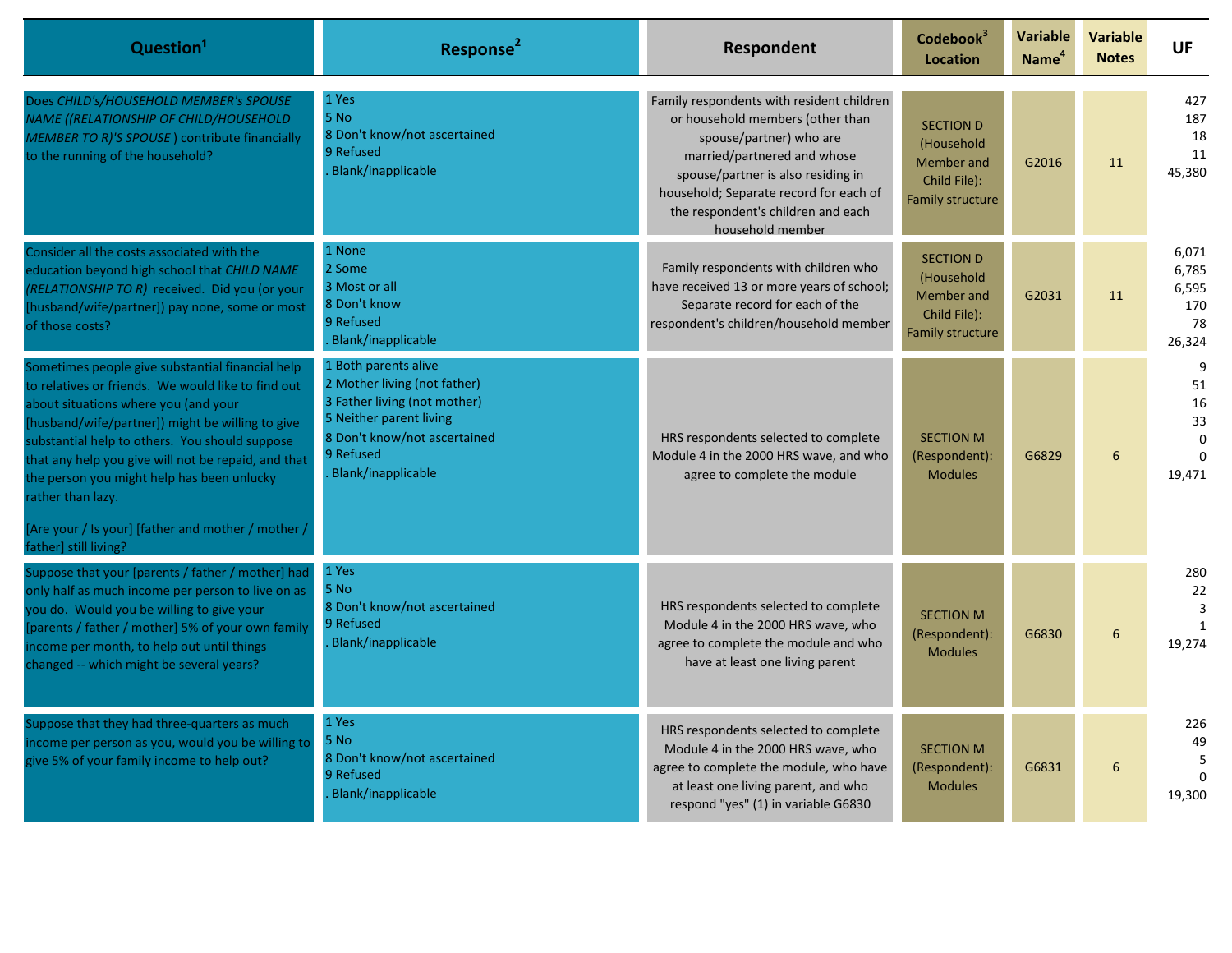| Question <sup>1</sup>                                                                                                                                                                                                                                                                                                                                                        | Response <sup>2</sup>                                                                                                              | Respondent                                                                                                                                                                                                | Codebook <sup>3</sup><br><b>Location</b>            | Variable<br>Name <sup>4</sup> | <b>Variable</b><br><b>Notes</b> | <b>UF</b>                                              |
|------------------------------------------------------------------------------------------------------------------------------------------------------------------------------------------------------------------------------------------------------------------------------------------------------------------------------------------------------------------------------|------------------------------------------------------------------------------------------------------------------------------------|-----------------------------------------------------------------------------------------------------------------------------------------------------------------------------------------------------------|-----------------------------------------------------|-------------------------------|---------------------------------|--------------------------------------------------------|
| Suppose that they had one-third as much income<br>per person as you, would you be willing to give<br>5% of your family income to help out?                                                                                                                                                                                                                                   | 1 Yes<br>5 No<br>8 Don't know/not ascertained<br>9 Refused<br>Blank/inapplicable                                                   | HRS respondents selected to complete<br>Module 4 in the 2000 HRS wave, who<br>agree to complete the module, who have<br>at least one living parent, and who<br>respond "no" (5) in variable G6830         | <b>SECTION M</b><br>(Respondent):<br><b>Modules</b> | G6832                         | $6\overline{6}$                 | $\overline{2}$<br>20<br>$\Omega$<br>$\Omega$<br>19,558 |
| [Are your / Is your] [husband's / wife's / partner]'s<br>[father and mother / mother / father] still living?                                                                                                                                                                                                                                                                 | 1 Both [husband's / wife's / partner's] parents<br>alive<br>2 [Husband's / wife's / partner's] mother living<br>(not father)       |                                                                                                                                                                                                           |                                                     |                               |                                 | 27<br>65                                               |
|                                                                                                                                                                                                                                                                                                                                                                              | 3 [Husband's / wife's / partner's] father living<br>(not mother)                                                                   | HRS respondents selected to complete<br>Module 4 in the 2000 HRS wave, and who                                                                                                                            | <b>SECTION M</b><br>(Respondent):                   | G6833                         | 6                               | 18                                                     |
|                                                                                                                                                                                                                                                                                                                                                                              | 5 Neither of [husband's / wife's / partner's]<br>parents living<br>8 Don't know/not ascertained<br>9 Refused<br>Blank/inapplicable | agree to complete the module<br><b>Modules</b>                                                                                                                                                            |                                                     |                               | 34<br>0<br>19,436               |                                                        |
| Suppose (instead) that your [husband / wife /<br>partner]'s [parents / father / mother] had only<br>half as much income per person to live on as you<br>do. Would you be willing to give your [husband /<br>wife / partner]'s [parents / father / mother] 5% of<br>your own family income per month, to help out<br>until things changed -- which might be several<br>/ears? | 1 Yes<br>5 No<br>8 Don't know/not ascertained<br>9 Refused<br>Blank/inapplicable                                                   | HRS respondents selected to complete<br>Module 4 in the 2000 HRS wave, who<br>agree to complete the module and who<br>have at least one living parent-in-law                                              | <b>SECTION M</b><br>(Respondent):<br><b>Modules</b> | G6834                         | $\sqrt{6}$                      | 206<br>20<br>$\Omega$<br>$\mathbf{1}$<br>19,353        |
| Suppose that they had three-quarters as much<br>income per person as you, would you be willing to<br>give 5% of your family income to help out?                                                                                                                                                                                                                              | 1 Yes<br>5 No<br>8 Don't know/not ascertained<br>9 Refused<br>Blank/inapplicable                                                   | HRS respondents selected to complete<br>Module 4 in the 2000 HRS wave, who<br>agree to complete the module, who have<br>at least one living parent-in-law, and who<br>respond "yes" (1) in variable G6834 | <b>SECTION M</b><br>(Respondent):<br><b>Modules</b> | G6835                         | 6                               | 23<br>20<br>1<br>$\Omega$<br>19,536                    |
| Suppose that they had one-third as much income<br>per person as you, would you be willing to give<br>5% of your family income to help out?                                                                                                                                                                                                                                   | 1 Yes<br>5 No<br>8 Don't know/not ascertained<br>9 Refused<br>Blank/inapplicable                                                   | HRS respondents selected to complete<br>Module 4 in the 2000 HRS wave, who<br>agree to complete the module, who have<br>at least one living parent-in-law, and who<br>respond "no" (5) in variable G6834  | <b>SECTION M</b><br>(Respondent):<br><b>Modules</b> | G6836                         | 6                               | 1<br>19<br>$\Omega$<br>$\Omega$<br>19,560              |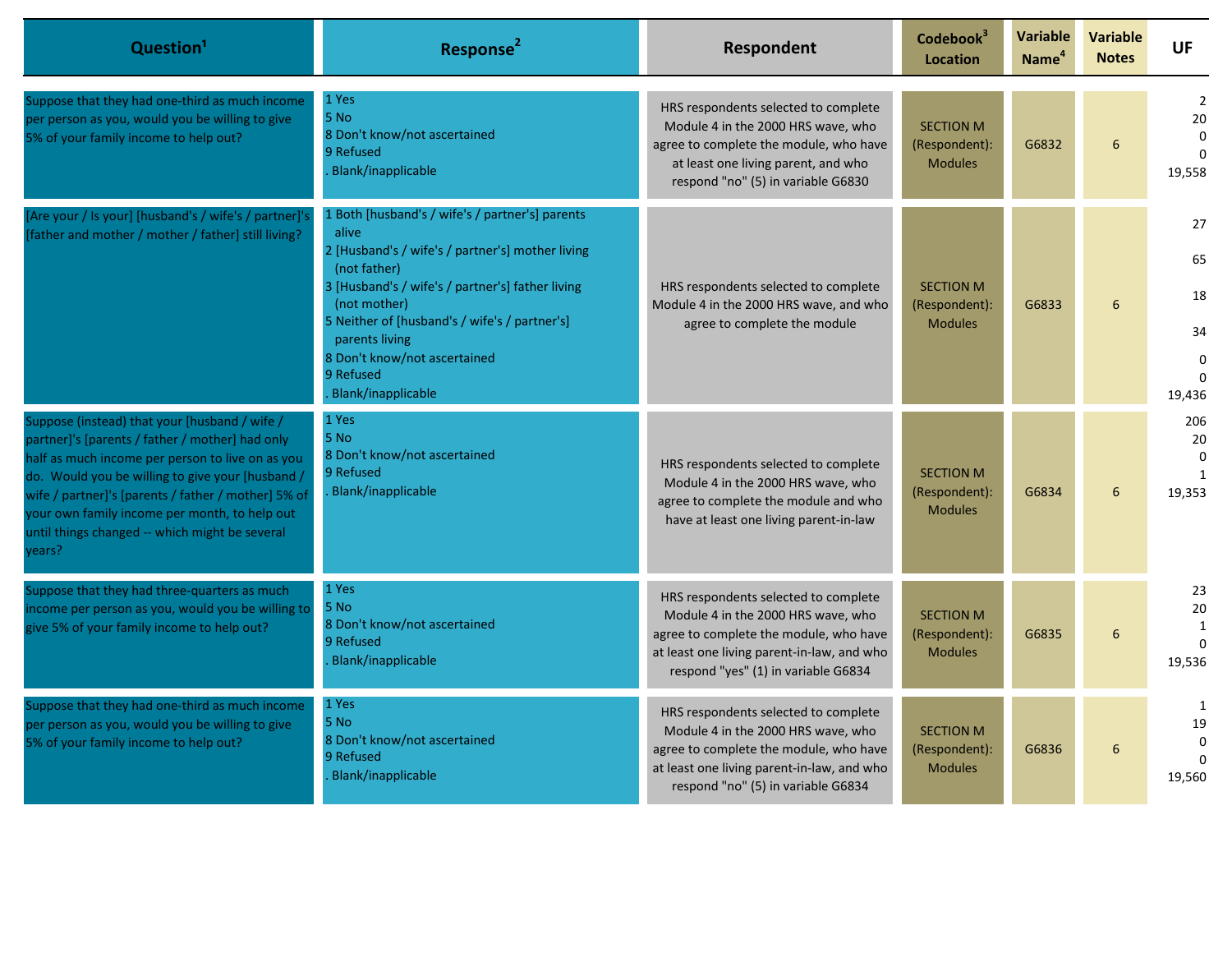| Question <sup>1</sup>                                                                                                                                                                                                                                                                                                                                                                               | Response <sup>2</sup>                                                                                          | Respondent                                                                                                                                                                                        | Codebook <sup>3</sup><br><b>Location</b>            | <b>Variable</b><br>Name <sup>4</sup> | <b>Variable</b><br><b>Notes</b> | <b>UF</b>                              |
|-----------------------------------------------------------------------------------------------------------------------------------------------------------------------------------------------------------------------------------------------------------------------------------------------------------------------------------------------------------------------------------------------------|----------------------------------------------------------------------------------------------------------------|---------------------------------------------------------------------------------------------------------------------------------------------------------------------------------------------------|-----------------------------------------------------|--------------------------------------|---------------------------------|----------------------------------------|
| [DO NOT READ THE QUESTION, JUST ENTER CODE<br>"6," IF YOU ALREADY KNOW THAT R HAS NO<br>LIVING CHILDREN.] Suppose (instead) that [your<br>child / one of your children] had only half as much<br>income per person to live on as you do. Would<br>you be willing to give your child 5% of your own<br>family income per month, to help out until things<br>changed -- which might be several years? | 1 Yes<br>5 No<br>6 R has no living children<br>8 Don't know/not ascertained<br>9 Refused<br>Blank/inapplicable | HRS respondents selected to complete<br>Module 4 in the 2000 HRS wave, who<br>agree to complete the module                                                                                        | <b>SECTION M</b><br>(Respondent):<br><b>Modules</b> | G6837                                | 6                               | 998<br>125<br>101<br>15<br>7<br>18,334 |
| Suppose they had three-quarters as much income<br>per person as you, would you be willing to give<br>5% of your income to help out?                                                                                                                                                                                                                                                                 | 1 Yes<br>5 No<br>8 Don't know/not ascertained<br>9 Refused<br>Blank/inapplicable                               | HRS respondents selected to complete<br>Module 4 in the 2000 HRS wave, who<br>agree to complete the module, who have<br>at least one living child, and who respond<br>"yes" (1) in variable G6837 | <b>SECTION M</b><br>(Respondent):<br><b>Modules</b> | G6838                                | 6                               | 700<br>274<br>21<br>3<br>18,582        |
| Suppose they had one-third as much income per<br>person as you, would you be willing to give 5% of<br>your income to help out?                                                                                                                                                                                                                                                                      | 1 Yes<br>5 No<br>8 Don't know/not ascertained<br>9 Refused<br>Blank/inapplicable                               | HRS respondents selected to complete<br>Module 4 in the 2000 HRS wave, who<br>agree to complete the module, who have<br>at least one living child, and who respond<br>"no" (5) in variable G6837  | <b>SECTION M</b><br>(Respondent):<br><b>Modules</b> | G6839                                | 6                               | 31<br>90<br>$\Omega$<br>19,455         |
| These next statements are about your parents. If<br>your parents are deceased, please think back to<br>when they were alive. Please tell me if you agree,<br>disagree or are neutral about how well each<br>statement applies to you. Here's the first<br>statement:<br>[do / did] for my parents what they did for me                                                                              | 1 Agree<br>2 Neutral<br>3 Disagree<br>8 Don't know/not ascertained<br>9 Refused<br>Blank/inapplicable          | HRS respondents selected to complete<br>Module 5 in the 2000 HRS wave and who<br>agree to complete the module                                                                                     | <b>SECTION M</b><br>(Respondent):<br><b>Modules</b> | G6861                                | 6                               | 650<br>175<br>297<br>18,447            |
| [do/did] for my parents what they did for their<br>parents                                                                                                                                                                                                                                                                                                                                          | 1 Agree<br>2 Neutral<br>3 Disagree<br>8 Don't know/not ascertained<br>9 Refused<br>Blank/inapplicable          | HRS respondents selected to complete<br>Module 5 in the 2000 HRS wave and who<br>agree to complete the module                                                                                     | <b>SECTION M</b><br>(Respondent):<br><b>Modules</b> | G6862                                | 6                               | 508<br>316<br>278<br>25<br>6<br>18,447 |
| I do for my children what my parents did for me                                                                                                                                                                                                                                                                                                                                                     | 1 Agree<br>2 Neutral<br>3 Disagree<br>8 Don't know/not ascertained<br>9 Refused<br>Blank/inapplicable          | HRS respondents selected to complete<br>Module 5 in the 2000 HRS wave, who<br>agree to complete the module, and who<br>have children                                                              | <b>SECTION M</b><br>(Respondent):<br><b>Modules</b> | G6863                                | 6                               | 570<br>92<br>218<br>5.<br>18,691       |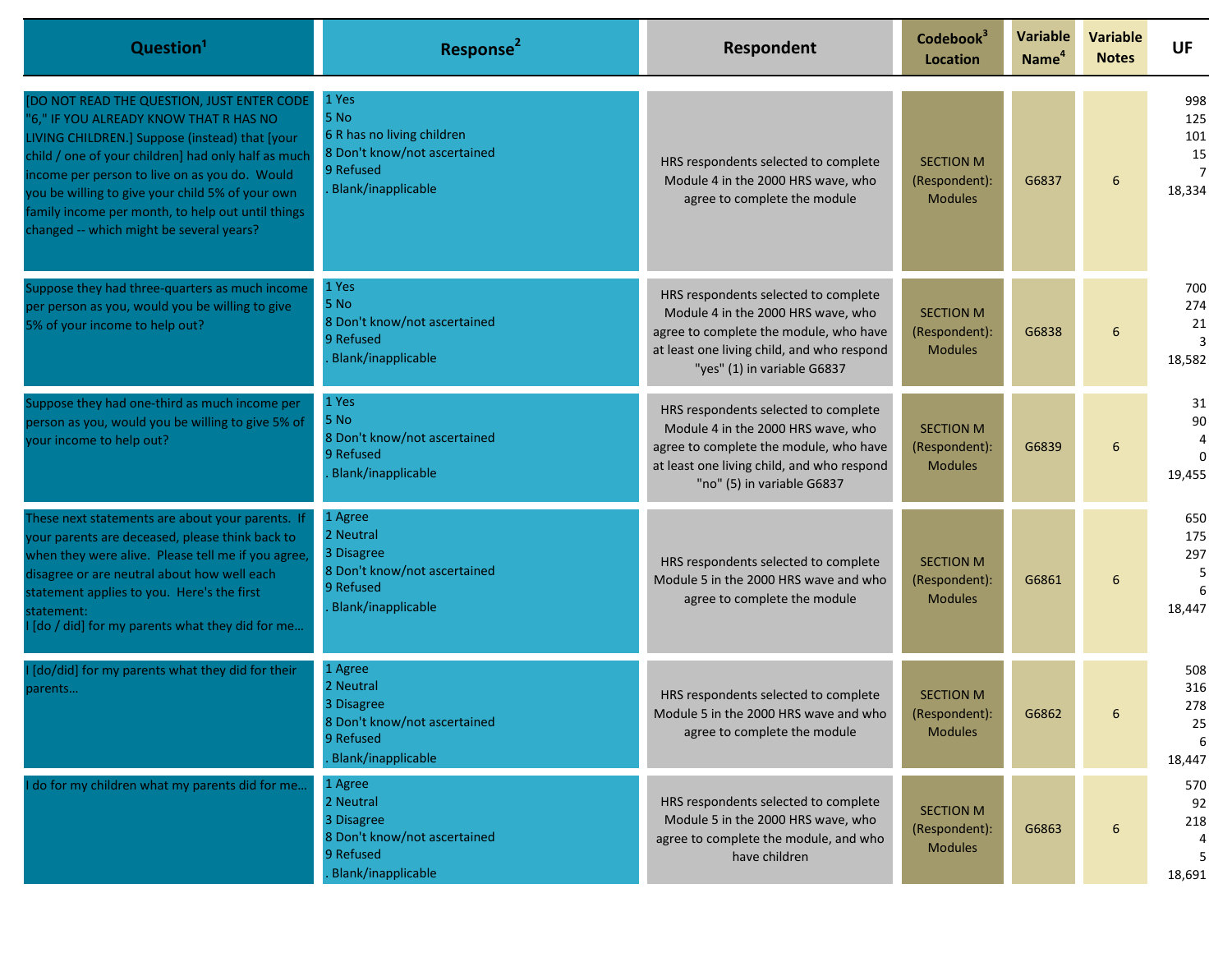| Question <sup>1</sup>                                                                                                                                                                                                                                                                                                                                                                                                                                                                                                                                                                              | Response <sup>2</sup>                                                                                                          | <b>Respondent</b>                                                                                                                                                                     | Codebook <sup>3</sup><br><b>Location</b>            | Variable<br>Name <sup>4</sup> | <b>Variable</b><br><b>Notes</b> | <b>UF</b>                                               |
|----------------------------------------------------------------------------------------------------------------------------------------------------------------------------------------------------------------------------------------------------------------------------------------------------------------------------------------------------------------------------------------------------------------------------------------------------------------------------------------------------------------------------------------------------------------------------------------------------|--------------------------------------------------------------------------------------------------------------------------------|---------------------------------------------------------------------------------------------------------------------------------------------------------------------------------------|-----------------------------------------------------|-------------------------------|---------------------------------|---------------------------------------------------------|
| Please tell me if you agree, disagree or are<br>neutral about how well each statement applies to<br>you.) I [won't / didn't] do for my parents what I<br>saw my parents do for their parents                                                                                                                                                                                                                                                                                                                                                                                                       | 1 Agree<br>2 Neutral<br>3 Disagree<br>8 Don't know/not ascertained<br>9 Refused<br>Blank/inapplicable                          | HRS respondents selected to complete<br>Module 5 in the 2000 HRS wave and who<br>agree to complete the module                                                                         | <b>SECTION M</b><br>(Respondent):<br><b>Modules</b> | G6864                         | 6                               | 118<br>415<br>563<br>28<br>18,447                       |
| [I'll be / I was] responsible for my parents but I<br>[don't / didn't] want to do it myself                                                                                                                                                                                                                                                                                                                                                                                                                                                                                                        | 1 Agree<br>2 Neutral<br>3 Disagree<br>8 Don't know/not ascertained<br>9 Refused<br>Blank/inapplicable                          | HRS respondents selected to complete<br>Module 5 in the 2000 HRS wave and who<br>agree to complete the module                                                                         | <b>SECTION M</b><br>(Respondent):<br><b>Modules</b> | G6865                         | 6                               | 166<br>771<br>5<br>$\overline{7}$<br>18,447             |
| F R IS MARRIED OR PARTNERED:<br>THESE NEXT STATEMENTS ARE ABOUT YOUR<br><b>IMMEDIATE FAMILY, EXCLUDING YOUR</b><br>HUSBAND / WIFE / PARTNER] (BUT INCLUDING<br>YOUR [CHILDREN AND GRANDCHILDREN /<br>CHILDREN / GRANDCHILDREN] AND THOSE OF<br>YOUR [HUSBAND / WIFE / PARTNER]).<br>IF R IS NOT MARRIED OR PARTNERED:<br>THESE NEXT STATEMENTS ARE ABOUT YOUR<br><b>IMMEDIATE FAMILY, INCLUDING YOUR</b><br>[CHILDREN AND GRANDCHILDREN / CHILDREN /<br><b>GRANDCHILDREN] (AND THOSE OF YOUR</b><br>[HUSBAND/WIFE/PARTNER]).<br>Helping my immediate family is something I do<br>because I have to | 1 Agree<br>2 Neutral<br>3 Disagree<br>8 Don't know/not ascertained<br>9 Refused<br>Blank/inapplicable                          | HRS respondents selected to complete<br>Module 5 in the 2000 HRS wave and who<br>agree to complete the module                                                                         | <b>SECTION M</b><br>(Respondent):<br><b>Modules</b> | G6870                         | 6                               | 116<br>63<br>897<br>33<br>$\overline{2}$<br>9<br>18,460 |
| couldn't live with myself if I didn't help someone<br>in my immediate family who needed assistance                                                                                                                                                                                                                                                                                                                                                                                                                                                                                                 | 1 Agree<br>2 Neutral<br>3 Disagree<br>7 No immediate family<br>8 Don't know/not ascertained<br>9 Refused<br>Blank/inapplicable | HRS respondents selected to complete<br>Module 5 in the 2000 HRS wave, who<br>agree to complete the module, and who<br>do not indicate "no immediate family" (7)<br>in variable G6870 | <b>SECTION M</b><br>(Respondent):<br><b>Modules</b> | G6871                         | 6                               | 910<br>80<br>89<br>2<br>18,493                          |
| feel resentful when I have to help someone in<br>my immediate family                                                                                                                                                                                                                                                                                                                                                                                                                                                                                                                               | 1 Agree<br>2 Neutral<br>3 Disagree<br>8 Don't know/not ascertained<br>9 Refused<br>Blank/inapplicable                          | HRS respondents selected to complete<br>Module 5 in the 2000 HRS wave, who<br>agree to complete the module, and who<br>do not indicate "no immediate family" (7)<br>in variable G6870 | <b>SECTION M</b><br>(Respondent):<br><b>Modules</b> | G6872                         | 6                               | 44<br>32<br>1,004<br>18,493                             |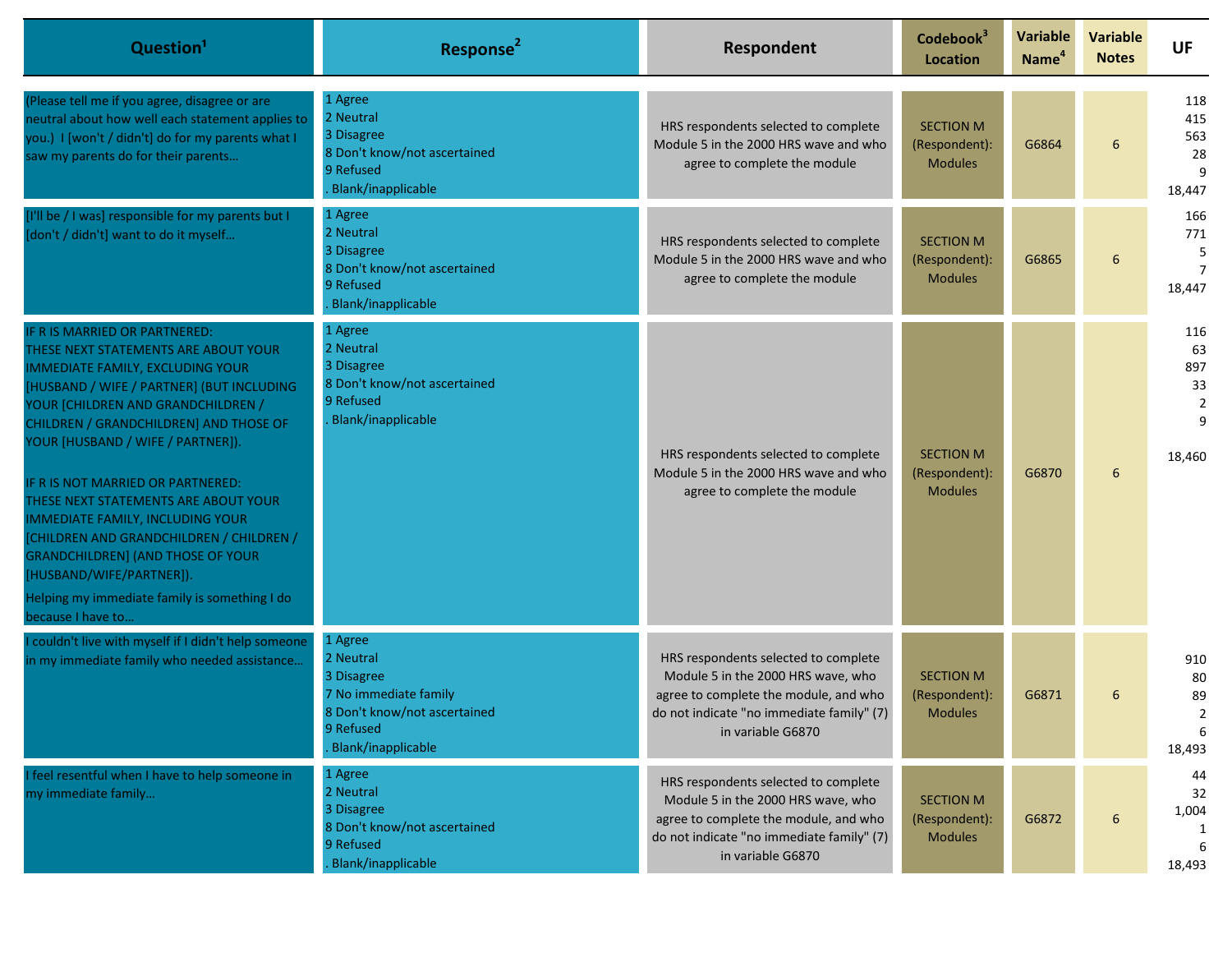| Question <sup>1</sup>                                                                                                                                                                                                                                | Response <sup>2</sup>                                                                                                                      | <b>Respondent</b>                                                                                                                                                                     | Codebook <sup>3</sup><br><b>Location</b>            | <b>Variable</b><br>Name <sup>4</sup> | <b>Variable</b><br><b>Notes</b> | <b>UF</b>                                                     |
|------------------------------------------------------------------------------------------------------------------------------------------------------------------------------------------------------------------------------------------------------|--------------------------------------------------------------------------------------------------------------------------------------------|---------------------------------------------------------------------------------------------------------------------------------------------------------------------------------------|-----------------------------------------------------|--------------------------------------|---------------------------------|---------------------------------------------------------------|
| Helping someone in my immediate family makes<br>me feel good about myself.                                                                                                                                                                           | 1 Agree<br>2 Neutral<br>3 Disagree<br>8 Don't know/not ascertained<br>9 Refused<br>Blank/inapplicable                                      | HRS respondents selected to complete<br>Module 5 in the 2000 HRS wave, who<br>agree to complete the module, and who<br>do not indicate "no immediate family" (7)<br>in variable G6870 | <b>SECTION M</b><br>(Respondent):<br><b>Modules</b> | G6873                                | $6\overline{6}$                 | 968<br>82<br>28<br>$\overline{2}$<br>$\overline{7}$<br>18,493 |
| I do what needs to be done for my immediate<br>family no matter what it costs me personally                                                                                                                                                          | 1 Agree<br>2 Neutral<br>3 Disagree<br>8 Don't know/not ascertained<br>9 Refused<br>Blank/inapplicable                                      | HRS respondents selected to complete<br>Module 5 in the 2000 HRS wave, who<br>agree to complete the module, and who<br>do not indicate "no immediate family" (7)<br>in variable G6870 | <b>SECTION M</b><br>(Respondent):<br><b>Modules</b> | G6874                                | $6\overline{6}$                 | 781<br>142<br>155<br>$\mathbf{1}$<br>8<br>18,493              |
| My immediate family sometimes pressures me to<br>do more than I want to do for them                                                                                                                                                                  | 1 Agree<br>2 Neutral<br>3 Disagree<br>8 Don't know/not ascertained<br>9 Refused<br>Blank/inapplicable                                      | HRS respondents selected to complete<br>Module 5 in the 2000 HRS wave, who<br>agree to complete the module, and who<br>do not indicate "no immediate family" (7)<br>in variable G6870 | <b>SECTION M</b><br>(Respondent):<br><b>Modules</b> | G6875                                | 6                               | 196<br>67<br>816<br>$\overline{2}$<br>6<br>18,493             |
| sometimes have to ask over and over again to<br>get my immediate family to help me.                                                                                                                                                                  | 1 Agree<br>2 Neutral<br>3 Disagree<br>8 Don't know/not ascertained<br>9 Refused<br>Blank/inapplicable                                      | HRS respondents selected to complete<br>Module 5 in the 2000 HRS wave, who<br>agree to complete the module, and who<br>do not indicate "no immediate family" (7)<br>in variable G6870 | <b>SECTION M</b><br>(Respondent):<br><b>Modules</b> | G6876                                | 6                               | 133<br>72<br>873<br>2<br>$\overline{7}$<br>18,493             |
| Please remind me, do you have any children aged<br>16 or older? [INTERVIEWER: IF YOU ALREADY<br>KNOW THE ANSWER, MARK THAT ANSWER<br><b>WITHOUT READING THE QUESTION]</b>                                                                            | 1 Yes<br>5 No<br>8 Don't know/not ascertained<br>9 Refused<br>Blank/inapplicable                                                           | HRS respondents selected to complete<br>Module 11 in the 2000 HRS wave and who<br>agree to complete the module                                                                        | <b>SECTION M</b><br>(Respondent):<br><b>Modules</b> | G7085                                | 6                               | 953<br>164<br>$\mathbf 0$<br>18,463                           |
| IN THE NEXT FEW QUESTIONS, WE WANT YOU TO<br>THINK ABOUT YOUR CHILDREN WHO ARE 16<br><b>YEARS OLD OR OLDER.</b><br>How much do they make you feel loved and cared<br>for? Would you say a great deal, quite a bit,<br>some, a little, or not at all? | 1 A great deal<br>2 Quite a bit<br>3 Some<br>4 A little<br>5 Not at all<br>8 Don't know/not ascertained<br>9 Refused<br>Blank/inapplicable | HRS respondents selected to complete<br>Module 11 in the 2000 HRS wave, who<br>agree to complete the module, and who<br>have at least one child aged 16 years or<br>older             | <b>SECTION M</b><br>(Respondent):<br><b>Modules</b> | G7086                                | 6                               | 630<br>214<br>81<br>15<br>13<br>$\mathbf 0$<br>18.627         |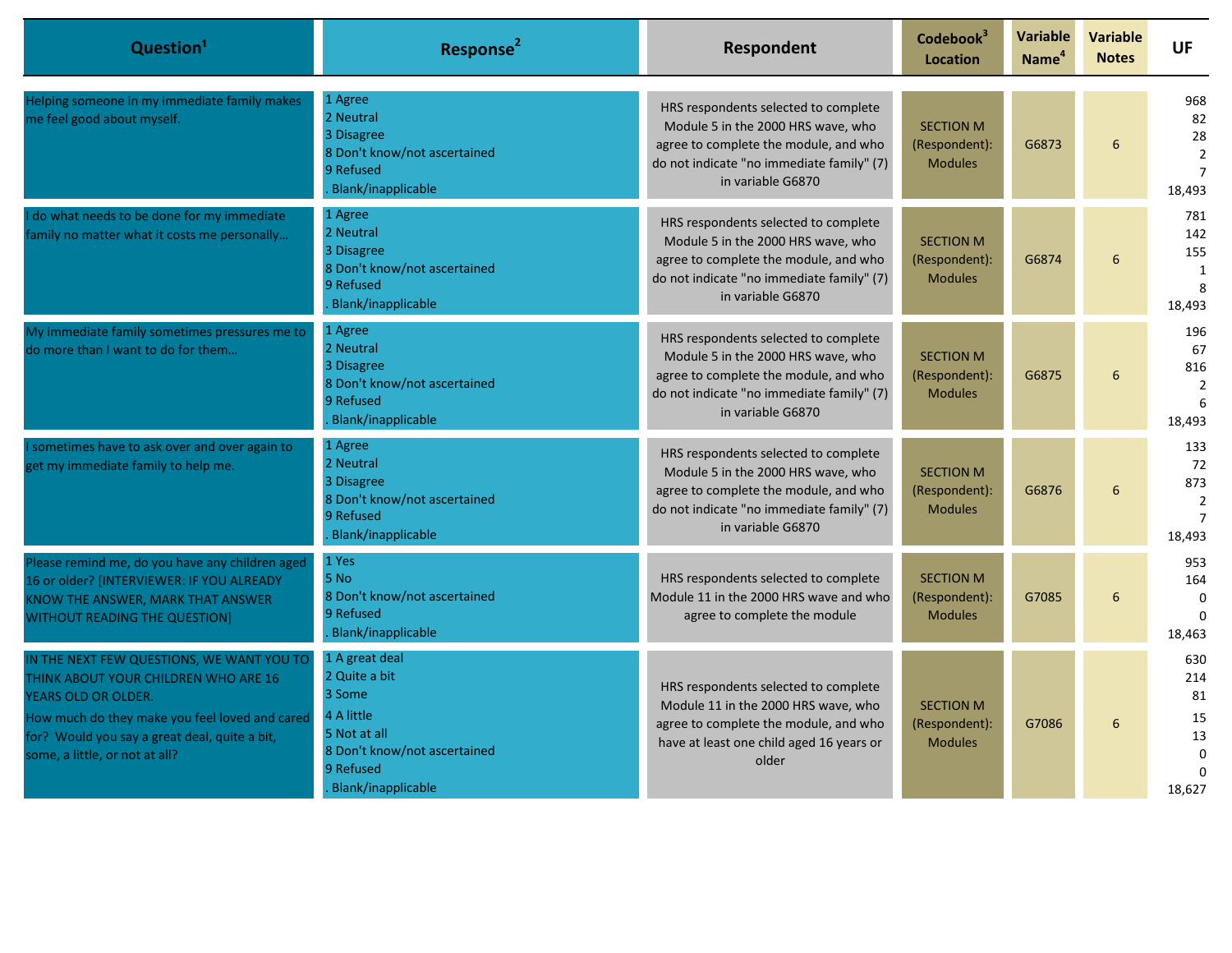| Question <sup>1</sup>                                                                                                                                                                                                                                                                 | Response <sup>2</sup>                                                                                                                                               | Respondent                                                                                                                                                                | Codebook <sup>3</sup><br><b>Location</b>            | <b>Variable</b><br>Name <sup>4</sup> | <b>Variable</b><br><b>Notes</b> | <b>UF</b>                                                 |
|---------------------------------------------------------------------------------------------------------------------------------------------------------------------------------------------------------------------------------------------------------------------------------------|---------------------------------------------------------------------------------------------------------------------------------------------------------------------|---------------------------------------------------------------------------------------------------------------------------------------------------------------------------|-----------------------------------------------------|--------------------------------------|---------------------------------|-----------------------------------------------------------|
| How much do you feel they make too many<br>demands on you? (Would you say a great deal,<br>quite a bit, some, a little, or not at all?)                                                                                                                                               | 1 A great deal<br>2 Quite a bit<br>3 Some<br>4 A little<br>5 Not at all<br>8 Don't know/not ascertained<br>9 Refused<br>Blank/inapplicable                          | HRS respondents selected to complete<br>Module 11 in the 2000 HRS wave, who<br>agree to complete the module, and who<br>have at least one child aged 16 years or<br>older | <b>SECTION M</b><br>(Respondent):<br><b>Modules</b> | G7087                                | 6                               | 30<br>35<br>152<br>204<br>528<br>3<br>1<br>18,627         |
| How much are they willing to listen when you<br>need to talk about your worries or problems?<br>(Would you say a great deal, quite a bit, some, a<br>little, or not at all?)                                                                                                          | 1 A great deal<br>2 Quite a bit<br>3 Some<br>4 A little<br>5 Not at all<br>8 Don't know/not ascertained<br>9 Refused<br>Blank/inapplicable                          | HRS respondents selected to complete<br>Module 11 in the 2000 HRS wave, who<br>agree to complete the module, and who<br>have at least one child aged 16 years or<br>older | <b>SECTION M</b><br>(Respondent):<br><b>Modules</b> | G7088                                | 6                               | 397<br>254<br>177<br>59<br>54<br>11<br>1<br>18,627        |
| How much are they critical of you or what you<br>do? (Would you say a great deal, quite a bit,<br>some, a little, or not at all?)                                                                                                                                                     | 1 A great deal<br>2 Quite a bit<br>3 Some<br>4 A little<br>5 Not at all<br>8 Don't know/not ascertained<br>9 Refused<br>Blank/inapplicable                          | HRS respondents selected to complete<br>Module 11 in the 2000 HRS wave, who<br>agree to complete the module, and who<br>have at least one child aged 16 years or<br>older | <b>SECTION M</b><br>(Respondent):<br><b>Modules</b> | G7089                                | 6                               | 28<br>26<br>151<br>251<br>491<br>$\overline{2}$<br>18,627 |
| Please remind me, are your mother and father<br>still living? [INTERVIEWER: IF YOU ALREADY<br>KNOW THE ANSWER, MARK THAT ANSWER<br><b>WITHOUT READING THE QUESTION]</b>                                                                                                               | 1 Mother only living<br>2 Father only living<br>3 Both parents living<br>4 Neither parent living<br>8 Don't know/not ascertained<br>9 Refused<br>Blank/inapplicable | HRS respondents selected to complete<br>Module 11 in the 2000 HRS wave and who<br>agree to complete the module                                                            | <b>SECTION M</b><br>(Respondent):<br><b>Modules</b> | G7090                                | 6                               | 137<br>33<br>61<br>14<br>$\Omega$<br>19,335               |
| IN THE NEXT FEW QUESTIONS, WE WANT YOU TO<br>THINK ABOUT YOUR [MOTHER / FATHER /<br>PARENTS].<br>How much [does your mother / does your father /<br>do your parents] make you feel loved and cared<br>for? Would you say a great deal, quite a bit,<br>some, a little, or not at all? | 1 A great deal<br>2 Quite a bit<br>3 Some<br>4 A little<br>5 Not at all<br>8 Don't know/not ascertained<br>9 Refused<br>Blank/inapplicable                          | HRS respondents selected to complete<br>Module 11 in the 2000 HRS wave, who<br>agree to complete the module, and who<br>have at least one living parent                   | <b>SECTION M</b><br>(Respondent):<br><b>Modules</b> | G7091                                | 6                               | 144<br>37<br>25<br>10<br>14<br>1<br>$\Omega$<br>19,349    |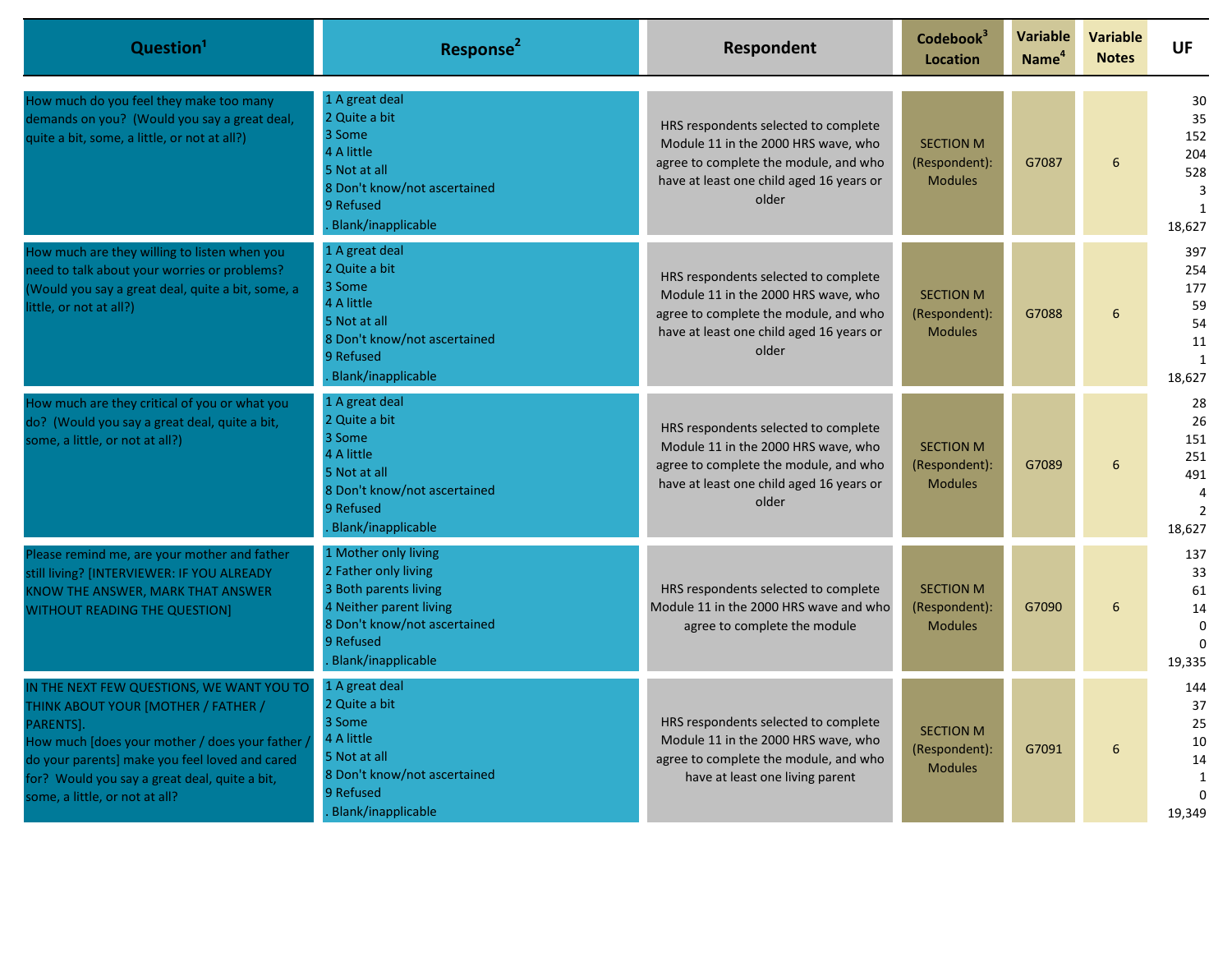| Question <sup>1</sup>                                                                                                                                                                                                                                                                                                                      | Response <sup>2</sup>                                                                                                                                               | Respondent                                                                                                                                                     | Codebook <sup>3</sup><br><b>Location</b>            | Variable<br>Name <sup>4</sup> | <b>Variable</b><br><b>Notes</b> | <b>UF</b>                                                    |
|--------------------------------------------------------------------------------------------------------------------------------------------------------------------------------------------------------------------------------------------------------------------------------------------------------------------------------------------|---------------------------------------------------------------------------------------------------------------------------------------------------------------------|----------------------------------------------------------------------------------------------------------------------------------------------------------------|-----------------------------------------------------|-------------------------------|---------------------------------|--------------------------------------------------------------|
| How much do you feel [she makes / he makes /<br>they make] too many demands on you? (Would<br>you say a great deal, quite a bit, some, a little, or<br>not at all?)                                                                                                                                                                        | 1 A great deal<br>2 Quite a bit<br>3 Some<br>4 A little<br>5 Not at all<br>8 Don't know/not ascertained<br>9 Refused<br>Blank/inapplicable                          | HRS respondents selected to complete<br>Module 11 in the 2000 HRS wave, who<br>agree to complete the module, and who<br>have at least one living parent        | <b>SECTION M</b><br>(Respondent):<br><b>Modules</b> | G7092                         | 6                               | 0<br>7<br>40<br>34<br>135<br>2<br>$\Omega$<br>19,349         |
| How much [is she / is he / are they] willing to<br>listen when you need to talk about your worries<br>or problems? (Would you say a great deal, quite a<br>bit, some, a little, or not at all?)                                                                                                                                            | 1 A great deal<br>2 Quite a bit<br>3 Some<br>4 A little<br>5 Not at all<br>8 Don't know/not ascertained<br>9 Refused<br>Blank/inapplicable                          | HRS respondents selected to complete<br>Module 11 in the 2000 HRS wave, who<br>agree to complete the module, and who<br>have at least one living parent        | <b>SECTION M</b><br>(Respondent):<br><b>Modules</b> | G7093                         | 6                               | 105<br>48<br>29<br>14<br>30<br>5<br>$\Omega$<br>19,349       |
| How much [is she / is he / are they] critical of you<br>or what you do? (Would you say a great deal,<br>quite a bit, some, a little, or not at all?)                                                                                                                                                                                       | 1 A great deal<br>2 Quite a bit<br>3 Some<br>4 A little<br>5 Not at all<br>8 Don't know/not ascertained<br>9 Refused<br>Blank/inapplicable                          | HRS respondents selected to complete<br>Module 11 in the 2000 HRS wave, who<br>agree to complete the module, and who<br>have at least one living parent        | <b>SECTION M</b><br>(Respondent):<br><b>Modules</b> | G7094                         | 6                               | 12<br>10<br>34<br>46<br>126<br>$\overline{2}$<br>1<br>19,349 |
| Please remind me, are [your husband / your wife /<br>your partner]'s mother and father still living?<br><b>INTERVIEWER: IF YOU ALREADY KNOW THE</b><br>ANSWER, MARK THAT ANSWER WITHOUT<br><b>READING THE QUESTION]</b>                                                                                                                    | 1 Mother only living<br>2 Father only living<br>3 Both parents living<br>4 Neither parent living<br>8 Don't know/not ascertained<br>9 Refused<br>Blank/inapplicable | HRS respondents selected to complete<br>Module 11 in the 2000 HRS wave and who<br>agree to complete the module                                                 | <b>SECTION M</b><br>(Respondent):<br><b>Modules</b> | G7095                         | 6                               | 131<br>21<br>42<br>16<br>$\Omega$<br>$\Omega$<br>19,370      |
| IN THE NEXT FEW QUESTIONS, WE WANT YOU TO<br>THINK ABOUT YOUR [HUSBAND / WIFE /<br>PARTNER]'S [MOTHER / FATHER / PARENTS].<br>How much [did / does / do] your [husband / wife /<br>partner]'s [mother / father / parents] make you<br>feel loved and cared for? Would you say a great<br>deal, quite a bit, some, a little, or not at all? | 1 A great deal<br>2 Quite a bit<br>3 Some<br>4 A little<br>5 Not at all<br>8 Don't know/not ascertained<br>9 Refused<br>Blank/inapplicable                          | HRS respondents selected to complete<br>Module 11 in the 2000 HRS wave, who<br>agree to complete the module, and who<br>have at least one living parent-in-law | <b>SECTION M</b><br>(Respondent):<br><b>Modules</b> | G7096                         | 6                               | 66<br>58<br>33<br>20<br>15<br>2<br>19,386                    |